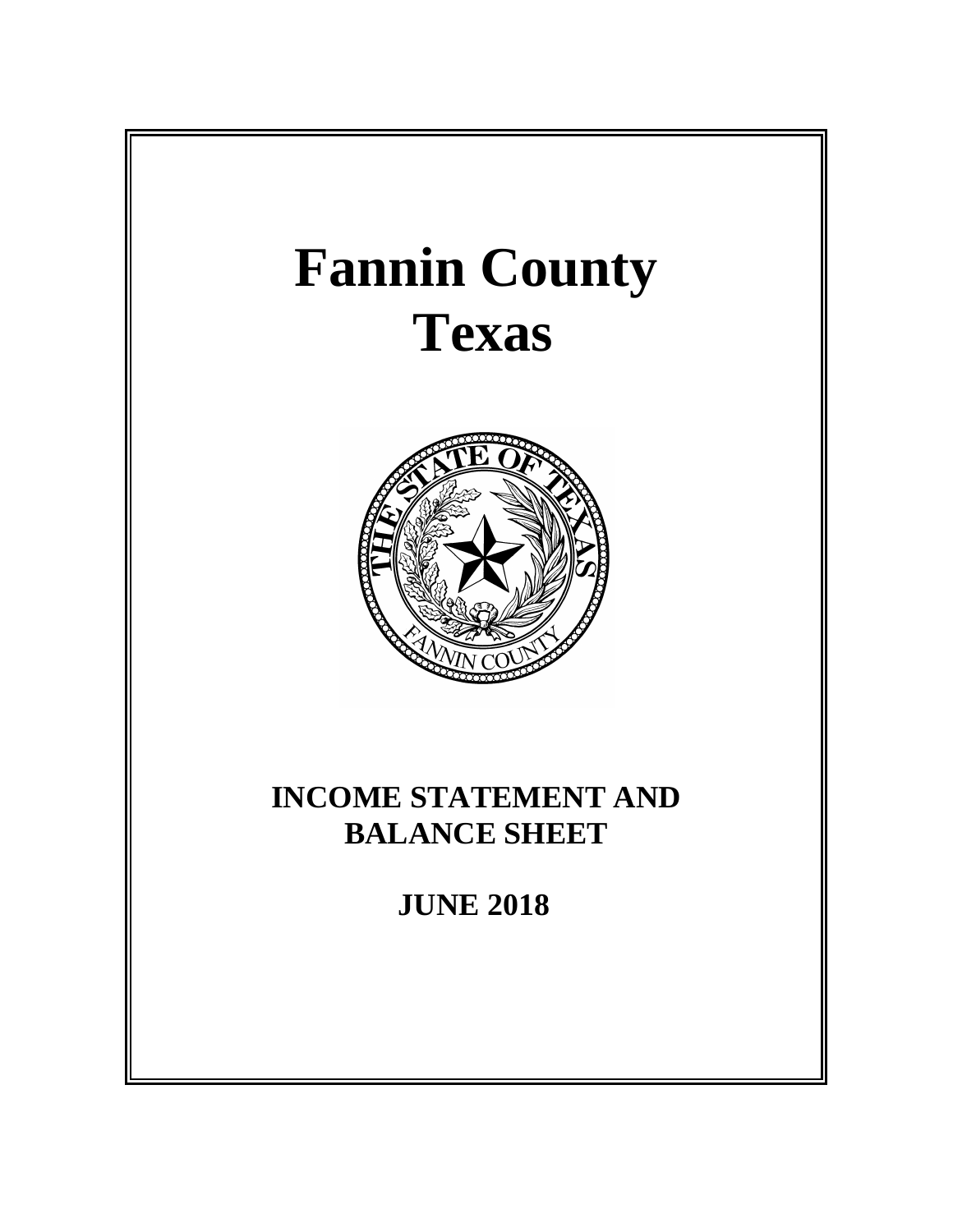| $07 - 05 - 2018$ | INCOME STATEMENT<br>TIME:10:32 AM - FOR MONTH ENDING 6-30-18                                    |                          |                         |                                                        | PAGE<br>- 1<br>PREPARER: 0004 |
|------------------|-------------------------------------------------------------------------------------------------|--------------------------|-------------------------|--------------------------------------------------------|-------------------------------|
|                  | FANNIN COUNTY<br>101 E. SAM RAYBURN DRIVE SUITE 303                                             | BONHAM, TEXAS 75418      |                         |                                                        |                               |
|                  |                                                                                                 |                          |                         |                                                        |                               |
|                  | ***** INCOME ACCOUNTS *****                                                                     |                          |                         |                                                        |                               |
|                  |                                                                                                 |                          |                         |                                                        |                               |
|                  | 10-300-110 UNENCUMBERED FUND BALANCE                                                            |                          |                         | 0.00                                                   |                               |
|                  |                                                                                                 |                          |                         |                                                        |                               |
|                  | 10-310-110 CURRENT TAXES                                                                        |                          | 7,516,792.34            |                                                        |                               |
|                  |                                                                                                 |                          |                         |                                                        |                               |
|                  |                                                                                                 |                          |                         |                                                        |                               |
|                  | 10-318-120 PAY N LIEU TAX/GRASSLAND                                                             |                          |                         | 39,479.73                                              |                               |
|                  |                                                                                                 |                          |                         |                                                        |                               |
|                  | 10-318-130 COURT COSTS/ARREST FEES<br>10-318-132 ATTORNEYS & DOCTORS                            | $169,767.32 \ 18,006.18$ |                         | 18,006.18                                              |                               |
|                  | 10-318-140 TAX ON MIXED DRINKS                                                                  |                          |                         |                                                        |                               |
|                  | 10-318-160 SALES TAX REVENUES                                                                   |                          | 12,582.35<br>637,119.69 |                                                        |                               |
|                  |                                                                                                 |                          |                         |                                                        |                               |
|                  | 10-319-420 JAIL PAY PHONE COMMISSION                                                            |                          |                         | 153,502.64                                             |                               |
|                  | 10-319-429 SCHOLARSHIP FUNDS                                                                    |                          |                         | 10,000.00                                              |                               |
|                  | 10-319-551 ANNUAL PAYMENT                                                                       |                          |                         | $\begin{array}{c} 0\, .\, 00 \ 0\, .\, 00 \end{array}$ |                               |
|                  | 10-319-552 MONTHLY MONITORING PAYMEN<br>10-319-553 ADMINISTRATIVE FEE                           |                          | 204,135.00              |                                                        |                               |
|                  |                                                                                                 |                          |                         |                                                        |                               |
|                  |                                                                                                 |                          |                         |                                                        |                               |
|                  | 10-320-200 ALCOHLIC BEVERAGE LICENSE                                                            |                          |                         | 1,375.50                                               |                               |
|                  | 10-320-300 SEWAGE PERMITS/INSPECTIONS                                                           |                          |                         | 77,570.32                                              |                               |
|                  | 10-320-545 FOOD SERV.PERMITS/CLASSES 0.00<br>10-320-546 \$5 COUNTY FEE/FOOD HANDLERS CLASS 0.00 |                          |                         |                                                        |                               |
|                  |                                                                                                 |                          |                         |                                                        |                               |
|                  |                                                                                                 |                          |                         |                                                        |                               |
|                  | 10-321-200 COMMISSIONS ON CAR REGIST                                                            |                          |                         | 84,380.94                                              |                               |
|                  | 10-321-250 COMMISSION ON CAR TITLES                                                             |                          |                         | 33,500.00                                              |                               |
|                  | 10-321-251 COMM.ON SALES TAX COLLECTIONS 247,809.34<br>10-321-901 TAX CERTIFICATES              |                          |                         | 6,515.18                                               |                               |
|                  |                                                                                                 |                          |                         |                                                        |                               |
|                  |                                                                                                 |                          |                         |                                                        |                               |
|                  | 10-330-396 RIFLE RESISTANT BODY ARMOR 3439801 14,150.00                                         |                          |                         |                                                        |                               |
|                  |                                                                                                 |                          |                         |                                                        |                               |
|                  |                                                                                                 |                          |                         |                                                        |                               |
|                  | 10-340-135 FAMILY PROTECTION FEE                                                                |                          |                         | 1,499.01                                               |                               |
|                  | 10-340-400 COUNTY JUDGE FEES                                                                    |                          |                         | 437.22                                                 |                               |
|                  | 10-340-403 COUNTY CLERK FEES                                                                    |                          |                         | 176,575.09                                             |                               |
|                  | 10-340-450 DISTRICT CLERK FEES<br>10-340-455 J. P. #1 FEES                                      |                          |                         | 55,806.09<br>11,903.21                                 |                               |
|                  | 10-340-456 J. P. #2 FEES                                                                        |                          |                         | 5,698.81                                               |                               |
|                  | 10-340-457 J. P. #3 FEES                                                                        |                          |                         | 7,012.30                                               |                               |
|                  | 10-340-475 DISTRICT ATTORNEY FEES                                                               |                          |                         | 4,789.33                                               |                               |
|                  | 10-340-480 BOND APPLICATION FEE<br>10-340-484 ELECTION REIMBURSEMENTS                           |                          |                         | 500.00<br>308.90                                       |                               |
|                  | 10-340-551 CONSTABLE PCT. 1 FEES                                                                |                          |                         | 8,017.48                                               |                               |
|                  | 10-340-552 CONSTABLE PCT. 2 FEES                                                                |                          |                         | 1,785.00                                               |                               |
|                  | 10-340-553 CONSTABLE PCT. 3 FEES                                                                |                          |                         | 1,972.36                                               |                               |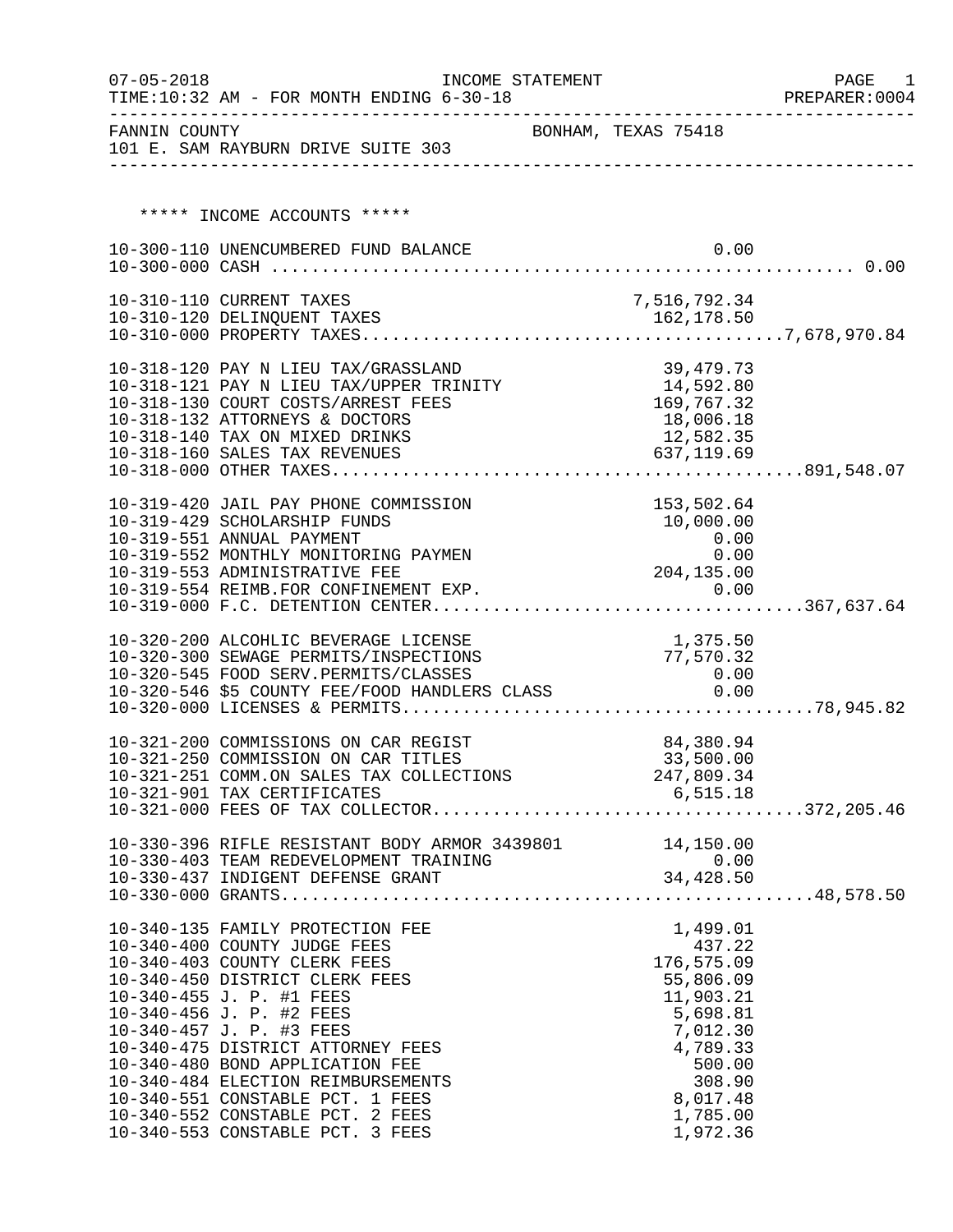| $07 - 05 - 2018$ | INCOME STATEMENT<br>TIME:10:32 AM - FOR MONTH ENDING 6-30-18<br>_____________________________________                                                                                                                                                                                                                                                                                                                                                                                                                                                                                                                                                                                                                                                                                                                                                                                                                                                                                                                                                                                                                                                                                                                                                                          |                                                                        | PAGE 2<br>PREPARER:0004 |
|------------------|--------------------------------------------------------------------------------------------------------------------------------------------------------------------------------------------------------------------------------------------------------------------------------------------------------------------------------------------------------------------------------------------------------------------------------------------------------------------------------------------------------------------------------------------------------------------------------------------------------------------------------------------------------------------------------------------------------------------------------------------------------------------------------------------------------------------------------------------------------------------------------------------------------------------------------------------------------------------------------------------------------------------------------------------------------------------------------------------------------------------------------------------------------------------------------------------------------------------------------------------------------------------------------|------------------------------------------------------------------------|-------------------------|
| FANNIN COUNTY    | BONHAM, TEXAS 75418<br>101 E. SAM RAYBURN DRIVE SUITE 303                                                                                                                                                                                                                                                                                                                                                                                                                                                                                                                                                                                                                                                                                                                                                                                                                                                                                                                                                                                                                                                                                                                                                                                                                      |                                                                        |                         |
|                  | 10-340-560 SHERIFF FEES<br>10-340-573 BOND SUPERVISION FEES<br>10-340-600 D.C.6TH COURT OF APPEALS FEE 48,582.80<br>10-340-601 C.C.6TH COURT OF APPEALS FEE 1,219.88<br>10-340-652 SUBDIVISION FEES 675.00<br>10-340-652 SUBDIVISION FEES 3,222.40<br>10-340-900 OT                                                                                                                                                                                                                                                                                                                                                                                                                                                                                                                                                                                                                                                                                                                                                                                                                                                                                                                                                                                                            | 33,688.92                                                              |                         |
|                  | 10-350-455 J. P. #1 FINES                                                                                                                                                                                                                                                                                                                                                                                                                                                                                                                                                                                                                                                                                                                                                                                                                                                                                                                                                                                                                                                                                                                                                                                                                                                      | 5,400.35                                                               |                         |
|                  | 10-352-100 10% COMM.ON SURETY BAIL BOND FEE 397.50                                                                                                                                                                                                                                                                                                                                                                                                                                                                                                                                                                                                                                                                                                                                                                                                                                                                                                                                                                                                                                                                                                                                                                                                                             |                                                                        |                         |
|                  | 10-360-100 INTEREST EARNINGS                                                                                                                                                                                                                                                                                                                                                                                                                                                                                                                                                                                                                                                                                                                                                                                                                                                                                                                                                                                                                                                                                                                                                                                                                                                   |                                                                        |                         |
|                  | 10-364-162 SALE OF ASSETS LAND/BUILDING<br>10-364-163 SALE OF EQUIPMENT 23,382.38<br>10-364-000 SALE OF ASSETS LAND/BUILDING23,382.38                                                                                                                                                                                                                                                                                                                                                                                                                                                                                                                                                                                                                                                                                                                                                                                                                                                                                                                                                                                                                                                                                                                                          |                                                                        |                         |
|                  | $\begin{tabular}{lllllllllllllllllllllll} & 0-364-000 & \text{KFYN-RADIO TOWER RENT} & 1,000.00 \\ \text{LO-370-112 TOBACCO SETTLEMENT} & 18,060.46 \\ \text{LO-370-112 TOBACCO SETTLEMENT} & 18,060.46 \\ \text{LO-370-115 RENT- VERIZON TOWER} & 10,507.24 \\ \text{LO-370-120 CONTREBUTION IHC TRUST} & 3,878.84 \\ \text{LO-370-125 IHC STATE REIMBURSEMENT} & 0.00 \\ \text{LO-$<br>10-370-143 D.A.SALARY REIMB.<br>10-370-144 CO. JUDGE COURT FEES SALARY REIMB.<br>10-370-147 UTILITIES REIMBURSEMENT<br>$\begin{tabular}{lllllllllllllllllllll} & & & & & & 12,429.40 & \\ \texttt{\footnotesize\sc i=10-370-162 COURT REDORTER SERVICE FEE} & & & & 3,840.00 & \\ \texttt{\footnotesize\sc i=10-370-163 ADM.OF COURT JUSTICE TDE} & & & 4,980.88 & \\ \texttt{\footnotesize\sc 10-370-164 TIME PAYMENT FEE 40&\text{SB 1417} & & & 753.18 & \\ \texttt{\footnotesize\sc 10-370-166 JUDICIAL SUPP.FEE (60 CENTS) &$<br>10-370-410 CO CT AT LAW SUPPLEMENT<br>10-370-450 DIST. CLK. PASSPORT PHOTO<br>10-370-453 REIMB.CEC ODYSSEY SAAS<br>10-370-510 DR. PEPPER COMMISSION 10-370-510 DR. PEPPER COMMISSION 156.00<br>10-370-553 DONATION CONST.3 RADIO EQUIP. 0.00<br>10-370-562 STATE REIMB.OFFENDER TRANSPORT 2,698.40<br>10-370-565 COCA-COLA COMMISSIONS 2,698.40 | 18, 333. 32<br>0.00<br>12,429.40<br>63,000.00<br>440.00<br>16, 194. 75 |                         |
|                  |                                                                                                                                                                                                                                                                                                                                                                                                                                                                                                                                                                                                                                                                                                                                                                                                                                                                                                                                                                                                                                                                                                                                                                                                                                                                                |                                                                        |                         |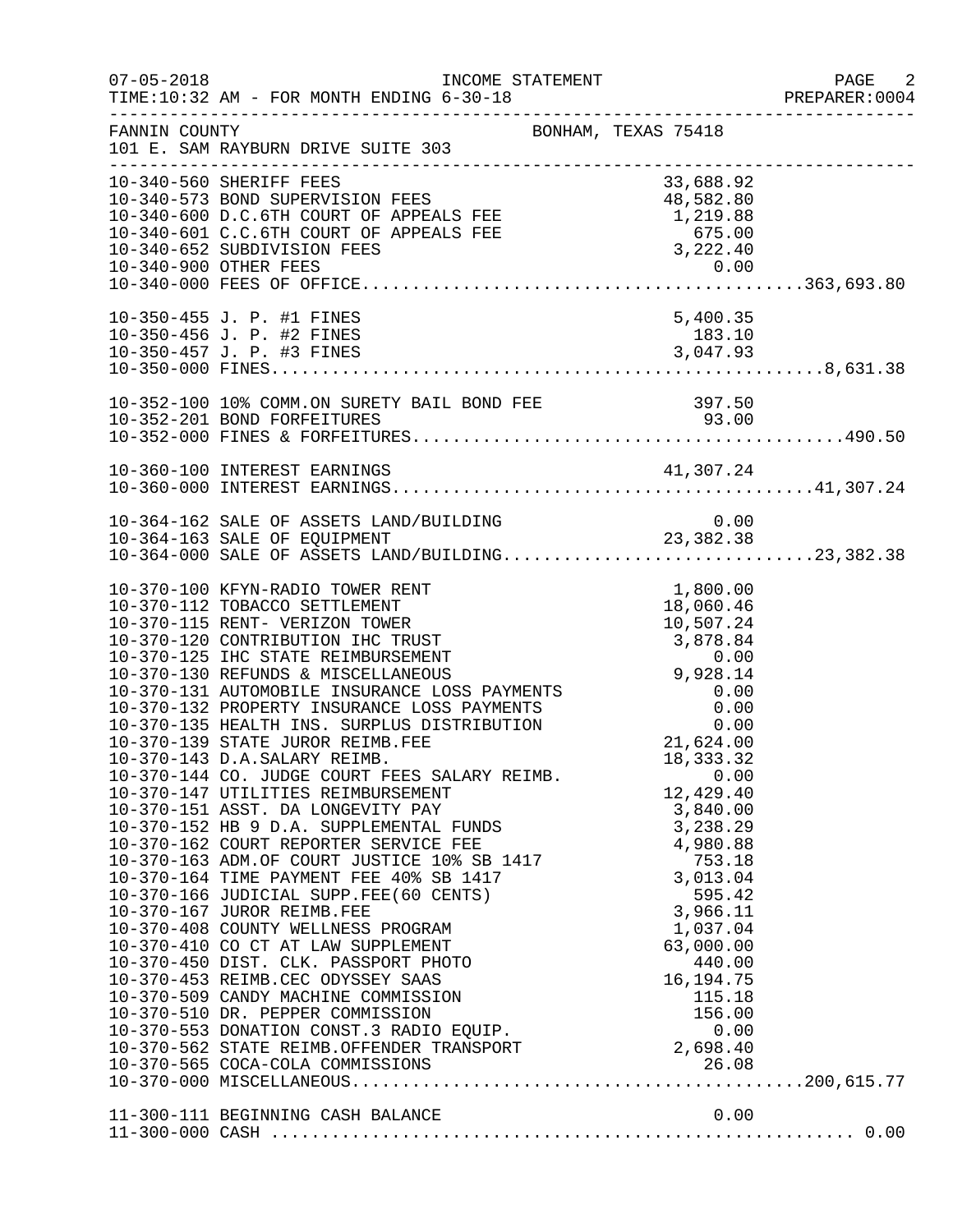| $07 - 05 - 2018$ | TIME:10:32 AM - FOR MONTH ENDING 6-30-18                                                           | INCOME STATEMENT |                     |                                  | $\overline{\phantom{a}}$ 3<br>PAGE<br>PREPARER: 0004 |
|------------------|----------------------------------------------------------------------------------------------------|------------------|---------------------|----------------------------------|------------------------------------------------------|
| FANNIN COUNTY    | 101 E. SAM RAYBURN DRIVE SUITE 303                                                                 |                  | BONHAM, TEXAS 75418 |                                  |                                                      |
|                  | 11-340-600 COUNTY CLERK FEES<br>11-340-650 DISTRICT CLERK FEES<br>11-340-651 JUSTICE OF PEACE FEES |                  |                     | 7,126.40<br>2,034.74<br>2,136.16 |                                                      |
|                  | 11-360-100 INTEREST EARNINGS                                                                       |                  |                     | 68.06                            |                                                      |
|                  | 12-300-112 BEGINNING CASH BALANCE                                                                  |                  |                     | 0.00                             |                                                      |
|                  | 12-360-100 INTEREST EARNINGS                                                                       |                  |                     | 3.65                             |                                                      |
|                  | 12-370-134 CO.CLK.VITAL STAT.FEE                                                                   |                  |                     | 729.00                           |                                                      |
|                  | 13-300-113 BEGINNING CASH BALANCE                                                                  |                  |                     | 0.00                             |                                                      |
|                  | 13-345-113 SURETY BAIL BOND FEE                                                                    |                  |                     | 5,445.00                         |                                                      |
|                  | 13-370-130 REFUNDS & MISCELLANEOUS<br>13-370-132 TEMPORARY BOND SECURITY                           |                  |                     | 0.00<br>0.00                     |                                                      |
|                  | 14-300-114 BEGINNING CASH                                                                          |                  |                     | 0.00                             |                                                      |
|                  | 14-370-455 JP1 SECURITY FEE<br>14-370-456 JP2 SECURITY FEE<br>14-370-457 JP3 SECURITY FEE          |                  |                     | 321.13<br>150.11<br>235.85       |                                                      |
|                  | 16-300-116 BEGINNING CASH BALANCE                                                                  |                  |                     | 0.00                             |                                                      |
|                  | 16-370-149 CO. JUDGE EXCESS SUPP.                                                                  |                  |                     | 246.29                           |                                                      |
|                  | 17-300-117 BEGINNING CASH BALANCE                                                                  |                  |                     | 0.00                             |                                                      |
|                  | 17-340-131 PROBATE JUDGES EDUCATION                                                                |                  |                     | 500.25                           |                                                      |
|                  | 17-370-130 REFUNDS & MISCELLANEOUS                                                                 |                  |                     | 0.00                             |                                                      |
|                  | 18-300-118 BEGINNING CASH BALANCE                                                                  |                  |                     | 0.00                             |                                                      |
|                  | 18-360-100 INTEREST EARNINGS                                                                       |                  |                     | 29.96                            |                                                      |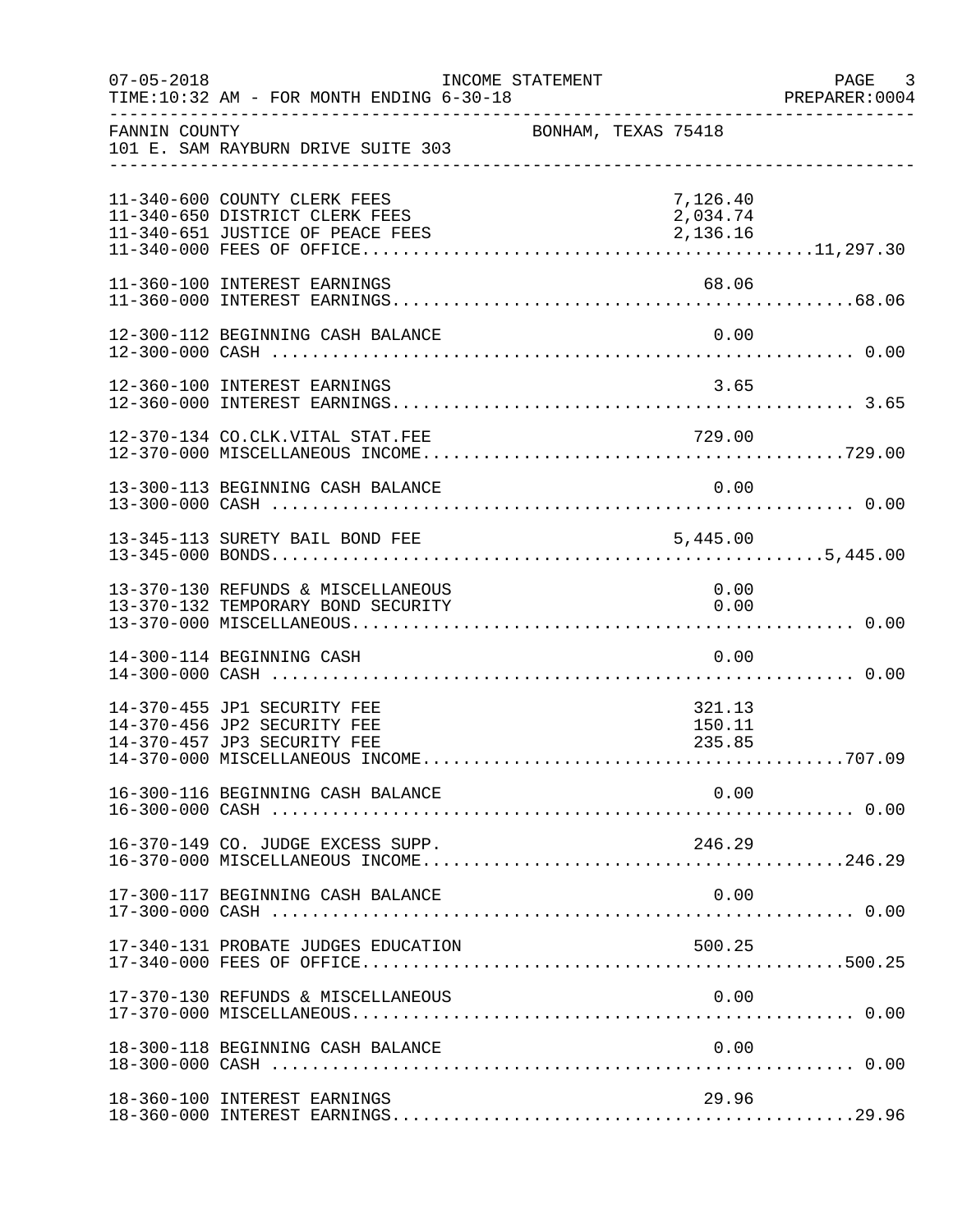| $07 - 05 - 2018$ | TIME:10:32 AM - FOR MONTH ENDING 6-30-18                                                                                                                | INCOME STATEMENT | ___________________________________                      |              | PAGE 4<br>PREPARER:0004 |
|------------------|---------------------------------------------------------------------------------------------------------------------------------------------------------|------------------|----------------------------------------------------------|--------------|-------------------------|
| FANNIN COUNTY    | 101 E. SAM RAYBURN DRIVE SUITE 303<br>__________________________________                                                                                |                  | BONHAM, TEXAS 75418                                      |              |                         |
|                  | 18-370-130 REFUNDS & MISCELLANEOUS<br>18-370-133 CO.CLERK PRESERVE REC FEE                                                                              |                  | 0.00<br>58,304.61                                        |              |                         |
|                  | 19-300-119 BEGINNING CASH BALANCE                                                                                                                       |                  |                                                          | 0.00         |                         |
|                  | 19-360-100 INTEREST EARNINGS                                                                                                                            |                  |                                                          | 5.24         |                         |
|                  | 19-370-136 DIST.CLK.PRES.REC.FEE                                                                                                                        |                  | 1,976.00                                                 |              |                         |
|                  | 20-300-120 BEGINNING CASH BALANCE                                                                                                                       |                  |                                                          | 0.00         |                         |
|                  | 20-360-100 INTEREST EARNINGS                                                                                                                            |                  | 23.32                                                    |              |                         |
|                  | 20-370-135 CO.OFFICE REC.MNGMT.FEE                                                                                                                      |                  | 9,203.44                                                 |              |                         |
|                  | 21-300-121 BEGINNING CASH BALANCE                                                                                                                       |                  |                                                          | 0.00         |                         |
|                  | 21-310-110 CURRENT TAXES<br>21-310-120 DELINQUENT TAXES                                                                                                 |                  | 432,081.59<br>9,321.04                                   |              |                         |
|                  |                                                                                                                                                         |                  |                                                          |              |                         |
|                  | 21-321-200 CAR REGISTRATION/SALES TAX                                                                                                                   |                  | 73, 244. 13                                              |              |                         |
|                  | 21-330-200 FEMA GRANT                                                                                                                                   |                  |                                                          | 0.00         |                         |
|                  | 21-350-403 COUNTY CLERK FINES<br>21-350-450 DISTRICT CLERK FINES<br>21-350-455 J. P. #1 FINES<br>21-350-456 J. P. #2 FINES<br>21-350-457 J. P. #3 FINES |                  | 7,290.13<br>6,410.43<br>4,080.15<br>2,041.17<br>2,704.89 |              |                         |
|                  | 21-360-100 INTEREST EARNINGS                                                                                                                            |                  | 302.19                                                   |              |                         |
|                  | 21-364-162 LAND/BUILDING<br>21-364-163 SALE OF EQUIPMENT                                                                                                |                  |                                                          | 0.00<br>0.00 |                         |
|                  | 21-370-100 PROPERTY LEASE<br>21-370-120 STATE LATERAL ROAD                                                                                              |                  | 17,352.25                                                | 0.00         |                         |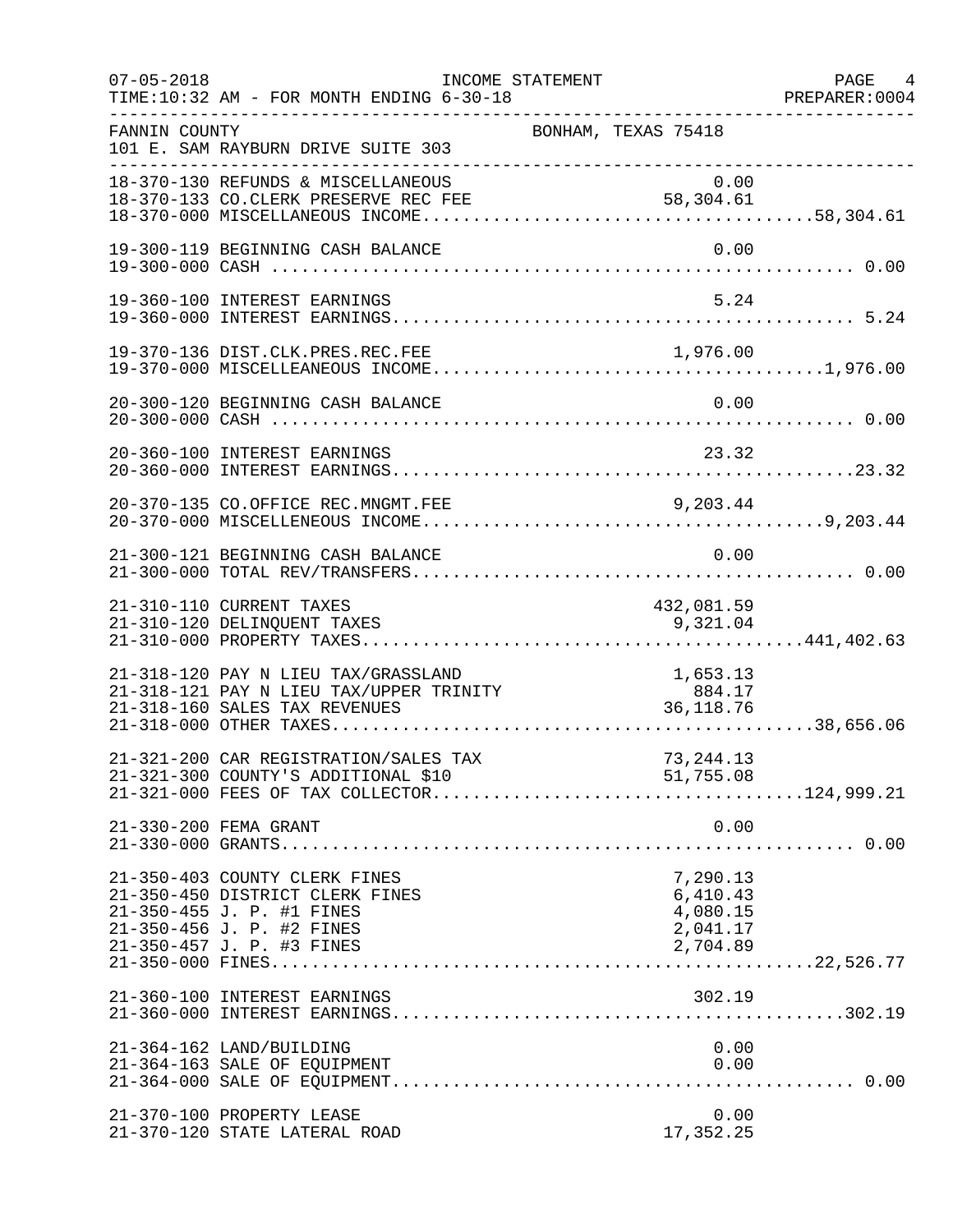| $07 - 05 - 2018$      | INCOME STATEMENT<br>TIME:10:32 AM - FOR MONTH ENDING 6-30-18                                                                                                                                                                                                                               |                                                          | PAGE 5<br>PREPARER:0004 |
|-----------------------|--------------------------------------------------------------------------------------------------------------------------------------------------------------------------------------------------------------------------------------------------------------------------------------------|----------------------------------------------------------|-------------------------|
| FANNIN COUNTY         | 101 E. SAM RAYBURN DRIVE SUITE 303<br>---------------------                                                                                                                                                                                                                                | BONHAM, TEXAS 75418<br>________________________          |                         |
|                       | 21-370-125 TDT. WEIGHT FEES<br>21-370-130 REFUNDS & MISCELLANEOUS<br>21-370-140 PROCEEDS OF LOAN                                                                                                                                                                                           | 11,254.66<br>3,962.80<br>0.00                            |                         |
|                       | 22-300-122 BEGINNING CASH BALANCE                                                                                                                                                                                                                                                          | 0.00                                                     |                         |
|                       | 22-310-110 CURRENT TAXES                                                                                                                                                                                                                                                                   | 503, 317.82                                              |                         |
|                       | 22-318-120 PAY N LIEU TAX/GRASSLAND<br>22-318-121 PAY N LIEU TAX/UPPER TRINITY<br>22-318-160 SALES TAX REVENUES                                                                                                                                                                            | 1,925.68<br>1,029.94<br>42,073.54                        |                         |
|                       | 22-321-200 CAR REGISTRATION/SALES TAX<br>22-321-300 COUNTY'S ADDITIONAL \$10                                                                                                                                                                                                               | AX 85,319.69<br>60,287.71                                |                         |
| 22-330-200 FEMA GRANT |                                                                                                                                                                                                                                                                                            | 0.00                                                     |                         |
|                       | 22-350-403 COUNTY CLERK FINES<br>22-350-450 DISTRICT CLERK FINES<br>22-350-455 J. P. #1 FINES<br>22-350-456 J. P. #2 FINES<br>22-350-457 J. P. #3 FINES                                                                                                                                    | 8,492.03<br>7,467.28<br>4,752.83<br>2,377.69<br>3,150.83 |                         |
|                       | 22-360-100 INTEREST EARNINGS                                                                                                                                                                                                                                                               | 4,014.37                                                 |                         |
|                       | 22-364-163 SALE OF EQUIPMENT                                                                                                                                                                                                                                                               | 0.00                                                     |                         |
|                       | 22-370-120 STATE LATERAL ROAD<br>22-370-125 TDT WEIGHT FEES<br>22-370-130 REFUNDS & MISCELLANEOUS<br>22-370-131 AUTOMOBILE INSURANCE LOSS PAYMENT<br>22-370-140 PROCEEDS OF LOAN<br>22-370-145 REIMBURSEMENT OF MATERIALS 6,920.88<br>22-370-150 TRENTON HIGH MEADOWS SUBDIVISION 4,200.00 | 20, 213.07<br>13,110.19<br>601.60<br>29,871.00<br>0.00   |                         |
|                       | 23-300-123 BEGINNING CASH BALANCE                                                                                                                                                                                                                                                          | 0.00                                                     |                         |
|                       | 23-310-110 CURRENT TAXES                                                                                                                                                                                                                                                                   | 754,976.68                                               |                         |
|                       | 23-318-120 PAY N LIEU TAX/GRASSLAND<br>23-318-121 PAY N LIEU TAX/UPPER TRINITY<br>23-318-160 SALES TAX REVENUES                                                                                                                                                                            | 2,888.50<br>1,544.90<br>63, 110. 33                      |                         |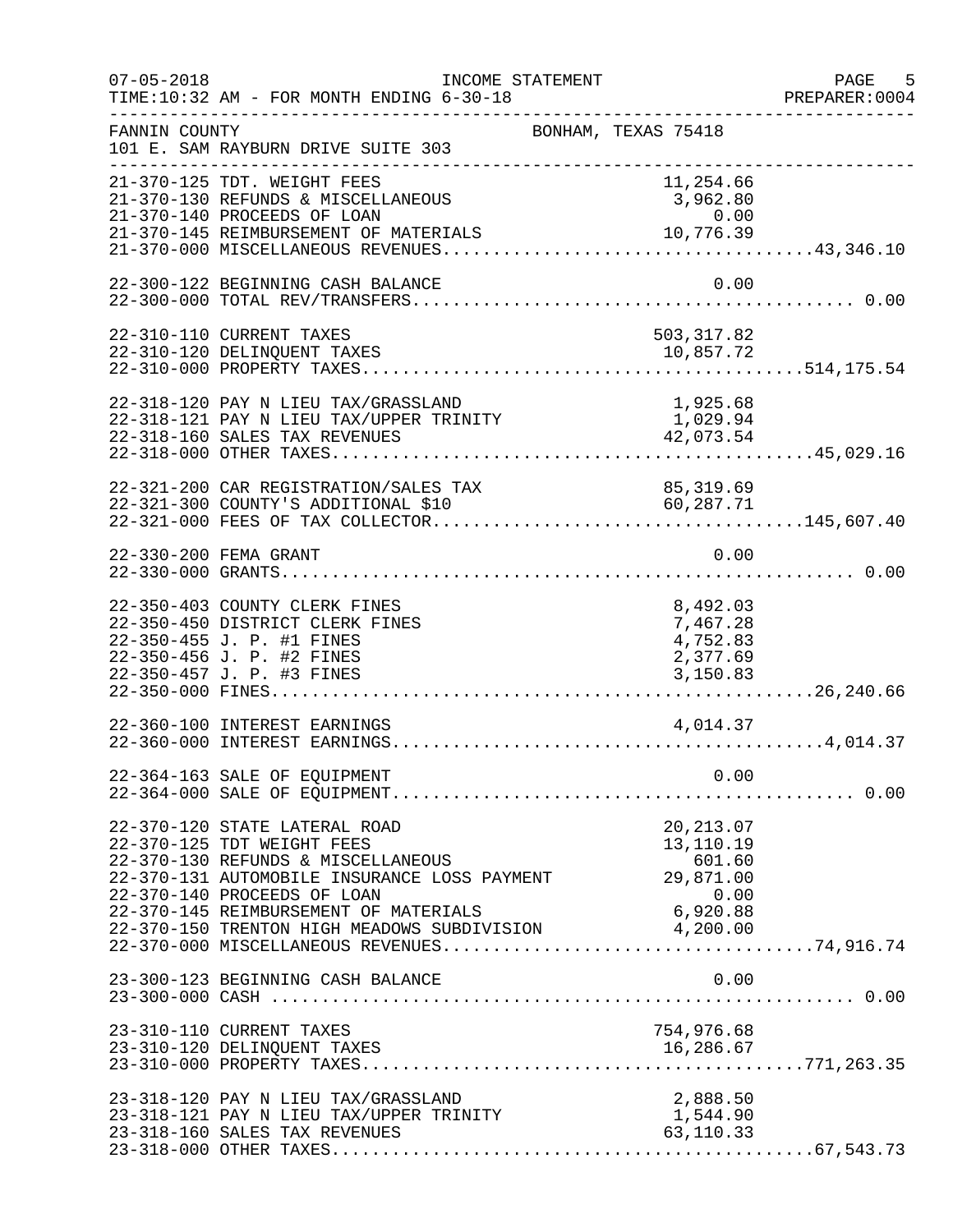| $07 - 05 - 2018$ | TIME:10:32 AM - FOR MONTH ENDING 6-30-18                                                                                                                                                             | INCOME STATEMENT                                                 | PAGE 6<br>PREPARER: 0004 |
|------------------|------------------------------------------------------------------------------------------------------------------------------------------------------------------------------------------------------|------------------------------------------------------------------|--------------------------|
| FANNIN COUNTY    | 101 E. SAM RAYBURN DRIVE SUITE 303                                                                                                                                                                   | ----------------------------------<br>BONHAM, TEXAS 75418        |                          |
|                  | 23-321-200 CAR REGISTRATION/SALES TAX<br>23-321-300 COUNTY'S ADDITIONAL \$10                                                                                                                         | 127,979.55                                                       |                          |
|                  | 23-330-200 FEMA GRANT                                                                                                                                                                                | 0.00                                                             |                          |
|                  | 23-350-403 COUNTY CLERK FINES<br>23-350-450 DISTRICT CLERK FINES<br>23-350-455 J. P. #1 FINES                                                                                                        | 12,738.04<br>11,200.91<br>7,129.22                               |                          |
|                  | 23-360-100 INTEREST EARNINGS                                                                                                                                                                         |                                                                  |                          |
|                  | 23-364-162 LAND/BUILDING<br>23-364-163 SALE OF EQUIPMENT                                                                                                                                             | 0.00<br>0.00                                                     |                          |
|                  | 23-370-120 STATE LATERAL ROAD<br>23-370-125 TDT WEIGHT FEES<br>23-370-130 REFUNDS & MISCELLANEOUS<br>23-370-139 RESTITUTION<br>23-370-140 PROCEEDS OF LOANS<br>23-370-145 REIMBURSEMENT OF MATERIALS | 30,319.60<br>19,665.28<br>3, 115.82<br>0.00<br>0.00<br>12,996.54 |                          |
|                  | 24-300-124 BEGINNING CASH BALANCE<br>24-300-999 TOTAL TRANSFERS                                                                                                                                      | 0.00                                                             | 0.00                     |
|                  | 24-310-110 CURRENT TAXES<br>24-310-120 DELINQUENT TAXES                                                                                                                                              | 429,749.44<br>9,270.71                                           |                          |
|                  | 24-318-120 PAY N LIEU TAX/GRASSLAND<br>24-318-121 PAY N LIEU TAX/UPPER TRINITY<br>24-318-160 SALES TAX REVENUES                                                                                      | 1,644.21<br>879.39<br>35,923.80                                  |                          |
|                  | 24-321-200 CAR REGISTRATION/SALES TAX<br>24-321-300 COUNTY'S ADDITIONAL \$10                                                                                                                         | 72,848.78<br>51,475.64                                           |                          |
|                  | 24-330-200 FEMA GRANT                                                                                                                                                                                | 0.00                                                             |                          |
|                  | 24-350-403 COUNTY CLERK FINES<br>24-350-450 DISTRICT CLERK FINES<br>24-350-455 J. P. #1 FINES<br>24-350-456 J. P. #2 FINES<br>24-350-457 J. P. #3 FINES                                              | 7,250.78<br>6,375.84<br>4,058.11<br>2,030.15<br>2,690.29         |                          |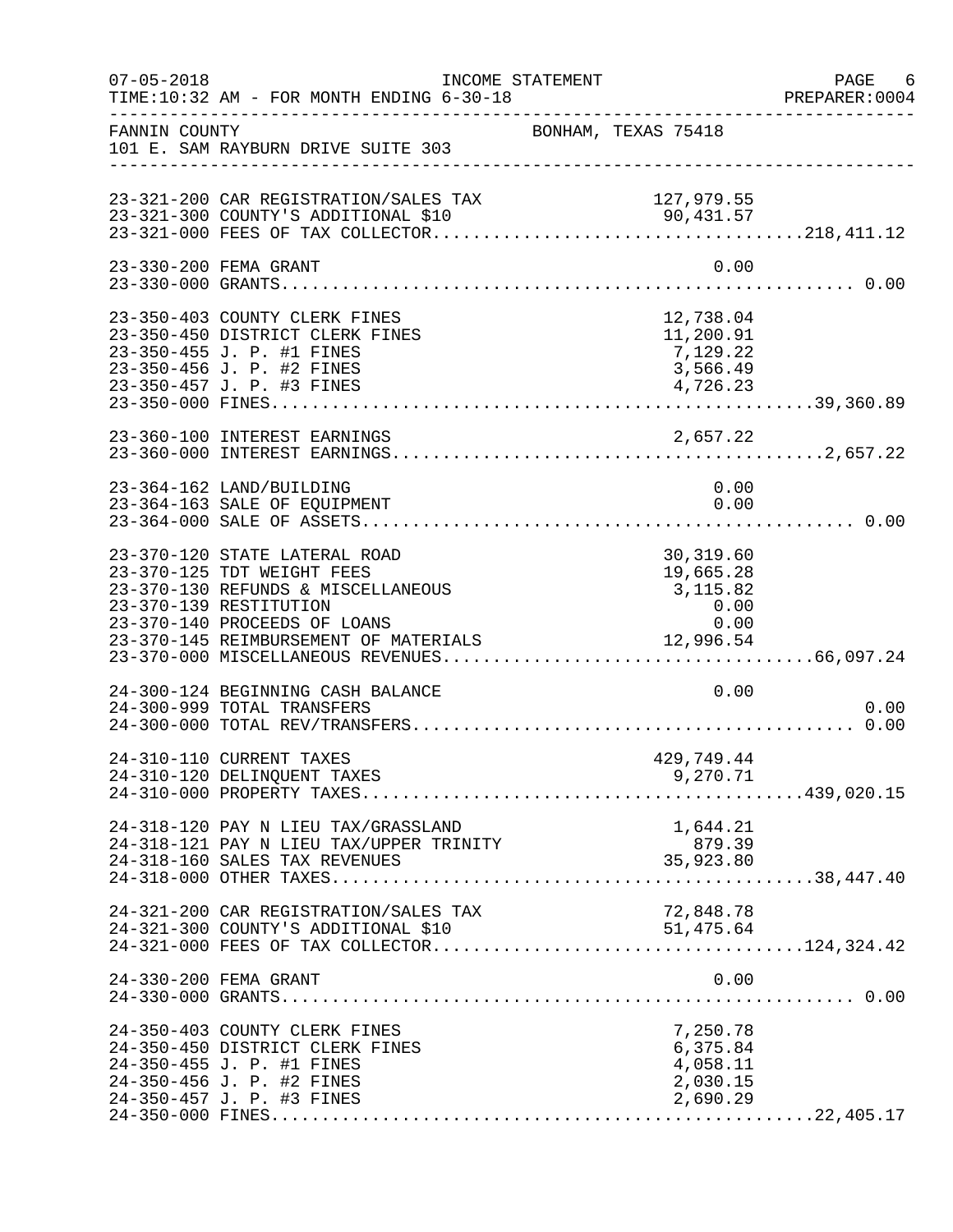| $07 - 05 - 2018$     | INCOME STATEMENT<br>TIME:10:32 AM - FOR MONTH ENDING 6-30-18                                                                                                                                                                                        |                                                                                     | PAGE<br>7<br>PREPARER: 0004 |
|----------------------|-----------------------------------------------------------------------------------------------------------------------------------------------------------------------------------------------------------------------------------------------------|-------------------------------------------------------------------------------------|-----------------------------|
| FANNIN COUNTY        | 101 E. SAM RAYBURN DRIVE SUITE 303                                                                                                                                                                                                                  | BONHAM, TEXAS 75418                                                                 |                             |
|                      | 24-360-100 INTEREST EARNING                                                                                                                                                                                                                         |                                                                                     |                             |
|                      | 24-364-162 LAND/BUILDING<br>24-364-163 SALE OF EQUIPMENT                                                                                                                                                                                            | 0.00<br>0.00                                                                        |                             |
|                      | 24-370-120 STATE LATERAL ROAD<br>24-370-125 TDT WEIGHT FEES<br>24-370-130 REFUNDS & MISCELLANEOUS<br>24-370-138 SALE OF SCRAP IRON<br>24-370-140 PROCEEDS OF LOAN<br>24-370-145 REIMBURSEMENT OF MATERIALS<br>24-370-146 SALE OF RECYCLED MATERIALS | 17,258.59<br>11,193.91<br>1,117.12<br>0.00<br>$0.00$<br>0.00<br>13,963.02<br>498.50 |                             |
|                      | 25-300-125 BEGINNING CASH BALANCE                                                                                                                                                                                                                   | 0.00                                                                                |                             |
| 25-370-625 DONATIONS | 25-370-138 SALE OF SCRAP IRON                                                                                                                                                                                                                       | 0.00<br>0.00                                                                        |                             |
|                      | 26-300-126 BEGINNING CASH BALANCE                                                                                                                                                                                                                   | 0.00                                                                                |                             |
|                      | 26-360-100 INTEREST EARNINGS                                                                                                                                                                                                                        | 26.12                                                                               |                             |
|                      | 26-370-455 J.P.#1 TECHNOLOGY FEES                                                                                                                                                                                                                   | 1,300.47                                                                            |                             |
|                      | 27-300-127 BEGINNING CASH BALANCE                                                                                                                                                                                                                   | 0.00                                                                                |                             |
|                      | 27-360-100 INTEREST EARNINGS                                                                                                                                                                                                                        | 5.79                                                                                |                             |
|                      | 27-370-456 J.P.#2 TECHNOLOGY FEES                                                                                                                                                                                                                   | 604.38                                                                              |                             |
|                      | 28-300-128 BEGINNING CASH                                                                                                                                                                                                                           | 0.00                                                                                |                             |
|                      | 28-360-100 INTEREST EARNINGS                                                                                                                                                                                                                        | 2.67                                                                                |                             |
|                      | 28-370-456 J.P.#3 TECHNOLOGY FEES                                                                                                                                                                                                                   | 943.35                                                                              |                             |
|                      | 30-360-100 INTEREST EARNINGS                                                                                                                                                                                                                        | 0.00                                                                                |                             |
|                      | 30-370-569 SHERIFF WORK RELEASE                                                                                                                                                                                                                     | 0.00                                                                                |                             |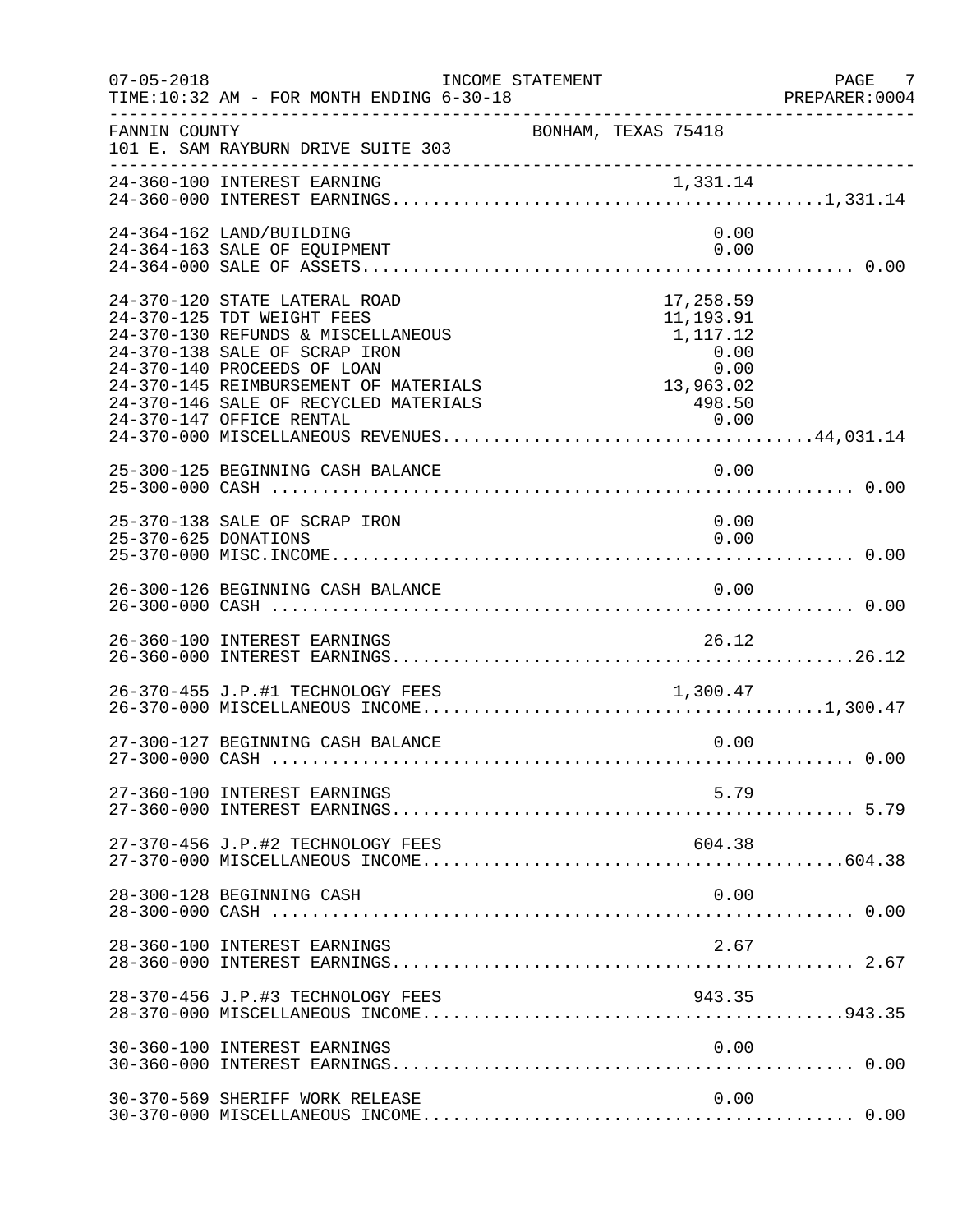| $07 - 05 - 2018$ | INCOME STATEMENT<br>TIME:10:32 AM - FOR MONTH ENDING 6-30-18                           | ------------------------------------- | PAGE 8<br>PREPARER:0004 |
|------------------|----------------------------------------------------------------------------------------|---------------------------------------|-------------------------|
| FANNIN COUNTY    | 101 E. SAM RAYBURN DRIVE SUITE 303<br>---------------------------------                | BONHAM, TEXAS 75418                   |                         |
|                  | 31-300-131 BEGINNING CASH BALANCE                                                      | 0.00                                  |                         |
|                  | 31-330-510 COURTHOUSE RESTORATION                                                      | 62,904.00                             |                         |
|                  | 31-370-131 RESTORATION DONATIONS                                                       | 0.00                                  |                         |
|                  | 33-300-133 BEGINNING CASH BALANCE                                                      | 0.00                                  |                         |
|                  | 33-340-480 APPLICATION FEE                                                             | 0.00                                  |                         |
|                  | 34-300-134 BEGINNING CASH BALANCE                                                      | 0.00                                  |                         |
|                  | 34-360-100 INTEREST INCOME                                                             | 13.80                                 |                         |
|                  | 34-370-450 DISTRICT CT.RECORDS ARCHIVE FEE 3,421.15                                    |                                       |                         |
|                  | 35-340-403 COUNTY CLERK FEES<br>35-340-450 DISTRICT CLERK FEES                         | 4,762.94<br>8,539.17                  |                         |
|                  | 35-360-100 INTEREST EARNINGS                                                           | 84.00                                 |                         |
|                  | 36-300-136 BEGINNING CASH BALANCE-D.A.FEE<br>36-300-236 BEGINNING CASH BALANCE-SEIZURE | 0.00<br>0.00                          |                         |
|                  |                                                                                        |                                       |                         |
|                  | 36-352-200 CONTRABAND FORFEITURE<br>36-352-300 D.A. SEIZURE FUND                       | 221.24<br>0.00                        |                         |
|                  | 36-360-100 INTEREST EARNINGS-D.A. FEE<br>36-360-236 INTEREST EARNINGS-SEIZURE FUND     | 0.62<br>1.13                          |                         |
|                  | 36-370-130 REFUNDS & MISCELLANEOUS<br>36-370-319 RESTITUTION                           | 1,335.88<br>182.15                    |                         |
|                  | 37-360-100 INTEREST EARNINGS                                                           | 0.42                                  |                         |
|                  | 37-370-130 REFUNDS & MISCELLANEOUS                                                     | 0.00                                  |                         |
|                  | 38-360-100 INTEREST EARNINGS                                                           | 181.40                                |                         |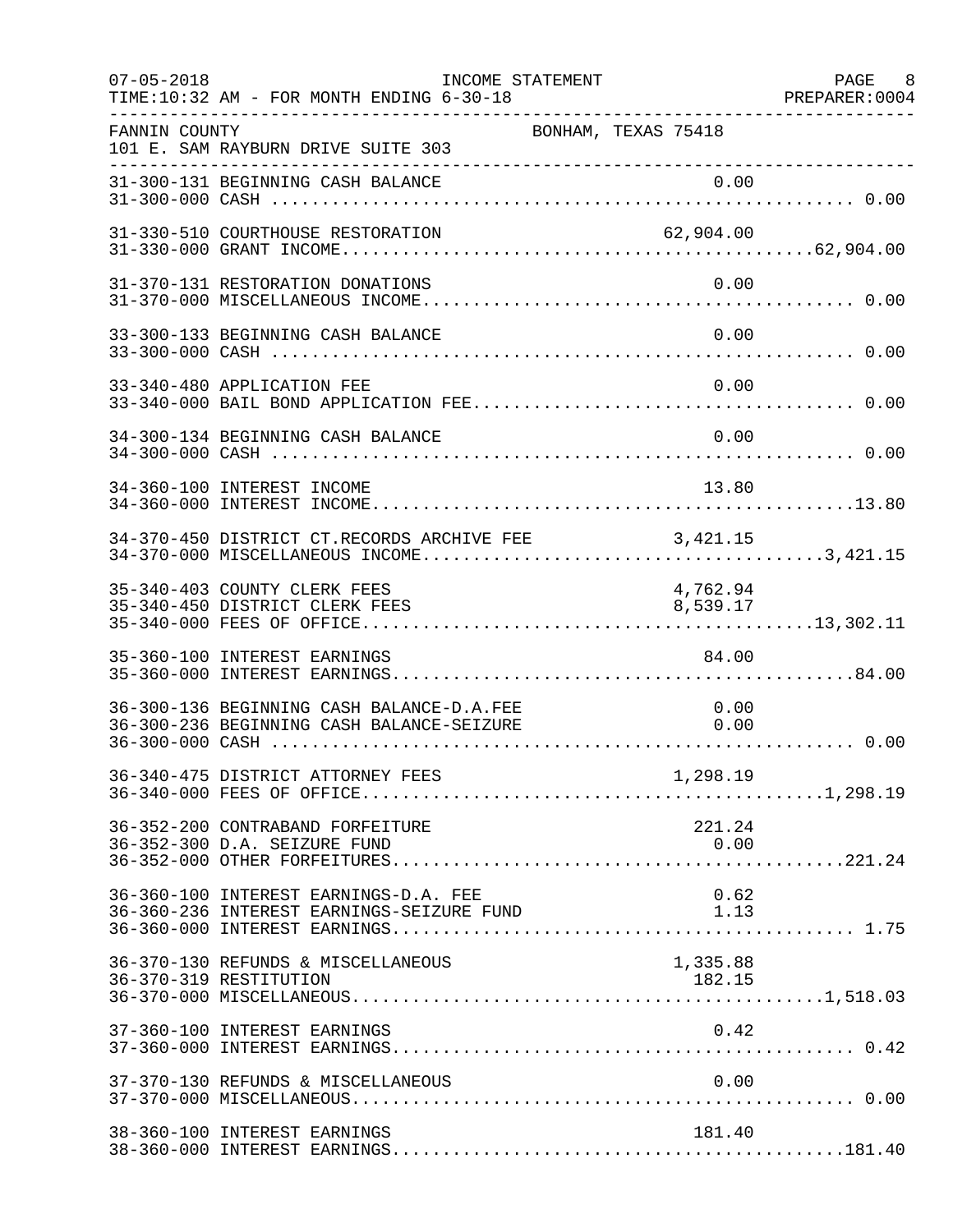| $07 - 05 - 2018$     | INCOME STATEMENT<br>TIME:10:32 AM - FOR MONTH ENDING 6-30-18                                                      |                     |                            | PAGE 9<br>PREPARER: 0004 |
|----------------------|-------------------------------------------------------------------------------------------------------------------|---------------------|----------------------------|--------------------------|
| FANNIN COUNTY        | 101 E. SAM RAYBURN DRIVE SUITE 303                                                                                | BONHAM, TEXAS 75418 |                            |                          |
|                      | 39-360-100 INTEREST EARNINGS                                                                                      |                     | 66.51                      |                          |
|                      | 39-370-150 BONNIE RUTH COOPER TRUST                                                                               |                     | 1,180.35                   |                          |
|                      | 40-300-110 UNENCUMBERED FUND BALANCE                                                                              |                     | 0.00                       |                          |
|                      | 40-330-410 NAACHO GRANT INCOME                                                                                    |                     | 0.00                       |                          |
| 41-370-406 DONATIONS |                                                                                                                   |                     | 300.00                     |                          |
|                      | 42-330-477 HAZARD MITIGATION DR-1999                                                                              |                     | 0.00                       |                          |
|                      | 44-330-423 2016 HOMELAND SECURITY                                                                                 |                     | 0.00                       |                          |
|                      | 45-330-403 CHAPTER 19 FUNDS                                                                                       |                     | 6,030.21                   |                          |
|                      | 46-300-146 BEGINNING CASH BALANCE                                                                                 |                     | 0.00                       |                          |
|                      | 46-330-475 SAFE ROOM REIMBURSEMENT DR-4029 63,985.77<br>46-330-476 ADMINISTRATIVE FEE 2,400.00                    |                     |                            |                          |
|                      | 48-300-148 BEGINNING CASH BALANCE                                                                                 |                     | 0.00                       |                          |
|                      | 48-340-130 REFUNDS & MISCELLANEOUS<br>48-340-403 CONTRACT ADMINISTRATIVE FEE<br>48-340-484 ELECTION REIMBURSEMENT |                     | 0.00<br>225.00<br>1,705.00 |                          |
|                      | 49-300-149 BEGINNING CASH BALANCE                                                                                 |                     | 0.00                       |                          |
|                      | 49-330-475 INVESTIGATOR/LEOSE GRANT                                                                               |                     | 619.89                     |                          |
|                      | 51-370-440 CO.CLK.CO.& DIST.CT.TECHNOLOGY FEE 629.33                                                              |                     |                            |                          |
|                      | 52-360-100 INTEREST EARNINGS                                                                                      |                     | 7.10                       |                          |
|                      | 52-370-133 CO.CLK.COURT RECORDS PRESERVATION F 1,350.00<br>52-370-000 CO.CLK.MISCELLANEOUS INCOME1,350.00         |                     |                            |                          |
|                      | 53-300-153 BEGINNING CASH BALANCE                                                                                 |                     | 0.00                       |                          |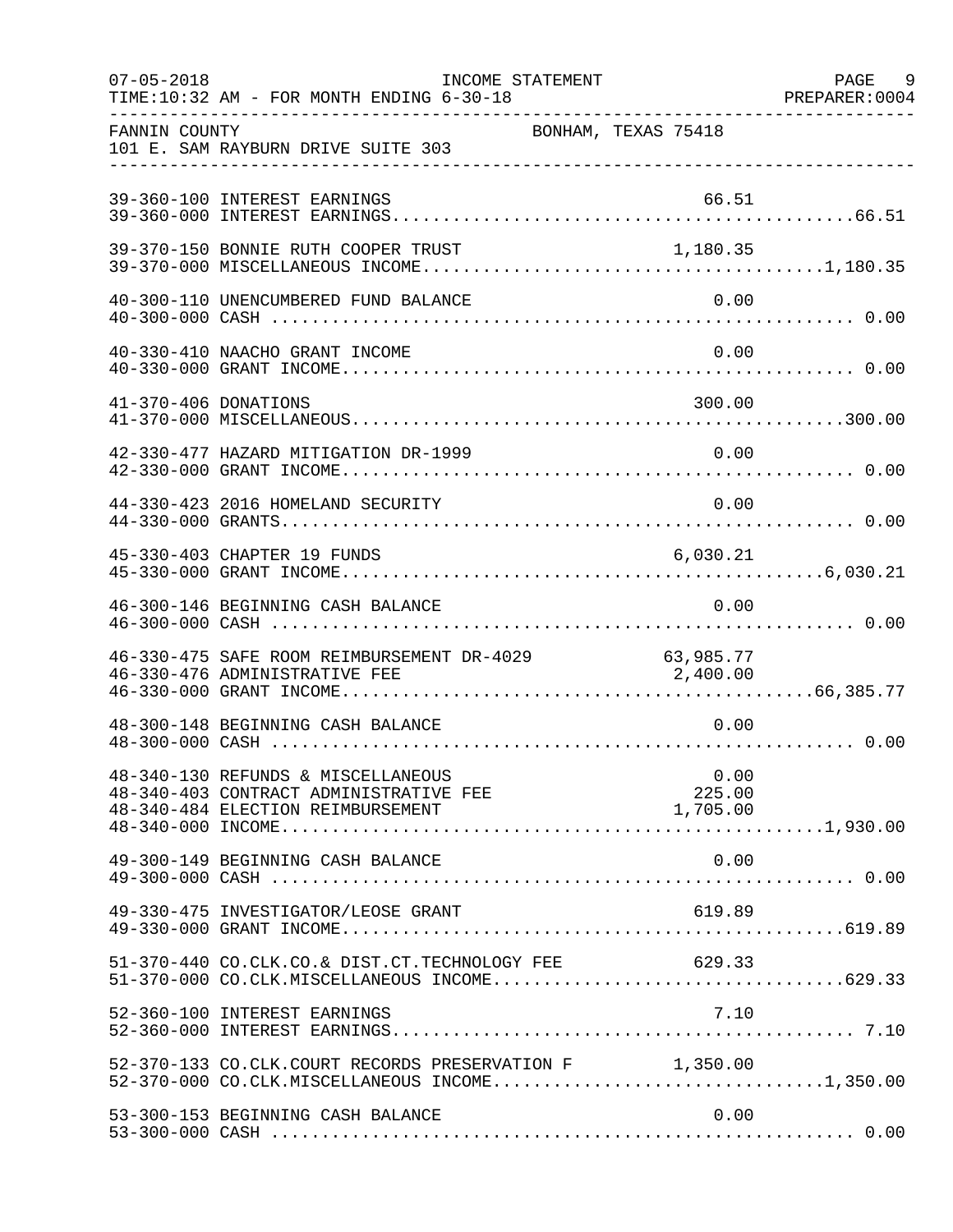| $07 - 05 - 2018$ | INCOME STATEMENT<br>TIME:10:32 AM - FOR MONTH ENDING 6-30-18                                                                                          |                                                              | PAGE 10<br>PREPARER:0004 |
|------------------|-------------------------------------------------------------------------------------------------------------------------------------------------------|--------------------------------------------------------------|--------------------------|
| FANNIN COUNTY    | 101 E. SAM RAYBURN DRIVE SUITE 303                                                                                                                    | BONHAM, TEXAS 75418                                          |                          |
|                  |                                                                                                                                                       |                                                              |                          |
|                  | 55-300-156 BEGINNING CASH BALANCE                                                                                                                     | 0.00                                                         |                          |
|                  | 55-360-100 INTEREST EARNINGS                                                                                                                          | 0.10                                                         |                          |
|                  | 55-370-130 REFUNDS & MISCELLANEOUS<br>55-370-160 PEACE OFFICER ALLOCATION                                                                             | 0.00<br>$\begin{smallmatrix}0.00\\1,841.91\end{smallmatrix}$ |                          |
|                  | 56-300-156 BEGINNING CASH BALANCE                                                                                                                     | 0.00                                                         |                          |
|                  | 56-330-560 BULLETPROOF VEST PARTNERSHIP                                                                                                               | 0.00                                                         |                          |
|                  | 56-352-200 CONTRABAND FOREITURE                                                                                                                       | 58,028.68                                                    |                          |
|                  | 56-355-560 FEDERAL FORFEITURE FUNDS 2018 428,333.82<br>56-355-000 FEDERAL FORFEITURE FUNDS 2018428,333.82                                             |                                                              |                          |
|                  | 56-360-100 INTEREST EARNINGS-SO FORFEITURE<br>56-360-100 INTEREST EARNINGS-SO FORFEITURE 16.46<br>56-360-159 INTEREST EARNINGS-FEDERAL FORF 2018 0.00 |                                                              |                          |
|                  | 56-370-108 FEDERAL OT REIMBURSEMENT<br>56-370-130 REFUNDS & MISCELLANEOUS                                                                             | 0.00<br>3,712.11                                             |                          |
|                  | 56-390-140 TRANSFERS IN                                                                                                                               | 0.00                                                         |                          |
|                  | 57-300-157 BEGINNING CASH BALANCE                                                                                                                     | 0.00                                                         |                          |
|                  | 57-360-100 INTEREST EARNINGS                                                                                                                          | 0.00                                                         |                          |
|                  | 57-370-560 SHERIFF K-9 UNIT                                                                                                                           | 0.00                                                         |                          |
|                  | 59-300-159 BEGINNING CASH BALANCE                                                                                                                     | 0.00                                                         |                          |
|                  | 59-360-100 INTEREST EARNINGS                                                                                                                          | 18.96                                                        |                          |
|                  | 59-370-425 DRUG COURT FEE                                                                                                                             | 3,972.57                                                     |                          |
|                  | 60-300-110 BEGINNING CASH BALANCE                                                                                                                     | 0.00                                                         |                          |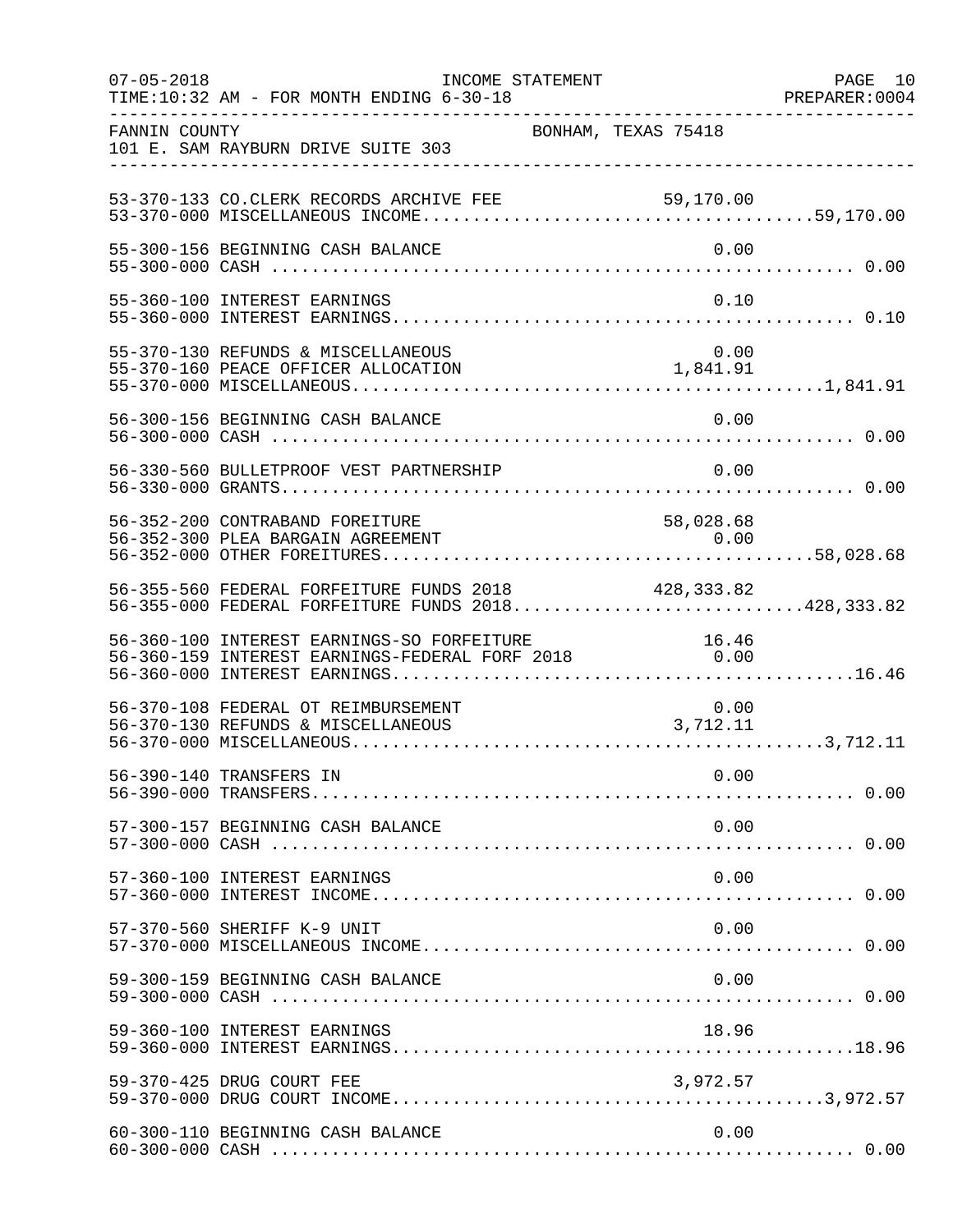| $07 - 05 - 2018$ | INCOME STATEMENT<br>TIME:10:32 AM - FOR MONTH ENDING 6-30-18                                                                                                                |                                      | PAGE 11<br>PREPARER: 0004 |
|------------------|-----------------------------------------------------------------------------------------------------------------------------------------------------------------------------|--------------------------------------|---------------------------|
| FANNIN COUNTY    | 101 E. SAM RAYBURN DRIVE SUITE 303                                                                                                                                          | BONHAM, TEXAS 75418                  |                           |
|                  | 60-310-110 CURRENT TAXES<br>60-310-120 DELINQUENT TAXES<br>60-310-260 CURRENT TAXES SERIES '98<br>60-310-262 DELINQUENT TAXES SERIES '98                                    | 412,834.08<br>884.66<br>0.00<br>0.00 |                           |
|                  | 60-318-120 PAY N LIEU TAX/GRASSLAND                                                                                                                                         | 907.58                               |                           |
|                  | 60-360-100 INTEREST EARNINGS<br>60-360-200 INTEREST, 2017 GO BONDS                                                                                                          | 0.00<br>0.00                         |                           |
|                  | 60-370-130 REFUNDS & MISCELLANEOUS                                                                                                                                          | 0.00                                 |                           |
|                  | 61-370-440 DIST.CLK.CO.& DIST.CT.TECHNOLOGY FE 467.60<br>61-370-000 DIST.CLK.MISCELLANEOUS INCOME467.60                                                                     |                                      |                           |
|                  | 62-360-100 INTEREST EARNINGS                                                                                                                                                | 12.96                                |                           |
|                  | 62-370-133 DIST.CLK.COURT RECORDS PRESERVATION 2,695.00<br>02-370-133 DIST.CLR.COORT RECORDS PRESERVATION 2,099.00<br>62-370-000 DIST.CLK.COURT MISCELLAEOUS INCOME2,695.00 |                                      |                           |
|                  | 63-300-151 BEGINNING CASH BALANCE                                                                                                                                           | 0.00                                 |                           |
|                  | 63-370-130 REFUNDS & MISCELLANEOUS<br>63-370-160 PEACE OFFICER ALLOCATION                                                                                                   | 0.00<br>678.30                       |                           |
|                  | 64-300-152 BEGINNING CASH BALANCE                                                                                                                                           | 0.00                                 |                           |
|                  | 64-370-130 REFUNDS & MISCELLANEOUS<br>64-370-160 PEACE OFFICER ALLOCATION                                                                                                   | 0.00<br>678.48                       |                           |
|                  | 65-300-153 BEGINNING CASH BALANCE                                                                                                                                           | 0.00                                 |                           |
|                  | 65-370-130 REFUNDS & MISCELLANEOUS<br>65-370-160 PEACE OFFICER ALLOCATION                                                                                                   | 0.00<br>678.30                       |                           |
|                  | 66-300-166 BEGINNING CASH BALANCE                                                                                                                                           | 0.00                                 |                           |
|                  | 66-360-100 INTEREST EARNINGS LEGEND BANK<br>66-360-166 INTEREST EARNINGS ICS                                                                                                | 0.00<br>35,536.00                    |                           |
|                  | 66-370-130 REFUNDS & MISCELLANEOUS                                                                                                                                          | 0.00                                 |                           |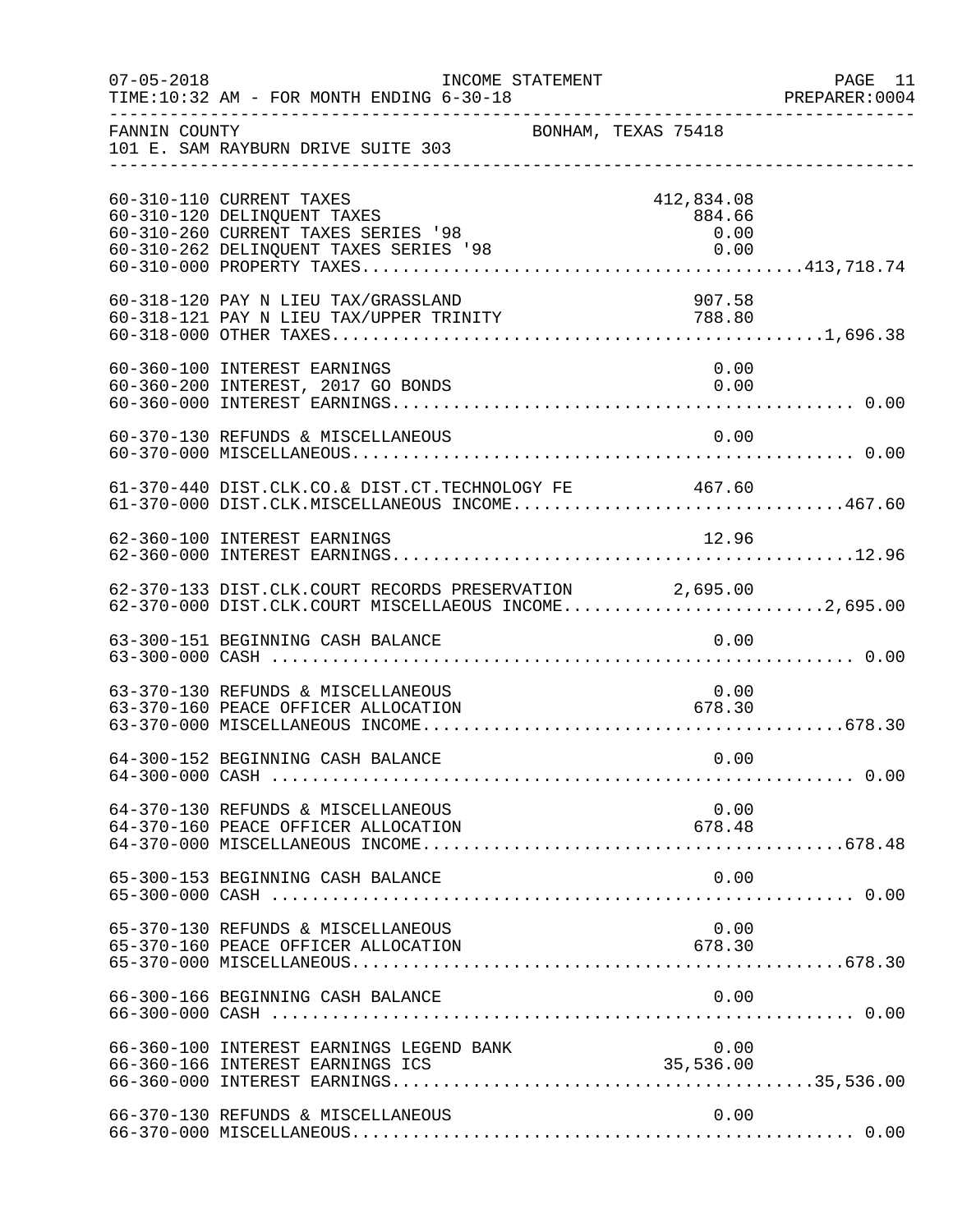| $07 - 05 - 2018$ | INCOME STATEMENT<br>TIME:10:32 AM - FOR MONTH ENDING 6-30-18                                                                                   |                                   | PAGE 12<br>PREPARER: 0004 |
|------------------|------------------------------------------------------------------------------------------------------------------------------------------------|-----------------------------------|---------------------------|
| FANNIN COUNTY    | 101 E. SAM RAYBURN DRIVE SUITE 303                                                                                                             | BONHAM, TEXAS 75418               |                           |
|                  | 67-300-110 UNENCUMBERED FUND BALANCE                                                                                                           | 0.00                              |                           |
|                  | 67-319-551 ANNUAL PAYMENT                                                                                                                      | 0.00                              |                           |
|                  | 70-360-100 INTEREST EARNINGS                                                                                                                   | 807.13                            |                           |
|                  | 71-330-475 INVESTIGATOR CRIMES AGAINST WOMEN                                                                                                   | 0.00                              |                           |
|                  | 72-330-560 INVESTIGATOR CRIMES AGAINST CHILDRE 25,750.18                                                                                       |                                   |                           |
|                  | 80-300-180 BEGINNING CASH BALANCE                                                                                                              | 0.00                              |                           |
|                  | 80-370-130 MISCELLANEOUS<br>80-370-180 PROGRAM FEES                                                                                            | 100.00<br>150.00                  |                           |
|                  | 81-300-110 UNENCUMBERED FUND BALANCE                                                                                                           | 0.00                              |                           |
|                  | 81-318-181 YEAR 1 PAYMENT<br>81-318-000 NORTH TEX MUNICIPAL WATER DIST100,000.00                                                               | 100,000.00                        |                           |
|                  | 82-300-123 UNENCUMBERED FUND BALANCE                                                                                                           | 0.00                              |                           |
|                  | 82-318-182 YEAR 1 PAYMENT<br>82-318-000 NORTH TEX MUNICIPAL WATER DIST484,263.00                                                               | 484,263.00                        |                           |
|                  |                                                                                                                                                |                                   |                           |
|                  | 83-318-183 YEAR 1 PAYMENT<br>83-318-000 NORTH TEXAS MUNICIPAL WATER DIST387,000.00                                                             | 387,000.00                        |                           |
|                  | 87-340-575 JUVENILE PROBATION FEES<br>87-340-576 JUVENILE PROBATION RESTITUTION                                                                | 1,415.00<br>1,914.00<br>80.00     |                           |
|                  | 88-367-100 HOSPITAL QUARTERLY PAYMENT                                                                                                          | 0.00                              |                           |
|                  | 89-300-110 UNENCUMBERED FUND BALANCE                                                                                                           | 0.00                              |                           |
|                  | 89-330-901 TJJD-A-14-074 GRANT<br>89-330-906 TJJD-N-14-074 GRANT<br>89-330-908 STRUCTURAL FAM.THER.GRANT OOG<br>89-330-913 TJJD-C-14-074 GRANT | 0.00<br>0.00<br>32,000.00<br>0.00 |                           |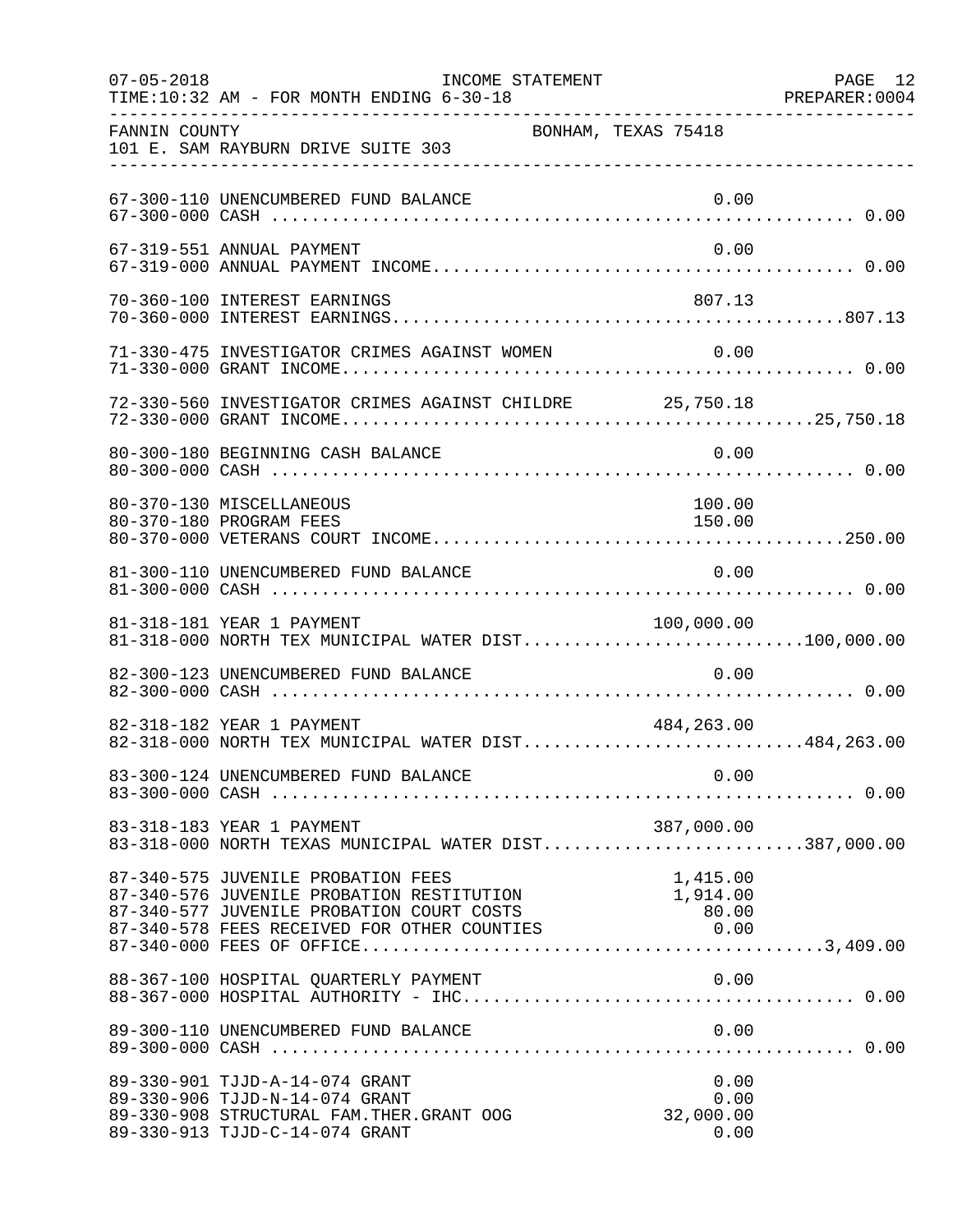| $07 - 05 - 2018$    | TIME:10:32 AM - FOR MONTH ENDING 6-30-18                                                                                                                                                                                                                                                                                                                                                                                                                                                | INCOME STATEMENT    |                                                                                                                                                               | PAGE 13<br>PREPARER: 0004 |
|---------------------|-----------------------------------------------------------------------------------------------------------------------------------------------------------------------------------------------------------------------------------------------------------------------------------------------------------------------------------------------------------------------------------------------------------------------------------------------------------------------------------------|---------------------|---------------------------------------------------------------------------------------------------------------------------------------------------------------|---------------------------|
| FANNIN COUNTY       | 101 E. SAM RAYBURN DRIVE SUITE 303                                                                                                                                                                                                                                                                                                                                                                                                                                                      | BONHAM, TEXAS 75418 |                                                                                                                                                               |                           |
|                     | 89-330-915 BASIC PROBATION SUPERVISION<br>89-330-916 COMMUNITY PROGRAMS<br>89-330-917 PRE/POST ADJUDICATION<br>89-330-918 COMMITMENT DIVERSION<br>89-330-919 MENTAL HEALTH SERVICES<br>09-330-919 MENTAL HEALTH SERVICES<br>09-330-920 REGIONAL DIVERSIONS ALTERNATIVES 17,025.00                                                                                                                                                                                                       |                     | 106,748.00<br>73,334.00<br>11,000.00<br>11,000.00<br>13,780.00                                                                                                |                           |
|                     | 89-360-189 INTEREST INCOME                                                                                                                                                                                                                                                                                                                                                                                                                                                              |                     | 10.73                                                                                                                                                         |                           |
|                     | 89-370-130 REFUNDS & MISCELLANEOUS                                                                                                                                                                                                                                                                                                                                                                                                                                                      |                     | 0.00                                                                                                                                                          |                           |
|                     | 92-360-100 INTEREST EARNINGS<br>92-360-350 GOV. COMMODITY PROG. ASCS                                                                                                                                                                                                                                                                                                                                                                                                                    |                     | 391.54<br>0.00                                                                                                                                                |                           |
| 92-370-100 RENT     | 92-370-130 REFUNDS & MISCELLANEOUS                                                                                                                                                                                                                                                                                                                                                                                                                                                      |                     | 0.00<br>0.00                                                                                                                                                  |                           |
|                     | 93-330-909 GRANT #713169 RANDOLPH                                                                                                                                                                                                                                                                                                                                                                                                                                                       |                     | 0.00                                                                                                                                                          |                           |
|                     | 93-370-130 REFUNDS & MISCELLANEOUS                                                                                                                                                                                                                                                                                                                                                                                                                                                      |                     | 0.00                                                                                                                                                          |                           |
|                     | 95-360-100 INTEREST EARNINGS                                                                                                                                                                                                                                                                                                                                                                                                                                                            |                     | 0.00                                                                                                                                                          |                           |
|                     | 95-370-125 AFLAC FSA CLEARING<br>95-370-130 REFUNDS & MISCELLANEOUS                                                                                                                                                                                                                                                                                                                                                                                                                     |                     | 0.00<br>0.00                                                                                                                                                  |                           |
| TOTAL INCOME        |                                                                                                                                                                                                                                                                                                                                                                                                                                                                                         |                     |                                                                                                                                                               |                           |
|                     | ***** EXPENSE ACCOUNTS *****                                                                                                                                                                                                                                                                                                                                                                                                                                                            |                     |                                                                                                                                                               |                           |
| 10-400-435 PRINTING | 10-400-101 SALARY ELECTED OFFICIAL<br>10-400-104 STATE PROBATE SALARY SUPPLEMENT<br>10-400-105 SALARY SECRETARY<br>10-400-201 SOCIAL SECURITY TAXES<br>10-400-202 GROUP HEALTH & DENTAL INSURANCE<br>10-400-203 RETIREMENT<br>10-400-204 WORKERS' COMPENSATION<br>10-400-205 MEDICARE TAX<br>10-400-225 TRAVEL ALLOWANCE<br>10-400-310 OFFICE SUPPLIES<br>10-400-311 POSTAL EXPENSES<br>10-400-427 OUT OF COUNTY TRAVEL<br>10-400-431 LOCAL TRAVEL<br>10-400-437 COURT REPORTER EXPENSE |                     | 49,782.20<br>0.00<br>28,948.80<br>4,521.07<br>14,610.31<br>9,132.42<br>352.50<br>1,057.29<br>2,700.00<br>481.89<br>64.71<br>4,634.39<br>0.00<br>58.50<br>0.00 |                           |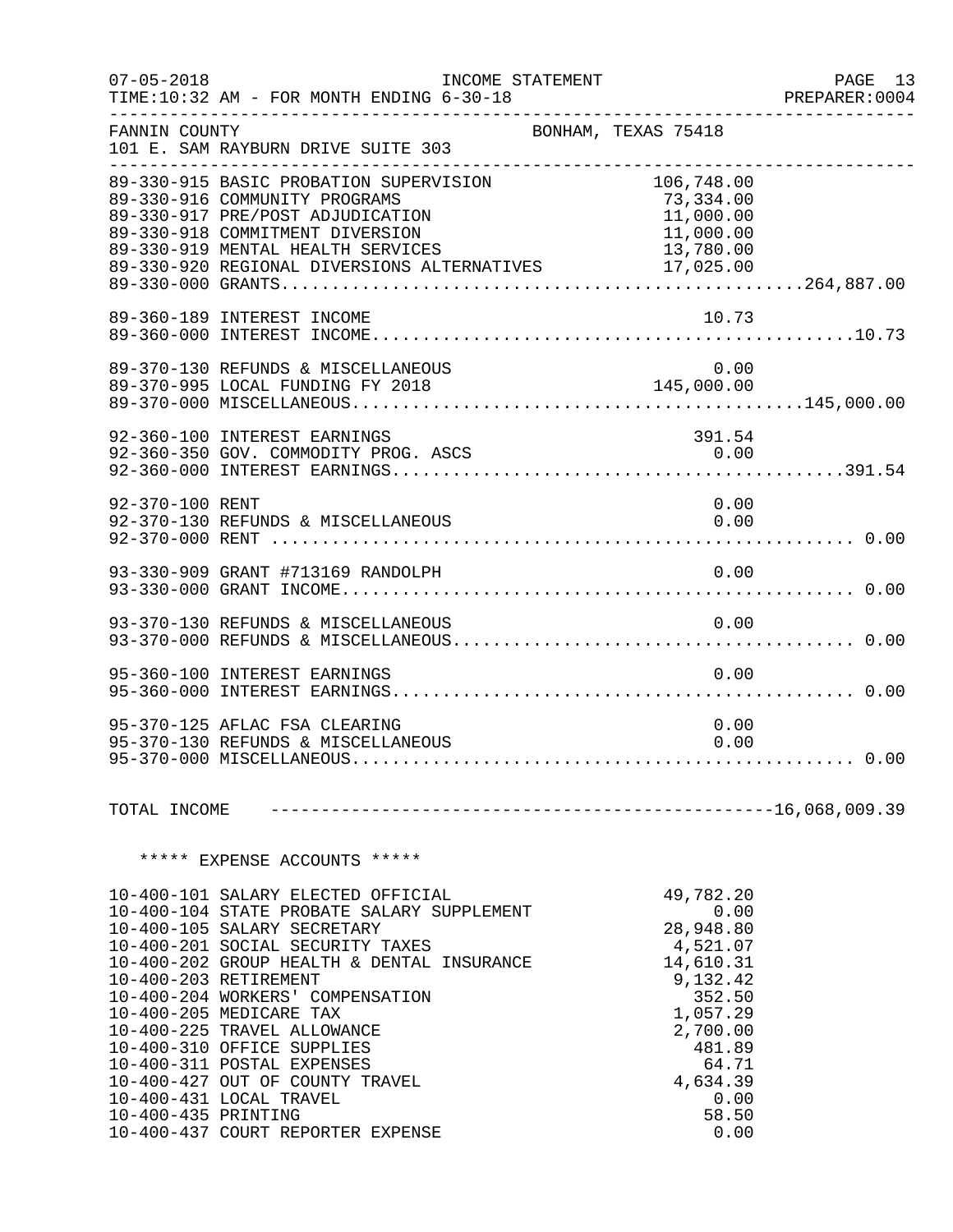| $07 - 05 - 2018$                                          | TIME:10:32 AM - FOR MONTH ENDING 6-30-18                                                                                                                                                                                                                                                                                                                                                                                              |                                                                                                                                          | PAGE 14<br>PREPARER:0004 |
|-----------------------------------------------------------|---------------------------------------------------------------------------------------------------------------------------------------------------------------------------------------------------------------------------------------------------------------------------------------------------------------------------------------------------------------------------------------------------------------------------------------|------------------------------------------------------------------------------------------------------------------------------------------|--------------------------|
| FANNIN COUNTY                                             | 101 E. SAM RAYBURN DRIVE SUITE 303                                                                                                                                                                                                                                                                                                                                                                                                    | BONHAM, TEXAS 75418                                                                                                                      |                          |
|                                                           | ---------------------<br>10-400-468 JUVENILE BOARD SALARY<br>10-400-572 OFFICE EQUIPMENT<br>10-400-574 TECHNOLOGY                                                                                                                                                                                                                                                                                                                     | 1,800.00<br>247.00<br>37.59<br>0.00                                                                                                      |                          |
|                                                           |                                                                                                                                                                                                                                                                                                                                                                                                                                       |                                                                                                                                          |                          |
| 10-403-435 PRINTING<br>10-403-480 BOND<br>10-403-481 DUES | 10-403-431 LOCAL TRAVEL<br>10-403-437 IMAGING/INDEXING                                                                                                                                                                                                                                                                                                                                                                                | 0.00<br>652.29<br>7,689.63<br>300.00<br>0.00                                                                                             |                          |
| 10-404-109 SALARY<br>10-404-311 POSTAGE                   | 10-404-201 SOCIAL SECURITY TAXES<br>10-404-203 RETIREMENT<br>10-404-205 MEDICARE TAX<br>10-404-310 ELECTION SUPPLIES<br>10-404-423 CELL PHONE<br>10-404-427 ELECTION TRAVEL<br>10-404-428 EMPLOYEE TRAINING<br>10-404-429 DPS BACKGROUND CHECK<br>10-404-430 BIDS AND NOTICES<br>10-404-442 PROFESSIONAL SERVICE/TRANSLATOR<br>10-404-483 VOTER REGISTRATION<br>10-404-485 ELECTION MAINT. AGREEMENT<br>10-404-573 ELECTION EQUIPMENT | $13.02$<br>0.00<br>0.00<br>3.05<br>3,890.05<br>6,961.33<br>180.00<br>350.05<br>0.00<br>0.00<br>417.84<br>156.25<br>1,374.48<br>14,231.00 |                          |
|                                                           | 10-405-102 SALARY APPOINTED OFFICIAL<br>10-405-201 SOCIAL SECURITY TAXES<br>10-405-202 GROUP HEALTH & DENTAL INSURANCE<br>10-405-203 RETIREMENT & DENTAL INSURANCE<br>10-405-203 RETIREMENT<br>10-405-204 WORKERS' COMPENSATION<br>10-405-205 MEDICARE TAX<br>10-405-310 OFFICE SUPPLIES<br>10-405-311 POSTAL EXPENSES<br>10-405-427 OUT OF COUNTY TRAVEL<br>10-405-428 TRAINING/TUITION                                              | 28,523.20<br>1,768.40<br>7,871.04<br>3,234.28<br>130.14<br>413.60<br>137.21<br>98.00<br>300.84<br>0.00                                   |                          |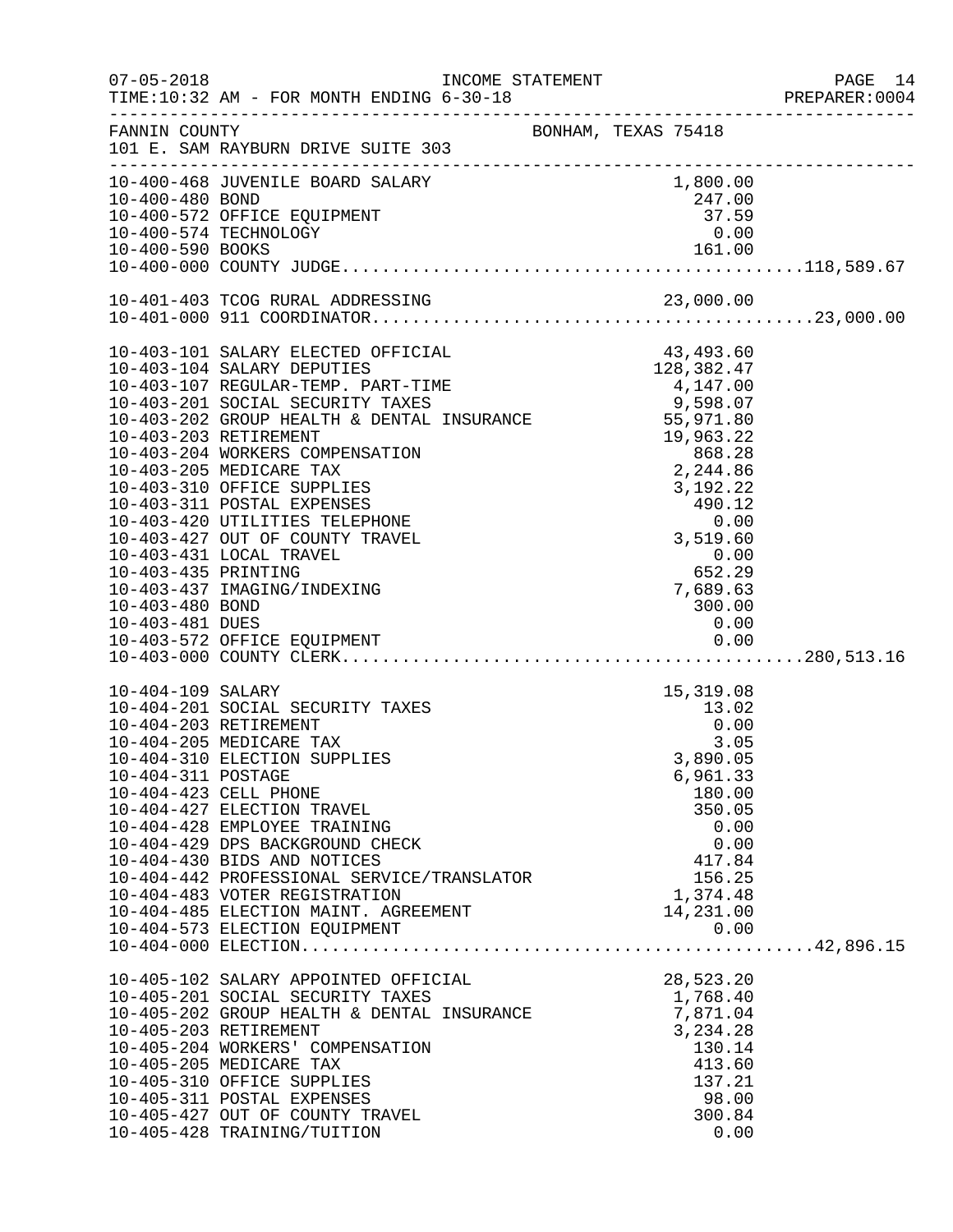|                     |                                                                                                                                                                                                                                                                                                                                                                                                                                                                                                                                                                                                                                                                                                                                                                                                                                                                                                                          |                                                                                                                                                                                                                                                                                     | PAGE 15<br>PREPARER: 0004 |
|---------------------|--------------------------------------------------------------------------------------------------------------------------------------------------------------------------------------------------------------------------------------------------------------------------------------------------------------------------------------------------------------------------------------------------------------------------------------------------------------------------------------------------------------------------------------------------------------------------------------------------------------------------------------------------------------------------------------------------------------------------------------------------------------------------------------------------------------------------------------------------------------------------------------------------------------------------|-------------------------------------------------------------------------------------------------------------------------------------------------------------------------------------------------------------------------------------------------------------------------------------|---------------------------|
|                     | FANNIN COUNTY<br>101 E. SAM RAYBURN DRIVE SUITE 303                                                                                                                                                                                                                                                                                                                                                                                                                                                                                                                                                                                                                                                                                                                                                                                                                                                                      |                                                                                                                                                                                                                                                                                     |                           |
| 10-405-435 PRINTING |                                                                                                                                                                                                                                                                                                                                                                                                                                                                                                                                                                                                                                                                                                                                                                                                                                                                                                                          | 30.00                                                                                                                                                                                                                                                                               |                           |
| 10-406-103 SALARY   | 10-406-103 SALARY<br>10-406-107 SALARY TEMP./EXTRA<br>10-406-201 SOCIAL SECURITY TAXES<br>10-406-202 GROUP HEALTH & DENTAL INS<br>10-406-203 RETIREMENT<br>10-406-203 RETIREMENT<br>10-406-204 WORKERS' COMPENSATION<br>10-406-205 MEDICARE<br>10-406-311 POSTAL EXPENSE<br>10-406-330 AUTO EXPENSE-GAS & OIL<br>10-406-422 R&M RADIO 0.00<br>10-406-422 R&M RADIO 0.00<br>10-406-423 CELL PHONE ALLOWANCE 360.00<br>10-406-427 OUT OF COUNTY TRAVEL 13.91<br>10-406-428 TRAINING & TUITION 0.00<br>10-406-454 R&M AUTO 344.81<br>10-406-487 TRAILER/AUTO I<br>10-406-490 911 RADIO TOWER BUILDING                                                                                                                                                                                                                                                                                                                       | 31,525.80<br>$\frac{49.00}{530.63}$                                                                                                                                                                                                                                                 |                           |
| 10-409-481 DUES     | 10-409-100 COMPENSATION PAY<br>10-409-201 SOCIAL SECURITY TAXES<br>10-409-203 RETIREMENT<br>10-409-204 WORKERS' COMPENSATION<br>10-409-205 MEDICARE TAX<br>10-409-206 UNEMPLOYMENT EXPENSE<br>10-409-395 ERRORS AND OMISSIONS<br>10-409-399 CLAIMS SETTLEMENTS<br>10-409-400 LEGAL FEES<br>10-409-401 AUDIT EXPENSE<br>10-409-404 911 EMERGENCY SERVICE<br>10-409-406 TAX APPRAISAL DISTRICT<br>10-409-408 COUNTY WELLNESS PROGRAM<br>10-409-426 PROFESSIONAL FEES<br>10-409-430 BIDS & NOTICES<br>10-409-444 LAWN MAINTENANCE<br>10-409-483 PUBLIC OFFICIALS INS.<br>10-409-484 GENERAL LIABILITY INSURANCE<br>10-409-485 WATER SUPPLY AGENCY<br>10-409-487 TCOG-REG. INTERLOCAL AGREEMENT<br>10-409-488 FANNIN RURAL RAIL DIST<br>10-409-489 COURT COSTS/ARREST FEES<br>10-409-490 MISCELLANEOUS<br>10-409-491 SULPHUR RIVER REGIONAL MOBILITY AUT<br>10-409-495 '98 JAIL BOND PAYMENT<br>10-409-499 BANK SERVICE FEES | 0.00<br>0.00<br>0.00<br>950.90<br>0.00<br>$0.00$<br>0.00<br>3,550.86<br>3,425.12<br>32,250.00<br>6,687.75<br>444,769.40<br>1,123.01<br>0.00<br>1,091.65<br>0.00<br>6,410.83<br>14,942.28<br>6,933.00<br>818.75<br>0.00<br>0.00<br>111, 137.68<br>301.39<br>0.00<br>0.00<br>7,200.00 |                           |
|                     | 10-410-101 SALARY ELECTED OFFICIAL                                                                                                                                                                                                                                                                                                                                                                                                                                                                                                                                                                                                                                                                                                                                                                                                                                                                                       | 107,692.40                                                                                                                                                                                                                                                                          |                           |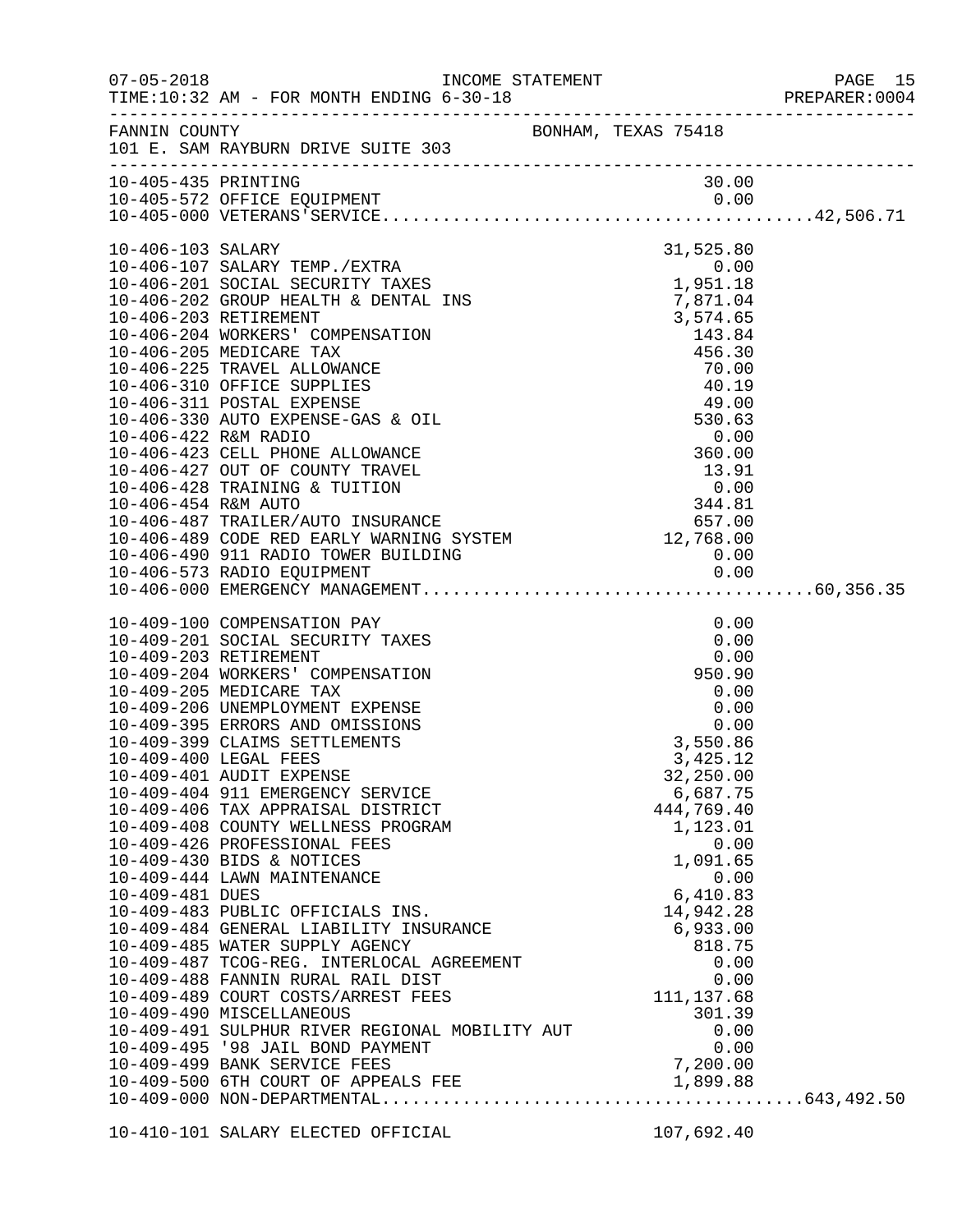|                       | FANNIN COUNTY<br>101 E. SAM RAYBURN DRIVE SUITE 303                                                                                                                |  | BONHAM, TEXAS 75418 |  |
|-----------------------|--------------------------------------------------------------------------------------------------------------------------------------------------------------------|--|---------------------|--|
|                       |                                                                                                                                                                    |  |                     |  |
|                       |                                                                                                                                                                    |  |                     |  |
|                       |                                                                                                                                                                    |  |                     |  |
|                       |                                                                                                                                                                    |  |                     |  |
|                       |                                                                                                                                                                    |  |                     |  |
|                       |                                                                                                                                                                    |  |                     |  |
|                       |                                                                                                                                                                    |  |                     |  |
|                       |                                                                                                                                                                    |  |                     |  |
|                       |                                                                                                                                                                    |  |                     |  |
|                       |                                                                                                                                                                    |  |                     |  |
|                       |                                                                                                                                                                    |  |                     |  |
|                       |                                                                                                                                                                    |  |                     |  |
|                       |                                                                                                                                                                    |  |                     |  |
|                       |                                                                                                                                                                    |  |                     |  |
|                       |                                                                                                                                                                    |  |                     |  |
|                       |                                                                                                                                                                    |  |                     |  |
|                       |                                                                                                                                                                    |  |                     |  |
|                       |                                                                                                                                                                    |  |                     |  |
|                       |                                                                                                                                                                    |  |                     |  |
|                       |                                                                                                                                                                    |  |                     |  |
|                       |                                                                                                                                                                    |  |                     |  |
|                       |                                                                                                                                                                    |  |                     |  |
|                       |                                                                                                                                                                    |  |                     |  |
|                       |                                                                                                                                                                    |  |                     |  |
|                       |                                                                                                                                                                    |  |                     |  |
|                       |                                                                                                                                                                    |  |                     |  |
|                       |                                                                                                                                                                    |  |                     |  |
|                       |                                                                                                                                                                    |  |                     |  |
|                       | $10-425-201$ SOCIAL SECURITY<br>$10-425-205$ MEDICARE TAX<br>$10-425-311$ JURY POSTAGE<br>$10-425-312$ DISTRICT JURY SUPPLIES<br>$10-425-313$ CRAND TURY EVERVENCE |  | 77.74               |  |
|                       |                                                                                                                                                                    |  | 18.18               |  |
|                       |                                                                                                                                                                    |  | 2,629.27            |  |
|                       | 10-425-313 GRAND JURY EXPENSE                                                                                                                                      |  | 752.03<br>3,832.72  |  |
|                       | 10-425-314 PETIT JURY EXPENSE                                                                                                                                      |  | 25,466.50           |  |
|                       | 10-425-316 COUNTY COURT JURY EXP.                                                                                                                                  |  | 0.00                |  |
|                       | 10-425-317 COURT REPORTER SUPPLIES                                                                                                                                 |  | 0.00                |  |
|                       | 10-425-318 J.P. JURY EXPENSE                                                                                                                                       |  | 140.00              |  |
|                       | 10-425-319 CO.CT.@LAW JURY EXPENSE                                                                                                                                 |  | 1,691.67            |  |
|                       | 10-425-422 REGIONAL INDIGENT DEFENSE PROGRAM                                                                                                                       |  | 18,056.00           |  |
|                       | 10-425-424 CO.CT. ATTORNEY FEES                                                                                                                                    |  | 2,201.74            |  |
|                       | 10-425-425 CO.CT. PROFESSIONAL SERVICES                                                                                                                            |  | 0.00                |  |
|                       | 10-425-426 COUNTY COURT SUPPLIES                                                                                                                                   |  | 0.00                |  |
| 10-425-435 PRINTING   | 10-425-465 PHYSICAL EVID. ANALYSES                                                                                                                                 |  | 985.00<br>91.19     |  |
| 10-425-466 AUTOPSIES  |                                                                                                                                                                    |  | 18,206.75           |  |
|                       | 10-425-467 VISITING JUDGE EXPENSE                                                                                                                                  |  | 1,824.96            |  |
|                       |                                                                                                                                                                    |  |                     |  |
|                       | 10-435-103 SALARY COURT COORDINATOR                                                                                                                                |  | 26,571.69           |  |
|                       | 10-435-110 SALARY COURT REPORTER                                                                                                                                   |  | 57,290.60           |  |
| 10-435-130 BAILIFF    |                                                                                                                                                                    |  | 30,050.00           |  |
|                       | 10-435-201 SOCIAL SECURITY                                                                                                                                         |  | 6,813.09            |  |
|                       | 10-435-202 GROUP HEALTH INSURANCE                                                                                                                                  |  | 23,613.12           |  |
| 10-435-203 RETIREMENT |                                                                                                                                                                    |  | 13, 222. 29         |  |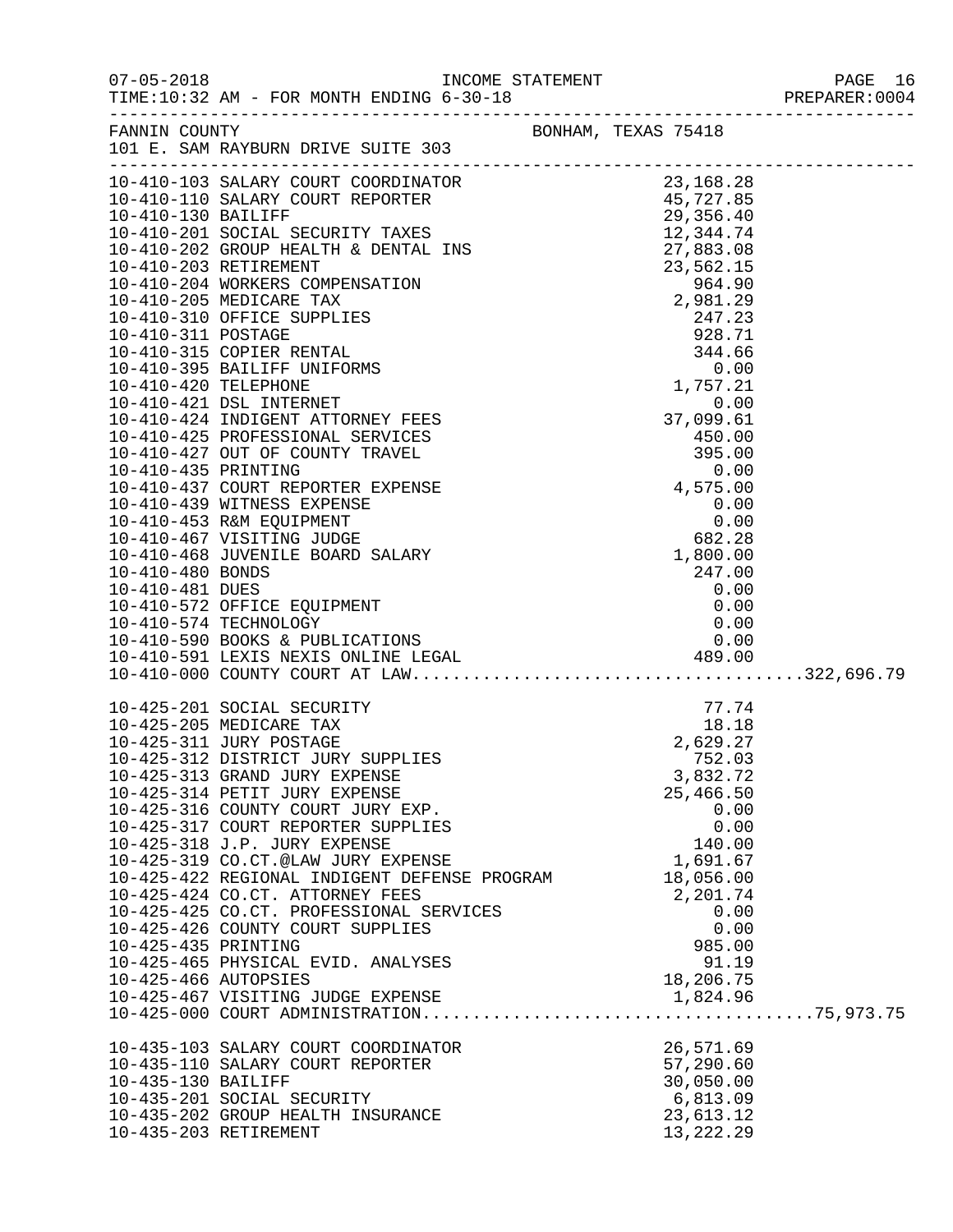| $07 - 05 - 2018$      | TIME:10:32 AM - FOR MONTH ENDING 6-30-18            |                     |                  | PAGE 17 |
|-----------------------|-----------------------------------------------------|---------------------|------------------|---------|
|                       | FANNIN COUNTY<br>101 E. SAM RAYBURN DRIVE SUITE 303 | BONHAM, TEXAS 75418 |                  |         |
|                       |                                                     |                     |                  |         |
|                       |                                                     |                     |                  |         |
|                       |                                                     |                     |                  |         |
|                       |                                                     |                     |                  |         |
|                       |                                                     |                     |                  |         |
|                       |                                                     |                     |                  |         |
|                       |                                                     |                     |                  |         |
|                       |                                                     |                     |                  |         |
|                       |                                                     |                     |                  |         |
|                       |                                                     |                     |                  |         |
|                       |                                                     |                     |                  |         |
|                       |                                                     |                     |                  |         |
|                       |                                                     |                     |                  |         |
|                       |                                                     |                     |                  |         |
|                       |                                                     |                     |                  |         |
|                       |                                                     |                     |                  |         |
|                       |                                                     |                     |                  |         |
|                       |                                                     |                     |                  |         |
|                       |                                                     |                     |                  |         |
|                       |                                                     |                     |                  |         |
|                       |                                                     |                     |                  |         |
|                       |                                                     |                     |                  |         |
|                       |                                                     |                     |                  |         |
|                       |                                                     |                     |                  |         |
|                       |                                                     |                     |                  |         |
|                       |                                                     |                     |                  |         |
|                       |                                                     |                     |                  |         |
|                       |                                                     |                     |                  |         |
|                       |                                                     |                     |                  |         |
|                       |                                                     |                     |                  |         |
|                       |                                                     |                     |                  |         |
|                       | 10-450-310 OFFICE SUPPLIES                          |                     | 2,757.10         |         |
|                       | 10-450-311 POSTAL EXPENSES                          |                     | 3,074.58         |         |
|                       | 10-450-313 PASSPORT PHOTO SUPPLIES                  |                     | 1,164.00         |         |
|                       | 10-450-315 COPIER RENTAL                            |                     | 0.00             |         |
|                       | 10-450-353 COMPUTER EXPENSE                         |                     | 1,290.50         |         |
| 10-450-423 CELL PHONE | 10-450-427 OUT OF COUNTY TRAVEL                     |                     | 0.00             |         |
|                       | 10-450-428 EMPLOYEE TRAINING                        |                     | 2,737.37<br>0.00 |         |
|                       | 10-450-431 LOCAL TRAVEL                             |                     | 0.00             |         |
| 10-450-435 PRINTING   |                                                     |                     | 343.66           |         |
| 10-450-480 BONDS      |                                                     |                     | 350.00           |         |
| 10-450-481 DUES       |                                                     |                     | 0.00             |         |
|                       | 10-450-572 OFFICE EQUIPMENT                         |                     | 0.00             |         |
|                       |                                                     |                     |                  |         |
|                       | 10-455-101 SALARY ELECTED OFFICIAL                  |                     | 33, 221.40       |         |
|                       | 10-455-103 SALARY ASSISTANTS                        |                     | 47,085.02        |         |
|                       | 10-455-201 SOCIAL SECURITY TAXES                    |                     | 4,619.27         |         |
|                       | 10-455-202 GROUP HEALTH & DENTAL INSURANCE          |                     | 24,644.93        |         |
|                       | 10-455-203 RETIREMENT                               |                     | 9,104.97         |         |
|                       | 10-455-204 WORKERS' COMPENSATION                    |                     | 373.18           |         |
|                       | 10-455-205 MEDICARE TAX                             |                     | 1,080.34         |         |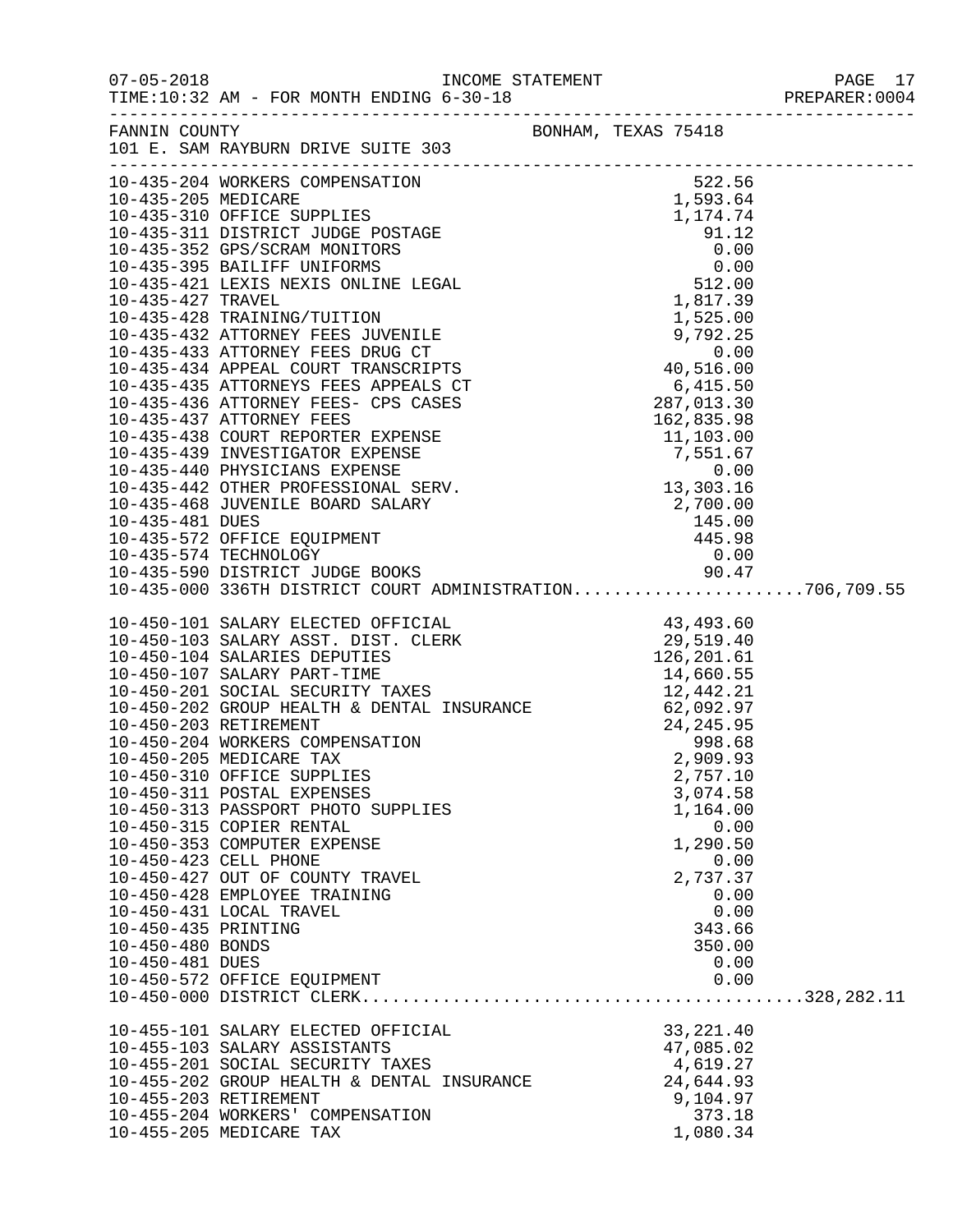|                     |                                                                                                                                                          |                     |                          | PAGE 18<br>PREPARER: 0004 |  |
|---------------------|----------------------------------------------------------------------------------------------------------------------------------------------------------|---------------------|--------------------------|---------------------------|--|
|                     | FANNIN COUNTY<br>101 E. SAM RAYBURN DRIVE SUITE 303                                                                                                      | BONHAM, TEXAS 75418 |                          |                           |  |
|                     | 10-455-225 TRAVEL ALLOWANCE<br>10-455-225 TRAVEL ALLOWANCE<br>10-455-310 OFFICE SUPPLIES<br>10-455-311 POSTAL EXPENSES<br>10-455-420 UTILITIES TELEPHONE |                     | 1,800.00                 |                           |  |
|                     |                                                                                                                                                          |                     | 617.05                   |                           |  |
|                     |                                                                                                                                                          |                     | 224.07                   |                           |  |
|                     | 10-455-422 R & M RADIO                                                                                                                                   |                     | 1,041.22<br>0.00         |                           |  |
|                     | 10-455-423 CELL PHONE ALLOWANCE                                                                                                                          |                     | 180.00                   |                           |  |
|                     | 10-455-427 OUT OF COUNTY TRAVEL                                                                                                                          |                     | 2,299.35                 |                           |  |
| 10-455-435 PRINTING |                                                                                                                                                          |                     | 86.75                    |                           |  |
| 10-455-480 BOND     |                                                                                                                                                          |                     | 0.00                     |                           |  |
| 10-455-481 DUES     |                                                                                                                                                          |                     | 0.00<br>135.00<br>616.91 |                           |  |
|                     | 10-455-572 OFFICE EQUIPMENT                                                                                                                              |                     |                          |                           |  |
|                     | 10-455-573 RADIO EQUIPMENT                                                                                                                               |                     | 0.00                     |                           |  |
|                     |                                                                                                                                                          |                     |                          |                           |  |
|                     |                                                                                                                                                          |                     |                          |                           |  |
|                     |                                                                                                                                                          |                     |                          |                           |  |
|                     |                                                                                                                                                          |                     |                          |                           |  |
|                     |                                                                                                                                                          |                     |                          |                           |  |
|                     |                                                                                                                                                          |                     |                          |                           |  |
|                     |                                                                                                                                                          |                     |                          |                           |  |
|                     |                                                                                                                                                          |                     |                          |                           |  |
|                     |                                                                                                                                                          |                     |                          |                           |  |
|                     |                                                                                                                                                          |                     |                          |                           |  |
|                     |                                                                                                                                                          |                     |                          |                           |  |
|                     |                                                                                                                                                          |                     |                          |                           |  |
|                     |                                                                                                                                                          |                     |                          |                           |  |
|                     |                                                                                                                                                          |                     |                          |                           |  |
|                     |                                                                                                                                                          |                     |                          |                           |  |
|                     |                                                                                                                                                          |                     |                          |                           |  |
|                     | 10-456-460 OFFICE RENTAL                                                                                                                                 |                     | 3,150.00                 |                           |  |
| 10-456-480 BOND     |                                                                                                                                                          |                     | 200.00                   |                           |  |
| 10-456-481 DUES     |                                                                                                                                                          |                     | 35.00                    |                           |  |
|                     | 10-456-572 OFFICE EQUIPMENT                                                                                                                              |                     | 1,022.50                 |                           |  |
|                     | 10-456-573 RADIO EQUIPMENT<br>10-456-574 TECHNOLOGY                                                                                                      |                     | 0.00<br>0.00             |                           |  |
|                     |                                                                                                                                                          |                     |                          |                           |  |
|                     | 10-457-101 SALARY ELECTED OFFICIAL                                                                                                                       |                     | 33, 221.40               |                           |  |
|                     | 10-457-103 SALARY ASSISTANT                                                                                                                              |                     | 19,909.65                |                           |  |
|                     | 10-457-201 SOCIAL SECURITY TAXES                                                                                                                         |                     | 3,416.96                 |                           |  |
|                     | 10-457-202 GROUP HEALTH & DENTAL INSURANCE                                                                                                               |                     | 15, 173.55               |                           |  |
|                     | 10-457-203 RETIREMENT                                                                                                                                    |                     | 6,025.11                 |                           |  |
|                     | 10-457-204 WORKERS' COMPENSATION                                                                                                                         |                     | 245.32                   |                           |  |
|                     | 10-457-205 MEDICARE TAX                                                                                                                                  |                     | 799.07                   |                           |  |
|                     | 10-457-225 TRAVEL ALLOWANCE<br>10-457-310 OFFICE SUPPLIES                                                                                                |                     | 1,800.00<br>107.47       |                           |  |
|                     | 10-457-311 POSTAL EXPENSES                                                                                                                               |                     | 49.00                    |                           |  |
|                     | 10-457-420 UTILITIES TELEPHONE                                                                                                                           |                     | 200.00                   |                           |  |
|                     | 10-457-423 CELL PHONE ALLOWANCE                                                                                                                          |                     | 180.00                   |                           |  |
|                     | 10-457-427 OUT OF COUNTY TRAVEL                                                                                                                          |                     | 630.76                   |                           |  |
| 10-457-435 PRINTING |                                                                                                                                                          |                     | 108.57                   |                           |  |
|                     | 10-457-460 OFFICE RENTAL                                                                                                                                 |                     | 2,083.30                 |                           |  |
| 10-457-480 BOND     |                                                                                                                                                          |                     | 149.00                   |                           |  |
| 10-457-481 DUES     |                                                                                                                                                          |                     | 60.00                    |                           |  |
|                     | 10-457-572 OFFICE EQUIPMENT                                                                                                                              |                     | 0.00                     |                           |  |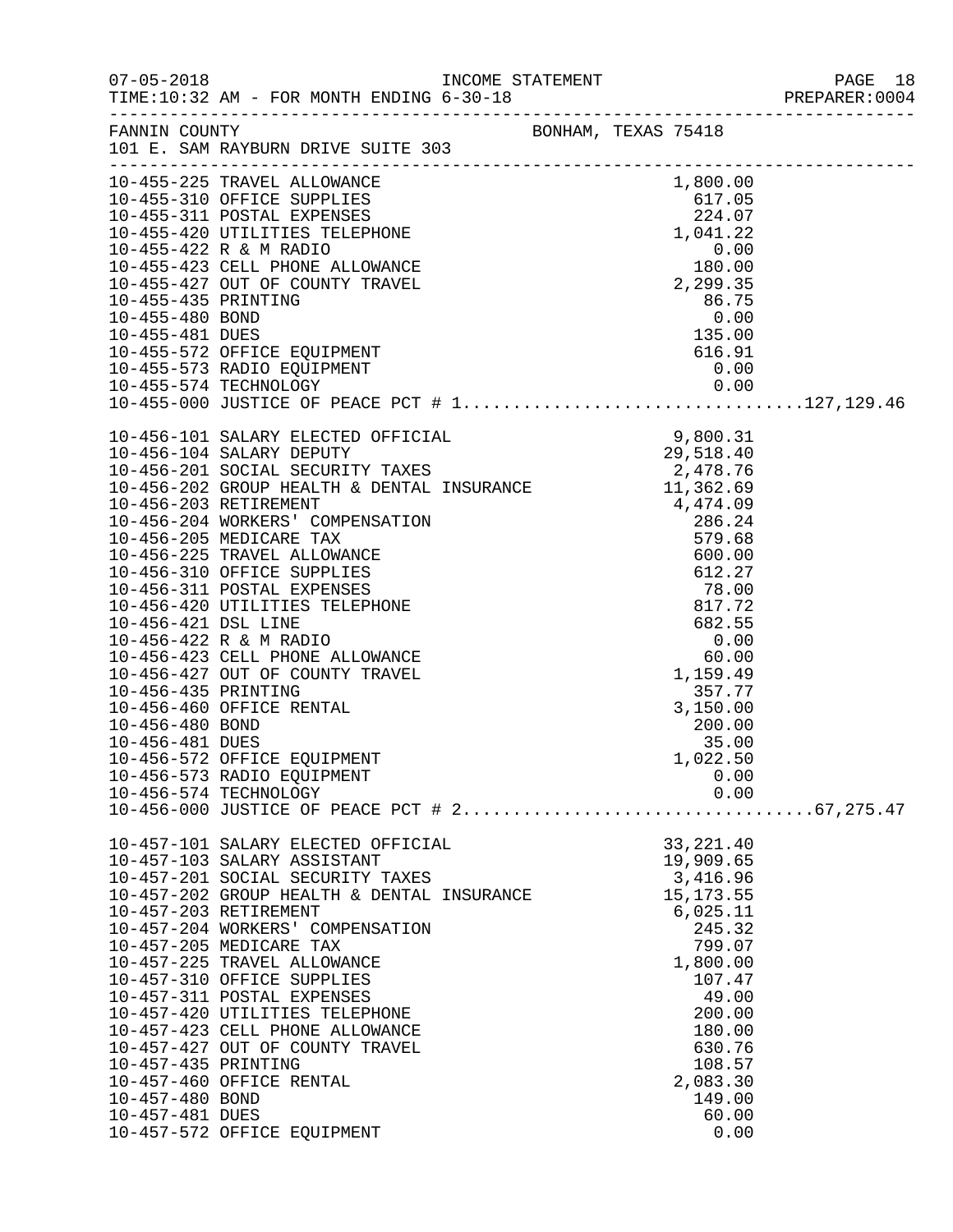|                       |                                                                         |                     | PREPARER:0004 |
|-----------------------|-------------------------------------------------------------------------|---------------------|---------------|
|                       | FANNIN COUNTY BONHAM, TEXAS 75418<br>101 E. SAM RAYBURN DRIVE SUITE 303 |                     |               |
|                       | 10-457-574 TECHNOLOGY                                                   |                     |               |
|                       |                                                                         |                     |               |
|                       |                                                                         |                     |               |
|                       |                                                                         |                     |               |
|                       |                                                                         |                     |               |
|                       |                                                                         |                     |               |
|                       |                                                                         |                     |               |
|                       |                                                                         |                     |               |
|                       |                                                                         |                     |               |
|                       |                                                                         |                     |               |
|                       |                                                                         |                     |               |
|                       |                                                                         |                     |               |
|                       |                                                                         |                     |               |
|                       |                                                                         |                     |               |
|                       |                                                                         |                     |               |
|                       |                                                                         |                     |               |
|                       |                                                                         |                     |               |
|                       |                                                                         |                     |               |
|                       |                                                                         |                     |               |
|                       |                                                                         |                     |               |
|                       |                                                                         |                     |               |
|                       |                                                                         |                     |               |
|                       |                                                                         |                     |               |
|                       |                                                                         |                     |               |
|                       |                                                                         |                     |               |
|                       |                                                                         |                     |               |
|                       |                                                                         |                     |               |
|                       |                                                                         |                     |               |
|                       |                                                                         |                     |               |
|                       |                                                                         |                     |               |
|                       |                                                                         |                     |               |
|                       | 10-495-102 SALARY APPOINTED OFFICIAL                                    | 54,397.60           |               |
|                       | 10-495-103 SALARIES ASSISTANTS                                          | 92,482.00           |               |
|                       | 10-495-201 SOCIAL SECURITY TAXES                                        | 8,505.37            |               |
|                       | 10-495-202 GROUP HEALTH & DENTAL INSURANCE                              | 31,476.78           |               |
| 10-495-203 RETIREMENT | 10-495-204 WORKERS COMPENSATION                                         | 16,654.80<br>670.44 |               |
|                       | 10-495-205 MEDICARE TAX                                                 | 1,988.94            |               |
|                       | 10-495-310 OFFICE SUPPLIES                                              | 321.89              |               |
|                       | 10-495-353 COMPUTER SOFTWARE MAINTENANCE                                | 2,810.00            |               |
|                       | 10-495-427 OUT OF COUNTY TRAVEL                                         | 2,613.79            |               |
|                       | 10-495-431 LOCAL TRAVEL                                                 | 0.00                |               |
| 10-495-435 PRINTING   |                                                                         | 0.00                |               |
|                       | 10-495-452 R & M EQUIPMENT                                              | 53.90               |               |
| 10-495-480 BOND       |                                                                         | 100.00              |               |
| 10-495-481 DUES       |                                                                         | 340.00              |               |
|                       | 10-495-572 OFFICE EQUIPMENT                                             | 233.15              |               |
|                       |                                                                         |                     |               |
|                       | 10-496-103 SALARY PURCHASING AGENT                                      | 18,435.63           |               |
|                       | 10-496-201 SOCIAL SECURITY TAXES                                        | 1,148.56            |               |
|                       |                                                                         |                     |               |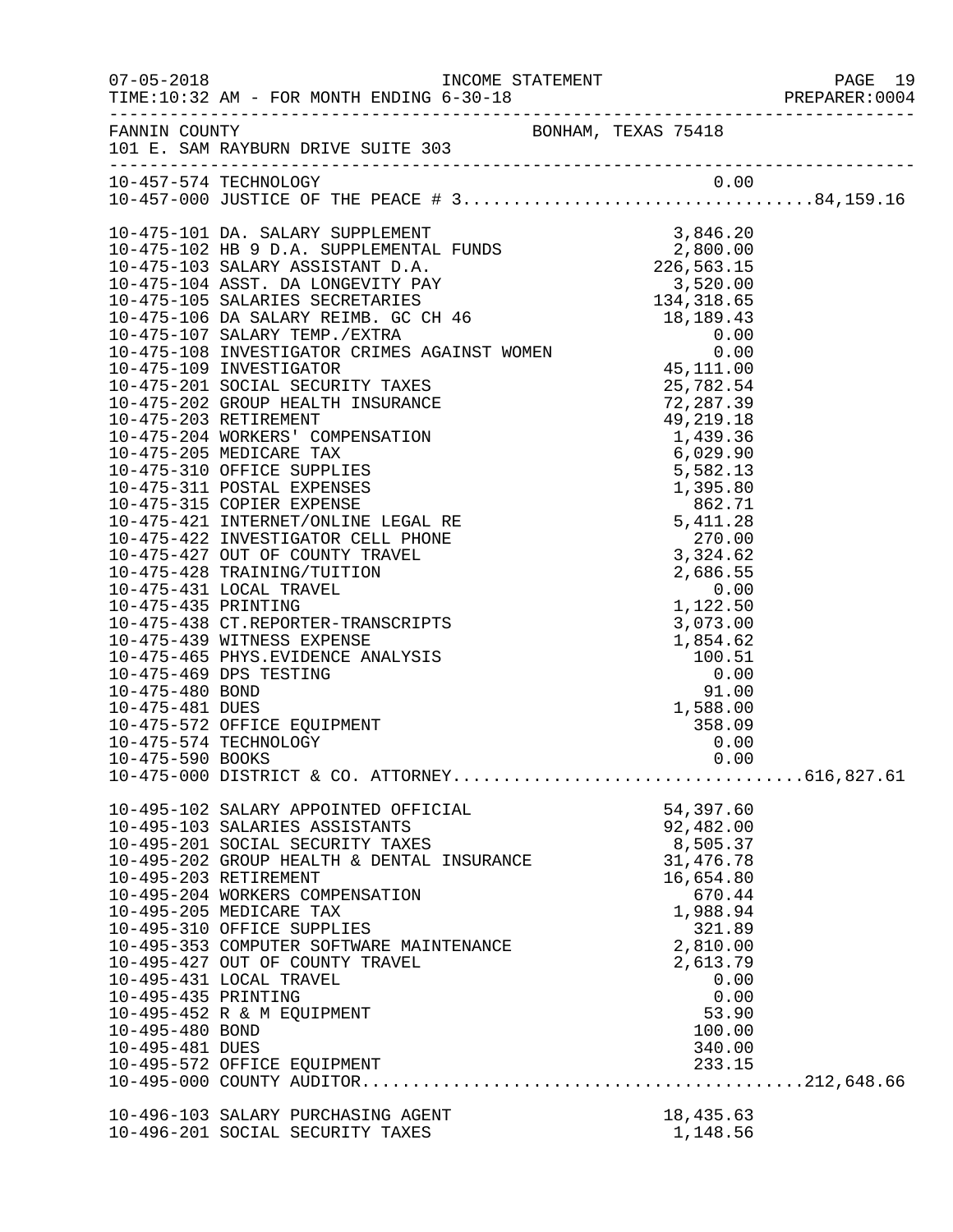| $07 - 05 - 2018$                                          | INCOME STATEMENT<br>TIME:10:32 AM - FOR MONTH ENDING 6-30-18<br>------------------------------------                                                                                                                                                                                                                                                                                                                                                                                                                                                                                                            |  |                                                                                           |                                                                                                                                            | PAGE 20<br>PREPARER:0004 |
|-----------------------------------------------------------|-----------------------------------------------------------------------------------------------------------------------------------------------------------------------------------------------------------------------------------------------------------------------------------------------------------------------------------------------------------------------------------------------------------------------------------------------------------------------------------------------------------------------------------------------------------------------------------------------------------------|--|-------------------------------------------------------------------------------------------|--------------------------------------------------------------------------------------------------------------------------------------------|--------------------------|
| FANNIN COUNTY                                             | 101 E. SAM RAYBURN DRIVE SUITE 303                                                                                                                                                                                                                                                                                                                                                                                                                                                                                                                                                                              |  | BONHAM, TEXAS 75418                                                                       |                                                                                                                                            |                          |
| 10-496-480 BOND<br>10-496-481 DUES                        | -----------------------------<br>10-496-202 GROUP HEALTH INSURANCE<br>10-496-203 RETIREMENT<br>10-496-203 WORKERS' COMPENSATION<br>10-496-310 OFFICE SUPPLIES<br>199.58<br>199.58<br>199.58<br>268.61<br>10-496-353 COMPUTER SOFTWARE MAINTENANCE<br>199.53<br>268.61<br>10-496-421 CELL PHONE<br>10-496-427 OUT OF COUNTY TRAVEL<br>10-496-431 LOCAL TRAVEL<br>10-496-435 PRINTING<br>27<br>10-496-572 OFFICE EQUIPMENT                                                                                                                                                                                        |  | 1,311.81                                                                                  | 0.00<br>454.00                                                                                                                             |                          |
| 10-497-480 BOND<br>10-497-481 DUES                        | 10-497-452 R&M EQUIPMENT<br>10-497-453 COMPUTER SOFTWARE MAINTEN<br>10-497-572 OFFICE EQUIPMENT<br>10-497-574 TECHNOLOGY                                                                                                                                                                                                                                                                                                                                                                                                                                                                                        |  | $0.00$<br>1,300.00<br>175.00<br>229.99                                                    | 0.00<br>0.00                                                                                                                               |                          |
| 10-499-435 PRINTING<br>10-499-480 BOND<br>10-499-481 DUES | 10-497-000 COUNIT INSTERNED<br>10-499-101 SALARIES ELECTED OFFICIAL<br>10-499-103 SALARIES ASSISTANTS<br>10-499-104 SALARIES DEPUTIES<br>10-499-201 SOCIAL SECURITY TAXES<br>10-499-202 GROUP HEALTH & DENTAL INSURANCE<br>10-499-203 RETIREMENT<br>10-499-204 WORKERS COMPENSATION<br>10-499-205 MEDICARE TAX<br>10-499-225 LEONARD OFFICE TRAVEL<br>10-499-310 OFFICE SUPPLIES<br>10-499-311 POSTAL EXPENSES<br>10-499-315 COPIER EXPENSE<br>10-499-420 TELEPHONE LEONARD OFFICE<br>10-499-423 CELL PHONE<br>10-499-427 OUT OF COUNTY TRAVEL<br>10-499-460 LEONARD OFFICE RENT<br>10-499-572 OFFICE EQUIPMENT |  | 43, 493.60<br>30,405.00<br>72,999.40<br>10,962.00<br>9,195.26<br>39, 354. 30<br>17,899.83 | 720.20<br>2,150.60<br>343.64<br>836.33<br>6,164.29<br>323.07<br>540.79<br>0.00<br>3,518.23<br>194.34<br>900.00<br>0.00<br>125.00<br>643.25 |                          |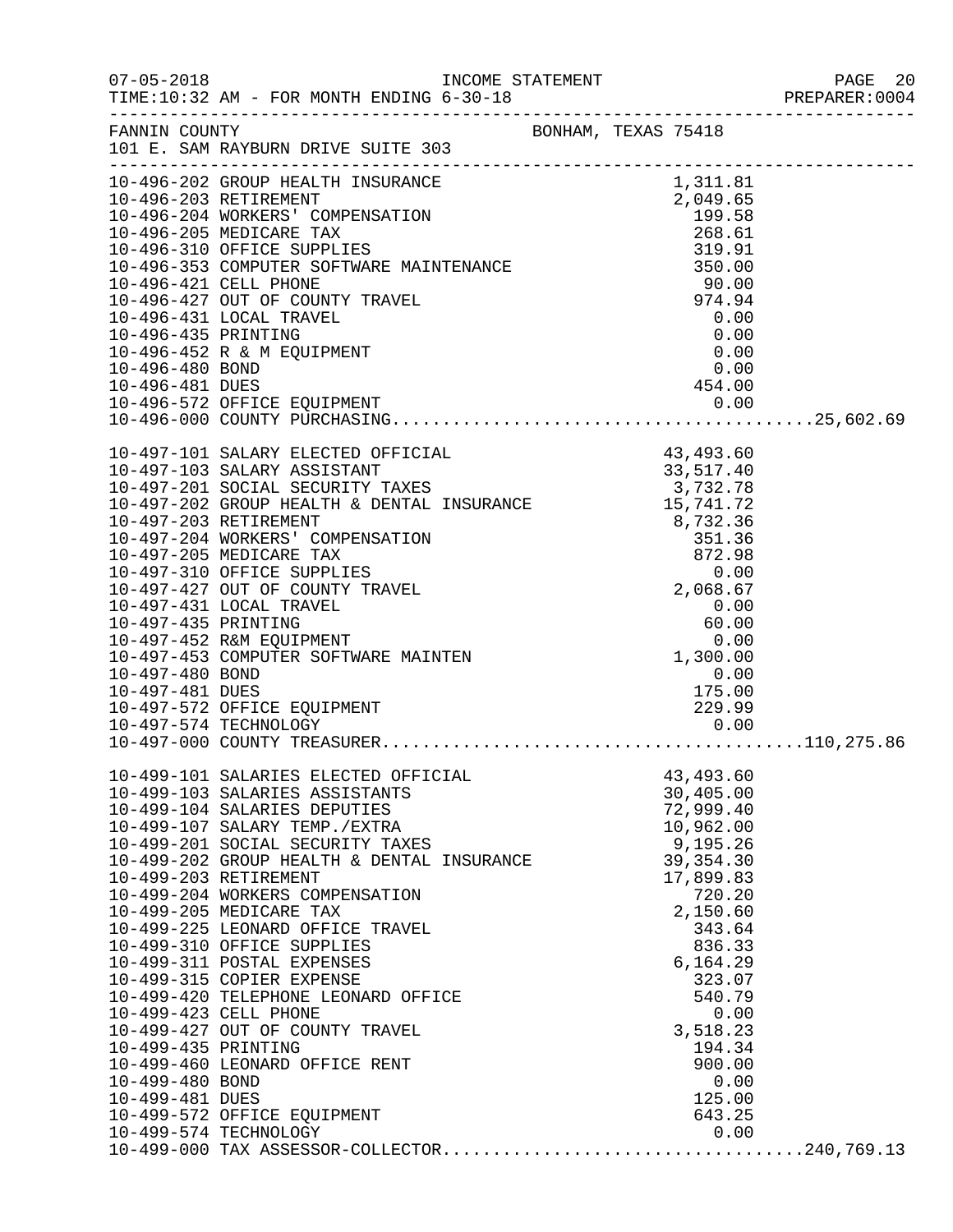| $07 - 05 - 2018$      | INCOME STATEMENT<br>TIME:10:32 AM - FOR MONTH ENDING 6-30-18                                                                                                                                  |  |                                                                                          |              | PAGE 21<br>PREPARER: 0004 |
|-----------------------|-----------------------------------------------------------------------------------------------------------------------------------------------------------------------------------------------|--|------------------------------------------------------------------------------------------|--------------|---------------------------|
|                       | FANNIN COUNTY<br>101 E. SAM RAYBURN DRIVE SUITE 303                                                                                                                                           |  |                                                                                          |              |                           |
|                       |                                                                                                                                                                                               |  |                                                                                          |              |                           |
|                       |                                                                                                                                                                                               |  |                                                                                          |              |                           |
|                       |                                                                                                                                                                                               |  |                                                                                          |              |                           |
|                       | 10-503-103 SALARY-TECHNICIAN<br>10-503-107 PART TIME TECHNICIAN                                                                                                                               |  | 30,811.80                                                                                |              |                           |
|                       | 10-503-201 SOCIAL SECURITY                                                                                                                                                                    |  | 13,860.02<br>2,624.97                                                                    |              |                           |
|                       | 10-503-202 GROUP HEALTH INSURANCE                                                                                                                                                             |  | 7,870.86                                                                                 |              |                           |
| 10-503-203 RETIREMENT |                                                                                                                                                                                               |  | 5,065.42                                                                                 |              |                           |
|                       | 10-503-204 WORKERS COMPENSATION                                                                                                                                                               |  | 228.82                                                                                   |              |                           |
|                       | 10-503-205 MEDICARE TAX                                                                                                                                                                       |  | 613.84                                                                                   |              |                           |
|                       | 10-503-225 TRAVEL ALLOWANCE                                                                                                                                                                   |  | 621.00                                                                                   |              |                           |
|                       | 10-503-310 OFFICE SUPPLIES                                                                                                                                                                    |  |                                                                                          |              |                           |
|                       | 10-503-421 CELL PHONE ALLOWANCE                                                                                                                                                               |  | 0.00<br>310.50<br>750.00                                                                 |              |                           |
|                       | 10-503-427 OUT OF COUNTY TRAVEL                                                                                                                                                               |  |                                                                                          |              |                           |
| 10-503-435 PRINTING   |                                                                                                                                                                                               |  |                                                                                          |              |                           |
|                       | 10-503-453 R&M COMPUTER/TRAINING                                                                                                                                                              |  | $0.00$<br>0.00<br>1,846.83<br>015.60                                                     |              |                           |
|                       |                                                                                                                                                                                               |  |                                                                                          |              |                           |
|                       |                                                                                                                                                                                               |  |                                                                                          |              |                           |
|                       |                                                                                                                                                                                               |  |                                                                                          |              |                           |
|                       |                                                                                                                                                                                               |  |                                                                                          |              |                           |
|                       | 10-509-475 CONTINGENCY                                                                                                                                                                        |  |                                                                                          | 0.00         |                           |
|                       |                                                                                                                                                                                               |  |                                                                                          |              |                           |
|                       |                                                                                                                                                                                               |  |                                                                                          |              |                           |
|                       |                                                                                                                                                                                               |  |                                                                                          |              |                           |
|                       | 10-510-107 REGULAR TEMP.- PART TIME<br>10-510-115 SALARY JANITOR<br>10-510-115 SALARY JANITOR                                                                                                 |  | 0.00<br>29 , 520 . 40                                                                    |              |                           |
|                       |                                                                                                                                                                                               |  |                                                                                          |              |                           |
|                       | 10-510-201 SOCIAL SECURITY TAXES<br>10-510-202 GROUP HEALTH & DENTAL INSURANCE 7,870.86                                                                                                       |  |                                                                                          |              |                           |
| 10-510-203 RETIREMENT |                                                                                                                                                                                               |  | 3,347.27<br>$3,347.27$<br>$1,318.50$<br>$422.06$<br>$3,103.54$<br>$7,993.58$<br>2 746.88 |              |                           |
|                       | 10-510-204 WORKERS' COMPENSATION                                                                                                                                                              |  |                                                                                          |              |                           |
|                       | 10-510-205 MEDICARE TAX                                                                                                                                                                       |  |                                                                                          |              |                           |
|                       | 10-510-310 OFFICE SUPPLIES                                                                                                                                                                    |  |                                                                                          |              |                           |
|                       | 10-510-311 POSTAL EXPENSE                                                                                                                                                                     |  |                                                                                          |              |                           |
|                       | 10-510-316 EMPLOYEE AWARDS BANQUET<br>10-510-330 AUTO EXPENSE-GAS AND OIL<br>10-510-332 JANITOR SUPPLIES<br>10-510-332 JANITOR SUPPLIES<br>10-510-353 R&M COMPUTER<br>10-510-353 R&M COMPUTER |  |                                                                                          |              |                           |
|                       |                                                                                                                                                                                               |  |                                                                                          |              |                           |
|                       |                                                                                                                                                                                               |  |                                                                                          |              |                           |
|                       |                                                                                                                                                                                               |  |                                                                                          | 0.00         |                           |
| 10-510-420 TELEPHONE  |                                                                                                                                                                                               |  |                                                                                          | 539.45       |                           |
|                       | 10-510-421 INTERNET LINES                                                                                                                                                                     |  |                                                                                          | 419.67       |                           |
|                       |                                                                                                                                                                                               |  |                                                                                          | 234.84       |                           |
|                       | 10-510-421 INTERNET LINES<br>10-510-423 CELL PHONE<br>10-510-440 UTILITIES ELECTRICITY                                                                                                        |  | 6,960.57                                                                                 |              |                           |
|                       | 10-510-441 UTILITIES GAS                                                                                                                                                                      |  |                                                                                          | 695.03       |                           |
|                       | 10-510-442 UTILITIES WATER                                                                                                                                                                    |  | 9,603.15                                                                                 |              |                           |
|                       | 10-510-443 TRASH PICK-UP                                                                                                                                                                      |  | 1,172.58                                                                                 |              |                           |
|                       | 10-510-445 AIR CONDITIONER MAINTENANCE<br>10-510-446 ELEVATOR MAINTENANCE CONTR                                                                                                               |  | 2,507.64                                                                                 |              |                           |
|                       | 10-510-446 ELEVATOR MAINTENANCE CONTR                                                                                                                                                         |  | 1,889.44                                                                                 |              |                           |
|                       | 10-510-450 R & M BUILDINGS                                                                                                                                                                    |  | 2,164.98                                                                                 |              |                           |
|                       | 10-510-453 COMPUTER SOFTWARE MAINTEN                                                                                                                                                          |  | 146,568.00                                                                               |              |                           |
|                       | 10-510-463 RENTAL PERSONNEL PAGER                                                                                                                                                             |  |                                                                                          | 0.00         |                           |
|                       | 10-510-482 FIRE INSURANCE                                                                                                                                                                     |  |                                                                                          | 0.00         |                           |
| 10-510-500 LAND       |                                                                                                                                                                                               |  |                                                                                          | 0.00         |                           |
|                       | 10-510-530 PERMANENT IMPROVEMENTS                                                                                                                                                             |  |                                                                                          | 0.00         |                           |
|                       | 10-510-572 OFFICE EQUIPMENT                                                                                                                                                                   |  |                                                                                          | 0.00<br>0.00 |                           |
|                       | 10-510-573 ODYSSEY SOFTWARE/EQUIPMENT<br>10-510-574 TECHNOLOGY                                                                                                                                |  |                                                                                          | 0.00         |                           |
|                       |                                                                                                                                                                                               |  |                                                                                          |              |                           |
|                       |                                                                                                                                                                                               |  |                                                                                          |              |                           |
|                       |                                                                                                                                                                                               |  |                                                                                          |              |                           |
|                       |                                                                                                                                                                                               |  |                                                                                          |              |                           |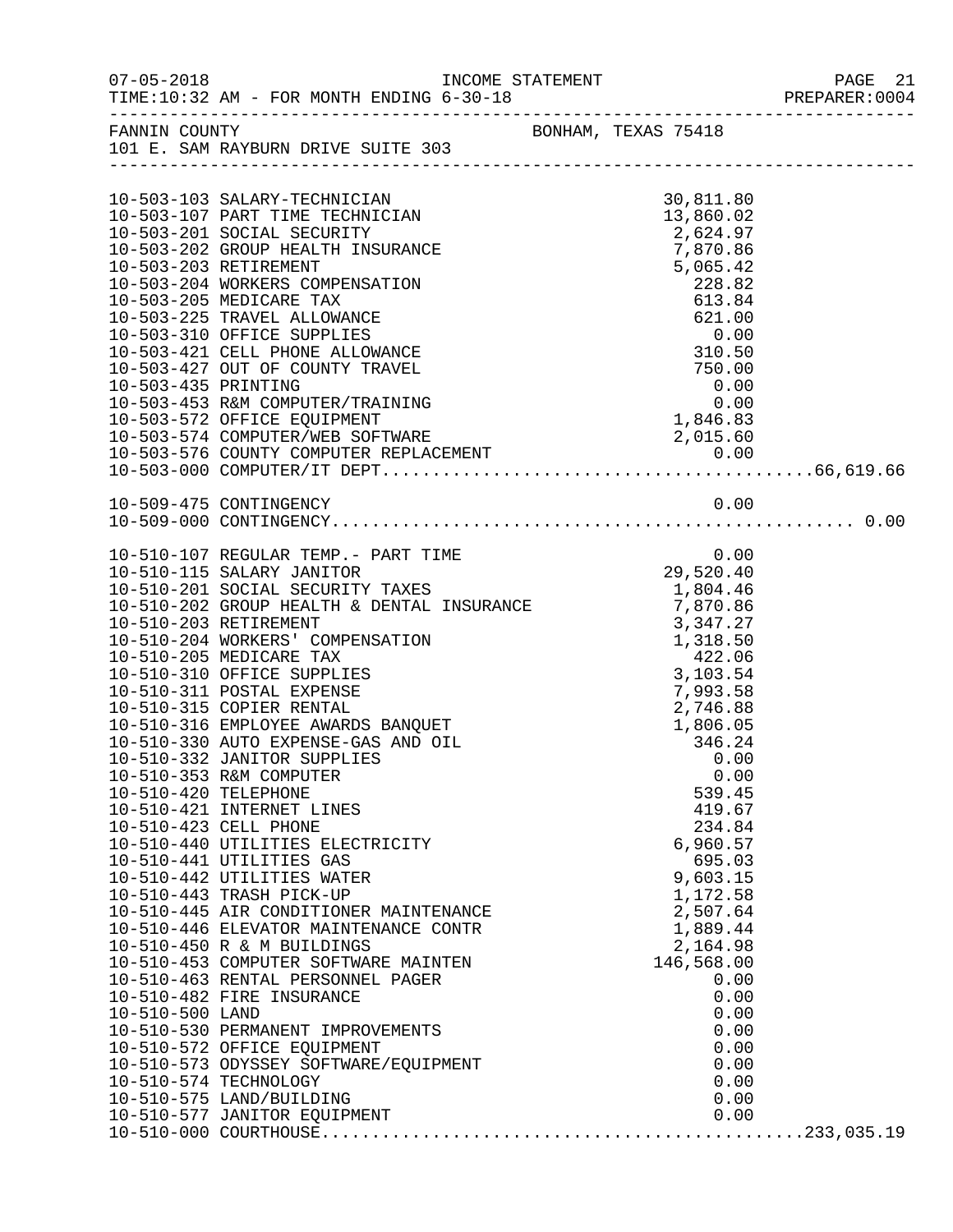| $07 - 05 - 2018$                            | TIME:10:32 AM - FOR MONTH ENDING 6-30-18                     | INCOME STATEMENT |                     |                    | PAGE 22<br>PREPARER: 0004 |
|---------------------------------------------|--------------------------------------------------------------|------------------|---------------------|--------------------|---------------------------|
|                                             | FANNIN COUNTY                                                |                  | BONHAM, TEXAS 75418 |                    |                           |
|                                             | 101 E. SAM RAYBURN DRIVE SUITE 303                           |                  |                     |                    |                           |
|                                             |                                                              |                  |                     |                    |                           |
|                                             | 10-511-115 SALARY JANITOR                                    |                  |                     | 3,047.98           |                           |
|                                             | 10-511-201 SOCIAL SECURITY TAXES                             |                  |                     | 188.96             |                           |
|                                             | 10-511-203 RETIREMENT                                        |                  |                     | 345.42             |                           |
|                                             | 10-511-204 WORKER' COMPENSATION                              |                  |                     | 110.22             |                           |
|                                             | 10-511-205 MEDICARE TAX                                      |                  |                     | 44.22              |                           |
|                                             | 10-511-225 JANITOR TRAVEL<br>10-511-332 JANITOR SUPPLIES     |                  |                     | 72.61<br>259.41    |                           |
|                                             | 10-511-440 UTILITIES ELECTRICITY                             |                  |                     | 3,075.41           |                           |
|                                             | 10-511-441 UTILITIES GAS                                     |                  |                     | 689.40             |                           |
|                                             | 10-511-442 UTILITIES WATER                                   |                  |                     | 704.28             |                           |
|                                             | 10-511-443 TRASH PICK-UP SERVICE                             |                  |                     | $319.15$<br>0.00   |                           |
|                                             | 10-511-444 LAWN MAINTENANCE                                  |                  |                     |                    |                           |
|                                             | 10-511-450 R & M BUILDING                                    |                  |                     | 1,837.71           |                           |
|                                             | 10-511-482 FIRE INSURANCE                                    |                  |                     | 0.00               |                           |
|                                             |                                                              |                  |                     |                    |                           |
|                                             |                                                              |                  |                     |                    |                           |
|                                             |                                                              |                  |                     |                    |                           |
|                                             | 10-512-332 JANITOR SUPPLIES                                  |                  |                     | 271.34             |                           |
|                                             | 10-512-440 UTILITIES ELECTRICITY                             |                  |                     | 4,392.89           |                           |
|                                             | 10-512-442 UTILITIES WATER                                   |                  |                     | 453.03             |                           |
|                                             | 10-512-450 R&M BUILDING<br>10-512-482 FIRE INSURANCE         |                  |                     | 308.00<br>0.00     |                           |
|                                             |                                                              |                  |                     |                    |                           |
|                                             |                                                              |                  |                     |                    |                           |
|                                             |                                                              |                  |                     |                    |                           |
|                                             | 10-513-115 SALARY JANITOR                                    |                  |                     | 9,082.24           |                           |
|                                             | 10-513-201 SOCIAL SECURITY TAXES                             |                  |                     | 563.07             |                           |
|                                             | 10-513-203 RETIREMENT                                        |                  |                     | 1,029.81           |                           |
|                                             | 10-513-204 WORKERS' COMPENSATION                             |                  |                     | 440.60             |                           |
|                                             | 10-513-205 MEDICARE TAX                                      |                  |                     | 131.73             |                           |
|                                             | 10-513-315 COPIER RENTAL                                     |                  |                     | 854.90             |                           |
|                                             | 10-513-332 JANITOR SUPPLIES                                  |                  |                     | 775.97             |                           |
| 10-513-420 TELEPHONE<br>10-513-421 INTERNET |                                                              |                  |                     | 3,899.79           |                           |
|                                             |                                                              |                  |                     | 917.82<br>3,639.85 |                           |
|                                             | 10-513-440 UTILITIES ELECTRICITY<br>10-513-441 UTILITIES GAS |                  |                     | 1,070.95           |                           |
|                                             | 10-513-442 UTILITIES WATER                                   |                  |                     | 795.39             |                           |
|                                             | 10-513-443 TRASH PICKUP SERVICE                              |                  |                     | 638.32             |                           |
|                                             | 10-513-444 LAWN MAINTENANCE                                  |                  |                     | 0.00               |                           |
|                                             | 10-513-450 R&M BUILDING                                      |                  |                     | 4,024.44           |                           |
|                                             | 10-513-455 PARKING LOT                                       |                  |                     | 0.00               |                           |
|                                             | 10-513-482 FIRE INSURANCE                                    |                  |                     | 0.00               |                           |
| 10-513-531 ANNEX                            |                                                              |                  |                     | 0.00               |                           |
|                                             |                                                              |                  |                     |                    |                           |
|                                             |                                                              |                  |                     |                    |                           |
|                                             | 10-514-421 TELEPHONE/INTERNET                                |                  |                     | 3,290.70           |                           |
|                                             |                                                              |                  |                     |                    |                           |
|                                             | 10-515-440 UTILITIES ELECTRICITY                             |                  |                     | 362.91             |                           |
|                                             | 10-515-441 UTILITIES GAS                                     |                  |                     | 505.23             |                           |
|                                             | 10-515-442 UTILITIES WATER                                   |                  |                     | 0.00               |                           |
|                                             | 10-515-444 LAWN MAINTENANCE                                  |                  |                     | 0.00               |                           |
|                                             | 10-515-450 R&M BUILDING                                      |                  |                     | 1,100.00           |                           |
|                                             | 10-515-482 FIRE INSURANCE                                    |                  |                     | 0.00               |                           |
|                                             | 10-515-501 PEST CONTROL                                      |                  |                     | 60.00              |                           |
|                                             |                                                              |                  |                     |                    |                           |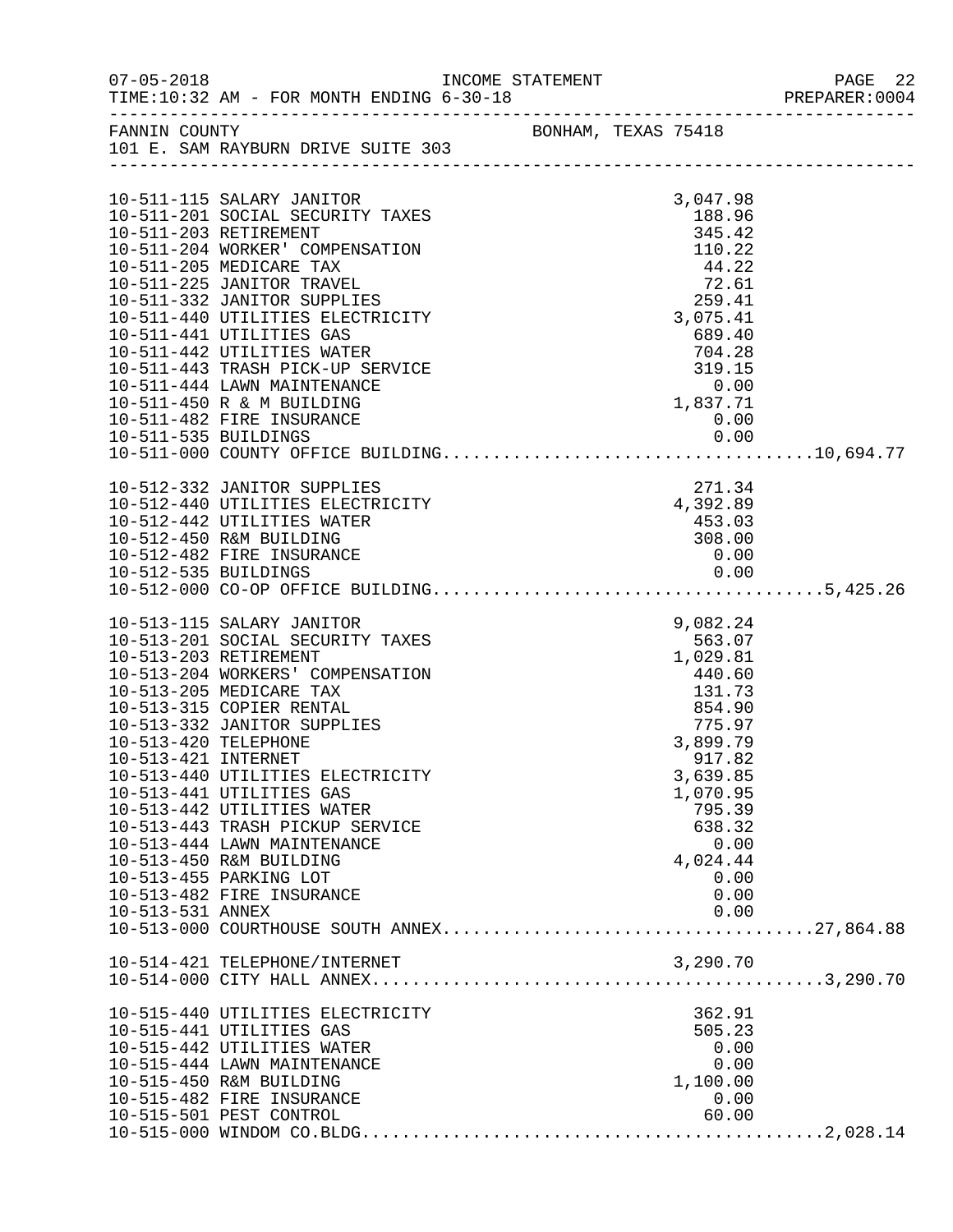| $07 - 05 - 2018$     | TIME:10:32 AM - FOR MONTH ENDING 6-30-18                                                                                   | INCOME STATEMENT |  |                                        | PAGE 23<br>PREPARER: 0004 |
|----------------------|----------------------------------------------------------------------------------------------------------------------------|------------------|--|----------------------------------------|---------------------------|
|                      | FANNIN COUNTY<br>101 E. SAM RAYBURN DRIVE SUITE 303                                                                        |                  |  |                                        |                           |
|                      |                                                                                                                            |                  |  |                                        |                           |
|                      | 10-516-115 SALARY JANITOR<br>10-516-201 SOCIAL SECURITY TAXES<br>10-516-203 RETIREMENT<br>10-516-204 WORKERS' COMPENSATION |                  |  | 1,665.90<br>103.29<br>189.12<br>88.16  |                           |
|                      | 10-516-205 MEDICARE TAX<br>10-516-225 JANITOR TRAVEL<br>10-516-332 JANITOR SUPPLIES                                        |                  |  | 24.10<br>117.93<br>70.07               |                           |
| 10-516-420 TELEPHONE | 10-516-440 UTILITIES ELECTRICITY<br>10-516-441 UTILITIES GAS                                                               |                  |  | 0.00<br>3,960.30                       |                           |
|                      | 10-516-442 UTILITIES WATER<br>10-516-443 TRASH PICKUP SERVICE<br>10-516-444 LAWN MAINTENANCE                               |                  |  | 0.00<br>411.68<br>0.00                 |                           |
|                      | 10-516-450 R&M BUILDING<br>10-516-482 FIRE INSURANCE<br>10-516-530 BUILDING REMODEL                                        |                  |  | 0.00<br>0.00<br>711.75<br>0.00<br>0.00 |                           |
|                      | 10-516-535 BUILDING CONSTRUCTION<br>10-516-572 OFFICE EOUIPMENT                                                            | <b>ION</b>       |  | 0.00<br>0.00                           |                           |
|                      |                                                                                                                            |                  |  |                                        |                           |
|                      |                                                                                                                            |                  |  |                                        |                           |
|                      | 10-518-311 POSTAL EXPENSES<br>10-518-332 JANITOR SUPPLIES                                                                  |                  |  | 344.00<br>1,928.82                     |                           |
|                      | 10-518-420 UTILITIES TELEPHONE<br>10-518-421 INTERNET SERVICES                                                             |                  |  | 12,983.73<br>10,152.83                 |                           |
|                      | 10-518-440 UTILITIES ELECTRICITY<br>10-518-441 UTILITIES GAS<br>10-518-442 UTILITIES WATER                                 |                  |  | 17,943.72<br>2,831.72<br>3,710.09      |                           |
|                      | 10-518-443 TRASH PICKUP SERVICE<br>10-518-450 R & M BUILDING<br>10-518-460 MOVING EXPENSES                                 |                  |  | 1,130.56<br>5,420.23<br>0.00           |                           |
|                      | 10-518-470 OFFICE SPACE LEASE<br>10-518-483 ALARM MONITORING<br>10-518-484 CLEANING SERVICES                               |                  |  | 74,825.00<br>885.60<br>0.00            |                           |
|                      | 10-518-501 PEST CONTROL<br>10-518-000 COUNTY OFFICES RELOCATION133,088.30                                                  |                  |  | 932.00                                 |                           |
|                      | 10-519-165 CONSTRUCTION                                                                                                    |                  |  | 0.00                                   |                           |
|                      | 10-540-417 AMBULANCE SERVICE                                                                                               |                  |  | 405,000.00                             |                           |
|                      | 10-543-416 FIRE PROTECTION SERVICE<br>10-543-422 R&M RADIO/TOWER                                                           |                  |  | 63,000.00<br>36.87                     |                           |
|                      | 10-543-440 UTILITIES ELECTRICITY<br>10-543-447 REPEATER SERVICE CONTRACT                                                   |                  |  | 0.00<br>8,235.80                       |                           |
|                      | 10-543-490 FCC RADIO LICENSE                                                                                               |                  |  | 0.00                                   |                           |
|                      | 10-551-101 SALARY ELECTED OFFICIAL<br>10-551-201 SOCIAL SECURITY TAXES                                                     |                  |  | 24,760.80<br>1,586.12                  |                           |
|                      | 10-551-202 GROUP HEALTH & DENTAL INSURANCE<br>10-551-203 RETIREMENT                                                        |                  |  | 3,601.08<br>2,807.37                   |                           |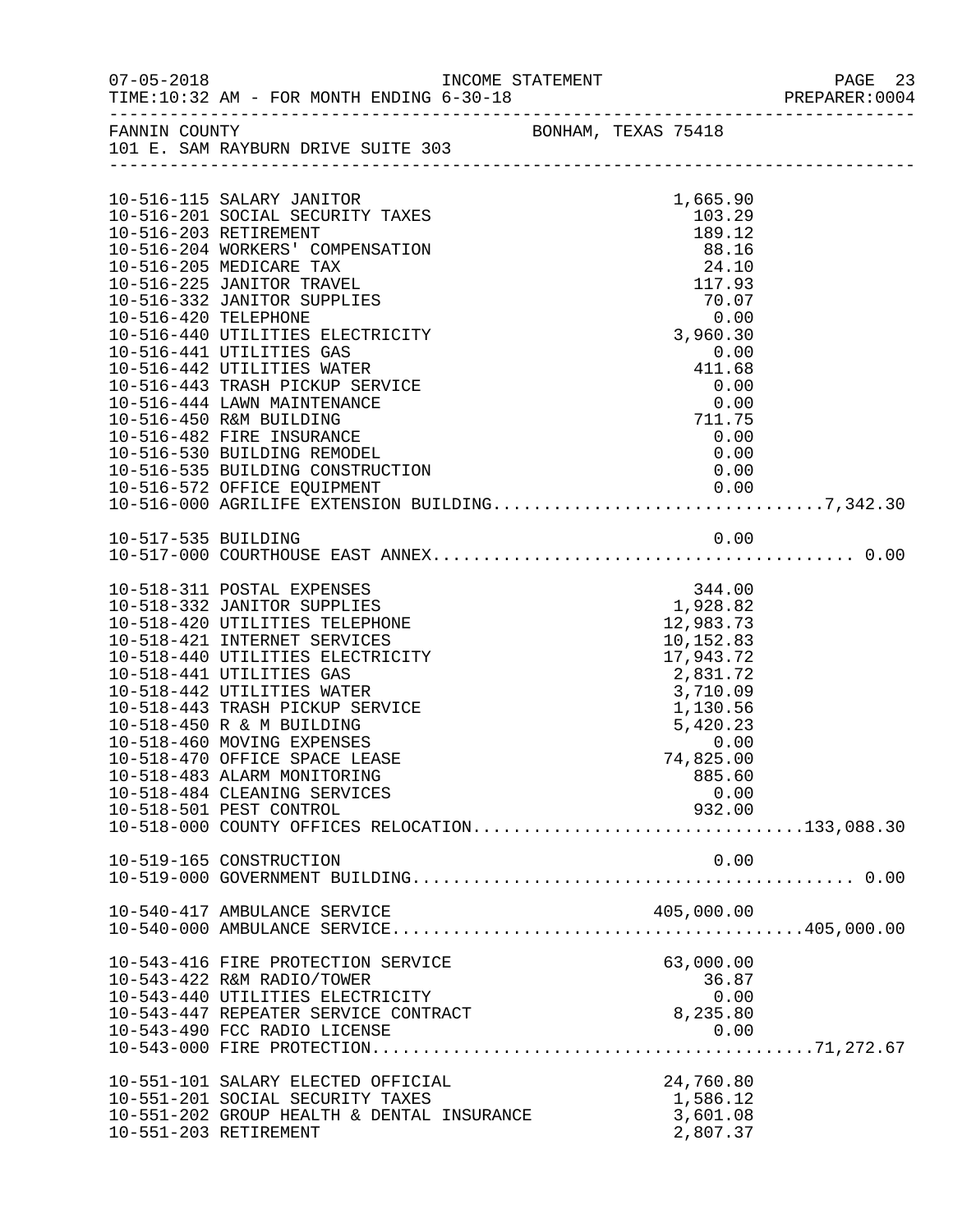|                                        |                                                                                                                                                                                                                                                                                                                                                                                                                    |                     |                                                                                                |                                      | PREPARER: 0004 |
|----------------------------------------|--------------------------------------------------------------------------------------------------------------------------------------------------------------------------------------------------------------------------------------------------------------------------------------------------------------------------------------------------------------------------------------------------------------------|---------------------|------------------------------------------------------------------------------------------------|--------------------------------------|----------------|
|                                        | FANNIN COUNTY<br>101 E. SAM RAYBURN DRIVE SUITE 303                                                                                                                                                                                                                                                                                                                                                                | BONHAM, TEXAS 75418 |                                                                                                |                                      |                |
|                                        |                                                                                                                                                                                                                                                                                                                                                                                                                    |                     |                                                                                                |                                      |                |
|                                        | 10-551-488 LAW ENFORCEMENT PROF. INS<br>10-551-572 EQUIPMENT<br>10-551-572 EQUIPMENT<br>10-551-574 TECHNOLOGY                                                                                                                                                                                                                                                                                                      |                     |                                                                                                |                                      |                |
| 10-552-435 PRINTING<br>10-552-480 BOND | 10-552-488 LAW ENFOREMENT PROF. INS.<br>10-552-573 RADIO EQUIPMENT<br>10-552-574 TECHNOLOGY                                                                                                                                                                                                                                                                                                                        | $0.00$<br>482.00    | 0.00<br>0.00                                                                                   | 0.00                                 |                |
| 10-553-435 PRINTING<br>10-553-480 BOND | 10-553-101 SALARY ELECTED OFFICIAL<br>10-553-201 SOCIAL SECURITY TAXES<br>10-553-202 GROUP HEALTH & DENTAL INSURANCE<br>10-553-203 RETIREMENT<br>10-553-204 WORKERS' COMPENSATION<br>10-553-205 MEDICARE TAX<br>10-553-310 OFFICE SUPPLIES<br>10-553-311 POSTAL EXPENSES<br>10-553-330 AUTO EXPENSE-GAS AND OIL<br>10-553-427 TRAVEL EXPENSE<br>10-553-488 LAW ENFORCEMENT PROF. INS<br>10-553-573 RADIO EQUIPMENT |                     | 10,687.60<br>774.20<br>7,870.86<br>1,211.85<br>282.30<br>181.10<br>18.00<br>1,800.00<br>482.00 | 0.00<br>0.00<br>0.00<br>0.00<br>0.00 |                |
|                                        |                                                                                                                                                                                                                                                                                                                                                                                                                    |                     |                                                                                                |                                      |                |
|                                        | 10-560-101 SALARY ELECTED OFFICIAL<br>10-560-101 SALARI ELECIED OFFICIAL<br>10-560-102 ADMINISTRATIVE SECRETARY<br>10-560-103 CHIEF DEPUTY<br>10-560-104 SALARIES DEPUTIES                                                                                                                                                                                                                                         |                     | 44,805.00<br>31,227.01<br>34,573.00<br>456, 212.40                                             |                                      |                |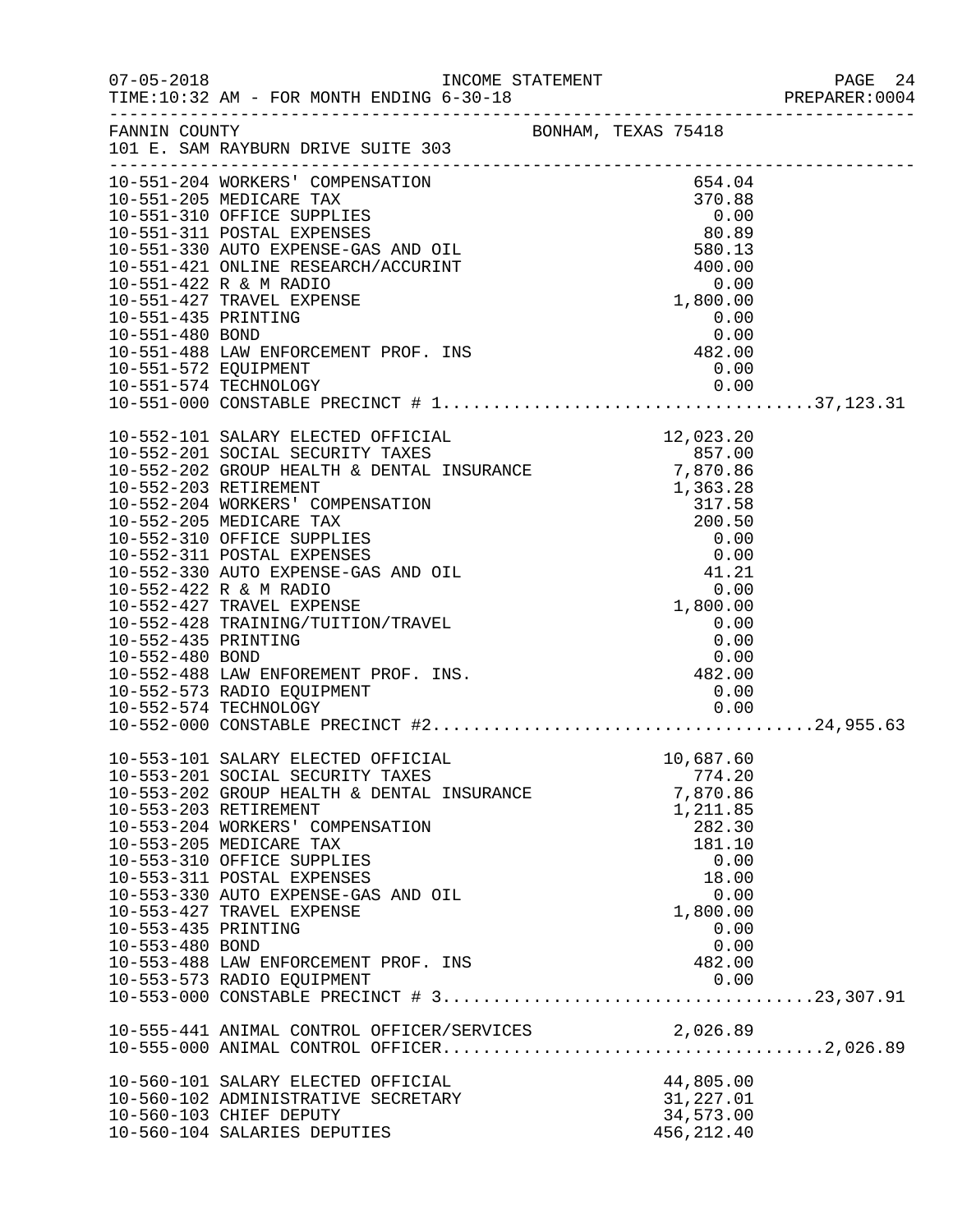07-05-2018 INCOME STATEMENT PAGE 25

|                 | TIME:10:32 AM - FOR MONTH ENDING 6-30-18                                                                                                                                                                                                   |                     | PREPARER: 0004 |
|-----------------|--------------------------------------------------------------------------------------------------------------------------------------------------------------------------------------------------------------------------------------------|---------------------|----------------|
|                 | FANNIN COUNTY                                                                                                                                                                                                                              | BONHAM, TEXAS 75418 |                |
|                 | 101 E. SAM RAYBURN DRIVE SUITE 303                                                                                                                                                                                                         |                     |                |
|                 |                                                                                                                                                                                                                                            |                     |                |
|                 |                                                                                                                                                                                                                                            |                     |                |
|                 |                                                                                                                                                                                                                                            |                     |                |
|                 |                                                                                                                                                                                                                                            |                     |                |
|                 |                                                                                                                                                                                                                                            |                     |                |
|                 |                                                                                                                                                                                                                                            |                     |                |
|                 |                                                                                                                                                                                                                                            |                     |                |
|                 |                                                                                                                                                                                                                                            |                     |                |
|                 |                                                                                                                                                                                                                                            |                     |                |
|                 |                                                                                                                                                                                                                                            |                     |                |
|                 |                                                                                                                                                                                                                                            |                     |                |
|                 |                                                                                                                                                                                                                                            |                     |                |
|                 |                                                                                                                                                                                                                                            |                     |                |
|                 |                                                                                                                                                                                                                                            |                     |                |
|                 |                                                                                                                                                                                                                                            |                     |                |
|                 |                                                                                                                                                                                                                                            |                     |                |
|                 |                                                                                                                                                                                                                                            |                     |                |
|                 |                                                                                                                                                                                                                                            |                     |                |
|                 |                                                                                                                                                                                                                                            |                     |                |
|                 |                                                                                                                                                                                                                                            |                     |                |
|                 |                                                                                                                                                                                                                                            |                     |                |
|                 |                                                                                                                                                                                                                                            |                     |                |
|                 |                                                                                                                                                                                                                                            |                     |                |
|                 |                                                                                                                                                                                                                                            |                     |                |
|                 |                                                                                                                                                                                                                                            |                     |                |
|                 | 10-560-430 BIDS AND NOTICES                                                                                                                                                                                                                | 546.74              |                |
|                 | 10-560-432 IMPOUNDMENT OF ESTRAY LIVESTOCK<br>10-560-435 PRINTING                                                                                                                                                                          | 0.00                |                |
|                 | 10-560-440 UTILITIES ELECTRICITY<br>10-560-442 UTILITIES WATER<br>10-560-442 UTILITIES WATER<br>10-560-443 SHERIFF TRASH PICKUP<br>10-560-444 INTERNET SERVICE<br>10-560-445 AIR CONDITIONER MAINTENANCE<br>10-560-450 AERIFF OFF. R&M BLD | 751.55              |                |
|                 |                                                                                                                                                                                                                                            | 0.00                |                |
|                 |                                                                                                                                                                                                                                            | 2,403.09            |                |
|                 |                                                                                                                                                                                                                                            | 880.96              |                |
|                 |                                                                                                                                                                                                                                            | 599.70              |                |
|                 |                                                                                                                                                                                                                                            | 589.20              |                |
|                 |                                                                                                                                                                                                                                            | 0.00                |                |
|                 |                                                                                                                                                                                                                                            | 10,799.63           |                |
|                 | 10-560-453 TYLER/CAD MAINTENANCE                                                                                                                                                                                                           | 0.00<br>0.00        |                |
|                 | 10-560-454 R & M AUTOMOBILES                                                                                                                                                                                                               | 25,056.75           |                |
| 10-560-480 BOND |                                                                                                                                                                                                                                            | 539.00              |                |
|                 | 10-560-482 FIRE INSURANCE                                                                                                                                                                                                                  | 0.00                |                |
|                 | 10-560-487 AUTOMOBILE INSURANCE                                                                                                                                                                                                            | 8,200.00            |                |
|                 | 10-560-488 LAW ENFORCEMENT INSURANCE                                                                                                                                                                                                       | 12,503.00           |                |
|                 | 10-560-571 HWY. PATROL RADAR EQUIPMENT                                                                                                                                                                                                     | 0.00                |                |
|                 | 10-560-572 OFFICE EQUIPMENT                                                                                                                                                                                                                | 3,799.45            |                |
|                 | 10-560-573 RADIO EQUIPMENT                                                                                                                                                                                                                 | 0.00                |                |
|                 | 10-560-574 TECHNOLOGY                                                                                                                                                                                                                      | 0.00                |                |
|                 | 10-560-575 AUTOMOBILES                                                                                                                                                                                                                     | 86,923.54           |                |
|                 | 10-560-630 AUTO NOTE PMT-PRINCIPAL                                                                                                                                                                                                         | 0.00                |                |
|                 | 10-560-670 AUTO NOTE PMT-INTEREST                                                                                                                                                                                                          | 0.00                |                |
|                 |                                                                                                                                                                                                                                            |                     |                |
|                 |                                                                                                                                                                                                                                            |                     |                |
|                 | 10-562-396 BODY ARMOR<br>10-562-000 RIFLE RESISTANT BODY ARMOR 343980114,150.00                                                                                                                                                            | 14,150.00           |                |
|                 |                                                                                                                                                                                                                                            |                     |                |
|                 | 10-565-380 PRISONER HOUSING                                                                                                                                                                                                                | 1, 124, 898. 75     |                |
|                 | 10-565-400 PRISONER TRANSPORT/GUARD                                                                                                                                                                                                        | 15,815.11           |                |
|                 |                                                                                                                                                                                                                                            |                     |                |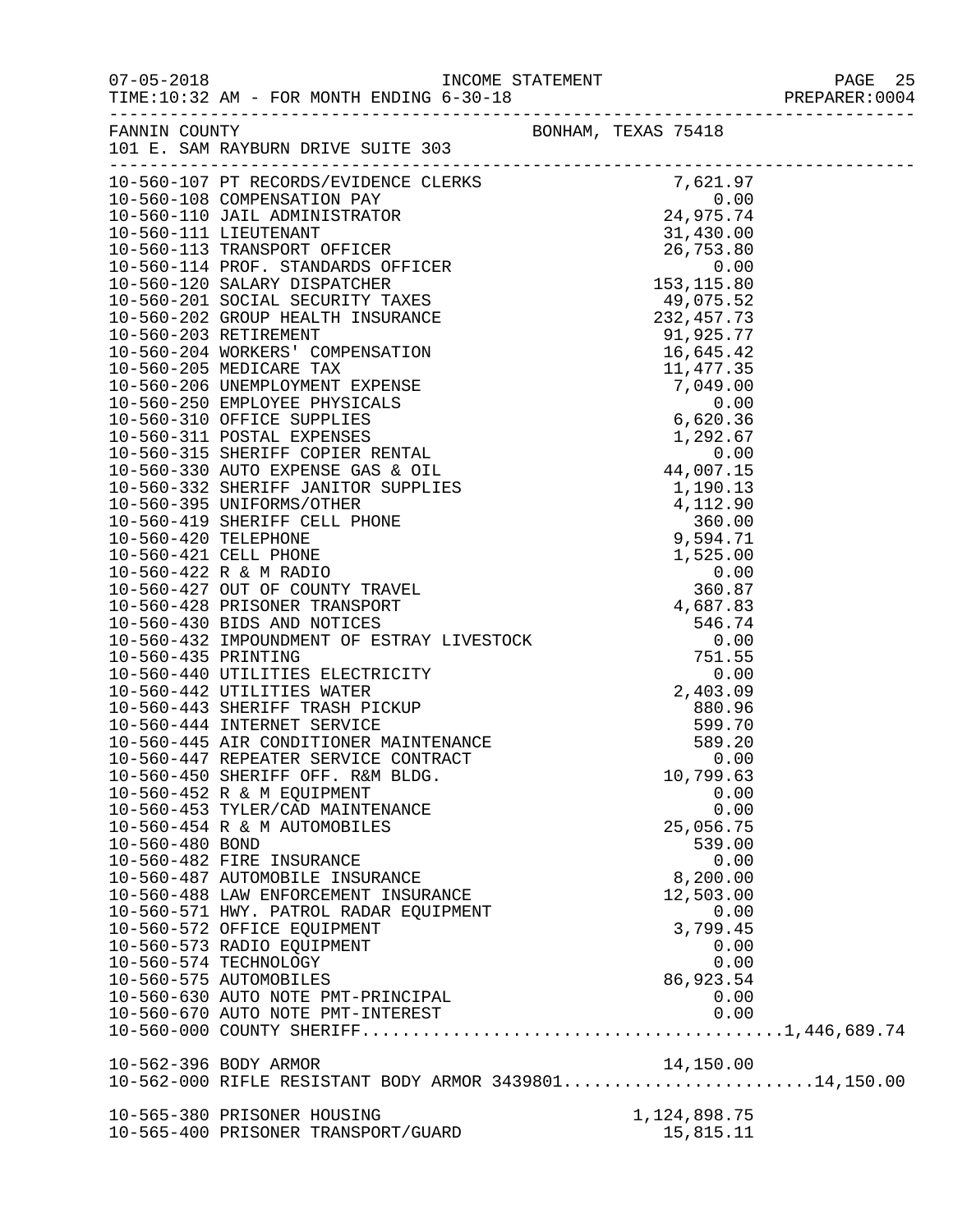| $07 - 05 - 2018$                                                                      | TIME:10:32 AM - FOR MONTH ENDING 6-30-18<br>------------------------------------                                                                                                                                                                                                                                                                                                                                                                                                                                                                                |                                                                                                                                                                                                          | PAGE 26<br>PREPARER:0004 |
|---------------------------------------------------------------------------------------|-----------------------------------------------------------------------------------------------------------------------------------------------------------------------------------------------------------------------------------------------------------------------------------------------------------------------------------------------------------------------------------------------------------------------------------------------------------------------------------------------------------------------------------------------------------------|----------------------------------------------------------------------------------------------------------------------------------------------------------------------------------------------------------|--------------------------|
| FANNIN COUNTY                                                                         | 101 E. SAM RAYBURN DRIVE SUITE 303                                                                                                                                                                                                                                                                                                                                                                                                                                                                                                                              | BONHAM, TEXAS 75418                                                                                                                                                                                      |                          |
| 10-565-500 LAND                                                                       | 10-565-405 PRISONER MEDICAL<br>10-565-429 SCHOLARSHIP AWARDS<br>10-565-442 CR4200 UTILITY WATER<br>10-565-450 R&M BUILDING<br>10-565-482 FIRE INSURANCE<br>10-565-491 JUSTICE ASSISTANCE GRANT                                                                                                                                                                                                                                                                                                                                                                  | 81,114.70<br>10,000.00<br>0.00<br>0.00<br>0.00<br>0.00<br>0.00                                                                                                                                           |                          |
| 10-565-532 JAIL                                                                       |                                                                                                                                                                                                                                                                                                                                                                                                                                                                                                                                                                 | 0.00                                                                                                                                                                                                     |                          |
| 10-570-420 TELEPHONE                                                                  |                                                                                                                                                                                                                                                                                                                                                                                                                                                                                                                                                                 | 1,788.67                                                                                                                                                                                                 |                          |
| 10-573-420 TELEPHONE                                                                  | 10-573-103 SALARY-BOND SUPERVISOR<br>10-573-201 SOCIAL SECURITY TAXES<br>10-573-202 GROUP HEALTH INSURANCE<br>10-573-203 RETIREMENT<br>10-573-204 WORKERS' COMPENSATION<br>10-573-205 MEDICARE TAX<br>10-573-310 OFFICE SUPPLIES<br>10-573-311 POSTAL EXPENSES<br>10-573-313 DRUG TESTING SUPPLIES<br>10-573-340 EVALUATIONS<br>10-573-353 COMPUTER EXPENSE                                                                                                                                                                                                     | 30,512.40<br>1,891.80<br>7,870.86<br>3,459.86<br>139.22<br>442.40<br>$442.40$<br>$256.15$<br>$0.00$<br>$472.50$<br>0.00<br>0.00<br>583.62                                                                |                          |
| 10-575-311 POSTAGE<br>10-575-420 TELEPHONE                                            | 10-575-408 DETENTION OPERATING COST<br>10-575-415 RESIDENTIAL PLACEMENT<br>10-575-416 COUNSELING SERVICES<br>10-575-427 TRAVEL & TRAINING                                                                                                                                                                                                                                                                                                                                                                                                                       | 3.52<br>0.00<br>0.00<br>0.00<br>0.00<br>0.00                                                                                                                                                             |                          |
| 10-590-420 TELEPHONE<br>10-590-435 PRINTING<br>10-590-454 R&M AUTO<br>10-590-480 BOND | 10-590-104 SALARIES DEPUTIES<br>10-590-107 SALARY TEMP/EXTRA<br>10-590-151 SALARY HEALTH INSPECTOR<br>10-590-201 SOCIAL SECURITY TAXES<br>10-590-201 SOCIAL SECURITY TAXES<br>10-590-202 GROUP HEALTH & DENTAL INSURANCE<br>10-590-203 RETIREMENT<br>10-590-204 WORKERS' COMPENSATION<br>10-590-205 MEDICARE TAX<br>10-590-310 OFFICE SUPPLIES<br>10-590-311 POSTAL EXPENSE<br>10-590-315 COPIER RENTAL<br>10-590-330 AUTO EXPENSE GAS & OIL<br>10-590-427 OUT OF COUNTY TRAVEL<br>10-590-453 SOFTWARE MAINTENANCE SAFE<br>10-590-467 VISITING HEALTH INSPECTOR | 12,278.80<br>9,170.80<br>29,714.00<br>3,040.97<br>11,806.20<br>5,810.24<br>239.10<br>711.20<br>361.31<br>490.00<br>292.33<br>750.40<br>528.53<br>1,324.34<br>79.27<br>400.00<br>549.74<br>198.11<br>0.00 |                          |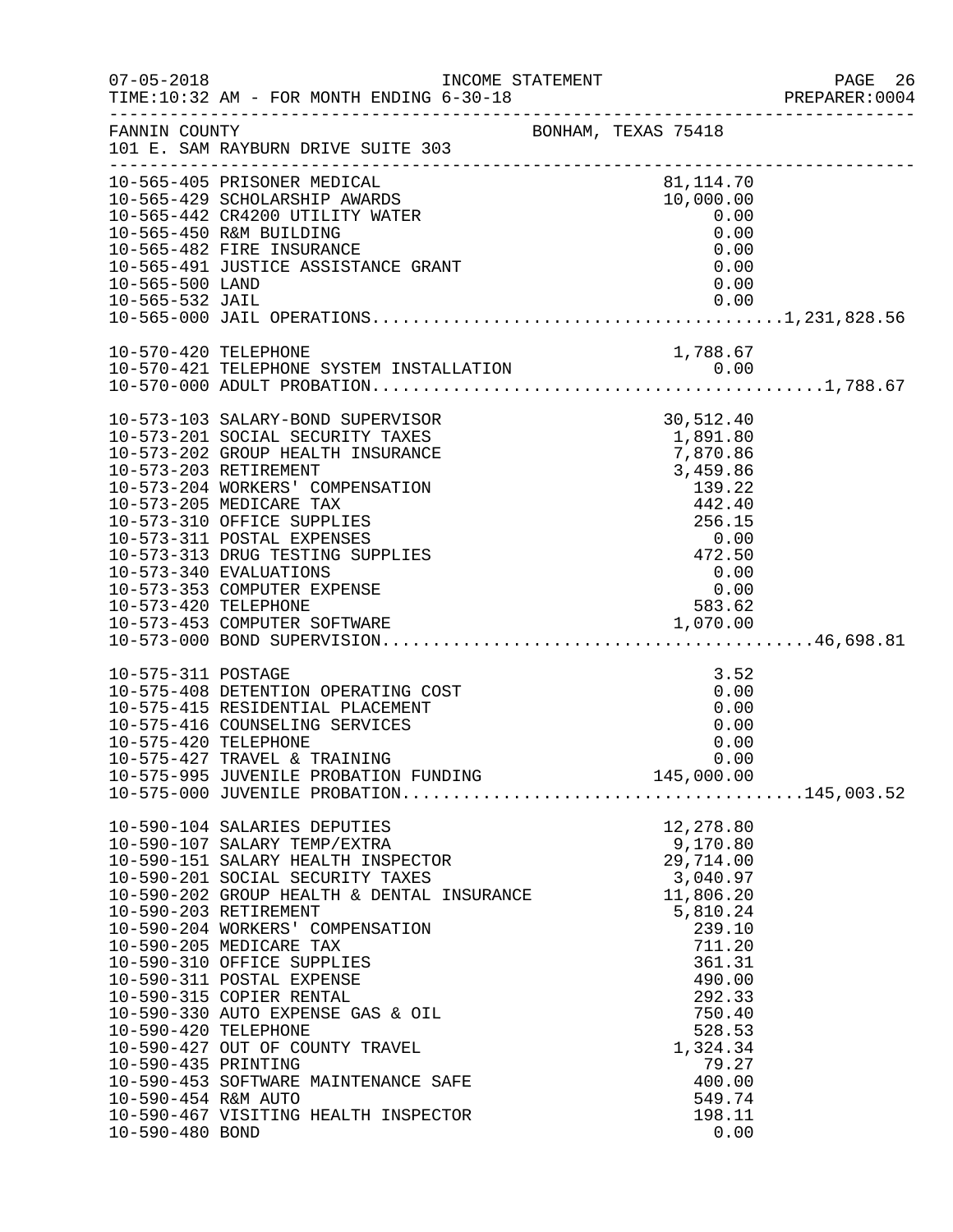| $07 - 05 - 2018$ | INCOME STATEMENT<br>TIME:10:32 AM - FOR MONTH ENDING 6-30-18                                                                                                                                                                                                                                                                                                                                                                                                                                                                                                 |                                                                                                                                                   | PAGE 27<br>PREPARER:0004 |
|------------------|--------------------------------------------------------------------------------------------------------------------------------------------------------------------------------------------------------------------------------------------------------------------------------------------------------------------------------------------------------------------------------------------------------------------------------------------------------------------------------------------------------------------------------------------------------------|---------------------------------------------------------------------------------------------------------------------------------------------------|--------------------------|
| FANNIN COUNTY    | 101 E. SAM RAYBURN DRIVE SUITE 303                                                                                                                                                                                                                                                                                                                                                                                                                                                                                                                           | BONHAM, TEXAS 75418                                                                                                                               |                          |
| 10-590-481 DUES  | 10-590-487 AUTOMOBILE INSURANCE<br>10-590-572 OFFICE EQUIPMENT<br>10-590-574 TECHNOLOGY                                                                                                                                                                                                                                                                                                                                                                                                                                                                      | 0.00<br>208.00<br>252.70<br>0.00                                                                                                                  |                          |
|                  | 10-640-410 FANNIN CO. CHILDRENS CTR<br>10-640-411 FANNIN CO. WELFARE BOARD 6,000.00<br>10-640-412 FANNIN CO. HISTORICAL SOC 4,500.00<br>10-640-413 TEXOMA COMMUNITY CENTER(M.H.M.R.) 22,500.00<br>10-640-414 FANNIN COUNTY CRISIS CENTER<br>10-640-415 TAPS PUBLIC TRANSIT<br>10-640-416 TRI-COUNTY SNAP<br>10-640-440 UTILITIES ELECTRICITY<br>10-640-441 UTILITIES GAS<br>10-640-442 UTILITIES WATER<br>10-640-443 TRASH PICK-UP<br>10-640-450 R & M BUILDINGS (TDHS)<br>10-640-482 FIRE INSURANCE<br>10-640-493 DHS PARKING LOT<br>10-640-575 LAKE FANNIN | $0.00$<br>5,000.00<br>2,103.00<br>5,835.47<br>1,597.65<br>2,278.97<br>319.17<br>0.00<br>0.00<br>0.00<br>0.00                                      |                          |
|                  |                                                                                                                                                                                                                                                                                                                                                                                                                                                                                                                                                              |                                                                                                                                                   |                          |
|                  | 10-645-102 SALARY IHC DIRECTOR<br>10-645-107 SALARY ASSISTANT<br>10-645-201 SOCIAL SECURITY TAX<br>10-645-202 GROUP HEALTH INSURANCE<br>10-645-203 RETIREMENT<br>10-645-204 WORKER'S COMP<br>10-645-205 MEDICARE TAX<br>10-645-210 TOTAL SALARY & BENEFITS<br>10-645-310 OFFICE SUPPLIES<br>10-645-311 POSTAL EXPENSE<br>10-645-330 BIDS & NOTICES<br>10-645-353 COMPUTER EXPENSE<br>10-645-390 SUBSCRIPTIONS<br>10-645-399 SUBTOTAL OFFICE EXPENSE<br>10-645-404 COBRA/INSURANCE                                                                            | 30,607.00<br>12,278.80<br>2,578.96<br>11,806.38<br>4,862.91<br>195.66<br>603.18<br>80.71<br>4.44<br>0.00<br>10,590.00<br>0.00<br>0.00             | 62,932.89<br>10,675.15   |
|                  | 10-645-407 INELIGIBLE IHC EXPENSE<br>10-645-409 DIABETIC SUPPLIES<br>10-645-410 CERT. REG. NURSE ANES.<br>10-645-411 PHYSICIAN, NON-EMERGENCY<br>10-645-412 PRESCRIPTIONS, DRUGS<br>10-645-413 HOSPITAL, INPATIENT<br>10-645-414 HOSPITAL, OUTPATIENT<br>10-645-415 LABORATORY/ X-RAY<br>10-645-416 SKILLED NURSING FACILITY<br>10-645-417 FAMILY PLANNING<br>10-645-418 FED. QUALIFIED HEALTH CENTER<br>10-645-419 COUNSELING SERVICE<br>10-645-420 RURAL HEALTH CLINIC<br>10-645-421 STATE HOSPITAL CONTRACTS<br>10-645-422 AMBULATORY SURGICAL CENTE      | 0.00<br>1,220.02<br>0.00<br>8,223.52<br>6,754.79<br>42,871.67<br>7,928.87<br>1,556.13<br>0.00<br>0.00<br>1,896.54<br>0.00<br>0.00<br>0.00<br>0.00 |                          |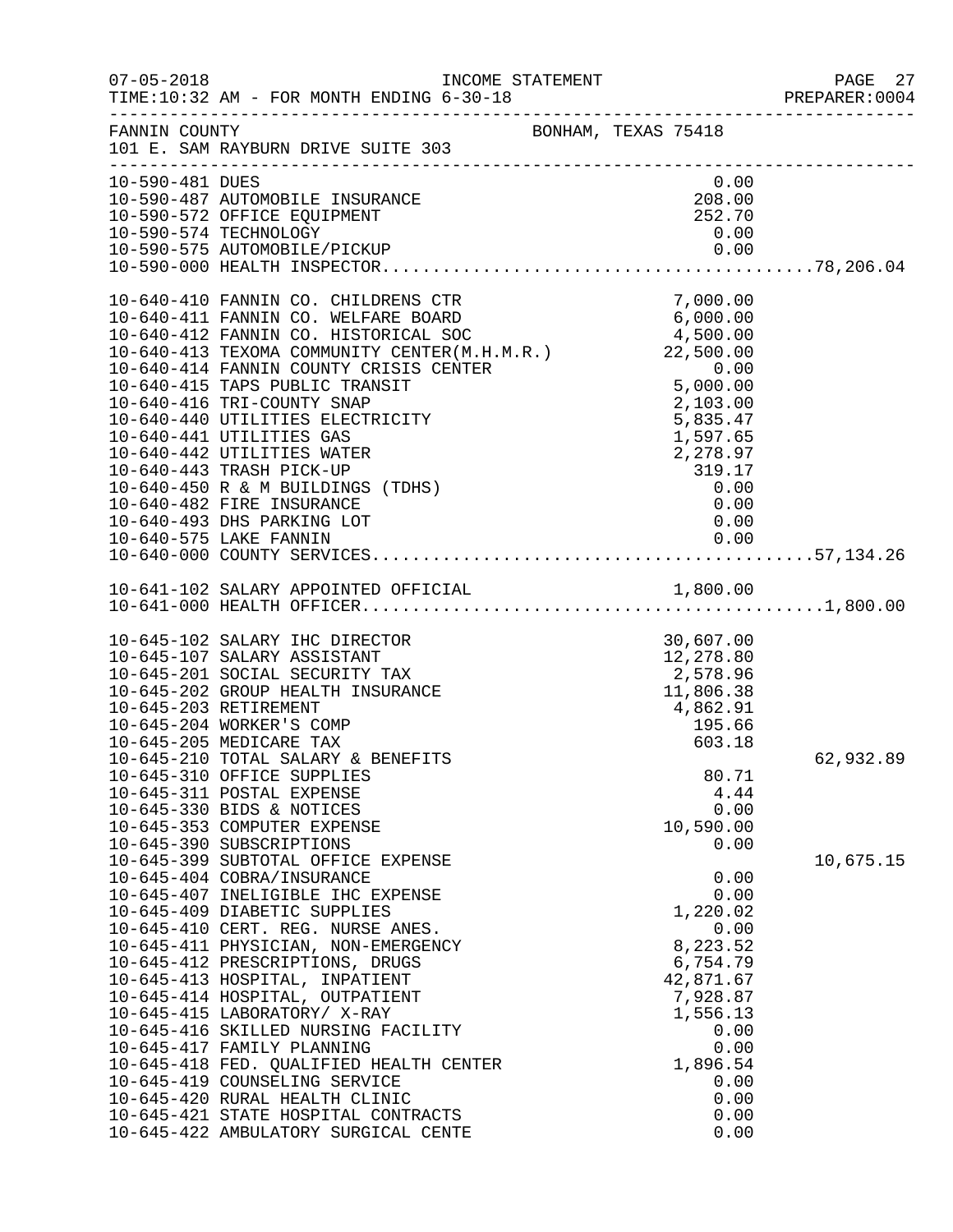| $07 - 05 - 2018$     |                                                                                                                                  | INCOME STATEMENT                                                                                                                             | PAGE 28        |
|----------------------|----------------------------------------------------------------------------------------------------------------------------------|----------------------------------------------------------------------------------------------------------------------------------------------|----------------|
|                      |                                                                                                                                  |                                                                                                                                              | PREPARER: 0004 |
| FANNIN COUNTY        |                                                                                                                                  | BONHAM, TEXAS 75418                                                                                                                          |                |
|                      | 101 E. SAM RAYBURN DRIVE SUITE 303                                                                                               |                                                                                                                                              |                |
|                      | 10-645-423 MEDICAL EQUIP. PURCHASE                                                                                               | 0.00                                                                                                                                         |                |
|                      | 10-645-425 TOTAL MEDICAL/IHC                                                                                                     |                                                                                                                                              | 70,451.54      |
|                      | 10-645-427 OUT OF COUNTY TRAVEL                                                                                                  | 0.00                                                                                                                                         |                |
| 10-645-435 PRINTING  |                                                                                                                                  | 0.00                                                                                                                                         |                |
| 10-645-440 TELEPHONE |                                                                                                                                  | 852.55                                                                                                                                       |                |
| 10-645-441 DSL LINE  |                                                                                                                                  | 535.98                                                                                                                                       |                |
|                      | 10-645-499 SERVICES & OTHER CHARGES                                                                                              |                                                                                                                                              | 1,388.53       |
|                      | 10-645-574 TECHNOLOGY                                                                                                            | 0.00                                                                                                                                         |                |
|                      | 10-645-599 CAPITAL OUTLAY                                                                                                        |                                                                                                                                              | 0.00           |
|                      |                                                                                                                                  |                                                                                                                                              |                |
|                      | 10-665-105 SALARY SECRETARY                                                                                                      | 19,967.80                                                                                                                                    |                |
|                      | 10-665-107 REGULAR-TEMP. PART-TIME                                                                                               | 19,967.80<br>0.00<br>23,983.40                                                                                                               |                |
|                      | 10-665-150 CO. AGENTS SALARIES                                                                                                   |                                                                                                                                              |                |
|                      | 10-000-100 CO. AUNTE CHANGES<br>10-665-201 SOCIAL SECURITY TAXES 2,329.56<br>10-665-202 GROUP HEALTH & DENTAL INSURANCE 7,870.86 |                                                                                                                                              |                |
|                      |                                                                                                                                  |                                                                                                                                              |                |
|                      | 10-665-203 RETIREMENT                                                                                                            |                                                                                                                                              |                |
|                      | 10-665-204 WORKERS' COMPENSATION                                                                                                 |                                                                                                                                              |                |
|                      | 10-665-205 MEDICARE TAX                                                                                                          | ANCE<br>7,870.86<br>2,264.07<br>91.10<br>544.83<br>763.10<br>98.00<br>943.13<br>0.00<br>1,318.60<br>988.31<br>504.00<br>2,351.91<br>1,058.18 |                |
|                      | 10-665-310 OFFICE SUPPLIES                                                                                                       |                                                                                                                                              |                |
|                      | 10-665-311 POSTAL EXPENSE                                                                                                        |                                                                                                                                              |                |
|                      | 10-665-315 COPIER RENTAL                                                                                                         |                                                                                                                                              |                |
|                      | 10-665-335 PROGRAM SUPPLIES                                                                                                      |                                                                                                                                              |                |
| 10-665-420 TELEPHONE | 10-665-421 CELL PHONE ALLOWANCE                                                                                                  |                                                                                                                                              |                |
|                      | 10-665-422 CABLE INTERNET                                                                                                        |                                                                                                                                              |                |
|                      | 10-665-427 IN/OUT CO.TRAVEL-AG.                                                                                                  |                                                                                                                                              |                |
|                      | 10-665-428 IN/OUT CO.TRAVEL-F.C.S.                                                                                               |                                                                                                                                              |                |
|                      | 10-665-429 IN/OUT CO.TRAVEL-4-H                                                                                                  | 1,058.18                                                                                                                                     |                |
|                      | 10-665-572 OFFICE EQUIPMENT                                                                                                      | 0.00                                                                                                                                         |                |
|                      | 10-665-574 TECHNOLOGY                                                                                                            | 800.00                                                                                                                                       |                |
|                      |                                                                                                                                  |                                                                                                                                              |                |
|                      |                                                                                                                                  |                                                                                                                                              |                |
|                      | 10-696-491 SOIL & WATER CONSERVATION                                                                                             | 1,000.00                                                                                                                                     |                |
|                      | 10-696-492 INDIGENT BURIAL                                                                                                       | 1,500.00                                                                                                                                     |                |
|                      |                                                                                                                                  |                                                                                                                                              |                |
|                      |                                                                                                                                  |                                                                                                                                              |                |
| 11-435-107 PART TIME |                                                                                                                                  | 0.00                                                                                                                                         |                |
|                      |                                                                                                                                  |                                                                                                                                              |                |
|                      |                                                                                                                                  |                                                                                                                                              |                |
| 11-510-571 EQUIPMENT | 11-510-571 EQUIPMENT<br>11-510-000 COURTHOUSE SECURITY EQUIP4,113.50                                                             |                                                                                                                                              |                |
|                      |                                                                                                                                  |                                                                                                                                              |                |
|                      |                                                                                                                                  |                                                                                                                                              |                |
|                      | 11-560-130 SALARY/BAILIFF                                                                                                        | 0.00                                                                                                                                         |                |
|                      | 11-560-201 SOCIAL SECURITY                                                                                                       | 0.00                                                                                                                                         |                |
|                      | 11-560-203 RETIREMENT<br>11-560-204 WORKER'S COMPENSATION                                                                        | 0.00<br>0.00                                                                                                                                 |                |
| 11-560-205 MEDICARE  |                                                                                                                                  | 0.00                                                                                                                                         |                |
|                      | 11-560-427 BAILIFF CONT.ED./OUT OF COUNTY                                                                                        | 0.00                                                                                                                                         |                |
|                      |                                                                                                                                  |                                                                                                                                              |                |
|                      |                                                                                                                                  |                                                                                                                                              |                |
|                      | 12-403-310 OFFICE SUPPLIES                                                                                                       | 1,919.00                                                                                                                                     |                |
|                      | 12-403-427 OUT OF COUNTY TRAVEL                                                                                                  | 672.08                                                                                                                                       |                |
|                      | 12-403-574 COMPUTER EQUIPMENT                                                                                                    | 0.00                                                                                                                                         |                |
|                      |                                                                                                                                  |                                                                                                                                              |                |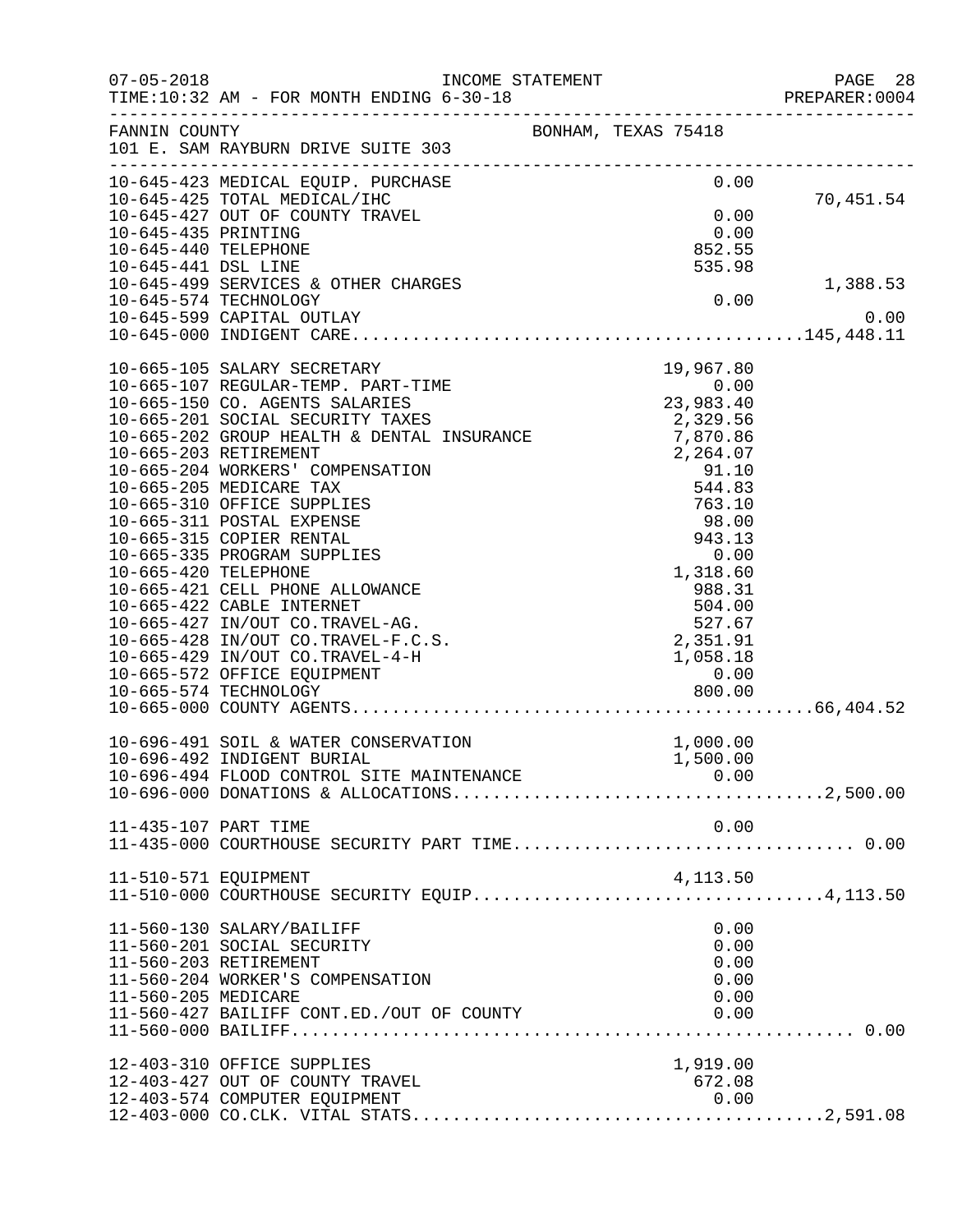| $07 - 05 - 2018$                              | INCOME STATEMENT<br>TIME:10:32 AM - FOR MONTH ENDING 6-30-18                                                                                                                                                                                                                                                                                                                                                    |                     |                                             |                                                                                           |                                                                      | PAGE 29<br>PREPARER:0004 |
|-----------------------------------------------|-----------------------------------------------------------------------------------------------------------------------------------------------------------------------------------------------------------------------------------------------------------------------------------------------------------------------------------------------------------------------------------------------------------------|---------------------|---------------------------------------------|-------------------------------------------------------------------------------------------|----------------------------------------------------------------------|--------------------------|
| FANNIN COUNTY                                 | 101 E. SAM RAYBURN DRIVE SUITE 303                                                                                                                                                                                                                                                                                                                                                                              | BONHAM, TEXAS 75418 |                                             |                                                                                           |                                                                      |                          |
|                                               |                                                                                                                                                                                                                                                                                                                                                                                                                 |                     |                                             |                                                                                           |                                                                      |                          |
|                                               | 14-435-320 JP1 SECURITY EXPENSE<br>14-435-321 JP2 SECURITY EXPENSE<br>14-435-322 JP3 SECURITY EXPENSE                                                                                                                                                                                                                                                                                                           |                     |                                             | 0.00<br>0.00                                                                              | 0.00                                                                 |                          |
|                                               | 16-400-310 OFFICE SUPPLIES<br>16-400-427 OUT OF COUNTY TRAVEL<br>16-400-572 OFFICE EQUIPMENT<br>16-400-590 COUNTY JUDGE BOOKS                                                                                                                                                                                                                                                                                   |                     | 113.00                                      | 0.00<br>0.00                                                                              | 0.00                                                                 |                          |
|                                               |                                                                                                                                                                                                                                                                                                                                                                                                                 |                     |                                             |                                                                                           |                                                                      |                          |
| 18-402-203 RETIREMENT<br>18-402-420 TELEPHONE | 18-402-103 SALARY ASSISTANT<br>18-402-107 SALARY TEMP/EXTRA<br>18-402-201 SOCIAL SECURITY TAXES<br>18-402-202 GROUP HEALTH INSURANCE<br>18-402-204 WORKERS COMPENSATION<br>18-402-205 MEDICARE TAX<br>18-402-310 OFFICE SUPPLIES<br>18-402-312 IMAGING SYSTEM<br>18-402-315 COPIER MAINTENANCE<br>18-402-437 DIGITAL IMAGING OF MICROFILM<br>18-402-453 COMPUTER SOFTWARE<br>18-402-490 CO. CLERK MISCELLANEOUS |                     | 15, 533. 78<br>0.00<br>866.95<br>7, 253. 70 | 1,758.45<br>102.54<br>202.76<br>0.00<br>13,800.00<br>0.00<br>0.00<br>0.00<br>0.00<br>0.00 |                                                                      |                          |
| 19-450-435 PRINTING                           | 19-450-107 SALARY TEMP/EXTRA<br>19-450-201 SOCIAL SECURITY TAXES<br>19-450-203 RETIREMENT<br>19-450-204 WORKERS COMPENSATION<br>19-450-205 MEDICARE TAX<br>19-450-310 OFFICE SUPPLIES<br>19-450-400 RECORDS STORAGE SHELVING<br>19-450-572 OFFICE EQUIPMENT                                                                                                                                                     |                     |                                             |                                                                                           | 0.00<br>0.00<br>0.00<br>0.00<br>0.00<br>0.00<br>0.00<br>0.00<br>0.00 |                          |
|                                               | 20-449-103 SALARY ASSISTANT<br>20-449-107 SALARY TEMP./EXTRA<br>20-449-201 SOCIAL SECURITY TAXES<br>20-449-202 GROUP HEALTH INSURANCE<br>20-449-203 RETIREMENT<br>20-449-204 WORKERS COMPENSATION<br>20-449-205 MEDICARE TAX<br>20-449-310 OFFICE SUPPLIES<br>20-449-350 RECORDS DISPOSAL<br>20-449-400 RECORDS STORAGE SHELVING<br>20-449-453 COMPUTER SOFTWARE MAINTENANCE<br>20-449-460 EQUIPMENT RENTAL     |                     |                                             | 4,864.99<br>301.62<br>549.47<br>28.26<br>70.51<br>1,268.67<br>1,550.00                    | 0.00<br>0.00<br>0.00<br>0.00<br>0.00                                 |                          |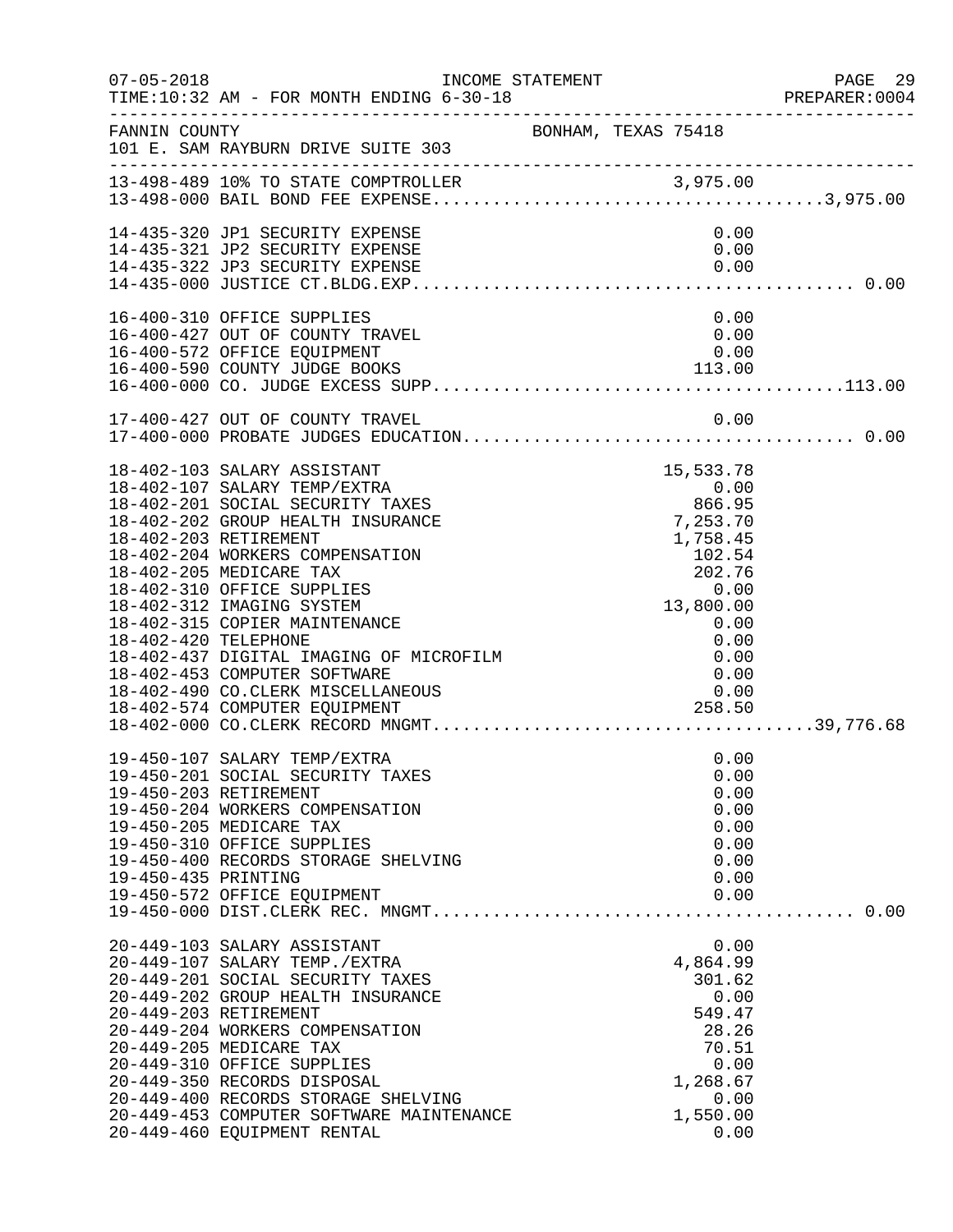| $07 - 05 - 2018$                                                                        | TIME:10:32 AM - FOR MONTH ENDING 6-30-18                                                                                                                                                                                                                                                                                                                                                                                                                                                                                                                                                                                                                                                                                                                                                                                                                                                      | INCOME STATEMENT                                                                                                                                                                                                                                                                  | PAGE 30<br>PREPARER:0004  |
|-----------------------------------------------------------------------------------------|-----------------------------------------------------------------------------------------------------------------------------------------------------------------------------------------------------------------------------------------------------------------------------------------------------------------------------------------------------------------------------------------------------------------------------------------------------------------------------------------------------------------------------------------------------------------------------------------------------------------------------------------------------------------------------------------------------------------------------------------------------------------------------------------------------------------------------------------------------------------------------------------------|-----------------------------------------------------------------------------------------------------------------------------------------------------------------------------------------------------------------------------------------------------------------------------------|---------------------------|
| FANNIN COUNTY                                                                           | 101 E. SAM RAYBURN DRIVE SUITE 303                                                                                                                                                                                                                                                                                                                                                                                                                                                                                                                                                                                                                                                                                                                                                                                                                                                            | BONHAM, TEXAS 75418                                                                                                                                                                                                                                                               |                           |
|                                                                                         | 20-449-574 COMPUTER EQUIPMENT                                                                                                                                                                                                                                                                                                                                                                                                                                                                                                                                                                                                                                                                                                                                                                                                                                                                 |                                                                                                                                                                                                                                                                                   |                           |
|                                                                                         | 21-509-475 CONTINGENCY                                                                                                                                                                                                                                                                                                                                                                                                                                                                                                                                                                                                                                                                                                                                                                                                                                                                        | 0.00                                                                                                                                                                                                                                                                              |                           |
| 21-621-345 CHEMICALS                                                                    | 21-621-100 COMPENSATION PAY<br>21-621-101 SALARY ELECTED OFFICIAL<br>21-621-105 SALARY SECRETARY<br>21-621-106 SALARY PRECINCT EMPLOYEES<br>21-621-107 REGULAR-TEMP. PART-TIME<br>21-621-108 SALARY-FOREMAN<br>21-621-199 TOTAL SALARIES<br>21-621-201 SOCIAL SECURITY TAXES<br>21-621-202 GROUP HEALTH INSURANCE<br>21-621-203 RETIREMENT<br>21-621-204 WORKERS' COMPENSATION<br>21-621-205 MEDICARE TAX<br>21-621-206 UNEMPLOYMENT EXPENSE<br>21-621-299 TOTAL EMPLOYEE BENEFITS<br>21-621-314 EMPLOYEE PHYSICALS/DOT TESTING<br>21-621-340 SHOP SUPPLIES<br>21-621-341 R & B MAT. ROCK & GRAVEL<br>21-621-342 R & B MAT. CULVERTS<br>21-621-343 R & B MAT. HARDWRE & LUMB<br>21-621-344 R & B MAT ASPHALT /RD OIL<br>21-621-346 CETRZ EXPENDITURES<br>21-621-350 DEBRIS REMOVAL                                                                                                            | 0.00<br>$0.00$<br>$46,841.80$<br>$0.00$<br>$138,991.74$<br>$\begin{matrix} 0.00 \end{matrix}$<br>33,446.00<br>13,288.43<br>54,848.55<br>24,866.14<br>7,650.14<br>3,107.64<br>0.00<br>40.00<br>1,286.95<br>74,923.20<br>18,474.10<br>1,141.17<br>36,699.29<br>0.00<br>0.00<br>0.00 | 219, 279.54<br>103,760.90 |
| 21-621-400 LEGAL FEES<br>21-621-435 PRINTING<br>21-621-480 BOND<br>21-621-482 INSURANCE | 21-621-399 TOTAL R&B MATERIAL<br>21-621-420 UTILITY TELEPHONE<br>21-621-421 CELL PHONE ALLOWANCE<br>21-621-423 INTERNET SERVICE<br>21-621-427 OUT OF COUNTY TRAVEL<br>21-621-430 BIDS, NOTICES & PERMITS<br>21-621-440 UTILITY ELECTRICITY<br>21-621-442 UTILITY WATER<br>21-621-443 TRASH DUMPSTER PICKUP<br>21-621-447 REPEATER SERVICE CONTRACT<br>21-621-450 R & M BUILDING<br>21-621-453 COMPUTER SOFTWARE<br>21-621-457 R & M MACHINERY GAS & OIL<br>21-621-458 R & M MACHINERY PARTS<br>21-621-459 R & M MACH. TIRES & TUBES<br>21-621-460 EQUIPMENT RENTAL/LEASE<br>21-621-485 PRISONER SUPPLIES<br>21-621-488 FANNIN RURAL RAIL DISTRICT<br>21-621-490 MISCELLANEOUS<br>21-621-491 SOIL & WATER CONSERVATION<br>21-621-492 TDRA FLOOD CASH MATCH<br>21-621-494 FLOOD CONTROL SITE MAINTENANCE<br>21-621-495 PIPELINE SALES TAX REIMBURSEMENT<br>21-621-496 TCOG HAZARDOUS WASTEMATCH | 0.00<br>532.16<br>450.00<br>0.00<br>777.43<br>150.52<br>0.00<br>956.77<br>134.31<br>592.62<br>686.32<br>0.00<br>0.00<br>23,691.89<br>34,802.64<br>2,408.50<br>0.00<br>0.00<br>3,234.93<br>0.00<br>0.00<br>0.00<br>250.00<br>0.00<br>5,500.00<br>0.00<br>0.00                      | 132,564.71                |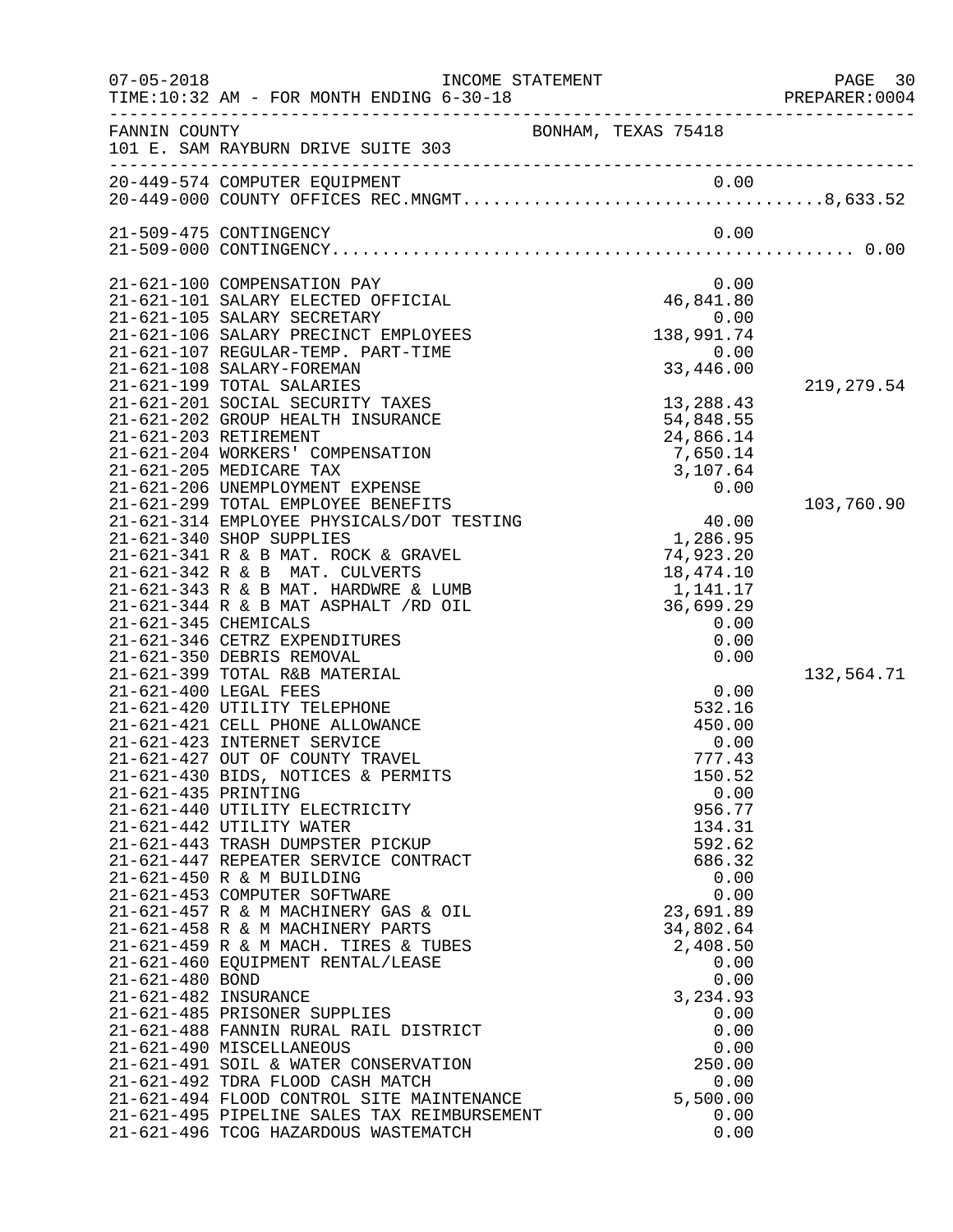| $07 - 05 - 2018$     | INCOME STATEMENT<br>TIME:10:32 AM - FOR MONTH ENDING 6-30-18           |                     | PAGE 31<br>PREPARER:0004 |
|----------------------|------------------------------------------------------------------------|---------------------|--------------------------|
| FANNIN COUNTY        | 101 E. SAM RAYBURN DRIVE SUITE 303                                     | BONHAM, TEXAS 75418 |                          |
|                      | 21-621-499 TOTAL SER. & OTHER CHARGES                                  | 0.00                | 74,168.09                |
|                      | 21-621-570 COMPUTER EQUIPMENT<br>21-621-571 PURCHASE OF MACH./EQUIP.   | 67,000.00           |                          |
|                      | 21-621-573 RADIO EQUIPMENT                                             | 0.00                |                          |
|                      | 21-621-575 LAND AND BUILDING                                           | 0.00                |                          |
|                      | 21-621-599 CAPITAL OUTLAY                                              |                     | 67,000.00                |
|                      | 21-621-630 NOTE PAYMENT                                                | 0.00                |                          |
|                      | 21-621-670 NOTE PAYMENT-INTEREST                                       | 0.00                |                          |
| 21-621-695 SURVEYING |                                                                        | 0.00                |                          |
|                      |                                                                        |                     |                          |
|                      | 21-625-105 SALARY SECRETARY<br>21-625-201 SOCIAL SECURITY TAXES        | 7,379.60<br>337.40  |                          |
|                      | 21-625-202 GROUP HEALTH INSURANCE                                      | 1,967.58            |                          |
|                      | 21-625-203 RETIREMENT                                                  | 836.76              |                          |
|                      | 21-625-204 WORKERS' COMPENSATION                                       | 33.66               |                          |
|                      | 21-625-205 MEDICARE TAX                                                | 78.80               |                          |
|                      | 21-625-310 OFFICE SUPPLIES                                             | 20.35               |                          |
|                      | 21-625-311 POSTAL EXPENSES                                             | 0.00                |                          |
|                      | 21-625-353 COMPUTER EXPENSE                                            | 409.30              |                          |
| 21-625-480 BOND      | 21-625-427 OUT OF COUNTY TRAVEL                                        | 0.00<br>24.75       |                          |
|                      | 21-625-572 OFFICE EQUIPMENT                                            | 0.00                |                          |
|                      | 21-625-574 COMPUTER EQUIPMENT                                          | 0.00                |                          |
|                      | 21-625-000 ADMINISTRATIVE OFFICE R&B #111,088.20                       |                     |                          |
|                      | 22-509-475 CONTINGENCY                                                 | 0.00                |                          |
|                      |                                                                        |                     |                          |
|                      | 22-622-100 COMPENSATION PAY                                            | 0.00                |                          |
|                      | 22-622-101 SALARY ELECTED OFFICIAL                                     | 46,841.80           |                          |
|                      | 22-622-105 SALARY SECRETARY                                            | 0.00                |                          |
|                      | 22-622-106 SALARY PRECINCT EMPLOYEES                                   | 164,426.80          |                          |
|                      | 22-622-107 REGULAR-TEMP. PART-TIME                                     | 0.00                | 211,268.60               |
|                      | 22-622-199 TOTAL SALARIES<br>22-622-201 SOCIAL SECURITY TAXES          | 12,604.90           |                          |
|                      | 22-622-202 GROUP HEALTH INSURANCE                                      | 62,966.88           |                          |
|                      | 22-622-203 RETIREMENT                                                  | 23,955.73           |                          |
|                      | 22-622-204 WORKERS' COMPENSATION                                       | 7,272.64            |                          |
|                      | 22-622-205 MEDICARE TAX                                                | 2,947.80            |                          |
|                      | 22-622-206 UNEMPLOYMENT EXPENSE                                        | 0.00                |                          |
|                      | 22-622-299 TOTAL EMPLOYEE BENEFITS                                     |                     | 109,747.95               |
|                      | 22-622-312 CONTRACT LABOR<br>22-622-314 EMPLOYEE PHYSICALS/DOT TESTING | 0.00<br>120.00      |                          |
|                      | 22-622-340 SHOP SUPPLIES                                               | 1,368.38            |                          |
|                      | 22-622-341 R & B MAT. ROCK & GRAVEL                                    | 134,584.87          |                          |
|                      | 22-622-342 R & B MAT. CULVERTS                                         | 12,266.36           |                          |
|                      | 22-622-343 R & B MAT. HARDWRE & LUMB                                   | 853.69              |                          |
|                      | 22-622-344 R & B MAT. ASPHALT/RD OIL                                   | 18,590.91           |                          |
| 22-622-345 CHEMICALS |                                                                        | 0.00                |                          |
|                      | 22-622-346 CETRZ EXPENDITURES                                          | 0.00                |                          |
| 22-622-395 UNIFORMS  | 22-622-350 DEBRIS REMOVAL                                              | 0.00<br>1,978.31    |                          |
|                      | 22-622-399 TOTAL R&B MATERIALS                                         |                     | 169,762.52               |
|                      | 22-622-400 LEGAL FEES                                                  | 0.00                |                          |
|                      | 22-622-420 UTILITY TELEPHONE                                           | 1,266.54            |                          |
|                      | 22-622-421 CELL PHONE ALLOWANCE                                        | 450.00              |                          |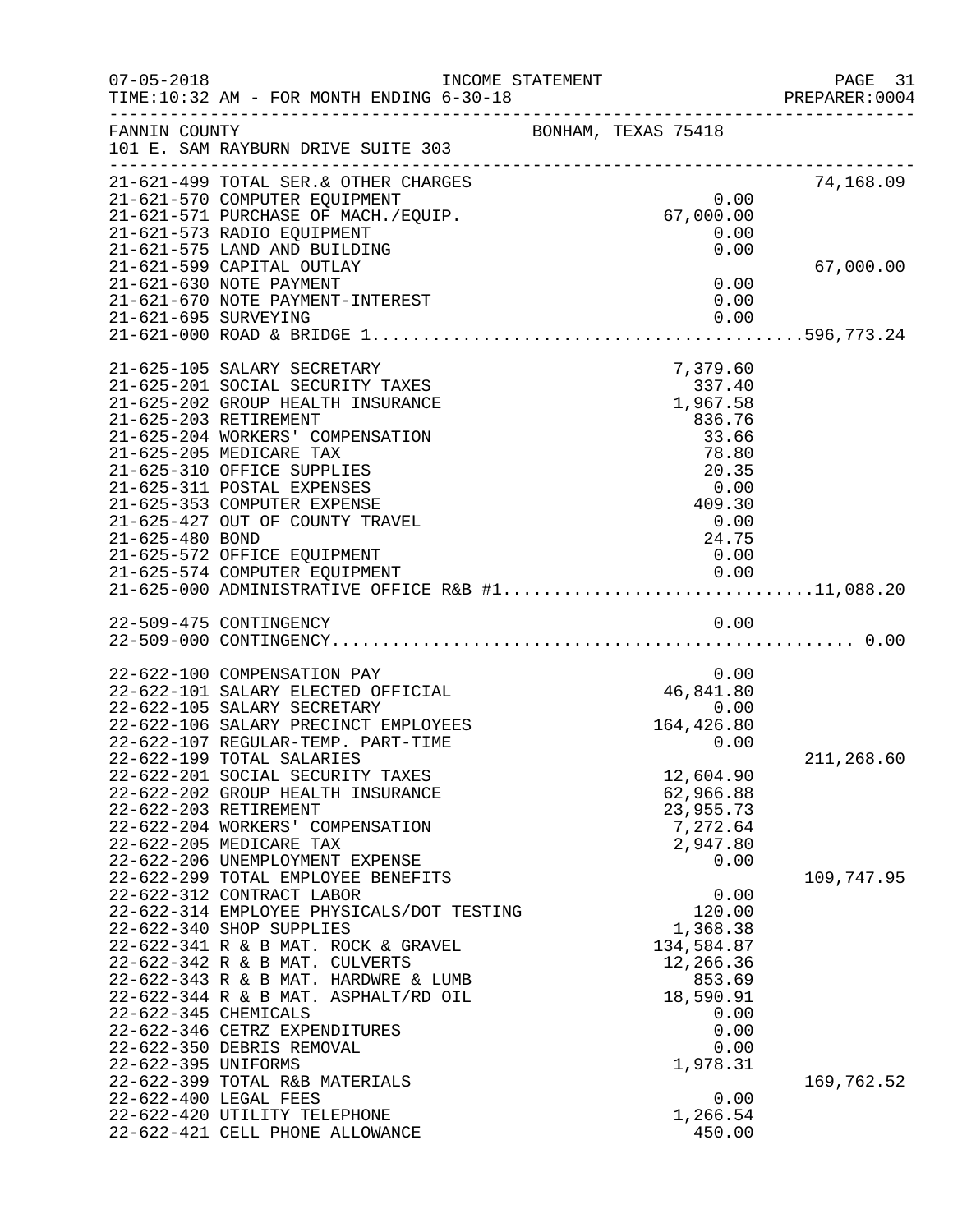| $07 - 05 - 2018$      | TIME:10:32 AM - FOR MONTH ENDING 6-30-18                                                                                                                                                                                                  |                     | PREPARER: 0004 |
|-----------------------|-------------------------------------------------------------------------------------------------------------------------------------------------------------------------------------------------------------------------------------------|---------------------|----------------|
|                       | FANNIN COUNTY<br>101 E. SAM RAYBURN DRIVE SUITE 303                                                                                                                                                                                       | BONHAM, TEXAS 75418 |                |
|                       | 101 E. SAM RAYBURN DRIVE SUITE 301<br>22-622-427 OUT OF COUNTY TRAVEL<br>22-622-427 OUTH TRAVEL ELECTRICITY<br>22-622-439 BIDS, NOTICES & PENITS (900)<br>22-622-430 BIDS, NOTICES & PENITS (900)<br>22-622-440 UTILITY GAS<br>22-622-440 |                     |                |
|                       |                                                                                                                                                                                                                                           |                     |                |
|                       |                                                                                                                                                                                                                                           |                     |                |
|                       |                                                                                                                                                                                                                                           |                     |                |
|                       |                                                                                                                                                                                                                                           |                     |                |
|                       |                                                                                                                                                                                                                                           |                     |                |
|                       |                                                                                                                                                                                                                                           |                     |                |
|                       |                                                                                                                                                                                                                                           |                     |                |
|                       |                                                                                                                                                                                                                                           |                     |                |
|                       |                                                                                                                                                                                                                                           |                     |                |
|                       |                                                                                                                                                                                                                                           |                     |                |
|                       |                                                                                                                                                                                                                                           |                     |                |
|                       |                                                                                                                                                                                                                                           |                     |                |
|                       |                                                                                                                                                                                                                                           |                     |                |
|                       |                                                                                                                                                                                                                                           |                     |                |
|                       |                                                                                                                                                                                                                                           |                     |                |
|                       |                                                                                                                                                                                                                                           |                     |                |
|                       |                                                                                                                                                                                                                                           |                     |                |
|                       |                                                                                                                                                                                                                                           |                     |                |
|                       |                                                                                                                                                                                                                                           |                     |                |
|                       |                                                                                                                                                                                                                                           |                     |                |
|                       |                                                                                                                                                                                                                                           |                     |                |
|                       |                                                                                                                                                                                                                                           |                     |                |
|                       |                                                                                                                                                                                                                                           |                     | 97,218.03      |
|                       |                                                                                                                                                                                                                                           |                     |                |
|                       | 22-622-570 COMPUTER EQUIPMENT<br>22-622-571 PURCHASE OF MACH./EQUIP. 22-622-571 PURCHASE OF MACH./EQUIP.<br>274,644.10 22-622-573 RADIO EQUIPMENT                                                                                         |                     |                |
|                       |                                                                                                                                                                                                                                           |                     |                |
|                       |                                                                                                                                                                                                                                           |                     |                |
|                       | 22-622-580 PRECINCT BRIDGE                                                                                                                                                                                                                | 0.00                |                |
|                       | 22-622-599 CAPITAL OUTLAY                                                                                                                                                                                                                 |                     | 274,644.10     |
|                       |                                                                                                                                                                                                                                           |                     |                |
|                       | 22-625-105 SALARY SECRETARY                                                                                                                                                                                                               | 7,379.60            |                |
|                       | 22-625-201 SOCIAL SECURITY TAXES                                                                                                                                                                                                          | 337.76              |                |
|                       | 22-625-202 GROUP HEALTH INSURANCE                                                                                                                                                                                                         | 1,967.76            |                |
| 22-625-203 RETIREMENT |                                                                                                                                                                                                                                           | 836.77              |                |
|                       | 22-625-204 WORKERS' COMPENSATION                                                                                                                                                                                                          | 33.66               |                |
|                       | 22-625-205 MEDICARE TAX                                                                                                                                                                                                                   | 79.00               |                |
|                       | 22-625-310 OFFICE SUPPLIES<br>22-625-311 POSTAL EXPENSES                                                                                                                                                                                  | 100.00              |                |
|                       | 22-625-353 COMPUTER EXPENSE                                                                                                                                                                                                               | 0.00<br>409.30      |                |
|                       | 22-625-427 OUT OF COUNTY TRAVEL                                                                                                                                                                                                           | 0.00                |                |
| 22-625-480 BOND       |                                                                                                                                                                                                                                           | 24.75               |                |
|                       | 22-625-572 OFFICE EQUIPMENT                                                                                                                                                                                                               | 0.00                |                |
|                       | 22-625-574 COMPUTER EQUIPMENT                                                                                                                                                                                                             | 0.00                |                |
|                       | 22-625-000 ADMINISTRATIVE OFFICE R&B #211,168.60                                                                                                                                                                                          |                     |                |
|                       | 23-205-571 SHORT-TERM LOAN/EQUIPMENT                                                                                                                                                                                                      | 0.00                |                |
|                       |                                                                                                                                                                                                                                           |                     |                |
|                       | 23-509-475 CONTINGENCY                                                                                                                                                                                                                    | 0.00                |                |
|                       |                                                                                                                                                                                                                                           |                     |                |
|                       | 23-623-100 COMPENSATION PAY                                                                                                                                                                                                               | 0.00                |                |
|                       | 23-623-101 SALARY ELECTED OFFICIAL                                                                                                                                                                                                        | 46,841.80           |                |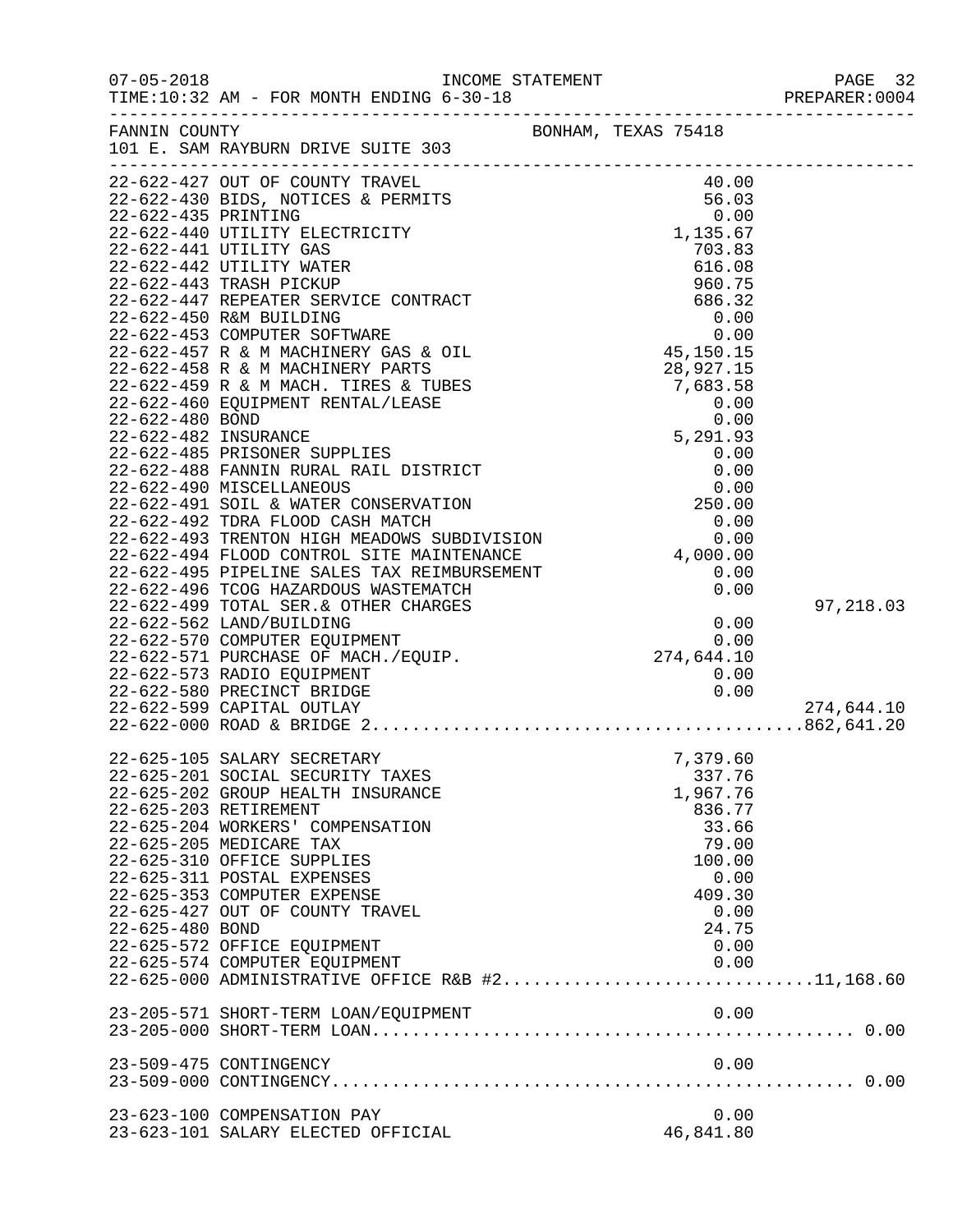| $07 - 05 - 2018$                                                                        | TIME:10:32 AM - FOR MONTH ENDING 6-30-18                                                                                                                                                                                                                                                                                                                                                                                                                                                                                                                                                                                                                                                                                                                                                                                                                                                                               | INCOME STATEMENT |                                                                                                                                                                  |                                                                                                      |                      |
|-----------------------------------------------------------------------------------------|------------------------------------------------------------------------------------------------------------------------------------------------------------------------------------------------------------------------------------------------------------------------------------------------------------------------------------------------------------------------------------------------------------------------------------------------------------------------------------------------------------------------------------------------------------------------------------------------------------------------------------------------------------------------------------------------------------------------------------------------------------------------------------------------------------------------------------------------------------------------------------------------------------------------|------------------|------------------------------------------------------------------------------------------------------------------------------------------------------------------|------------------------------------------------------------------------------------------------------|----------------------|
| FANNIN COUNTY                                                                           | 101 E. SAM RAYBURN DRIVE SUITE 303                                                                                                                                                                                                                                                                                                                                                                                                                                                                                                                                                                                                                                                                                                                                                                                                                                                                                     |                  | BONHAM, TEXAS 75418                                                                                                                                              |                                                                                                      | -------------------- |
|                                                                                         | ---<br>23-623-105 SALARY SECRETARY<br>23-623-106 SALARY PRECINCT EMPLOYEES<br>23-623-106 SALARY PRECINCT EMPLOYEES<br>23-623-199 TOTAL SALARIES                                                                                                                                                                                                                                                                                                                                                                                                                                                                                                                                                                                                                                                                                                                                                                        |                  | 6,860.55<br>182, 451.48<br>1,215.68                                                                                                                              |                                                                                                      |                      |
| 23-623-203 RETIREMENT                                                                   | 23-623-201 SOCIAL SECURITY TAXES<br>23-623-202 GROUP HEALTH INSURANCE                                                                                                                                                                                                                                                                                                                                                                                                                                                                                                                                                                                                                                                                                                                                                                                                                                                  |                  | 14,649.73<br>79,145.24<br>26,931.71                                                                                                                              |                                                                                                      | 237,369.51           |
|                                                                                         | 23-623-204 WORKERS' COMPENSATION<br>23-623-205 MEDICARE TAX<br>23-623-206 UNEMPLOYMENT EXPENSE<br>23-623-299 TOTAL EMPLOYEE BENEFITS                                                                                                                                                                                                                                                                                                                                                                                                                                                                                                                                                                                                                                                                                                                                                                                   |                  | 9,351.40<br>3,426.17                                                                                                                                             | 0.00                                                                                                 | 133,504.25           |
| 23-623-345 CHEMICALS<br>23-623-395 UNIFORMS                                             | -- 313 310 OFFICE SUPPLIES<br>23-623-314 EMPLOYEE PHYSICALS/DOT TESTING<br>23-623-315 COPIER EXPENSE<br>23-623-340 SHOP SUPPLIES<br>23-623-341 R & B MAT. ROCK & GRAVEL<br>23-623-342 R & B MAT. CULVERTS<br>23-623-343 R & B MAT. HARDWRE & LUMB<br>23-623-344 R & B MAT. ASPHALT/RD OIL<br>23-623-346 CETRZ EXPENDITURES<br>23-623-350 DEBRIS REMOVAL                                                                                                                                                                                                                                                                                                                                                                                                                                                                                                                                                                |                  | 288.03<br>60.00<br>0.00<br>$0.00$<br>2,754.53<br>128,306.83<br>18,702.34<br>18,702.34<br>4,643.00<br>23, 391.36<br>1,845.00<br>1,110.99                          | 0.00<br>0.00                                                                                         |                      |
| 23-623-400 LEGAL FEES<br>23-623-435 PRINTING<br>23-623-480 BOND<br>23-623-482 INSURANCE | 23-623-399 TOTAL R&B MATERIALS<br>23-623-420 UTILITY TELEPHONE<br>23-623-421 INTERNET SERVICE<br>23-623-423 CELL PHONE ALLOWANCE<br>23-623-427 OUT OF COUNTY TRAVEL<br>23-623-430 BIDS, NOTICES & PERMITS<br>23-623-440 UTILITY ELECTRICITY<br>23-623-441 UTILITY GAS<br>23-623-442 UTILITY WATER<br>23-623-443 TRASH DUMPSTER PICKUP<br>23-623-447 REPEATER SERVICE CONTRACT<br>23-623-450 R&M BUILDING<br>23-623-453 COMPUTER SOFTWARE<br>23-623-457 R & M MACHINERY GAS & OIL<br>23-623-458 R & M MACHINERY PARTS<br>23-623-459 R & M MACH. TIRES & TUBES<br>23-623-460 EQUIPMENT RENTAL/LEASE<br>23-623-485 PRISONER SUPPLIES<br>23-623-488 FANNIN RURAL RAIL DISTRICT<br>23-623-490 MISCELLANEOUS<br>23-623-491 SOIL & WATER CONSERVATION<br>23-623-492 TDRA FLOOD CASH MATCH<br>23-623-494 FLOOD CONTROL SITE MAINTENANCE<br>23-623-495 PIPELINE SALES TAX REIMBURSEMENT<br>23-623-496 TCOG HAZARDOUS WASTEMATCH |                  | 332.74<br>682.55<br>450.00<br>2,257.11<br>953.78<br>2,160.68<br>257.71<br>592.62<br>686.32<br>70,400.57<br>73,639.97<br>7,731.00<br>150.00<br>4,946.93<br>250.00 | 0.00<br>0.00<br>0.00<br>0.00<br>0.00<br>0.00<br>0.00<br>0.00<br>0.00<br>0.00<br>0.00<br>0.00<br>0.00 | 181,102.08           |
|                                                                                         | 23-623-499 TOTAL SER. & OTHER CHARGES<br>23-623-562 LAND/BUILDING<br>23-623-570 COMPUTER EQUIPMENT<br>23-623-571 PURCHASE OF MACH./EQUIP.<br>23-623-572 OFFICE EQUIPMENT                                                                                                                                                                                                                                                                                                                                                                                                                                                                                                                                                                                                                                                                                                                                               |                  | 145,765.62                                                                                                                                                       | 0.00<br>0.00<br>0.00                                                                                 | 165,491.98           |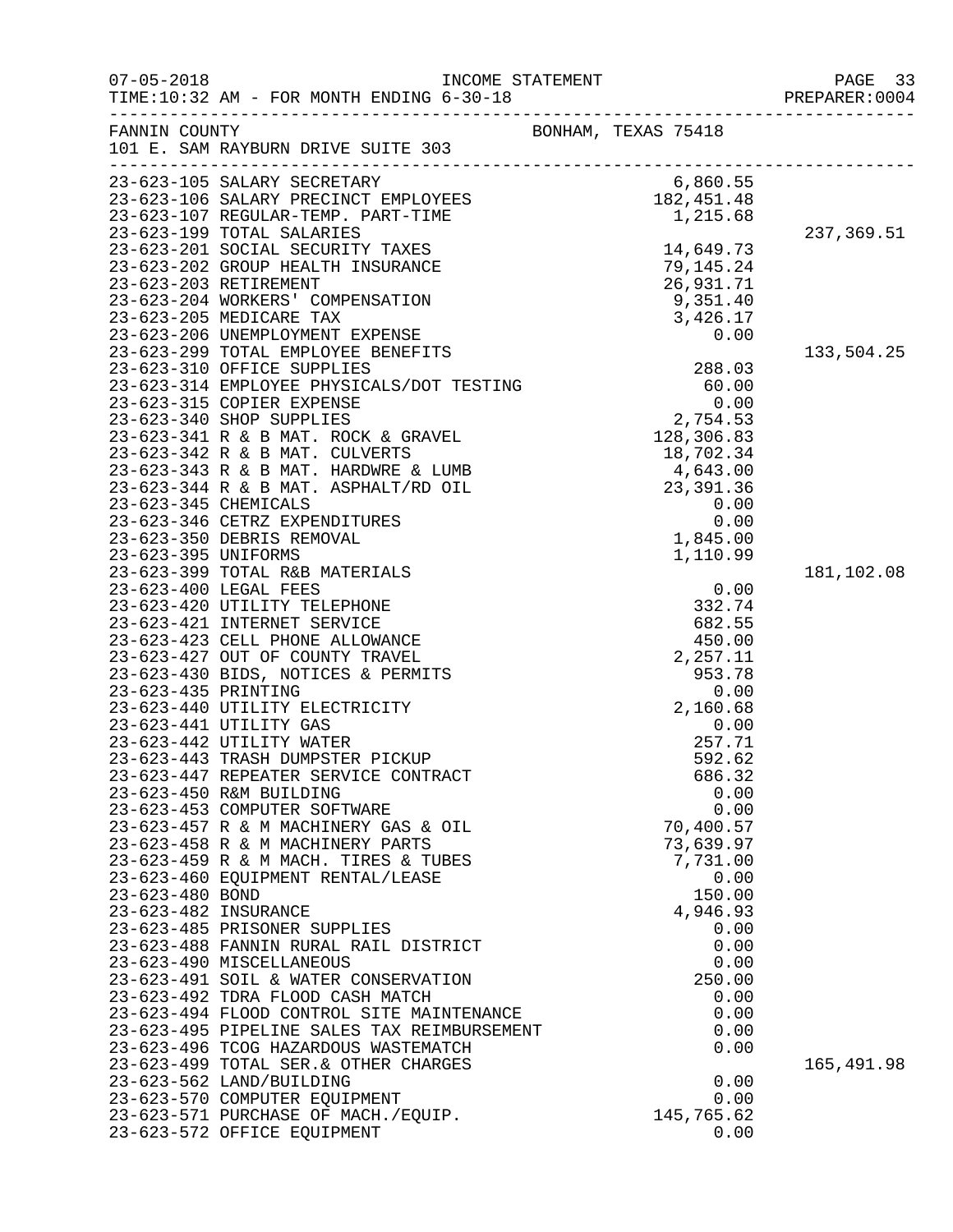| $07 - 05 - 2018$      | TIME:10:32 AM - FOR MONTH ENDING 6-30-18                                                                                                                                                                                                                                                                                            | INCOME STATEMENT    |                     |                                                                                              | PAGE 34<br>PREPARER: 0004<br>------------------------------------ |
|-----------------------|-------------------------------------------------------------------------------------------------------------------------------------------------------------------------------------------------------------------------------------------------------------------------------------------------------------------------------------|---------------------|---------------------|----------------------------------------------------------------------------------------------|-------------------------------------------------------------------|
| FANNIN COUNTY         | 101 E. SAM RAYBURN DRIVE SUITE 303                                                                                                                                                                                                                                                                                                  | BONHAM, TEXAS 75418 |                     |                                                                                              |                                                                   |
|                       | 23-623-573 RADIO EQUIPMENT<br>23-623-575 LAND/BUILDING<br>23-623-580 PRECINCT BRIDGE                                                                                                                                                                                                                                                |                     |                     | 0.00<br>0.00<br>0.00                                                                         |                                                                   |
|                       | 23-623-599 CAPITAL OUTLAY<br>23-623-630 NOTE PAYMENT-PRINCIPAL<br>23-623-670 NOTE PAYMENT-INTEREST                                                                                                                                                                                                                                  |                     |                     | 0.00<br>0.00                                                                                 | 145,765.62                                                        |
|                       | 23-625-105 SALARY SECRETARY<br>23-625-201 SOCIAL SECURITY TAXES                                                                                                                                                                                                                                                                     |                     |                     | 7,379.60<br>337.76                                                                           |                                                                   |
| 23-625-203 RETIREMENT | 23-625-202 GROUP HEALTH INSURANCE<br>23-625-204 WORKERS' COMPENSATION                                                                                                                                                                                                                                                               |                     |                     | 337.76<br>1,967.76<br>836.77<br>33.66                                                        |                                                                   |
|                       | 23-625-205 MEDICARE TAX<br>23-625-310 OFFICE SUPPLIES<br>23-625-311 POSTAL EXPENSES<br>23-625-353 COMPUTER EXPENSE<br>23-625-427 OUT OF COUNTY TRAVEL                                                                                                                                                                               |                     |                     | 79.00<br>71.60<br>0.00<br>409.31<br>0.00                                                     |                                                                   |
| 23-625-480 BOND       | 23-625-572 OFFICE EQUIPMENT<br>23-625-574 COMPUTER EQUIPMENT<br>23-625-574 COMPUTER EQUIPMENT 0.00<br>23-625-000 ADMINISTRATIVE OFFICE R&B #311,140.21                                                                                                                                                                              |                     |                     | 24.75<br>0.00<br>0.00                                                                        |                                                                   |
|                       |                                                                                                                                                                                                                                                                                                                                     |                     |                     | 0.00                                                                                         |                                                                   |
|                       | 24-624-100 COMPENSATION PAY<br>24-624-101 SALARY ELECTED OFFICIAL<br>24-624-105 SALARY SECRETARY<br>24-624-106 SALARY PRECINCT EMPLOYEES<br>24-624-107 REGULAR-TEMP. PART-TIME<br>24-624-108 LABOR REIMBURSEMENT                                                                                                                    |                     | $0.00$<br>46,841.80 | 100,854.69<br>11,663.18<br>0.00                                                              |                                                                   |
| 24-624-203 RETIREMENT | 24-624-199 TOTAL SALARIES<br>24-624-201 SOCIAL SECURITY TAXES<br>24-624-202 GROUP HEALTH INSURANCE<br>24-624-204 WORKERS' COMPENSATION<br>24-624-205 MEDICARE TAX<br>24-624-206 UNEMPLOYMENT EXPENSE                                                                                                                                |                     |                     | 11, 113. 71<br>51,597.90<br>20,409.53<br>6,276.58<br>2,599.07<br>1,813.84                    | 179,925.67                                                        |
| 24-624-345 CHEMICALS  | 24-624-299 TOTAL EMPLOYEE BENEFITS<br>24-624-310 OFFICE SUPPLIES<br>24-624-314 EMPLOYEE PHYSICALS/DOT TESTING<br>24-624-340 SHOP SUPPLIES<br>24-624-341 R & B MAT. ROCK & GRAVEL<br>24-624-342 R & B MAT. CULVERTS<br>24-624-343 R & B MAT. HARDWRE & LUMB<br>24-624-344 R & B MAT. ASPHALT/RD OIL<br>24-624-346 CETRZ EXPENDITURES |                     |                     | 49.00<br>100.00<br>1,804.44<br>59, 162. 33<br>6,438.26<br>108.68<br>7,481.95<br>0.00<br>0.00 | 93,810.63                                                         |
| 24-624-400 LEGAL FEES | 24-624-350 DEBRIS REMOVAL<br>24-624-395 EMPLOYEE UNIFORMS<br>24-624-399 TOTAL R&B MATERIALS<br>24-624-420 UTILITY TELEPHONE<br>24-624-421 DSL INTERNET<br>24-624-423 CELL PHONE ALLOWANCE<br>24-624-427 OUT OF COUNTY TRAVEL                                                                                                        |                     |                     | 0.00<br>1,537.27<br>0.00<br>1,181.89<br>534.12<br>0.00<br>1,445.21                           | 76,681.93                                                         |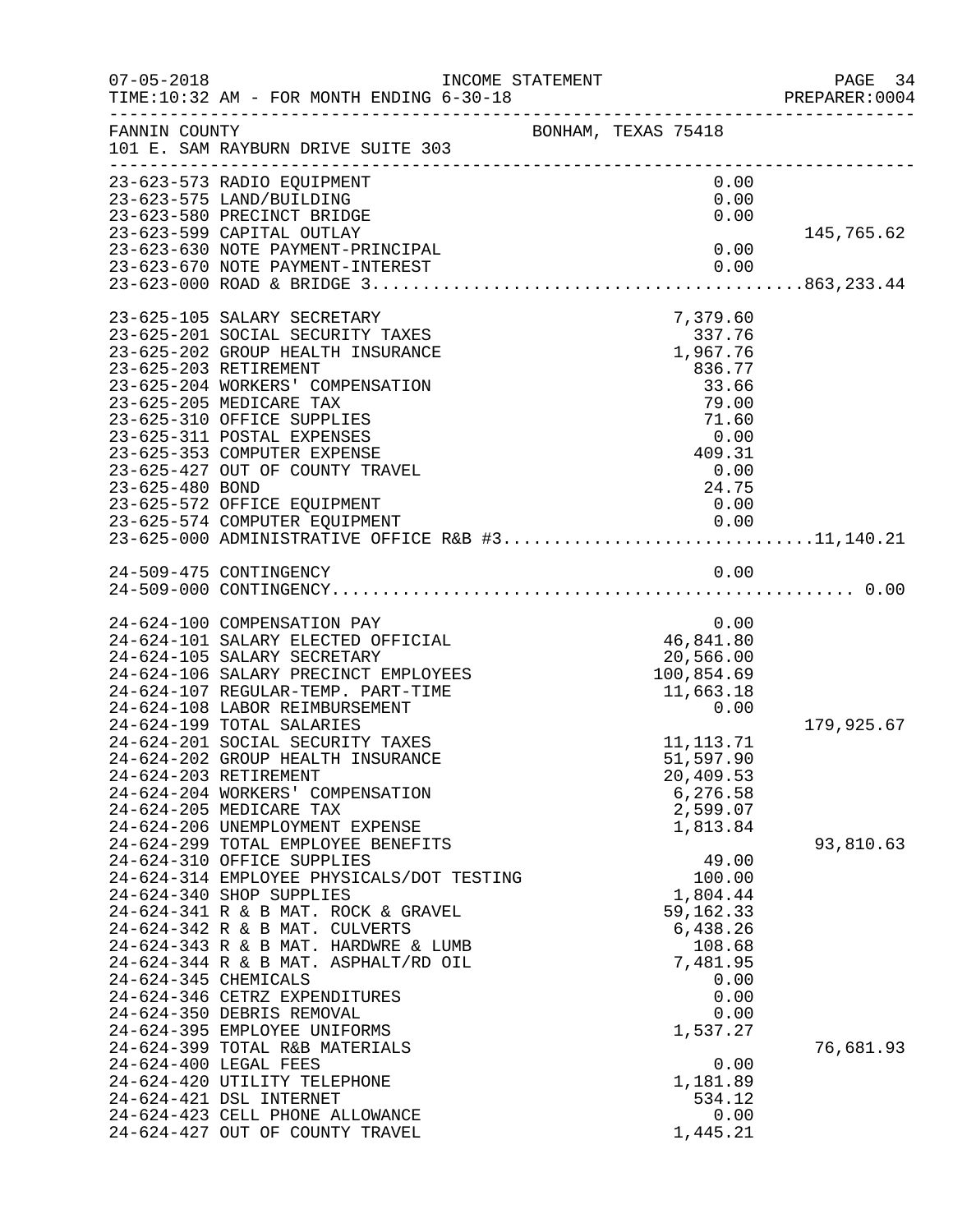| $07 - 05 - 2018$                                                  | TIME:10:32 AM - FOR MONTH ENDING 6-30-18                                                                                                                                                                                                                                                                                                                                                                                                                                                                                                                                        |                                                                                                                                                                       | PAGE 35<br>PREPARER:0004 |
|-------------------------------------------------------------------|---------------------------------------------------------------------------------------------------------------------------------------------------------------------------------------------------------------------------------------------------------------------------------------------------------------------------------------------------------------------------------------------------------------------------------------------------------------------------------------------------------------------------------------------------------------------------------|-----------------------------------------------------------------------------------------------------------------------------------------------------------------------|--------------------------|
| FANNIN COUNTY                                                     | 101 E. SAM RAYBURN DRIVE SUITE 303                                                                                                                                                                                                                                                                                                                                                                                                                                                                                                                                              | BONHAM, TEXAS 75418                                                                                                                                                   |                          |
|                                                                   | 24-624-492 TDRA FLOOD CASH MATCH<br>24-624-494 FLOOD CONTROL SITE MAINTENANCE<br>24-624-495 PIPELINE SALES TAX REIMBURSEMENT 0.00<br>24-624-495 PIPELINE SALES TAX REIMBURSEMENT 0.00<br>24-624-499 TOTAL SER.& OTHER CHARGES<br>24-624-570 COMPUTER EQUIPMENT 0.00<br>24-62<br>24-624-573 RADIO EQUIPMENT                                                                                                                                                                                                                                                                      | 0.00<br>0.00                                                                                                                                                          | 75,452.75                |
| 24-624-575 BUILDING                                               | 24-624-599 CAPITAL OUTLAY                                                                                                                                                                                                                                                                                                                                                                                                                                                                                                                                                       | 0.00                                                                                                                                                                  | 145,945.00               |
| 24-625-203 RETIREMENT<br>24-625-480 BOND<br>25-625-343 ROAD SIGNS | 24-625-105 SALARY SECRETARY<br>24-625-201 SOCIAL SECURITY TAXES<br>24-625-202 GROUP HEALTH INSURANCE<br>24-625-204 WORKERS' COMPENSATION<br>24-625-205 MEDICARE TAX<br>24-625-310 OFFICE SUPPLIES<br>24-625-311 POSTAL EXPENSES<br>24-625-353 COMPUTER EXPENSE<br>24-625-427 OUT OF COUNTY TRAVEL<br>24-625-572 OFFICE EQUIPMENT<br>24-625-574 COMPUTER EQUIPMENT<br>24-625-574 COMPUTER EQUIPMENT<br>24-625-000 ADMINISTRATIVE OFFICE R&B #411,092.96<br>25-625-310 OFFICE SUPPLIES<br>25-625-353 COMPUTER EXPENSE<br>25-625-427 TRAVEL EXPENSE<br>25-625-572 OFFICE EQUIPMENT | 7,379.60<br>337.76<br>237.76 1,967.76<br>836.77<br>33.66<br>79.00<br>24.36<br>0.00<br>409.30<br>0.00<br>24.75<br>0.00<br>0.00<br>0.00<br>0.00<br>0.00<br>0.00<br>0.00 |                          |
|                                                                   | 26-455-420 OMNIBASE TELEPHONE LINE<br>26-455-572 OFFICE EQUIPMENT                                                                                                                                                                                                                                                                                                                                                                                                                                                                                                               | 0.00<br>1,396.22                                                                                                                                                      |                          |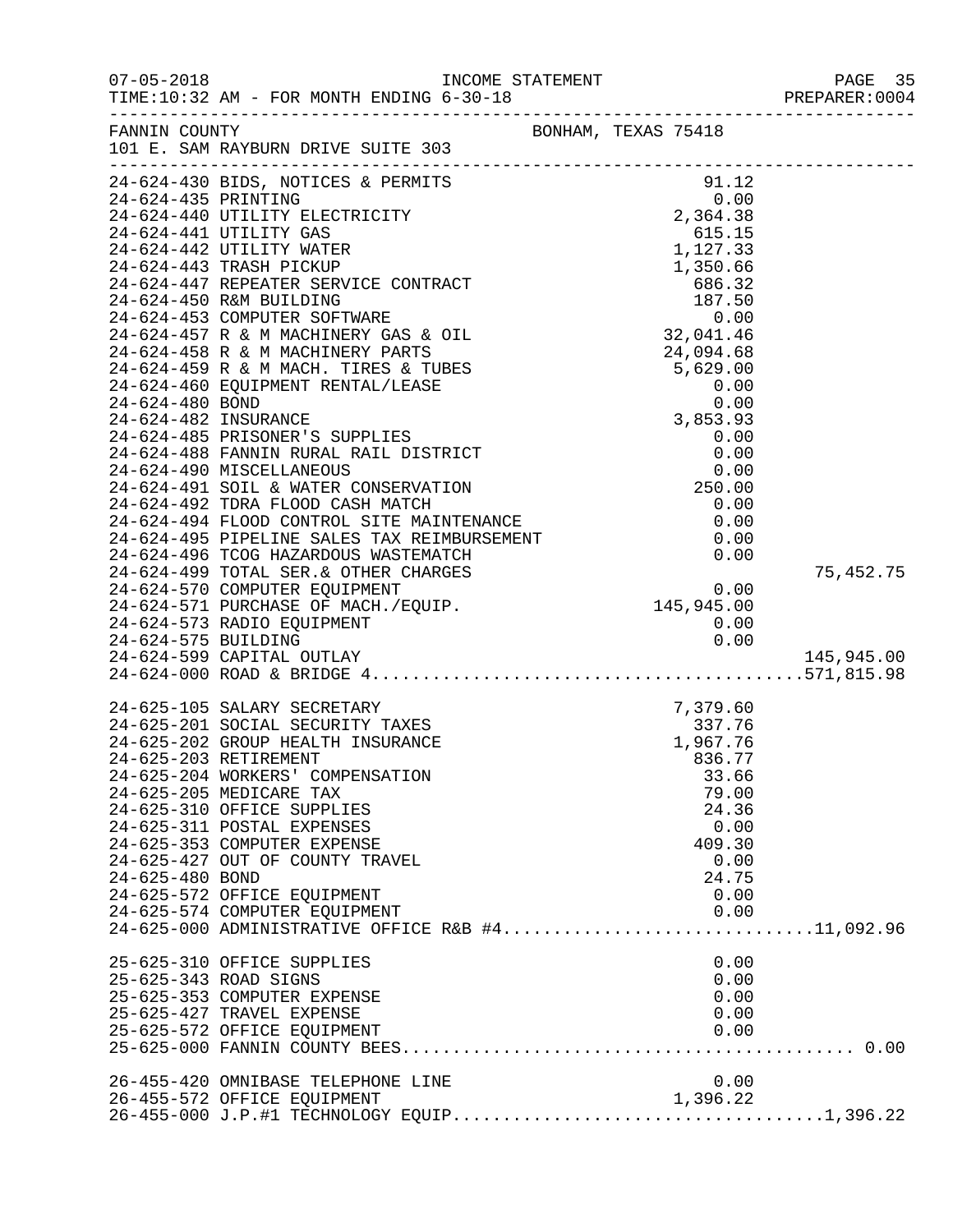| $07 - 05 - 2018$     | TIME:10:32 AM - FOR MONTH ENDING 6-30-18                                                                                                                                                                                                                                                                                                                                                                                      | INCOME STATEMENT |                                      |                                                                                              | PAGE 36<br>PREPARER:0004 |
|----------------------|-------------------------------------------------------------------------------------------------------------------------------------------------------------------------------------------------------------------------------------------------------------------------------------------------------------------------------------------------------------------------------------------------------------------------------|------------------|--------------------------------------|----------------------------------------------------------------------------------------------|--------------------------|
| FANNIN COUNTY        | 101 E. SAM RAYBURN DRIVE SUITE 303                                                                                                                                                                                                                                                                                                                                                                                            |                  | BONHAM, TEXAS 75418                  |                                                                                              |                          |
|                      |                                                                                                                                                                                                                                                                                                                                                                                                                               |                  |                                      |                                                                                              |                          |
|                      | 28-457-572 OFFICE EQUIPMENT                                                                                                                                                                                                                                                                                                                                                                                                   |                  | 445.98                               |                                                                                              |                          |
| 30-569-571 EQUIPMENT | 30-569-310 OFFICE SUPPLIES<br>30-569-421 ONLINE RESEARCH                                                                                                                                                                                                                                                                                                                                                                      |                  |                                      | 0.00<br>0.00<br>0.00                                                                         |                          |
|                      | 31-510-403 ARCHITECTURAL FEES<br>31-510-451 ASBESTOS ABATEMENT<br>31-510-482 DEMOLITION                                                                                                                                                                                                                                                                                                                                       |                  | 77,010.00<br>41,584.00<br>504,265.64 |                                                                                              |                          |
|                      | 33-498-310 OFFICE SUPPLIES<br>33-498-427 OUT OF COUNTY TRAVEL                                                                                                                                                                                                                                                                                                                                                                 |                  | 0.00                                 | 0.00                                                                                         |                          |
|                      | 34-450-107 SALARYTEMP/EXTRA<br>34-450-201 SOCIAL SECURITY TAXES<br>34-450-203 RETIREMENT<br>34-450-204 WORKERS COMPENSATION<br>34-450-205 MEDICARE TAX<br>34-450-572 OFFICE EQUIPMENT<br>34-450-000 DISTRICT CT.RECORDS ARCHIVE EQUIPME 0.00                                                                                                                                                                                  |                  |                                      | 0.00<br>0.00<br>0.00<br>0.00<br>0.00<br>0.00                                                 |                          |
| 35-475-590 LAW BOOKS | 35-475-310 OFFICE SUPPLIES<br>35-475-421 LEXIS NEXIS ONLINE LEGAL RESEARCH 2,400.00<br>35-475-453 R&M COMPUTER<br>35-475-574 TECHNOLOGY                                                                                                                                                                                                                                                                                       |                  |                                      | 0.00<br>0.00<br>0.00<br>0.00                                                                 |                          |
|                      | 36-475-107 SALARY SUPPLEMENT<br>36-475-201 SOCIAL SECURITY TAXES<br>36-475-203 RETIREMENT<br>36-475-204 WORKERS COMPENSATION<br>36-475-205 MEDICARE TAX<br>36-475-310 OFFICE SUPPLIES<br>36-475-321 CONTINUING EDUCATION<br>36-475-353 COMPUTER EXPENSE<br>36-475-421 INVESTIGATOR/HOT CK. ONLINE<br>36-475-490 MISCELLANEOUS<br>36-475-499 BANK SERVICE FEES<br>36-475-572 OFFICE EQUIPMENT<br>36-475-574 COMPUTER EQUIPMENT |                  | 312.03                               | 0.00<br>0.00<br>0.00<br>0.00<br>0.00<br>0.00<br>0.00<br>0.00<br>0.00<br>0.00<br>0.00<br>0.00 |                          |
|                      | 36-477-107 SALARY SUPPLEMENT<br>36-477-201 SOCIAL SECURITY TAXES<br>36-477-203 RETIREMENT<br>36-477-204 WORKERS COMPENSATION<br>36-477-205 MEDICARE TAX<br>36-477-310 OFFICE SUPPLIES                                                                                                                                                                                                                                         |                  |                                      | 0.00<br>0.00<br>0.00<br>0.00<br>0.00<br>0.00                                                 |                          |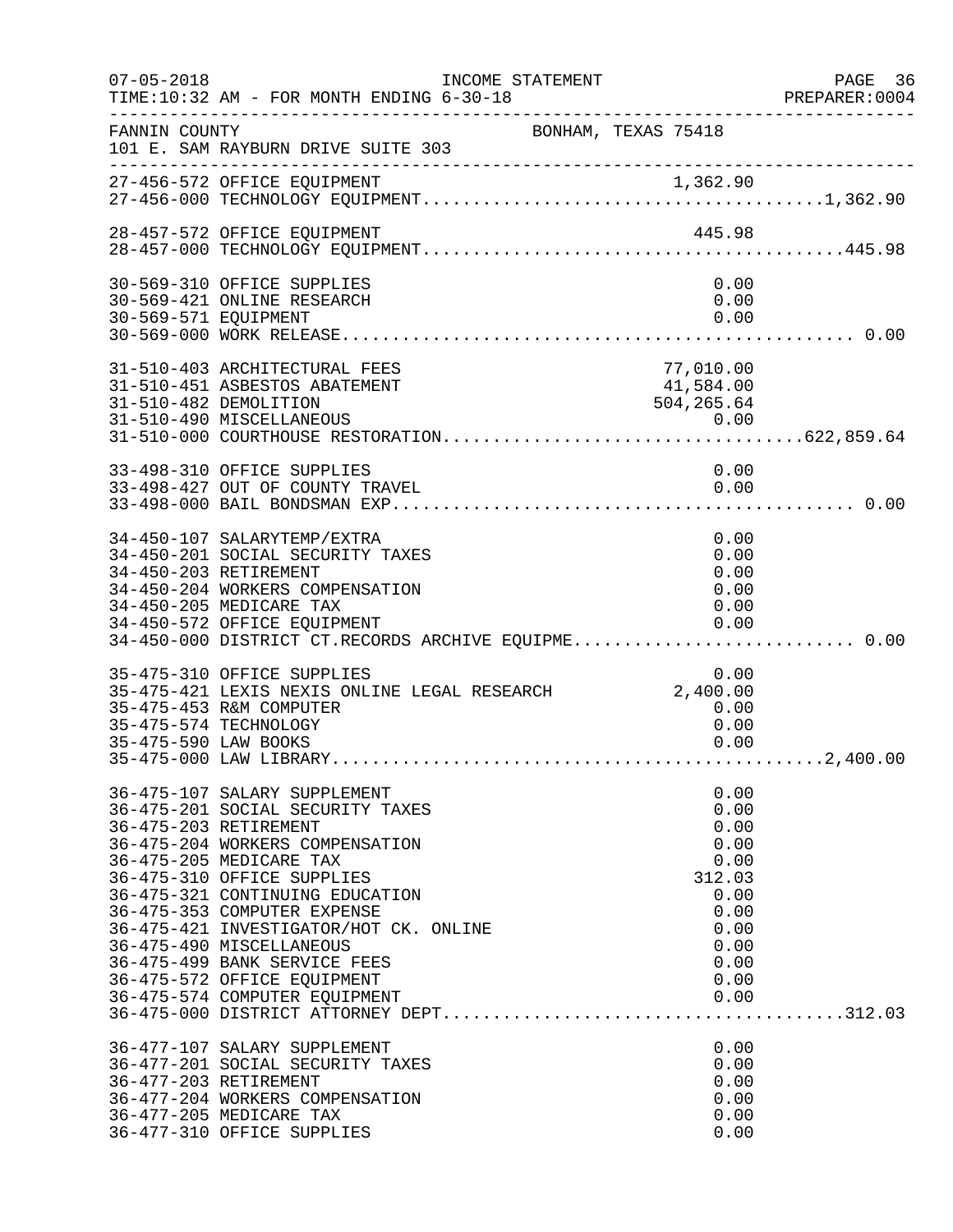| $07 - 05 - 2018$                            | INCOME STATEMENT<br>TIME:10:32 AM - FOR MONTH ENDING 6-30-18                                                                                                                                                                                                                                                                     |                     |                                                                                        | PAGE 37<br>PREPARER:0004 |
|---------------------------------------------|----------------------------------------------------------------------------------------------------------------------------------------------------------------------------------------------------------------------------------------------------------------------------------------------------------------------------------|---------------------|----------------------------------------------------------------------------------------|--------------------------|
| FANNIN COUNTY                               | 101 E. SAM RAYBURN DRIVE SUITE 303                                                                                                                                                                                                                                                                                               | BONHAM, TEXAS 75418 |                                                                                        |                          |
| 36-477-321 TRAINING<br>36-477-480 TOWING    | 36-477-470 CIVIL PROCESS<br>36-477-490 MISCELLANEOUS<br>36-477-499 BANK SERVICE FEES                                                                                                                                                                                                                                             |                     | 0.00<br>0.00<br>0.00<br>1,295.00<br>0.00                                               |                          |
|                                             | 36-477-572 OFFICE EQUIPMENT<br>36-477-574 COMPUTER EQUIPMENT                                                                                                                                                                                                                                                                     |                     | 0.00                                                                                   |                          |
|                                             | 38-645-412 PRESCRIPTIONS                                                                                                                                                                                                                                                                                                         |                     | 0.00                                                                                   |                          |
|                                             | 39-645-404 COBRA/INSURANCE<br>39-645-410 CERT. REG. NURSE ANES.<br>39-645-411 PHYSICIAN, NON-EMERGENCY<br>39-645-412 PRESCRIPTIONS, DRUGS<br>39-645-413 HOSPITAL-INPATIENT<br>39-645-414 HOSPITAL, OUTPATIENT<br>39-645-415 LABORATORY/X-RAY<br>39-645-418 FED. QUALIFIED HEALTH CENTER<br>39-645-422 AMBULATORY SURGICAL CENTER |                     | 0.00<br>0.00<br>0.00<br>0.00<br>0.00<br>0.00<br>0.00<br>0.00<br>0.00                   |                          |
|                                             | 40-411-310 OFFICE SUPPLIES<br>40-411-427 OUT OF COUNTY TRAVEL                                                                                                                                                                                                                                                                    |                     | 515.93<br>1,559.37                                                                     |                          |
| 41-406-310 SUPPLIES<br>41-406-330 GAS & OIL | 41-406-427 TRAINING EXPENSE                                                                                                                                                                                                                                                                                                      |                     | 0.00<br>0.00<br>0.00                                                                   |                          |
|                                             | 42-477-310 OFFICE SUPPLIES<br>42-477-415 CONSULTANT<br>42-477-427 TRAVEL AND TRAINING<br>42-477-574 COMPUTER EQUIPMENT                                                                                                                                                                                                           |                     | 0.00<br>0.00<br>0.00<br>0.00                                                           |                          |
|                                             | 44-412-578 2011 EQUIPMENT<br>44-412-579 2012 EQUIPMENT<br>44-412-580 2013 EQUIPMENT<br>44-412-581 2014 EQUIPMENT<br>44-412-582 2015 EQUIPMENT<br>44-412-583 2016 EQUIPMENT                                                                                                                                                       |                     | 0.00<br>0.00<br>0.00<br>0.00<br>0.00<br>0.00                                           |                          |
| 45-403-103 SALARY<br>45-403-481 DUES        | 45-403-201 SOCIAL SECURITY<br>45-403-204 WORKERS COMPENSATION<br>45-403-205 MEDICARE TAX<br>45-403-310 OFFICE SUPPLIES<br>45-403-427 OUT OF COUNTY TRAVEL<br>45-403-572 OFFICE EQUIPMENT<br>45-403-573 ELECTION EQUIPMENT<br>45-403-574 COMPUTER EQUIPMENT                                                                       |                     | 1,068.00<br>66.22<br>0.00<br>15.49<br>655.50<br>0.00<br>250.00<br>0.00<br>0.00<br>0.00 |                          |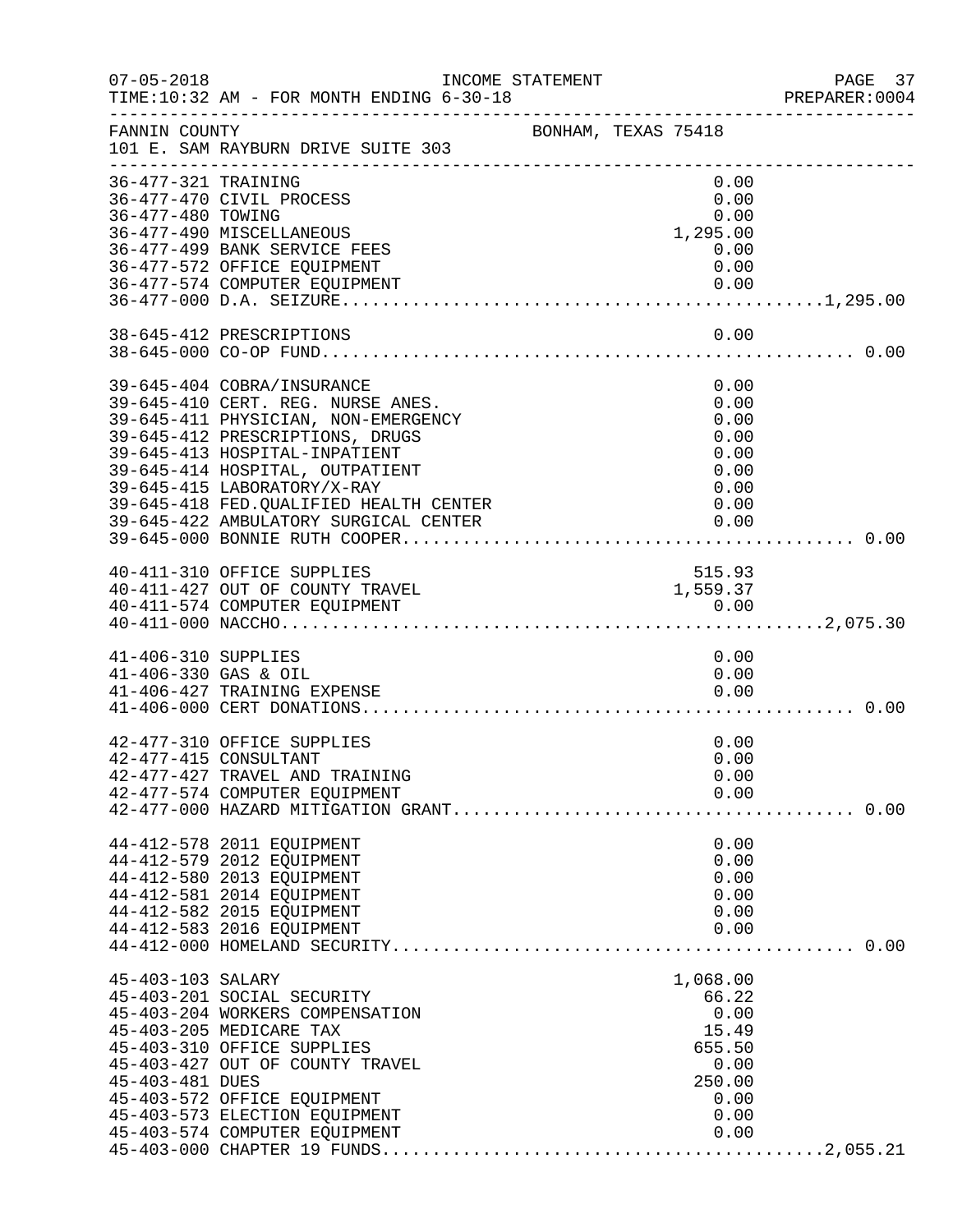| $07 - 05 - 2018$                                                | INCOME STATEMENT<br>TIME:10:32 AM - FOR MONTH ENDING 6-30-18                                                                                                                                                                                                                                                                                                                                               |                     |                                                                                                                                        | PAGE 38<br>PREPARER: 0004 |
|-----------------------------------------------------------------|------------------------------------------------------------------------------------------------------------------------------------------------------------------------------------------------------------------------------------------------------------------------------------------------------------------------------------------------------------------------------------------------------------|---------------------|----------------------------------------------------------------------------------------------------------------------------------------|---------------------------|
| FANNIN COUNTY                                                   | 101 E. SAM RAYBURN DRIVE SUITE 303                                                                                                                                                                                                                                                                                                                                                                         | BONHAM, TEXAS 75418 |                                                                                                                                        |                           |
| 46-475-330 GAS/OIL<br>46-475-454 R&M AUTO                       | 46-475-310 OFFICE SUPPLIES<br>46-475-314 SAFE ROOM REIMBURSEMENT<br>46-475-427 OUT OF COUNTY TRAVEL<br>46-475-573 RADIO EQUIPMENT                                                                                                                                                                                                                                                                          |                     | 722.60<br>63,985.80<br>32.67<br>26.75<br>595.00<br>0.00                                                                                |                           |
|                                                                 | 46-475-574 COMPUTER EQUIPMENT<br>46-475-000 SAFE ROOM REIMBURSEMENT PROGRAM65,362.82                                                                                                                                                                                                                                                                                                                       |                     |                                                                                                                                        |                           |
|                                                                 | 48-403-485 LICENSE/SUPPORT                                                                                                                                                                                                                                                                                                                                                                                 |                     | 0.00                                                                                                                                   |                           |
| 49-475-103 SALARY                                               | 49-475-201 SOCIAL SECURITY<br>49-475-202 GROUP HEALTH INSURANCE<br>49-475-203 RETIREMENT<br>49-475-204 WORKER'S COMPENSATION<br>49-475-205 MEDICARE TAX<br>49-475-310 OFFICE SUPPLIES<br>49-475-427 TRAINING/TUITION/OUT OF COUNTY<br>49-475-572 OFFICE EQUIPMENT<br>49-475-574 COMPUTER EQUIPMENT                                                                                                         |                     | 0.00<br>0.00<br>0.00<br>0.00<br>0.00<br>0.00<br>0.00<br>$0.00$<br>682.59<br>0.00<br>0.00                                               |                           |
|                                                                 | 51-440-572 OFFICE EQUIPMENT<br>51-440-000 CO.CLK.COURT TECHNOLOGY EQUIPMENT37.59                                                                                                                                                                                                                                                                                                                           |                     |                                                                                                                                        |                           |
|                                                                 | 52-449-572 OFFICE EQUIPMENT<br>52-449-000 CO.CLK.COURT RECORDS PRES.EQUIPMENT 0.00                                                                                                                                                                                                                                                                                                                         |                     | 0.00                                                                                                                                   |                           |
|                                                                 | 53-403-437 DIGITAL IMAGING                                                                                                                                                                                                                                                                                                                                                                                 |                     | 13,434.25                                                                                                                              |                           |
| 55-560-435 PRINTING                                             | 55-560-427 OUT OF COUNTY TRAVEL<br>55-560-428 TRAINING & TUITION<br>55-560-490 MISCELLANEOUS                                                                                                                                                                                                                                                                                                               |                     | 0.00<br>736.00<br>0.00<br>0.00                                                                                                         |                           |
| 56-560-108 SALARY<br>56-560-310 SUPPLIES<br>56-560-454 R&M AUTO | 56-560-201 SOCIAL SECURITY TAXES<br>56-560-202 GROUP HEALTH INSURANCE<br>56-560-203 RETIREMENT<br>56-560-204 WORKERS COMPENSATION<br>56-560-205 MEDICARE TAX<br>56-560-316 EMPLOYEE AWARDS BANQUET<br>56-560-395 UNIFORMS/PROT.VESTS<br>56-560-423 INTERNET SERVICE<br>56-560-427 OUT OF COUNTY TRAVEL<br>56-560-428 TRAINING & TUITION<br>56-560-452 R & M EQUIPMENT<br>56-560-460 EQUIPMENT RENTAL/LEASE |                     | 0.00<br>0.00<br>0.00<br>0.00<br>0.00<br>0.00<br>3,501.15<br>0.00<br>3,091.00<br>2,051.46<br>0.00<br>2,168.45<br>0.00<br>0.00<br>142.03 |                           |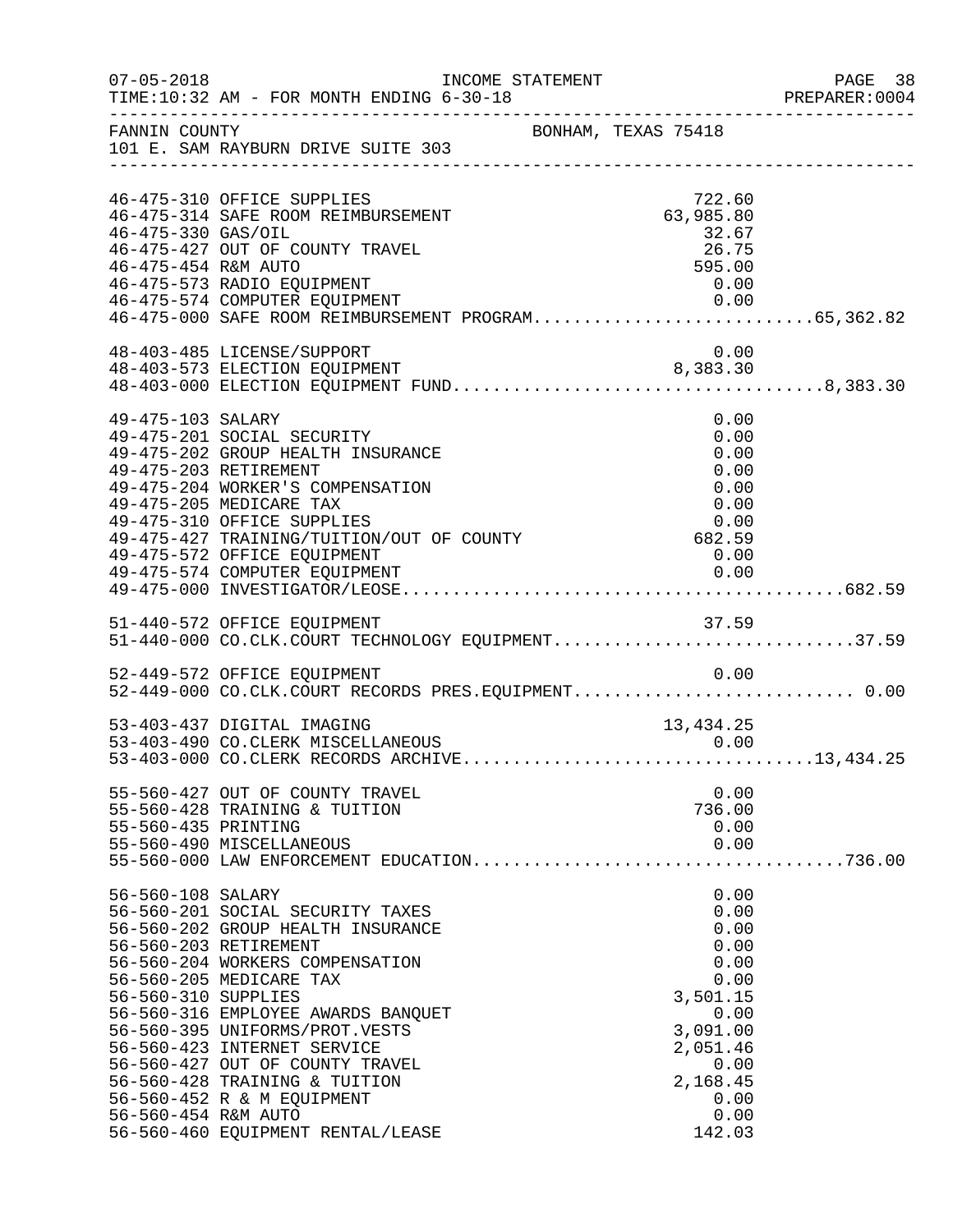| $07 - 05 - 2018$                                                   | INCOME STATEMENT<br>TIME:10:32 AM - FOR MONTH ENDING 6-30-18<br>______________________________________                                                                                                                                                                           |                                                             | PAGE 39<br>PREPARER:0004 |
|--------------------------------------------------------------------|----------------------------------------------------------------------------------------------------------------------------------------------------------------------------------------------------------------------------------------------------------------------------------|-------------------------------------------------------------|--------------------------|
| FANNIN COUNTY                                                      | BONHAM, TEXAS 75418<br>101 E. SAM RAYBURN DRIVE SUITE 303                                                                                                                                                                                                                        |                                                             |                          |
|                                                                    | 56-560-490 MISCELLANEOUS<br>56-560-495 MISCELLANEOUS<br>56-560-495 NARCOTICS AND/OR OTHER INVESTIGATIO 2,500.00<br>56-560-499 BANK SERVICE FEES<br>56-560-571 AUTOMOBILES<br>56-560-572 OFFICE EQUIPMENT<br>56-560-573 TELEPHONE EQUIPMENT<br>56-560-580 INVESTIGATIVE EQUIPMENT | 734.00<br>0.00<br>0.00<br>0.00<br>0.00<br>3,328.00          |                          |
| 56-565-108 SALARY                                                  | 56-565-201 SOCIAL SECURITY TAXES<br>56-565-202 GROUP HEALTH INSURANCE<br>56-565-203 RETIREMENT<br>56-565-204 WORKERS COMPENSATION<br>56-565-205 MEDICARE TAX<br>56-565-000 INVESTIGATOR CRIMES AGAINST CHILDRE6,601.76                                                           | 4,346.82<br>269.46<br>1,300.64<br>494.26<br>127.58<br>63.00 |                          |
|                                                                    | 56-570-310 OFFICE & MISC. SUPPLIES<br>56-570-310 OFFICE & MISC. SUPPLIES 1,084.70<br>56-570-395 UNIFORMS/PROT. VESTS/BADGES 6,852.50<br>56-570-571 AUTOMOBILES<br>56-570-574 TECHNOLOGY<br>56-570-579 WEAPONS<br>56-570-000 FEDERAL FORFEITURE FUNDS 2018317,870.41              | 140,045.78<br>169,439.86                                    |                          |
| 57-560-310 SUPPLIES<br>57-560-395 UNIFORMS<br>57-560-571 EQUIPMENT | 57-560-427 OUT OF COUNTY TRAVEL<br>57-560-428 TRAINING/TUITION<br>57-560-580 PURCHASE OF ANIMAL                                                                                                                                                                                  | 0.00<br>0.00<br>0.00<br>0.00<br>0.00<br>0.00                |                          |
|                                                                    | 59-425-433 DRUG COURT PROGRAMS<br>59-425-437 ATTORNEY FEES DRUG COURT<br>59-425-439 INVESTIGATOR EXPENSE                                                                                                                                                                         | 640.00<br>2,857.50<br>0.00                                  |                          |
|                                                                    | 60-620-309 ANNUAL PAYING AGENT REGISTRAR FEES<br>60-620-400 BOND LEGAL FEES<br>60-620-401 CONTINUING DISCLOSURE FEES<br>60-620-490 MISCELLANEOUS<br>60-620-627 PRINCIPAL, 2017 GO BONDS<br>60-620-628 PRINCIPAL, JAIL '98 BONDS<br>60-620-629 PRINCIPAL, SERIAL BONDS 1992       | 117.26<br>0.00<br>0.00<br>0.00<br>60,000.00<br>0.00<br>0.00 |                          |
|                                                                    | 60-660-667 INTEREST, 2017 GO BONDS<br>60-660-668 INTEREST JAIL'98 BONDS                                                                                                                                                                                                          | 197, 335.42<br>0.00                                         |                          |
|                                                                    | 61-440-572 OFFICE EQUIPMENT<br>61-440-000 DIST.CLK.COURT TECHNOLOGY EQUIPMENT910.60                                                                                                                                                                                              | 910.60                                                      |                          |
|                                                                    | 62-449-572 OFFICE EQUIPMENT<br>62-449-000 DIST.CLK.RECORDS PRES.EQUIPMENT 0.00                                                                                                                                                                                                   | 0.00                                                        |                          |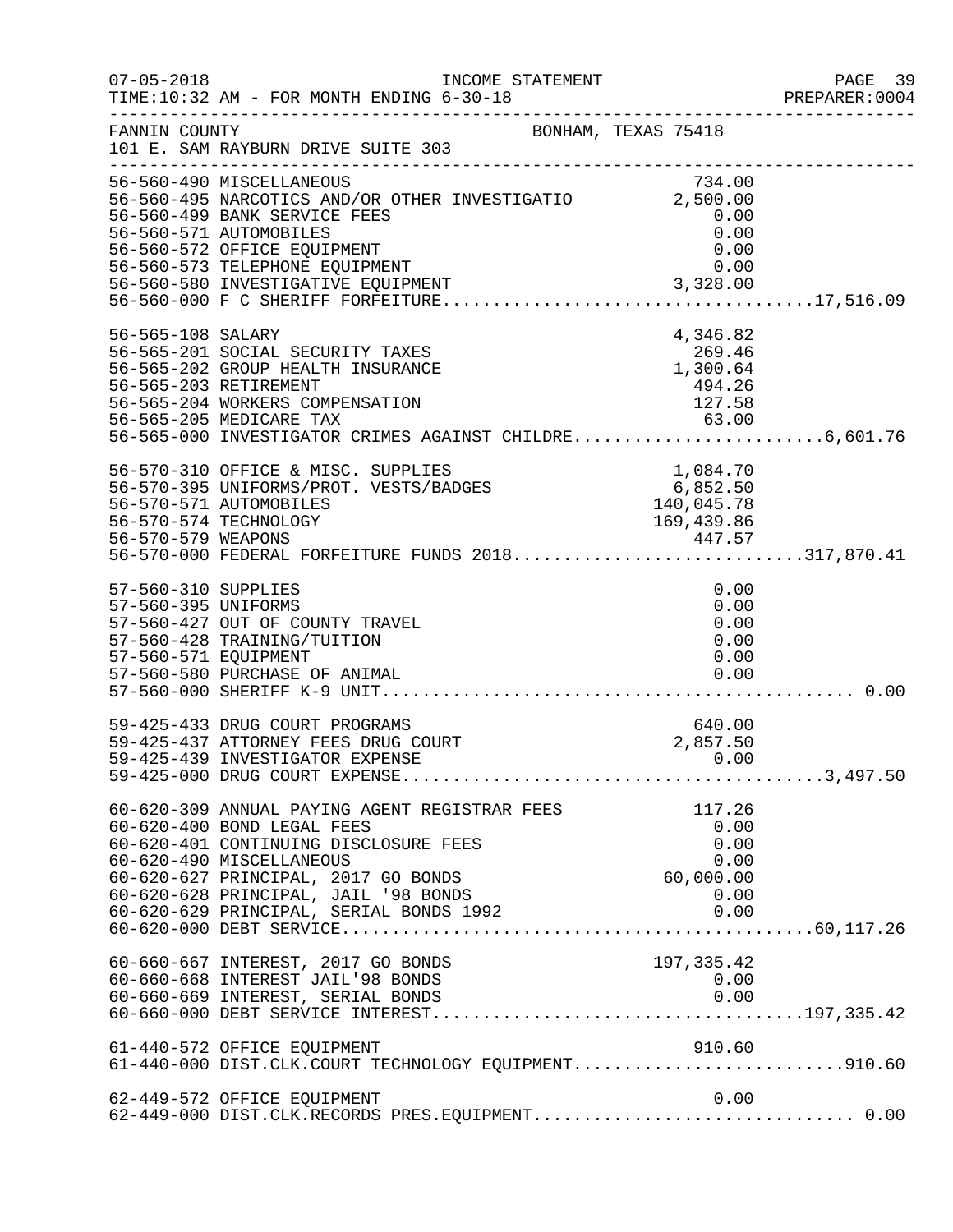| $07 - 05 - 2018$                            | TIME:10:32 AM - FOR MONTH ENDING 6-30-18<br>-----------------                                                                                                                                                                                                                                                           | INCOME STATEMENT | PREPARER<br>----------------------------------                                                                      | PAGE 40<br>PREPARER:0004 |
|---------------------------------------------|-------------------------------------------------------------------------------------------------------------------------------------------------------------------------------------------------------------------------------------------------------------------------------------------------------------------------|------------------|---------------------------------------------------------------------------------------------------------------------|--------------------------|
| FANNIN COUNTY                               | 101 E. SAM RAYBURN DRIVE SUITE 303                                                                                                                                                                                                                                                                                      |                  | BONHAM, TEXAS 75418                                                                                                 |                          |
|                                             | 63-551-427 OUT OF COUNTY TRAVEL<br>63-551-428 TRAINING & TUITION                                                                                                                                                                                                                                                        |                  | 0.00<br>0.00                                                                                                        |                          |
|                                             | 64-552-427 OUT OF COUNTY TRAVEL<br>64-552-428 TRAINING & TUITION                                                                                                                                                                                                                                                        |                  | 0.00<br>0.00                                                                                                        |                          |
|                                             |                                                                                                                                                                                                                                                                                                                         |                  |                                                                                                                     |                          |
|                                             | 65-553-427 OUT OF COUNTY TRAVEL<br>65-553-428 TRAINING & TUITION                                                                                                                                                                                                                                                        |                  | 0.00<br>0.00                                                                                                        |                          |
| 66-666-535 BUILDING<br>66-666-695 SURVEYING | 66-666-165 CONSTRUCTION<br>66-666-400 ATTORNEY FEES<br>66-666-402 ENGINEERING<br>66-666-403 ARCHITECTURAL FEES<br>66-666-430 BIDS & NOTICES<br>66-666-450 R & M BUILDINGS<br>66-666-451 ASBESTOS ABATEMENT<br>66-666-482 DEMOLITION<br>66-666-490 MISCELLANEOUS<br>66-666-000 COURTHOUSE CONSTRUCTION EXPENSE173,821.50 |                  | 0.00<br>4,556.00<br>0.00<br>0.00<br>45,305.00<br>468.00<br>0.00<br>114,292.50<br>0.00<br>700.00<br>0.00<br>8,500.00 |                          |
|                                             | 67-560-428 TRAINING & TUITION                                                                                                                                                                                                                                                                                           |                  | 5,815.95                                                                                                            |                          |
|                                             | 70-622-399 CLAIM SETTLEMENTS<br>70-622-426 APPRAISAL FEES<br>70-622-429 RELOCATING UTILITIES                                                                                                                                                                                                                            |                  | 0.00<br>0.00<br>0.00                                                                                                |                          |
|                                             | 70-629-500 RIGHT OF WAY PUR HWY #82<br>70-629-501 RIGHT OF WAY PURCHASE FM #87<br>70-629-502 RIGHT OF WAY PURCHASE HWY #121<br>70-629-503 RIGHT OF WAY PURCHASE HWY.78                                                                                                                                                  |                  | 0.00<br>0.00<br>0.00<br>0.00                                                                                        |                          |
| 71-475-108 SALARY                           | 71-475-201 SOCIAL SECURITY TAXES<br>71-475-202 GROUP HEALTH INSURANCE<br>71-475-203 RETIREMENT<br>71-475-204 WORKERS COMPENSATION<br>71-475-205 MEDICARE TAX<br>71-475-000 INVESTIGATOR CRIMES AGAINST WOMEN 0.00                                                                                                       |                  | 0.00<br>0.00<br>0.00<br>0.00<br>0.00<br>0.00                                                                        |                          |
| 72-560-108 SALARY                           | 72-560-201 SOCIAL SECURITY TAXES<br>72-560-202 GROUP HEALTH INSURANCE<br>72-560-203 RETIREMENT<br>72-560-204 WORKERS COMPENSATION<br>72-560-205 MEDICARE TAX<br>72-560-000 INVESTIGATOR CRIMES AGAINST CHILDRE28,904.86                                                                                                 |                  | 19,030.50<br>1,179.90<br>5,695.68<br>2,164.32<br>558.52<br>275.94                                                   |                          |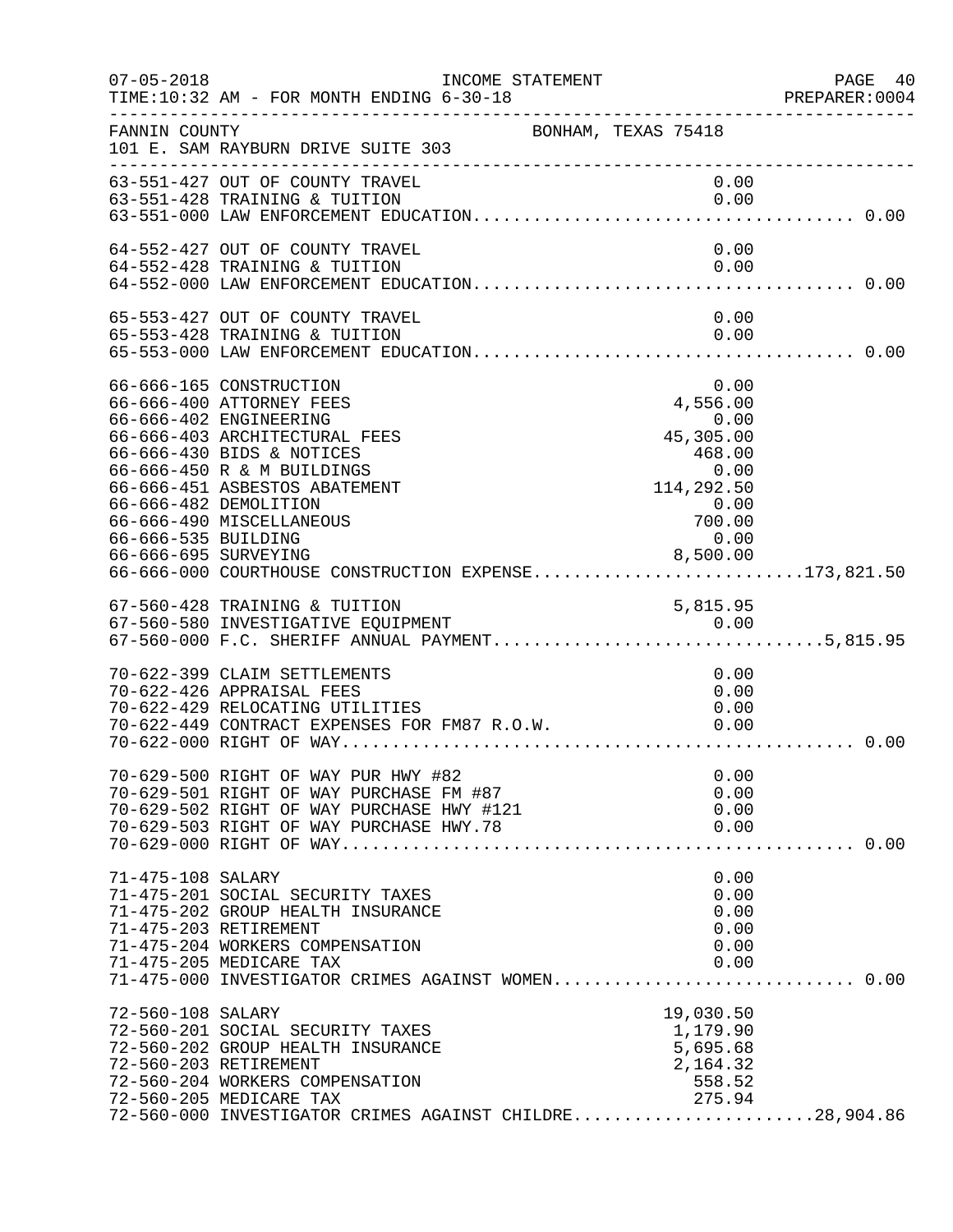| $07 - 05 - 2018$ | TIME:10:32 AM - FOR MONTH ENDING 6-30-18                                                                                                                                                                                                                                                                                                                              |                                                                              | PAGE 41<br>PREPARER:0004 |
|------------------|-----------------------------------------------------------------------------------------------------------------------------------------------------------------------------------------------------------------------------------------------------------------------------------------------------------------------------------------------------------------------|------------------------------------------------------------------------------|--------------------------|
|                  | FANNIN COUNTY<br>BONHAM, TEXAS 75418<br>101 E. SAM RAYBURN DRIVE SUITE 303                                                                                                                                                                                                                                                                                            |                                                                              |                          |
|                  | 80-570-490 MISCELLANEOUS                                                                                                                                                                                                                                                                                                                                              |                                                                              |                          |
|                  | 81-590-490 MISCELLANEOUS                                                                                                                                                                                                                                                                                                                                              |                                                                              |                          |
|                  | 82-623-341 R & B MAT. ROCK & GRAVEL<br>82-623-344 R & B MAT. ASPHALT/ROAD OIL<br>82-623-490 MISCELLANEOUS 0.00<br>82-623-000 ROAD & BRIDGE #3 LAKE ROAD EXPENSES0.00                                                                                                                                                                                                  | 0.00<br>0.00                                                                 |                          |
|                  | 83-624-341 R & B MAT. ROCK & GRAVEL<br>83-624-344 R & B MAT. ASPHALT/ROAD OIL<br>83-624-490 MISCELLANEOUS<br>83-624-000 ROAD & BRIDGE #4 LAKE ROAD EXPENSES 0.00                                                                                                                                                                                                      | 0.00<br>0.00<br>0.00                                                         |                          |
|                  | 87-575-310 OFFICE SUPP./MISC.<br>87-575-319 RESTITUTION<br>87-575-320 COURT COSTS<br>87-575-321 REIMBURSEMENT OF FEES FOR OTHER COU 6.00<br>87-575-353 COMPUTER EXPENSE<br>87-575-416 STRUCTURAL FAMILY THERAPY<br>87-575-427 TPAUFL AND THERAPY                                                                                                                      | 1,088.45<br>1,914.00<br>80.00                                                |                          |
|                  | 88-645-409 DIABETIC SUPPLIES<br>88-645-410 CERT. REG. NURSE ANES.<br>88-645-411 PHYSICIAN, NON-EMERGENCY<br>88-645-412 PRESCRIPTIONS, DRUGS<br>88-645-413 HOSPITAL, INPATIENT<br>88-645-414 HOSPITAL, OUTPATIENT<br>88-645-415 LABORATORY/X-RAY<br>88-645-418 FED. QUALIFIED HEALTH CENTER<br>88-645-420 RURAL HEALTH CLINIC<br>88-645-422 AMBULATORY SURGICAL CENTER | 0.00<br>0.00<br>0.00<br>0.00<br>0.00<br>0.00<br>0.00<br>0.00<br>0.00<br>0.00 |                          |
|                  | 89-581-416 STRUCTURAL FAMILY THERAPY 00G32,000.00<br>89-581-000 STRUCTURAL FAMILY THERAPY 00G32,000.00                                                                                                                                                                                                                                                                |                                                                              |                          |
|                  | 89-588-103 SALARY COMM.CORR.OFFICERS<br>89-588-201 SOCIAL SECURITY TAX<br>89-588-202 GROUP HEALTH INSURANCE<br>89-588-203 RETIREMENT<br>89-588-204 WORKERS COMPENSATION<br>89-588-205 MEDICARE TAX<br>89-588-310 OFFICE SUPPLIES<br>89-588-574 COMPUTER EQUIPMENT                                                                                                     | 0.00<br>0.00<br>0.00<br>0.00<br>0.00<br>0.00<br>0.00<br>0.00                 |                          |
|                  | 89-589-416 STRUCTURAL FAMILY THERAPY 18,000.00<br>89-589-000 REGIONAL DIVERSIONS ALTERNATIVES18,000.00                                                                                                                                                                                                                                                                |                                                                              |                          |
|                  | 89-590-102 SALARY APPOINTED OFFICIAL<br>89-590-103 SALARY COMM.CORR.OFFICERS<br>89-590-201 SOCIAL SECURITY TAX                                                                                                                                                                                                                                                        | 23,983.60<br>28, 118. 20<br>3,153.40                                         |                          |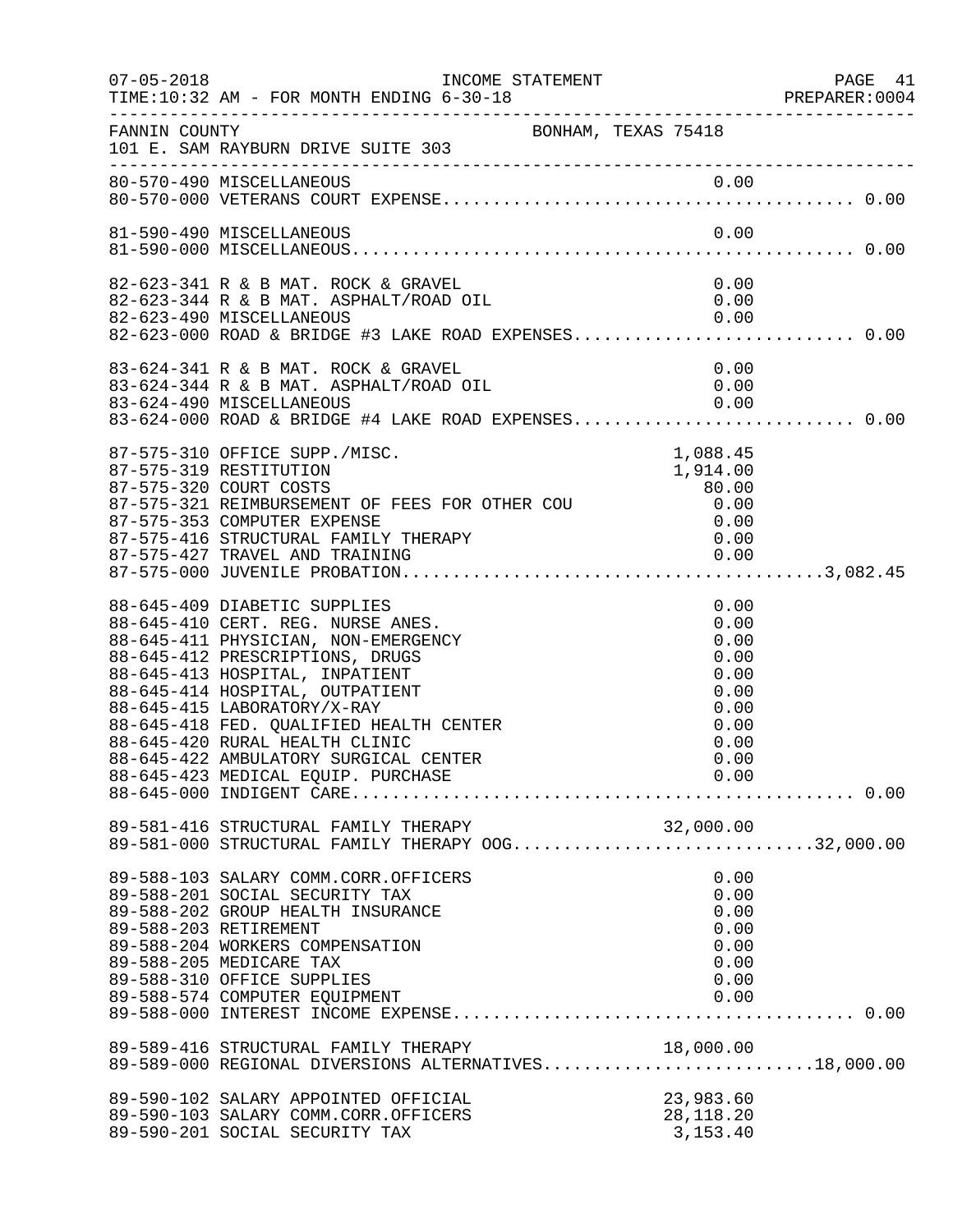|                      |                                                                                                                                                                                                                                                                                                                                    |                     |                                                                                  | PAGE 42<br>PREPARER: 0004 |
|----------------------|------------------------------------------------------------------------------------------------------------------------------------------------------------------------------------------------------------------------------------------------------------------------------------------------------------------------------------|---------------------|----------------------------------------------------------------------------------|---------------------------|
|                      | FANNIN COUNTY<br>101 E. SAM RAYBURN DRIVE SUITE 303                                                                                                                                                                                                                                                                                | BONHAM, TEXAS 75418 |                                                                                  |                           |
|                      | 89-590-202 GROUP HEALTH INSURANCE<br>89-590-202 GROUP HEALTH INSURANCE<br>89-590-203 RETIREMENT<br>89-590-204 WORKERS COMPENSATION<br>89-590-205 MEDICARE TAX<br>89-590-310 OPERATING/TRAVEL EXPENSES<br>89-590-310 OPERATING/TRAVEL EXPEN                                                                                         |                     |                                                                                  |                           |
|                      |                                                                                                                                                                                                                                                                                                                                    |                     |                                                                                  |                           |
|                      | 89-591-102 SALARY APPOINTED OFFICIAL<br>89-591-103 SALARY COMM.CORR.OFFICERS<br>89-591-201 SOCIAL SECURITY TAX<br>89-591-202 GROUP HEALTH INSURANCE<br>89-591-203 RETIREMENT<br>89-591-203 RETIREMENT<br>89-591-204 WORKERS COMPENSATION<br>                                                                                       |                     |                                                                                  |                           |
| 89-592-408 DETENTION | 89-592-102 SALARY APPOINTED OFFICIAL<br>89-592-103 SALARY COMM.CORR.OFFICERS<br>89-592-201 SOCIAL SECURITY TAX<br>89-592-202 GROUP HEALTH INSURANCE<br>89-592-203 RETIREMENT<br>89-592-203 RETIREMENT<br>89-592-204 WORKERS COMPENSATION<br><br>89-592-469 UNEXPENDED FUNDS<br>89-592-000 PRE/POST ADJUDICATION FACILITIES9,195.48 |                     | 0.00                                                                             |                           |
|                      | 89-593-102 SALARY APPOINTED OFFICIAL 3,010.40<br>89-593-103 SALARY COMM.CORR.OFFICERS 3,529.40<br>89-593-201 SOCIAL SECURITY TAX 395.38<br>89-593-202 GROUP HEALTH INSURANCE 1,357.56<br>89-593-203 RETIREMENT 741.30<br>89-593-203 RETIREMENT<br>89-593-204 WORKERS COMPENSATION<br>89-593-205 MEDICARE TAX                       |                     | 741.30<br>68.86<br>92.58                                                         |                           |
|                      | 89-594-102 SALARY APPOINTED OFFICIAL<br>89-594-103 SALARY COMM.CORR.OFFICERS<br>89-594-201 SOCIAL SECURITY TAX<br>89-594-202 GROUP HEALTH INSURANCE<br>89-594-203 RETIREMENT<br>89-594-204 WORKERS COMPENSATION<br>89-594-205 MEDICARE TAX<br>89-594-414 COUNSELING/PSYCHOLOGICAL                                                  |                     | 1,505.20<br>1,764.60<br>198.18<br>679.86<br>371.35<br>34.43<br>46.48<br>6,360.00 |                           |
|                      |                                                                                                                                                                                                                                                                                                                                    |                     |                                                                                  |                           |
|                      | 89-995-102 SALARY APPOINTED OFFICIAL<br>89-995-103 SALARY COMM.CORR.OFFICERS<br>89-995-105 OFFICE MANAGER<br>89-995-201 SOCIAL SECURITY TAX                                                                                                                                                                                        |                     | 752.60<br>882.40<br>0.00<br>99.00                                                |                           |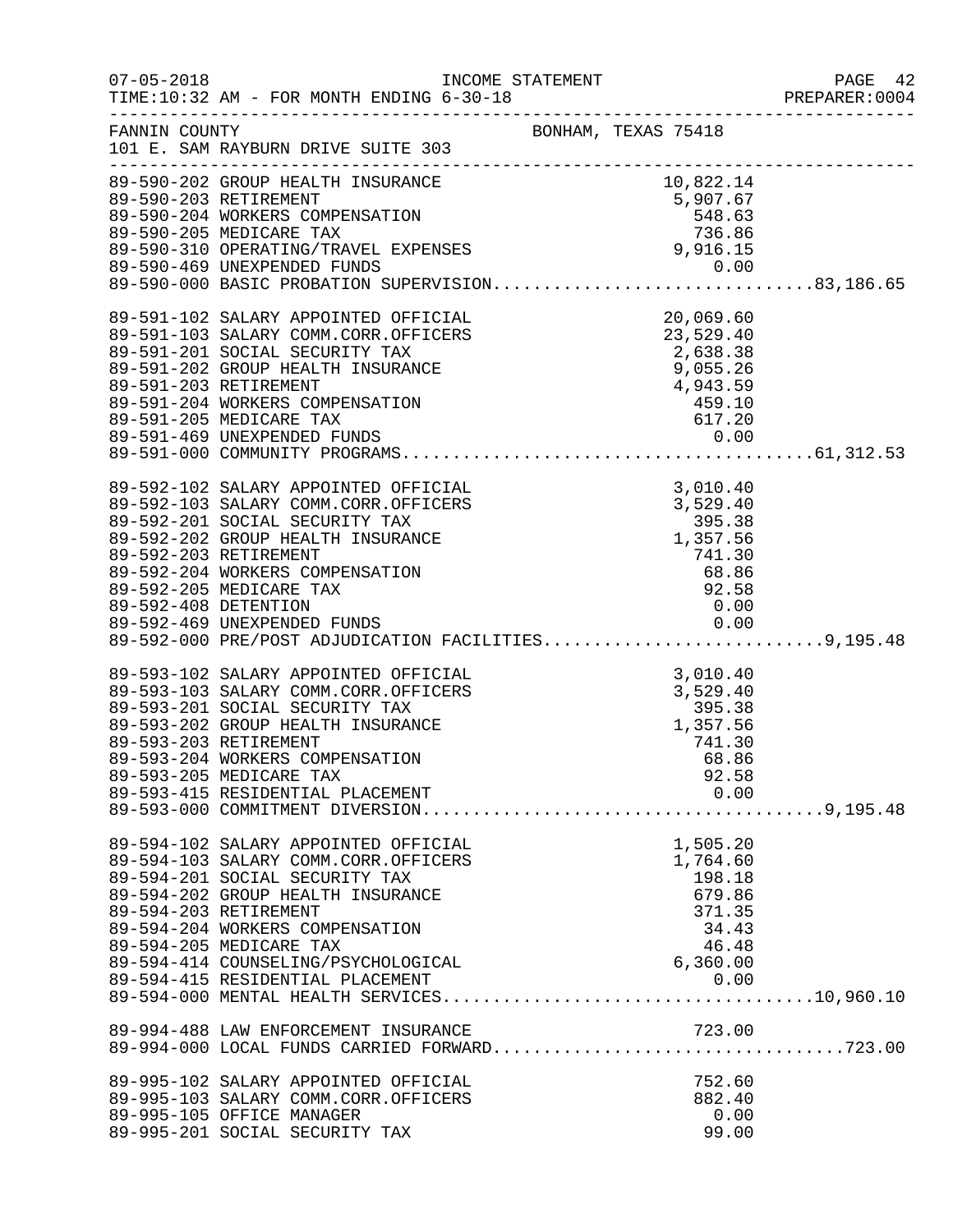| FANNIN COUNTY<br>101 E. SAM RAYBURN DRIVE SUITE 303                                                                                                                                                                                                                                                                                                                                            | BONHAM, TEXAS 75418                |  |
|------------------------------------------------------------------------------------------------------------------------------------------------------------------------------------------------------------------------------------------------------------------------------------------------------------------------------------------------------------------------------------------------|------------------------------------|--|
| --------------------<br>89-995-202 GROUP HEALTH INSURANCE<br>89-995-203 RETIREMENT<br>89-995-204 WORKERS COMPENSATION<br>89-995-205 MEDICARE TAX<br>89-995-401 AUDIT EXPENSE<br>89-995-406 DETENTION OPERATING COST FY18<br>89-995-406 DETENTION OPERATING COST FY18<br>89-995-407 DETENTION OPERATING COST FY17<br>89-995-415 RESIDENTIAL PLACEMENT<br>89-995-415 RESIDENTIAL PLACEMENT<br>89 | 340.20<br>185.54<br>17.22<br>23.26 |  |
| 92-700-310 OFFICE SUPPLIES<br>92-700-430 BIDS AND NOTICES<br>92-700-484 APPRAISALS                                                                                                                                                                                                                                                                                                             | 0.00<br>0.00<br>0.00               |  |
| 93-909-414 GRANT ADMINISTRATION<br>93-909-415 CONSTRUCTION EXPENSE<br>93-909-416 ENGINEERING<br>93-909-416 ENGINEERING                                                                                                                                                                                                                                                                         | 0.00<br>0.00<br>0.00               |  |
|                                                                                                                                                                                                                                                                                                                                                                                                |                                    |  |
|                                                                                                                                                                                                                                                                                                                                                                                                |                                    |  |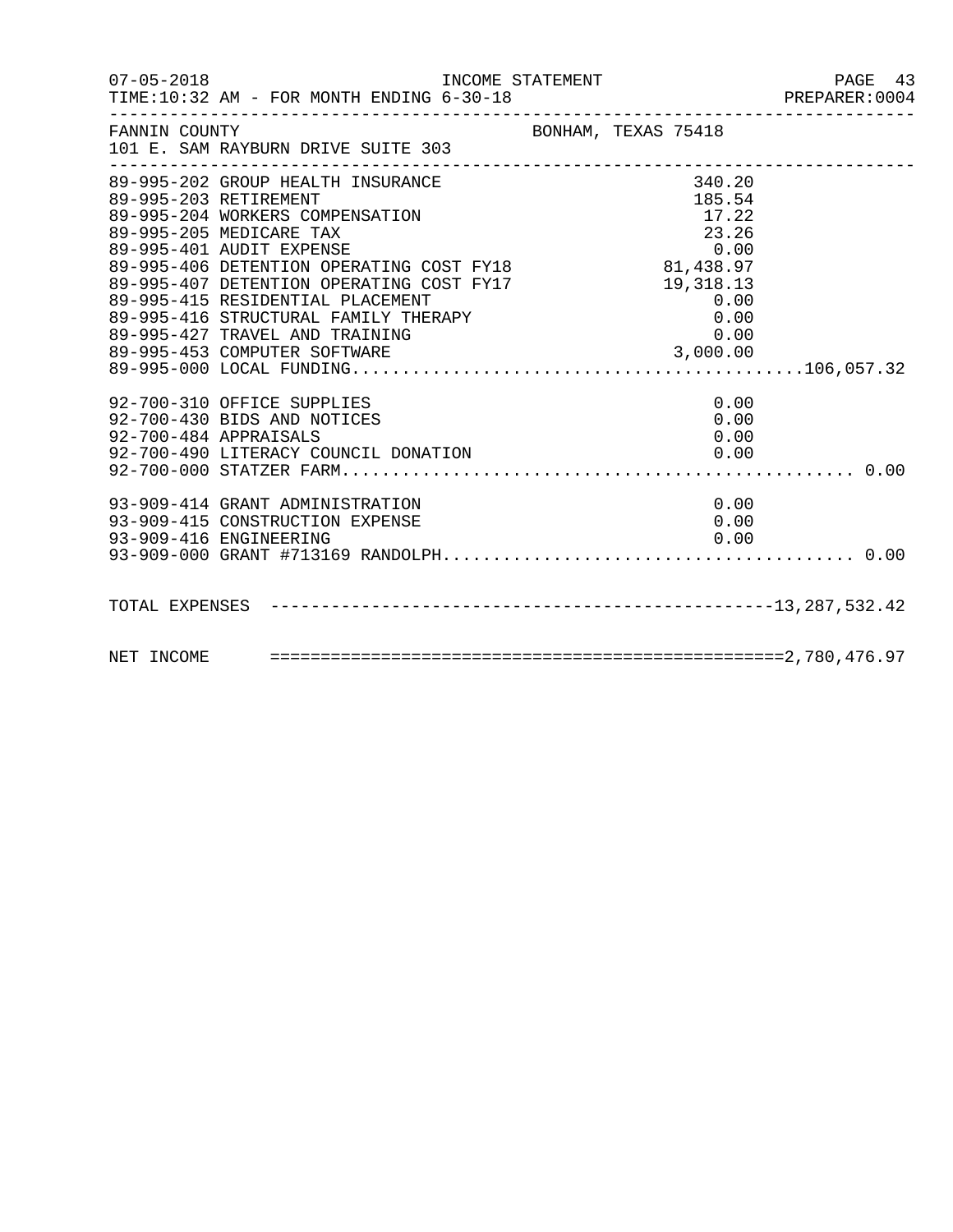| $07 - 05 - 2018$    | BALANCE SHEET<br>TIME:10:32 AM - FOR MONTH ENDING 6-30-18<br>__________________________                                                                                                                                                                               |                                                                                                         | PAGE<br>1<br>PREPARER: 0004 |
|---------------------|-----------------------------------------------------------------------------------------------------------------------------------------------------------------------------------------------------------------------------------------------------------------------|---------------------------------------------------------------------------------------------------------|-----------------------------|
| FANNIN COUNTY       | 101 E. SAM RAYBURN DRIVE SUITE 303                                                                                                                                                                                                                                    | BONHAM, TEXAS 75418                                                                                     |                             |
|                     | ***** ASSETS *****                                                                                                                                                                                                                                                    |                                                                                                         |                             |
| 10-100-100 PAYROLL  |                                                                                                                                                                                                                                                                       | 14.90                                                                                                   |                             |
|                     | 10-103-100 GENERAL-COMBINED FUNDS CHECKING 2,356,014.90                                                                                                                                                                                                               |                                                                                                         |                             |
|                     | 10-104-560 SHERIFF PETTY CASH                                                                                                                                                                                                                                         | 130.00                                                                                                  |                             |
|                     | 10-105-003 COUNTY CLERK CHANGE FUND<br>10-105-075 CO.ATTORNEY CHANGE FUND<br>10-105-115 JURY CASH ON HAND<br>10-105-450 DISTRICT CLK.CHANGE FUND<br>10-105-455 JP#1 CASH ON HAND<br>10-105-457 JP#3 CASH ON HAND<br>10-105-499 TAX ASSESSOR CHANGE FUND               | 100.00<br>0.00<br>1,000.00<br>50.00<br>100.00<br>100.00<br>1,400.00                                     |                             |
|                     | 10-120-305 FINES RECEIVABLE<br>10-120-306 ALLOWANCE FOR UNCOLLECTIBLES<br>10-120-307 ALOWANCE FOR UNCOLLECTIBLES HOSPITA<br>10-120-311 TAXES RECEIVABLE<br>10-120-312 DUE FROM OTHER GOVERNMENTS<br>10-120-313 DUE FROM OTHER FUNDS<br>10-120-314 ACCOUNTS RECEIVABLE | 6,024,016.44<br>1,710,769.53-<br>$100,000.00 -$<br>567,943.62<br>115,461.01<br>185,152.01<br>180,459.03 |                             |
|                     | 10-133-089 DUE FROM T.J.P.C.                                                                                                                                                                                                                                          | 0.00                                                                                                    |                             |
| 10-513-162 BUILDING |                                                                                                                                                                                                                                                                       | 0.00                                                                                                    |                             |
|                     | 10-999-100 A/P CLEARING ACCOUNT                                                                                                                                                                                                                                       | 0.00                                                                                                    |                             |
| 11-100-100 PAYROLL  |                                                                                                                                                                                                                                                                       | 0.00                                                                                                    |                             |
|                     | 11-102-100 A/P CLEARING                                                                                                                                                                                                                                               | 0.00                                                                                                    |                             |
|                     | 11-103-100 C.H. SECURITY-COMBINED FUNDS CKING 124,454.59                                                                                                                                                                                                              |                                                                                                         |                             |
|                     | 11-120-313 DUE FROM OTHER FUNDS                                                                                                                                                                                                                                       |                                                                                                         |                             |
|                     | 12-102-100 A/P CLEARING                                                                                                                                                                                                                                               | 0.00                                                                                                    |                             |
|                     | 12-103-100 CO.CLK.VITAL STAT.-COMB.FUNDS CKING                                                                                                                                                                                                                        | 5,441.85                                                                                                |                             |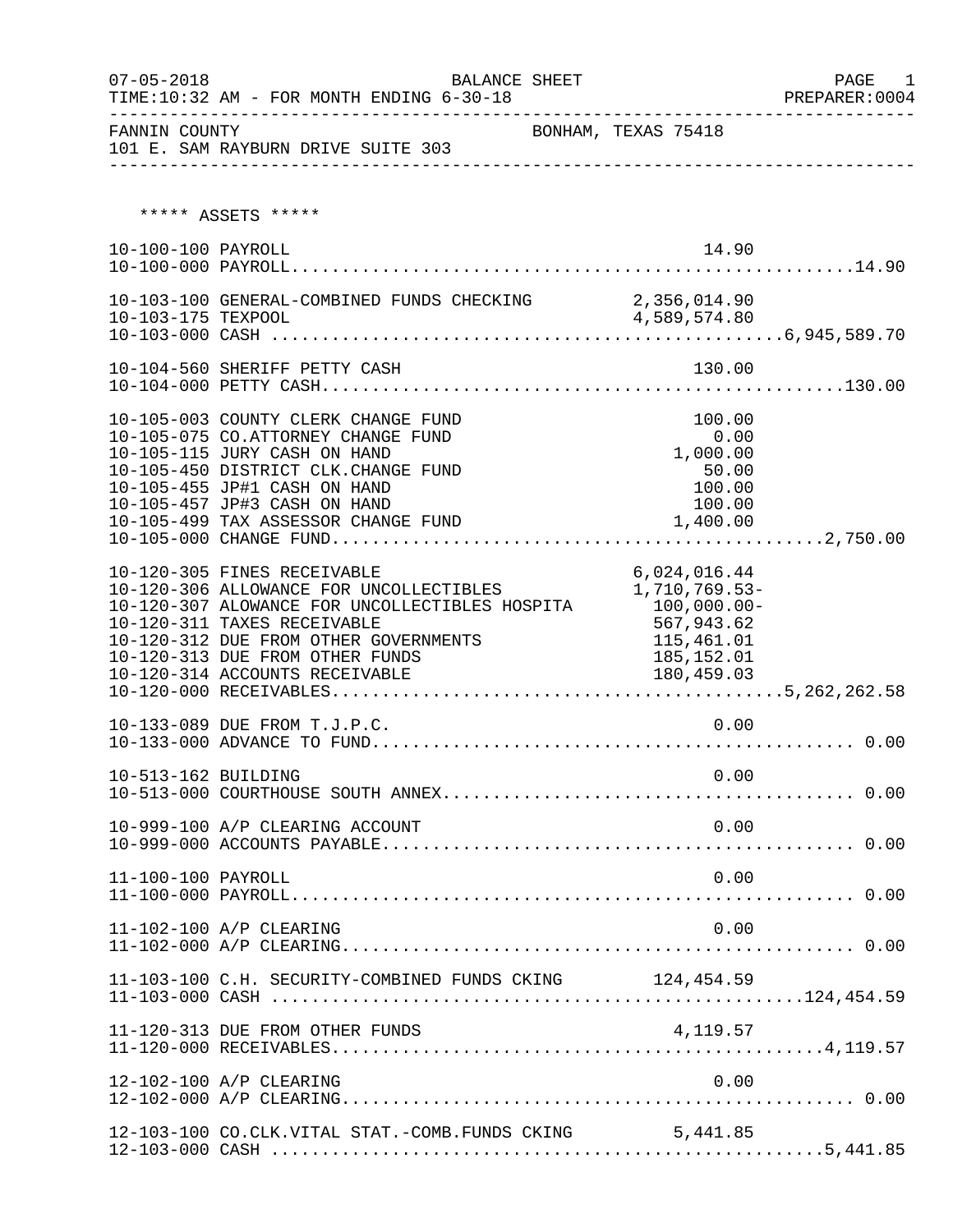| $07 - 05 - 2018$   | BALANCE SHEET<br>TIME:10:32 AM - FOR MONTH ENDING 6-30-18 |           | PAGE 2<br>PREPARER: 0004 |
|--------------------|-----------------------------------------------------------|-----------|--------------------------|
| FANNIN COUNTY      | BONHAM, TEXAS 75418<br>101 E. SAM RAYBURN DRIVE SUITE 303 |           |                          |
|                    | 12-120-313 DUE FROM OTHER FUNDS                           | 319.00    |                          |
|                    | 13-102-100 A/P CLEARING                                   | 0.00      |                          |
|                    | 13-103-113 SURETY BAIL BOND FEE                           | 6,780.00  |                          |
|                    | 14-102-100 A/P CLEARING                                   | 0.00      |                          |
|                    | 14-103-100 JUST.CT.BLDG.SEC.-COMB.FUNDS CKING 16,823.51   |           |                          |
|                    | 14-120-313 DUE FROM OTHER FUNDS                           | 180.10    |                          |
|                    | 16-102-100 A/P CLEARING                                   | 0.00      |                          |
|                    | 16-103-100 CO.JUDGE EXCESS SUPP.-COMB.FUND CK 17,624.67   |           |                          |
|                    | 17-102-100 A/P CLEARING                                   | 0.00      |                          |
|                    | 17-103-100 PROB.JUDGES ED.-COMB. FUNDS CKING 5,242.39     |           |                          |
|                    | 17-120-313 DUE FROM OTHER FUNDS                           | 310.26    |                          |
| 18-100-100 PAYROLL |                                                           | 0.00      |                          |
|                    | 18-102-100 A/P CLEARING                                   | 0.00      |                          |
|                    |                                                           |           |                          |
|                    | 18-120-313 DUE FROM OTHER FUNDS                           | 23,815.17 |                          |
| 19-100-100 PAYROLL |                                                           | 0.00      |                          |
|                    | 19-102-100 A/P CLEARING                                   | 0.00      |                          |
|                    | 19-103-100 DIST.CLK.REC.MNGMT-COMB.FUNDS CKING            | 10,437.64 |                          |
|                    | 19-120-313 DUE FROM OTHER FUNDS                           | 436.56    |                          |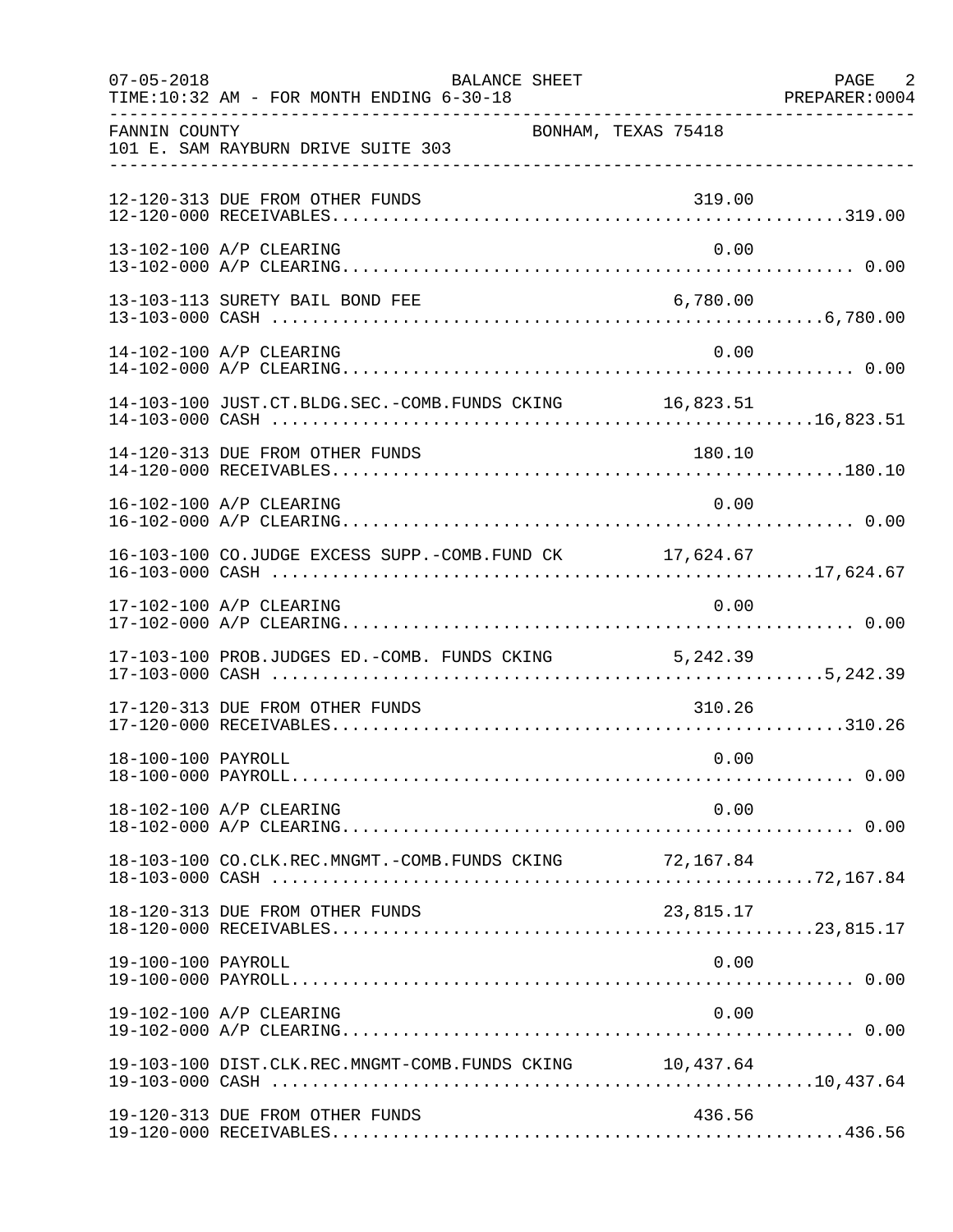| $07 - 05 - 2018$                       | BALANCE SHEET<br>TIME:10:32 AM - FOR MONTH ENDING 6-30-18                                                                             |                                                 | PAGE 3<br>PREPARER:0004 |
|----------------------------------------|---------------------------------------------------------------------------------------------------------------------------------------|-------------------------------------------------|-------------------------|
| FANNIN COUNTY                          | BONHAM, TEXAS 75418<br>101 E. SAM RAYBURN DRIVE SUITE 303                                                                             |                                                 |                         |
| 20-100-100 PAYROLL                     |                                                                                                                                       | 0.00                                            |                         |
|                                        | 20-102-100 A/P CLEARING                                                                                                               | 0.00                                            |                         |
|                                        | 20-103-100 CO.OFF.REC.MNGMT-COMB. FUNDS CKING 43,355.86                                                                               |                                                 |                         |
|                                        | 20-120-313 DUE FROM OTHER FUNDS                                                                                                       | 3,668.45                                        |                         |
| 21-100-100 PAYROLL                     |                                                                                                                                       | 0.00                                            |                         |
|                                        | 21-102-100 A/P CLEARING                                                                                                               | 0.00                                            |                         |
| 21-103-175 TEXPOOL                     | 21-103-100 R&B#1-COMBINED FUNDS CHECKING                                                                                              | 215, 217.17<br>17,638.32                        |                         |
|                                        | 21-120-311 TAXES RECEIVABLE<br>21-120-312 DUE FROM OTHER GOVERNMENTS<br>21-120-313 DUE FROM OTHER FUNDS<br>21-120-315 INVENTORY ASSET | 29,558.47<br>6,633.14<br>8,927.99<br>3,473.88   |                         |
| 21-621-500 LAND<br>21-621-535 BUILDING | 21-621-599 CAPITAL OUTLAY                                                                                                             | 0.00<br>0.00                                    | 0.00                    |
| 22-100-100 PAYROLL                     |                                                                                                                                       | 0.00                                            |                         |
|                                        | 22-102-100 A/P CLEARING                                                                                                               | 0.00                                            |                         |
| 22-103-175 TEXPOOL                     | 22-103-100 R&B#2- COMBINED FUNDS CHECKING                                                                                             | 232,308.62<br>252, 269.44                       |                         |
|                                        | 22-120-311 TAXES RECEIVABLE<br>22-120-312 DUE FROM OTHER GOVERNMENT<br>22-120-313 DUE FROM OTHER FUNDS<br>22-120-315 INVENTORY ASSET  | 32,900.60<br>7,258.43<br>10,399.94<br>41,975.72 |                         |
| 22-622-500 LAND<br>22-622-535 BUILDING | 22-622-575 LAND/BUILDING<br>22-622-599 CAPITAL OUTLAY                                                                                 | 0.00<br>0.00<br>0.00                            | 0.00<br>0.00            |
| 23-100-100 PAYROLL                     |                                                                                                                                       | 0.00                                            |                         |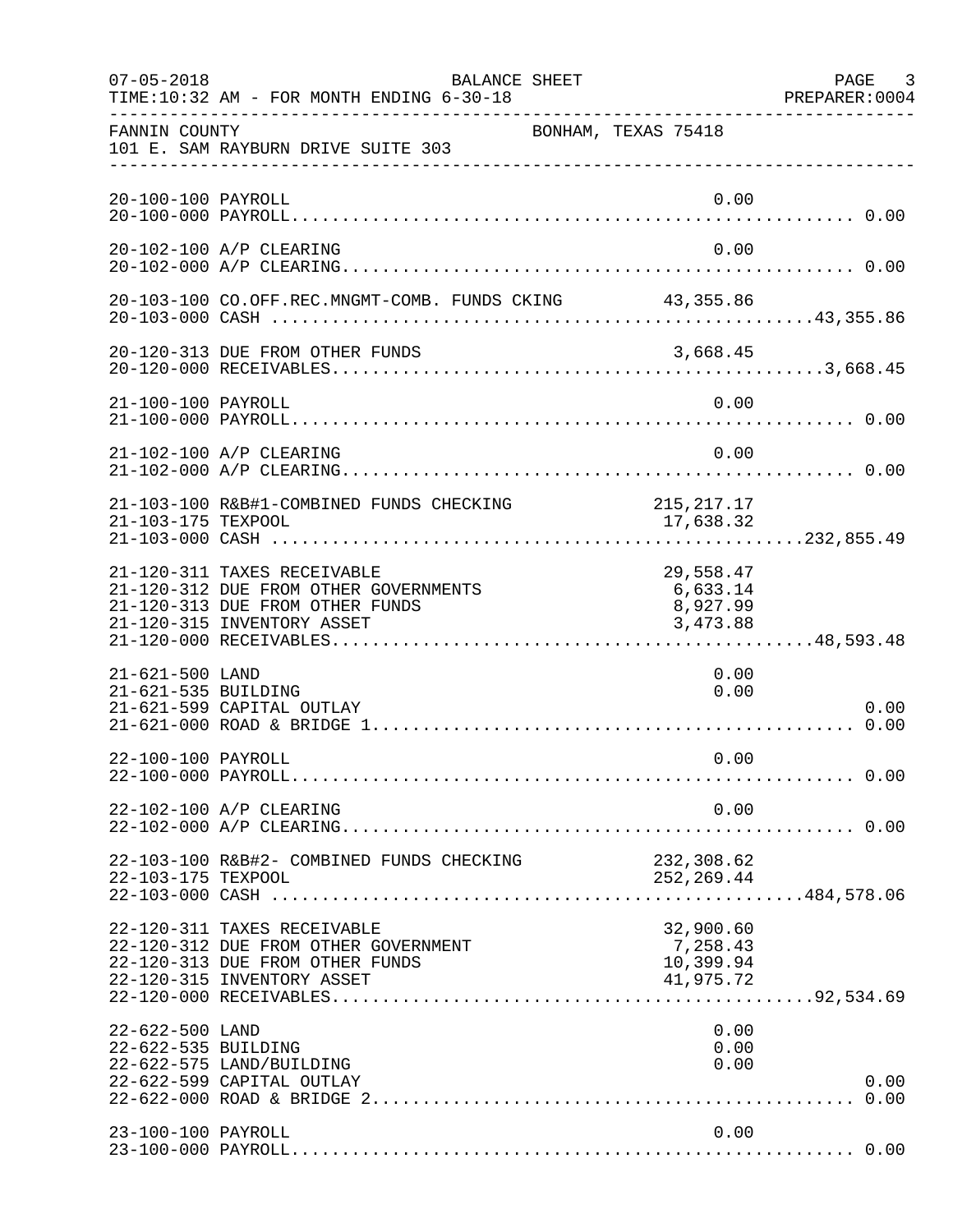| $07 - 05 - 2018$                       | BALANCE SHEET<br>TIME:10:32 AM - FOR MONTH ENDING 6-30-18                                               |                                                    | PAGE 4<br>PREPARER: 0004 |
|----------------------------------------|---------------------------------------------------------------------------------------------------------|----------------------------------------------------|--------------------------|
| FANNIN COUNTY                          | 101 E. SAM RAYBURN DRIVE SUITE 303                                                                      | BONHAM, TEXAS 75418                                |                          |
|                                        | 23-102-100 A/P CLEARING                                                                                 | 0.00                                               |                          |
| 23-103-175 TEXPOOL                     | 23-103-100 R&B#3-COMBINED FUNDS CHECKING                                                                | 759,711.08<br>231, 229.85                          |                          |
| 23-120-315 INVENTORY                   | 23-120-311 TAXES RECEIVABLE<br>23-120-312 DUE FROM OTHER GOVERNMENTS<br>23-120-313 DUE FROM OTHER FUNDS | 49, 363. 23<br>11,590.67<br>15,599.90<br>33,404.57 |                          |
| 23-623-500 LAND<br>23-623-535 BUILDING | 23-623-599 CAPITAL OUTLAY                                                                               | 0.00<br>0.00                                       | 0.00                     |
| 24-100-100 PAYROLL                     |                                                                                                         | 0.00                                               |                          |
|                                        | 24-102-100 A/P CLEARING                                                                                 | 0.00                                               |                          |
| 24-103-175 TEXPOOL                     | 24-103-100 R&B#4- COMBINED FUNDS CHECKING                                                               | 197,148.08<br>202, 524.14                          |                          |
| 24-120-315 INVENTORY                   | 24-120-311 TAXES RECEIVABLE<br>24-120-312 DUE FROM OTHER GOVERNMENTS<br>24-120-313 DUE FROM OTHER FUNDS | 27,083.12<br>6,597.33<br>8,879.84<br>6, 291.25     |                          |
| 24-624-500 LAND<br>24-624-535 BUILDING | 24-624-599 CAPITAL OUTLAY                                                                               | 0.00<br>0.00                                       | 0.00                     |
|                                        | 25-103-100 BEES-COMBINED FUNDS CHECKING                                                                 | 2,177.67                                           |                          |
|                                        | 26-102-100 A/P CLEARING                                                                                 | 0.00                                               |                          |
|                                        | 26-103-100 J.P.#1 JUST.CT.TECH-COMB.FUND CKING 46,379.60                                                |                                                    |                          |
|                                        | 26-120-313 DUE FROM OTHER FUNDS                                                                         | 487.74                                             |                          |
|                                        | 27-102-100 A/P CLEARING                                                                                 | 0.00                                               |                          |
|                                        | 27-103-100 J.P.#2 JUST.CT.TECH-COMB.FUND CKING 10,271.51                                                |                                                    |                          |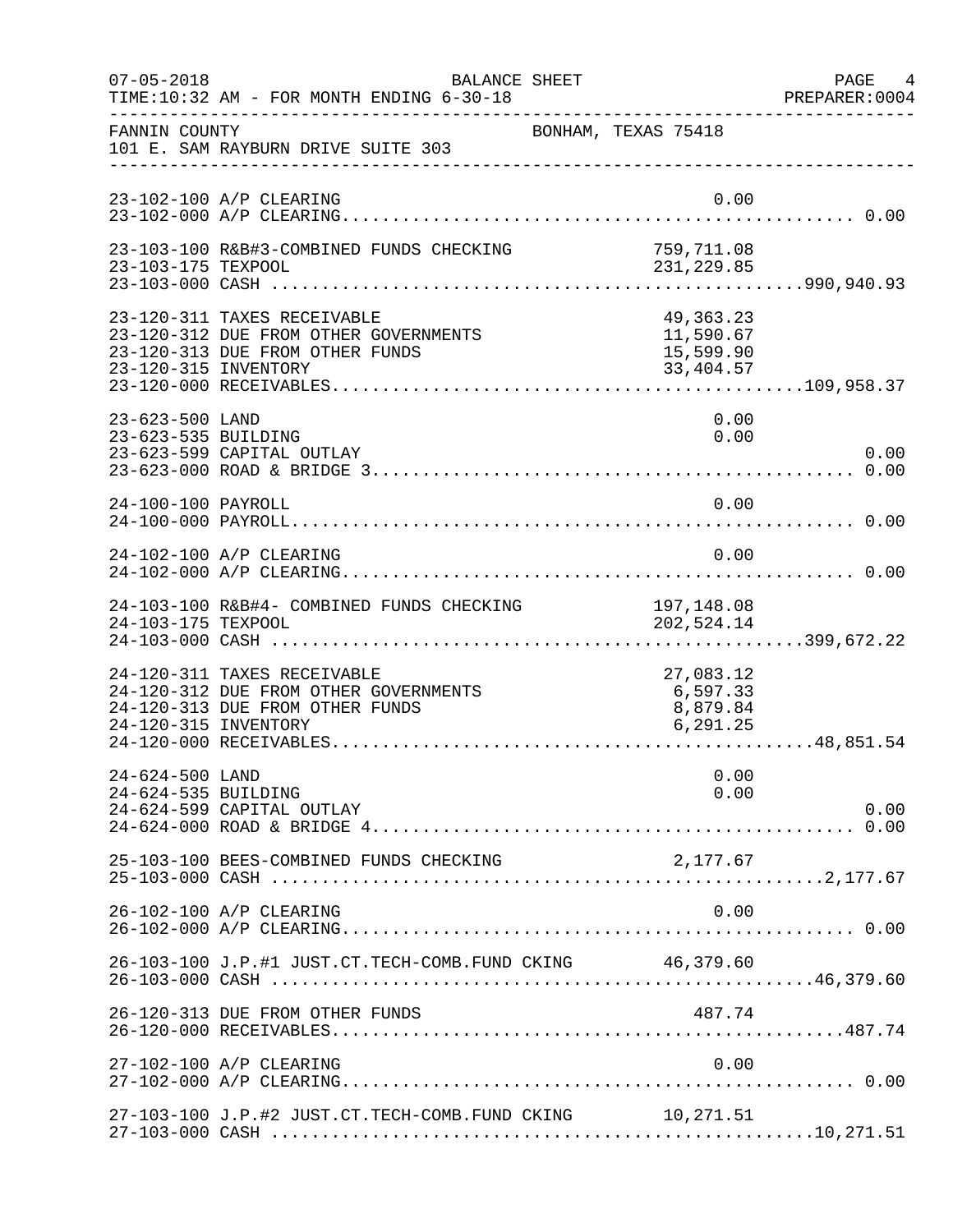| $07 - 05 - 2018$   | BALANCE SHEET<br>TIME:10:32 AM - FOR MONTH ENDING 6-30-18           |                          | PAGE 5 |
|--------------------|---------------------------------------------------------------------|--------------------------|--------|
| FANNIN COUNTY      | 101 E. SAM RAYBURN DRIVE SUITE 303                                  | BONHAM, TEXAS 75418      |        |
|                    | 27-120-313 DUE FROM OTHER FUNDS                                     | 84.20                    |        |
|                    | 28-102-100 A/P CLEARING                                             | 0.00                     |        |
|                    |                                                                     |                          |        |
|                    | 28-120-313 DUE FROM OTHER FUNDS                                     | 156.60                   |        |
|                    | 30-103-100 SHERIFF WORK RELEASE-COMB FUND CKIN 983.14               |                          |        |
| 31-103-175 TEXPOOL | 31-103-100 COURTHOUSE RESTORATION-COMB. FUND 559,840.64-            |                          |        |
|                    | 33-102-100 A/P CLEARING                                             | 0.00                     |        |
|                    | 33-103-100 BAIL BONDSMAN APP.-COMB FUND CKING 8,596.74              |                          |        |
| 34-100-100 PAYROLL |                                                                     | 0.00                     |        |
|                    | 34-103-100 DISTRICT CT.REC.ARCHIVE COMB.FUND C 26, 241.22           |                          |        |
|                    | 34-120-313 DUE FROM OTHER FUNDS                                     | 817.02                   |        |
|                    | 35-103-100 LAW LIBRARY-COMBINED FUND CHECKING 154,616.60            |                          |        |
|                    | 35-120-313 DUE FROM OTHER FUNDS                                     | 4,553.07                 |        |
| 36-100-100 PAYROLL |                                                                     | 0.00                     |        |
|                    | 36-102-100 A/P CLEARING                                             | 0.00                     |        |
|                    | 36-103-136 D. A. FEE CASH ACCT.<br>36-103-236 D.A. FEE SEIZURE FUND | 10,105.22<br>14, 167. 31 |        |
|                    | 36-999-100 A/P CLEARING ACCOUNT                                     | 0.00                     |        |
|                    | 37-103-137 CASH-CONTRABAND SEIZURE                                  | 5,610.88                 |        |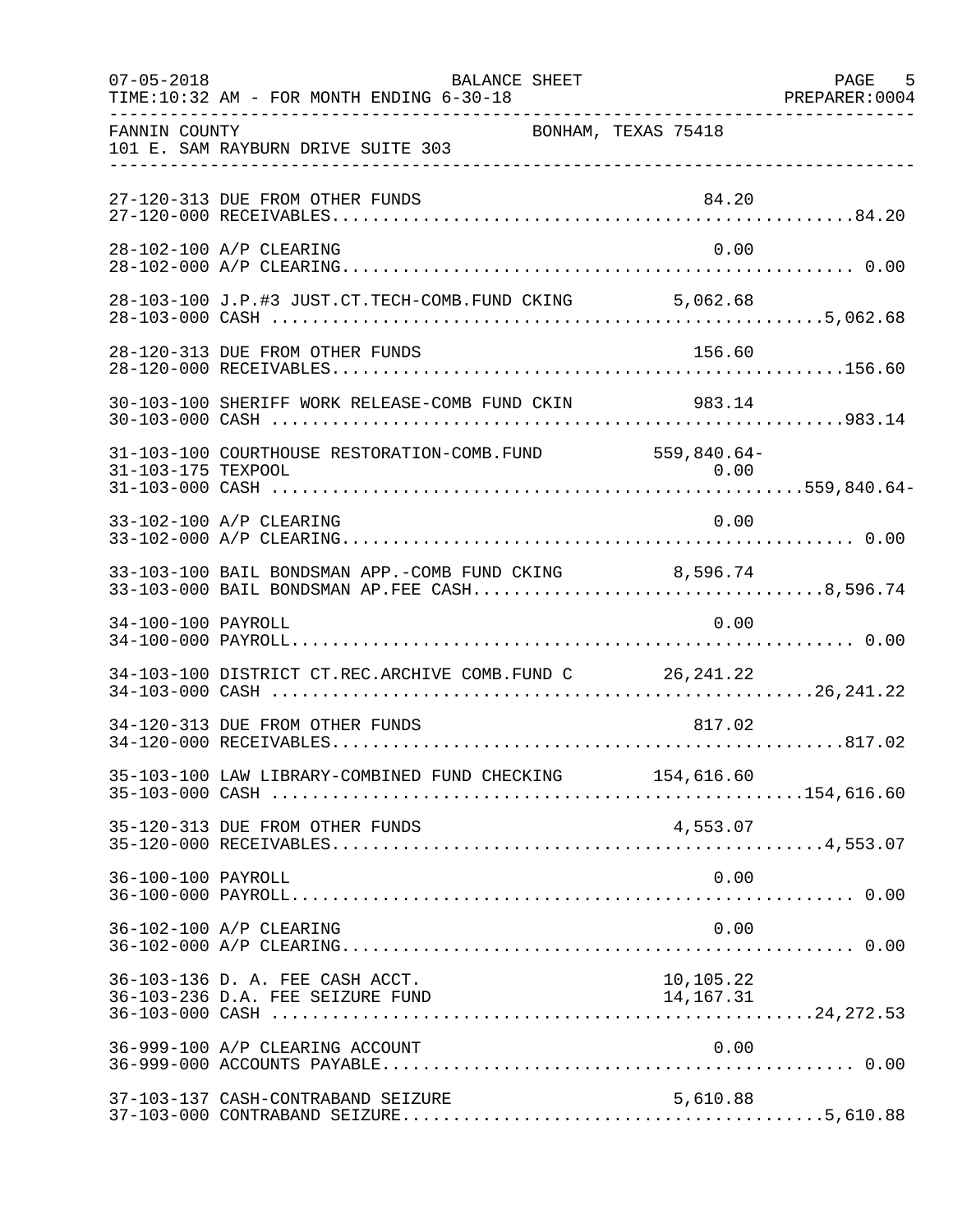| $07 - 05 - 2018$   | BALANCE SHEET<br>TIME:10:32 AM - FOR MONTH ENDING 6-30-18                |                     | PAGE 6<br>PREPARER: 0004 |
|--------------------|--------------------------------------------------------------------------|---------------------|--------------------------|
| FANNIN COUNTY      | 101 E. SAM RAYBURN DRIVE SUITE 303<br>__________________________________ | BONHAM, TEXAS 75418 |                          |
|                    | 38-102-100 A/P CLEARING                                                  | 0.00                |                          |
|                    | 38-103-100 IHC CO-OP GIN-COMBINED FUND CKING                             | 519.26              |                          |
|                    | 39-102-100 A/P CLEARING                                                  | 0.00                |                          |
|                    | 39-103-100 IHC B.R. COOPER-COMB. FUND CHECKING 13, 151.17                |                     |                          |
|                    | 40-103-100 NAACHO-COMBINED FUND CKING                                    | 2,597.43            |                          |
|                    | 41-102-100 A/P CLEARING                                                  | 0.00                |                          |
|                    | 41-103-100 CITIZEN CORPS(CERT)-COMB. FUND CKING 300.00                   |                     |                          |
|                    | 41-120-312 DUE FROM OTHER GOVERNMENTS                                    | 0.00                |                          |
|                    | 42-103-100 HAZARD MITIGATION-COMB. FUND CKING. 428.64-                   |                     |                          |
|                    | 44-102-100 A/P CLEARING                                                  | 0.00                |                          |
|                    | 44-103-100 HOMELAND SECURITY-COMB.FUND CHKING                            | 0.00                |                          |
|                    | 44-120-312 DUE FROM OTHER GOVERNMENT                                     | 0.00                |                          |
| 45-100-100 PAYROLL |                                                                          | 0.00                |                          |
|                    | 45-103-100 CHAPTER 19-COMBINED FUNDS CHECKING                            | 0.00                |                          |
|                    | 45-120-312 DUE FROM OTHER GOVERNMENT                                     | 0.00                |                          |
|                    | 46-103-100 SAFE ROOM REIMB. PROG. - COMB. FUNDS 5, 962.20                |                     |                          |
|                    | 46-120-312 DUE FROM OTHER GOVERNMENTS                                    | 0.00                |                          |
|                    | 48-103-100 ELECTION EQUIP. FUND-COMBINED FUNDS 28, 282.68                |                     |                          |
| 49-100-100 PAYROLL |                                                                          | 0.00                |                          |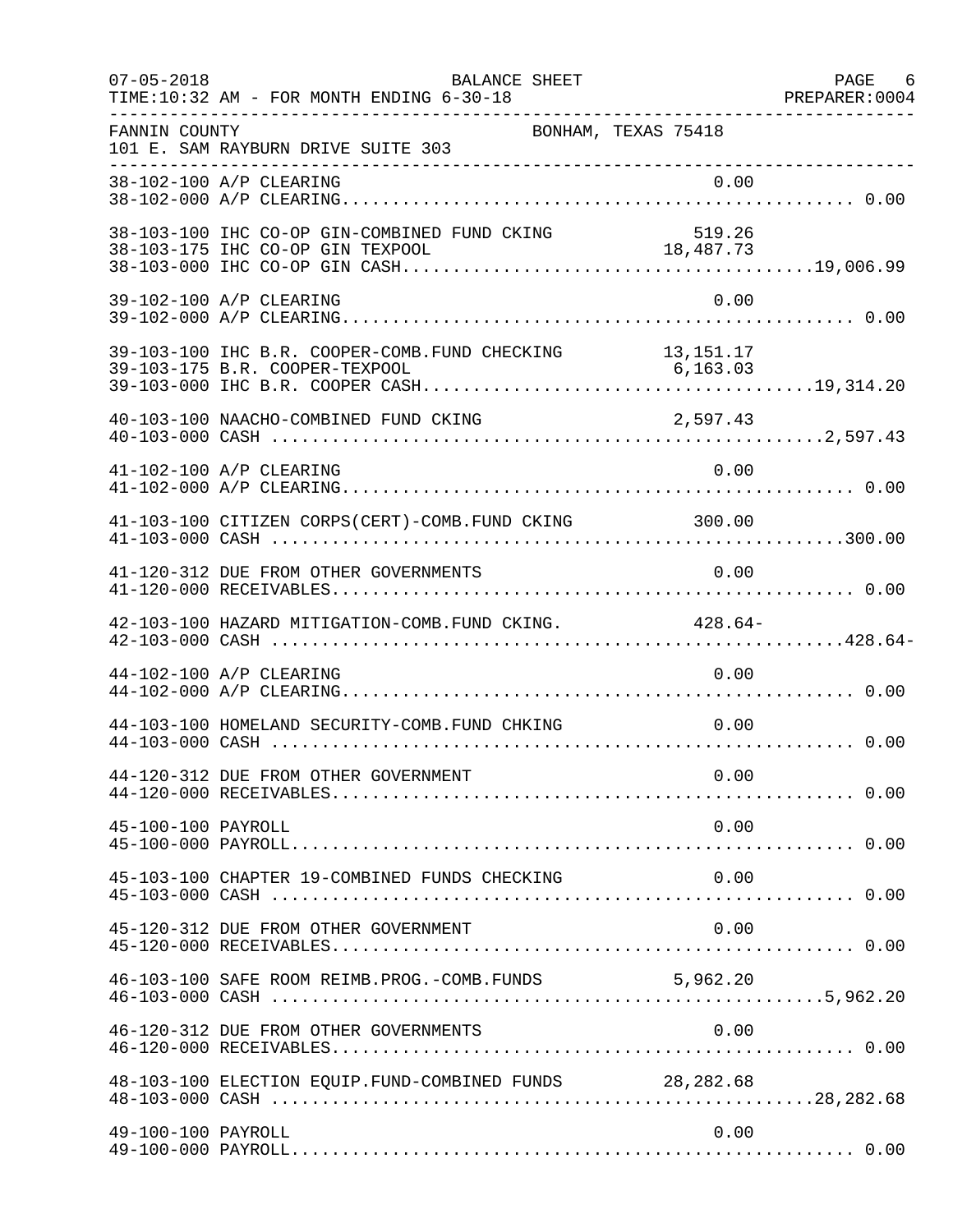| $07 - 05 - 2018$   | <b>BALANCE SHEET</b><br>TIME:10:32 AM - FOR MONTH ENDING 6-30-18                                          |                                    | PAGE 7<br>PREPARER: 0004 |
|--------------------|-----------------------------------------------------------------------------------------------------------|------------------------------------|--------------------------|
| FANNIN COUNTY      | 101 E. SAM RAYBURN DRIVE SUITE 303                                                                        | BONHAM, TEXAS 75418                |                          |
|                    | 49-103-100 INVESTIGATOR/LEOSE-COMB.FUNDS                                                                  | 619.89                             |                          |
|                    | 51-103-100 CO.CLK.CO.& DIST.CT.TECHNOLOGY-COMB 7,567.66                                                   |                                    |                          |
|                    | 51-120-313 DUE FROM OTHER FUNDS                                                                           | 356.83                             |                          |
|                    | 52-103-100 CO.CLK.COURT RECORDS PRESERVATION-C 13,458.17                                                  |                                    |                          |
|                    | 52-120-313 DUE FROM OTHER FUNDS                                                                           | 900.00                             |                          |
|                    | 53-103-100 CO.CLK.REC.ARCHIVE -COMB.FUNDS CKIN 303,749.05                                                 |                                    |                          |
|                    | 53-120-313 DUE FROM OTHER FUNDS                                                                           | 24,590.00                          |                          |
|                    | 55-102-100 A/P CLEARING                                                                                   | 0.00                               |                          |
|                    | 55-103-155 F.C. LAW ENFORCEMENT EDUCATION                                                                 | 1,352.51                           |                          |
|                    | 55-999-100 A/P CLEARING ACCOUNT                                                                           | 0.00                               |                          |
| 56-100-100 PAYROLL |                                                                                                           | 0.00                               |                          |
|                    | 56-102-100 A/P CLEARING                                                                                   | 0.00                               |                          |
|                    | 56-103-156 CASH-F C SHERIFF FORFEITURE 55,486.40<br>56-103-159 CASH-FEDERAL FORFEITURE 2018 110,476.60    |                                    |                          |
|                    | 56-999-100 A/P CLEARING ACCOUNT                                                                           | 0.00                               |                          |
|                    | 57-103-100 SHERIFF K-9 UNIT-COMB.FUND CHECKING 595.29                                                     |                                    |                          |
|                    | 59-103-100 DRUG COURT-COMBINED FUNDS                                                                      | 33,573.69                          |                          |
|                    | 59-120-313 DUE FROM OTHER FUNDS                                                                           | 1,650.01                           |                          |
| 60-103-175 TEXPOOL | 60-103-100 SINKING-COMBINED FUND CHECKING<br>60-103-260 SINKING-CASH 1998<br>60-103-275 TEXPOOL-1998 JAIL | 184,871.82<br>0.00<br>0.00<br>0.00 |                          |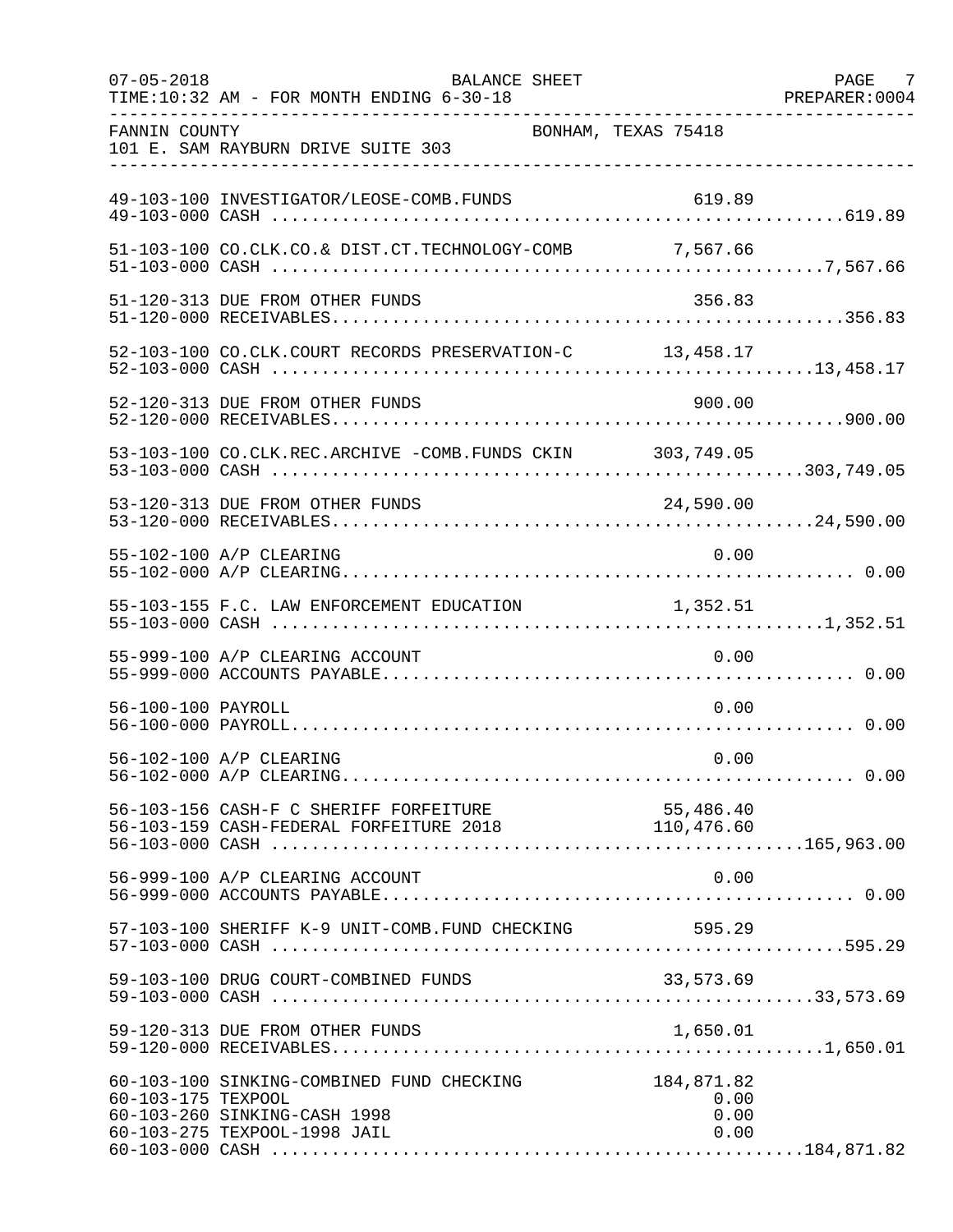| $07 - 05 - 2018$   | BALANCE SHEET<br>TIME:10:32 AM - FOR MONTH ENDING 6-30-18                                              |                      | PAGE 8<br>PREPARER: 0004 |
|--------------------|--------------------------------------------------------------------------------------------------------|----------------------|--------------------------|
| FANNIN COUNTY      | 101 E. SAM RAYBURN DRIVE SUITE 303                                                                     | BONHAM, TEXAS 75418  |                          |
|                    | 60-120-311 TAXES RECEIVABLE<br>60-120-312 DUE FROM OTHER GOVERNMENT<br>60-120-313 DUE FROM OTHER FUNDS | 0.00<br>0.00<br>0.00 |                          |
|                    |                                                                                                        |                      |                          |
|                    | 61-120-313 DUE FROM OTHER FUNDS                                                                        | 68.65                |                          |
|                    | 62-103-100 DIST.CLK.COURT RECORDS PRESERVATION 29,616.28                                               |                      |                          |
|                    | 62-120-313 DUE FROM OTHER FUNDS                                                                        | 609.11               |                          |
|                    | 63-103-100 LEOSE CONST.#1-COMBINED FUNDS CHECK 2,010.11                                                |                      |                          |
|                    | 64-103-100 LEOSE CONST.#2-COMBINED FUNDS CHECK 678.48                                                  |                      |                          |
|                    | 65-103-100 LEOSE CONST.#3-COMBINED FUNDS CHECK 2,010.11                                                |                      |                          |
|                    | 66-103-100 GO BONDS CONST.-COMBINED FUNDS CHEC 39,826.50<br>66-103-166 ICS DEPOSIT                     | 6,071,888.00         |                          |
|                    | 67-103-100 ANNUAL PAYMENT-COMBINED FUND CKING 5,815.95-                                                |                      |                          |
|                    | 70-102-100 A/P CLEARING                                                                                | 0.00                 |                          |
| 70-103-175 TEXPOOL | 70-103-100 RIGHT OF WAY-COMBINED FUND CHECKING 16,043.65<br>70-103-170 RIGHT OF WAY CASH ACCT.         | 0.00<br>81,672.04    |                          |
|                    | 70-133-010 ADVANCE TO GENERAL<br>70-133-021 ADVANCE TO R&B #1<br>70-133-022 ADVANCE TO R&B #2          | 0.00<br>0.00<br>0.00 |                          |
|                    | 70-999-100 A/P CLEARING ACCOUNT                                                                        | 0.00                 |                          |
| 71-100-100 PAYROLL |                                                                                                        | 0.00                 |                          |
|                    | 71-103-100 INV. CRIMES AGAINST WOMEN-COMB. FUNDS                                                       | 0.00                 |                          |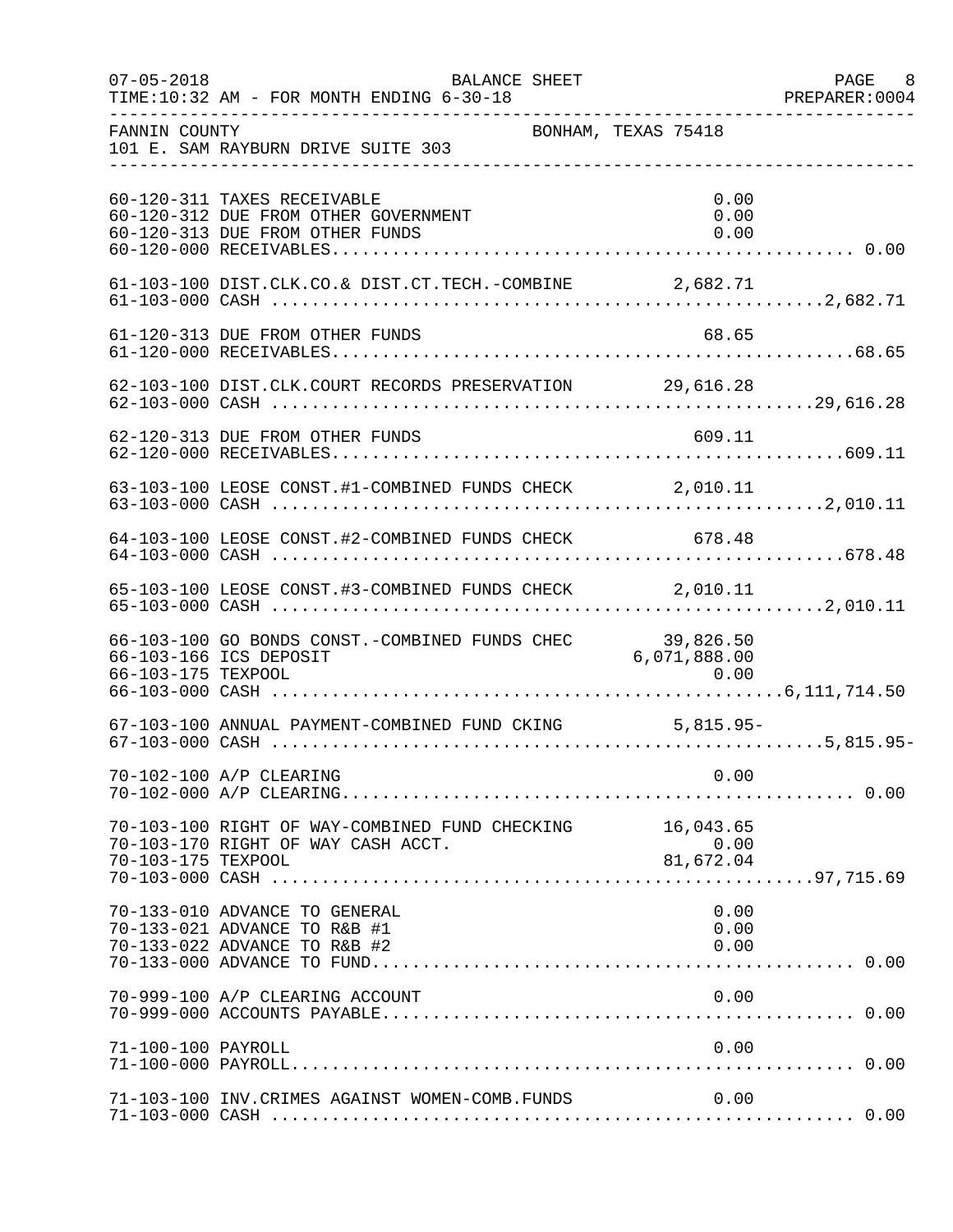| $07 - 05 - 2018$   | BALANCE SHEET<br>TIME:10:32 AM - FOR MONTH ENDING 6-30-18<br>. _ _ _ _ _ _ _ _ _ _ _ _ _ _ _ _ _                                                                                                                                               |                                                                     | PAGE 9 |
|--------------------|------------------------------------------------------------------------------------------------------------------------------------------------------------------------------------------------------------------------------------------------|---------------------------------------------------------------------|--------|
| FANNIN COUNTY      | BONHAM, TEXAS 75418<br>101 E. SAM RAYBURN DRIVE SUITE 303                                                                                                                                                                                      |                                                                     |        |
|                    |                                                                                                                                                                                                                                                |                                                                     |        |
| 72-100-100 PAYROLL |                                                                                                                                                                                                                                                | 0.00                                                                |        |
|                    | 72-103-100 INV. CRIMES AGAINST CHILDREN-COMB. FU 3, 154.68-                                                                                                                                                                                    |                                                                     |        |
|                    | 72-120-312 DUE FROM OTHER GOVERNMENTS                                                                                                                                                                                                          | 0.00                                                                |        |
|                    |                                                                                                                                                                                                                                                |                                                                     |        |
|                    |                                                                                                                                                                                                                                                |                                                                     |        |
|                    | 82-103-100 LAKE PCT 3-COMBINED FUNDS CKING 484,263.00                                                                                                                                                                                          |                                                                     |        |
|                    | 83-103-100 LAKE PCT 4-COMBINED FUNDS CKING 387,000.00                                                                                                                                                                                          |                                                                     |        |
|                    | 87-103-187 CASH-JUVENILE PROBATION                                                                                                                                                                                                             | 2,175.76                                                            |        |
|                    | 88-103-100 IHC - COMBINED FUNDS CHECKING                                                                                                                                                                                                       | 0.00                                                                |        |
| 89-100-100 PAYROLL |                                                                                                                                                                                                                                                | 0.00                                                                |        |
|                    | 89-103-992 CASH-INTEREST INCOME<br>89-103-993 CASH-BASIC PROBATION SUPERVISION<br>89-103-994 CASH-COMMUNITY PROGRAMS<br>89-103-995 CASH-LOCAL FUNDING FY 2018<br>89-103-996 CASH-PRE/POST ADJUDICATION<br>89-103-997 CASH-COMMITMENT DIVERSION | 13,050.95<br>15,897.88<br>5,849.19<br>58,260.81<br>878.82<br>878.82 |        |
|                    | 92-103-100 STATZER-COMBINED FUNDS CHECKING                                                                                                                                                                                                     | 3,983.05                                                            |        |
|                    | 92-999-100 A/P CLEARING ACCOUNT                                                                                                                                                                                                                | 0.00                                                                |        |
|                    |                                                                                                                                                                                                                                                | 100.00                                                              |        |
|                    | 93-120-312 DUE FROM OTHER GOVERNMENT                                                                                                                                                                                                           | 0.00                                                                |        |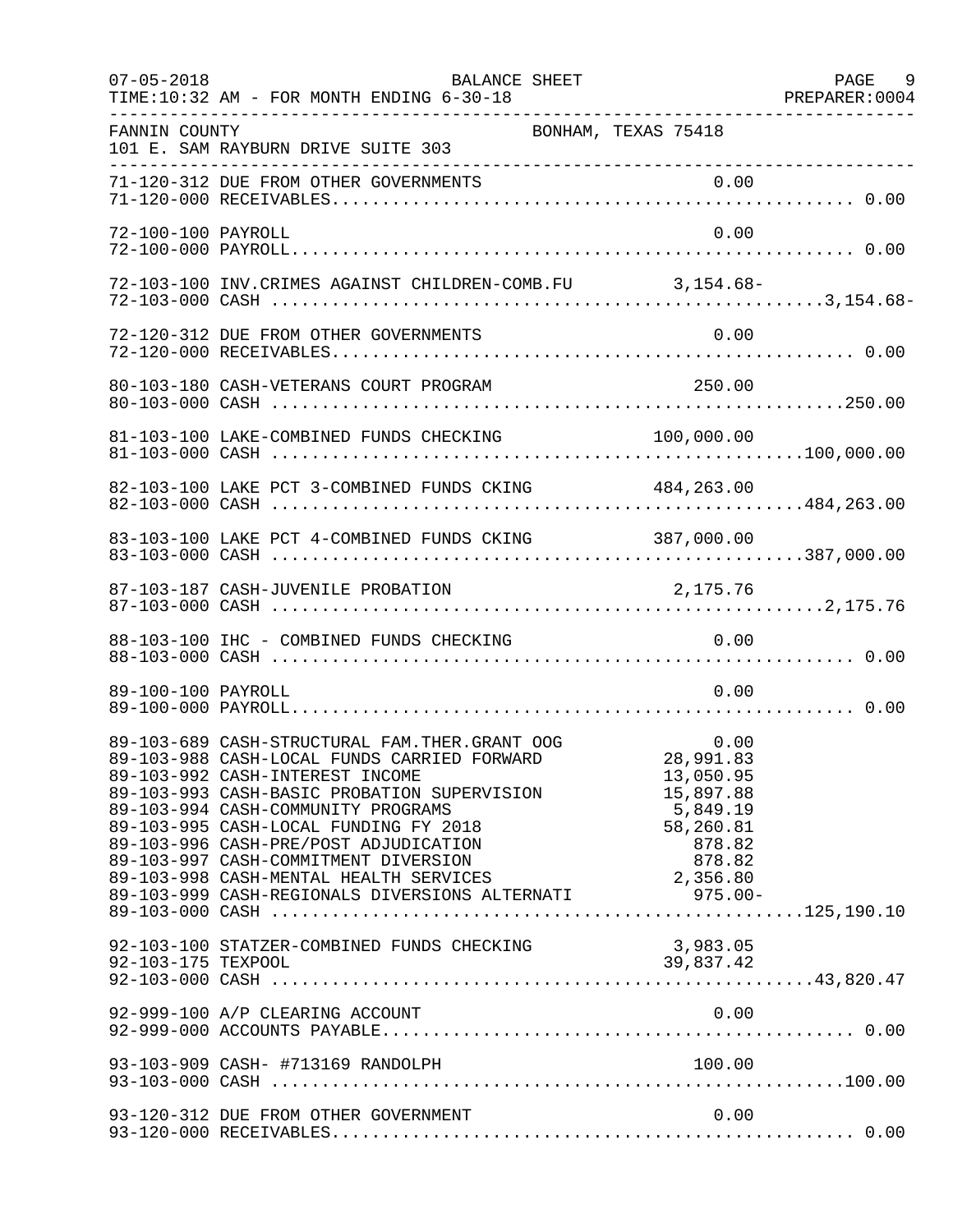| $07 - 05 - 2018$                                                                  | BALANCE SHEET<br>TIME:10:32 AM - FOR MONTH ENDING 6-30-18                                                                                                                                                                                                                                                                                                                                                                                                                                                                                                                                                         |                                                                                                                          |                                                                                                                                        | PAGE 10<br>PREPARER:0004 |  |
|-----------------------------------------------------------------------------------|-------------------------------------------------------------------------------------------------------------------------------------------------------------------------------------------------------------------------------------------------------------------------------------------------------------------------------------------------------------------------------------------------------------------------------------------------------------------------------------------------------------------------------------------------------------------------------------------------------------------|--------------------------------------------------------------------------------------------------------------------------|----------------------------------------------------------------------------------------------------------------------------------------|--------------------------|--|
| FANNIN COUNTY                                                                     | 101 E. SAM RAYBURN DRIVE SUITE 303                                                                                                                                                                                                                                                                                                                                                                                                                                                                                                                                                                                | BONHAM, TEXAS 75418                                                                                                      |                                                                                                                                        |                          |  |
|                                                                                   | 95-100-100 PAYROLL CASH                                                                                                                                                                                                                                                                                                                                                                                                                                                                                                                                                                                           |                                                                                                                          | 24.36                                                                                                                                  |                          |  |
| 98-160-100 LAND<br>98-160-200 BUILDINGS<br>98-160-230 ROADS<br>98-160-235 BRIDGES | 98-160-201 ACCUM.DEPRECIATION-BUILDINGS<br>98-160-210 AUTOMOBILES AND TRUCKS<br>98-160-211 ACCUM.DEPR.AUTOS AND TRUCKS<br>98-160-215 COMPUTER EQUIPMENT<br>98-160-216 ACCUM.DEPR.-COMPUTER EQUIPMENT<br>98-160-220 OFFICE EQUIPMENT<br>98-160-221 ACCUM. DEPR.-OFFICE EQUIPMENT<br>98-160-225 RADIO EQUIPMENT<br>98-160-226 ACCUM.DEPR.-RADIO EQUIPMENT<br>98-160-227 SECURITY EQUIPMENT<br>98-160-228 ACCUM.DEP.-SECURITY EQUIPMENT<br>98-160-231 ACCUM. DEPRECIATION-ROADS<br>98-160-236 ACCUM. DEPRECIATION-BRIDGES<br>98-160-300 ROAD EQUIPMENT<br>98-160-301 ACCUM.DEPRECIATION-ROAD EQUIPMENT 2,658,945.21- | 1,280,042.46-<br>$94,307.20$<br>$207,010.70$<br>$186,973.11$<br>$0.00$<br>17,817,815.13<br>9,726,252.91<br>3,125,306.71- | 341,561.30<br>4,737,000.00<br>3, 258, 911.08-<br>1,836,648.71<br>647,940.20<br>647,940.20-<br>0.00<br>14,263,594.24-<br>3, 282, 441.12 |                          |  |
|                                                                                   |                                                                                                                                                                                                                                                                                                                                                                                                                                                                                                                                                                                                                   |                                                                                                                          |                                                                                                                                        |                          |  |
|                                                                                   | 99-170-200 DEFERRED PENSION OUTFLOW<br>99-170-200 DEFERRED PENSION OUTFLOW 2,147,956.00<br>99-170-000 DEFERRED PENSION OUTFLOW2,147,956.00                                                                                                                                                                                                                                                                                                                                                                                                                                                                        |                                                                                                                          |                                                                                                                                        |                          |  |
|                                                                                   |                                                                                                                                                                                                                                                                                                                                                                                                                                                                                                                                                                                                                   |                                                                                                                          |                                                                                                                                        |                          |  |
|                                                                                   | ***** LIABILITIES *****                                                                                                                                                                                                                                                                                                                                                                                                                                                                                                                                                                                           |                                                                                                                          |                                                                                                                                        |                          |  |
|                                                                                   | 10-200-097 DUE TO OTHER GOVERNMENTS-FINES<br>10-200-099 DUE TO OTHERS-FINES<br>10-200-150 ACCRUED SALARY PAYABLE<br>10-200-155 ACCRUED FRINGE BENEFITS<br>10-200-200 DEFERRED TAX REVENUE<br>10-200-205 DEFERRED FINE REVENUE                                                                                                                                                                                                                                                                                                                                                                                     | 1,263,661.78                                                                                                             | 687, 325.47<br>2,362,259.68<br>143,544.58<br>60,521.29<br>523,638.82                                                                   |                          |  |
|                                                                                   | 10-207-070 DUE TO R.O.W.<br>10-207-089 DUE TO T.J.P.C.<br>10-207-090 DUE TO CJD<br>10-207-970 DUE TO OTHER GOVERNMENTS<br>10-207-990 DUE TO OTHERS                                                                                                                                                                                                                                                                                                                                                                                                                                                                |                                                                                                                          | 0.00<br>0.00<br>1,794.00<br>0.00<br>344.79                                                                                             |                          |  |
|                                                                                   | 10-225-510 TIME PYMT. WARRANTS ON COMPUTERS                                                                                                                                                                                                                                                                                                                                                                                                                                                                                                                                                                       |                                                                                                                          | 0.00                                                                                                                                   |                          |  |
|                                                                                   | 10-271-200 EQUITY ACCOUNT                                                                                                                                                                                                                                                                                                                                                                                                                                                                                                                                                                                         |                                                                                                                          | 5,918,398.02                                                                                                                           |                          |  |
|                                                                                   |                                                                                                                                                                                                                                                                                                                                                                                                                                                                                                                                                                                                                   |                                                                                                                          |                                                                                                                                        |                          |  |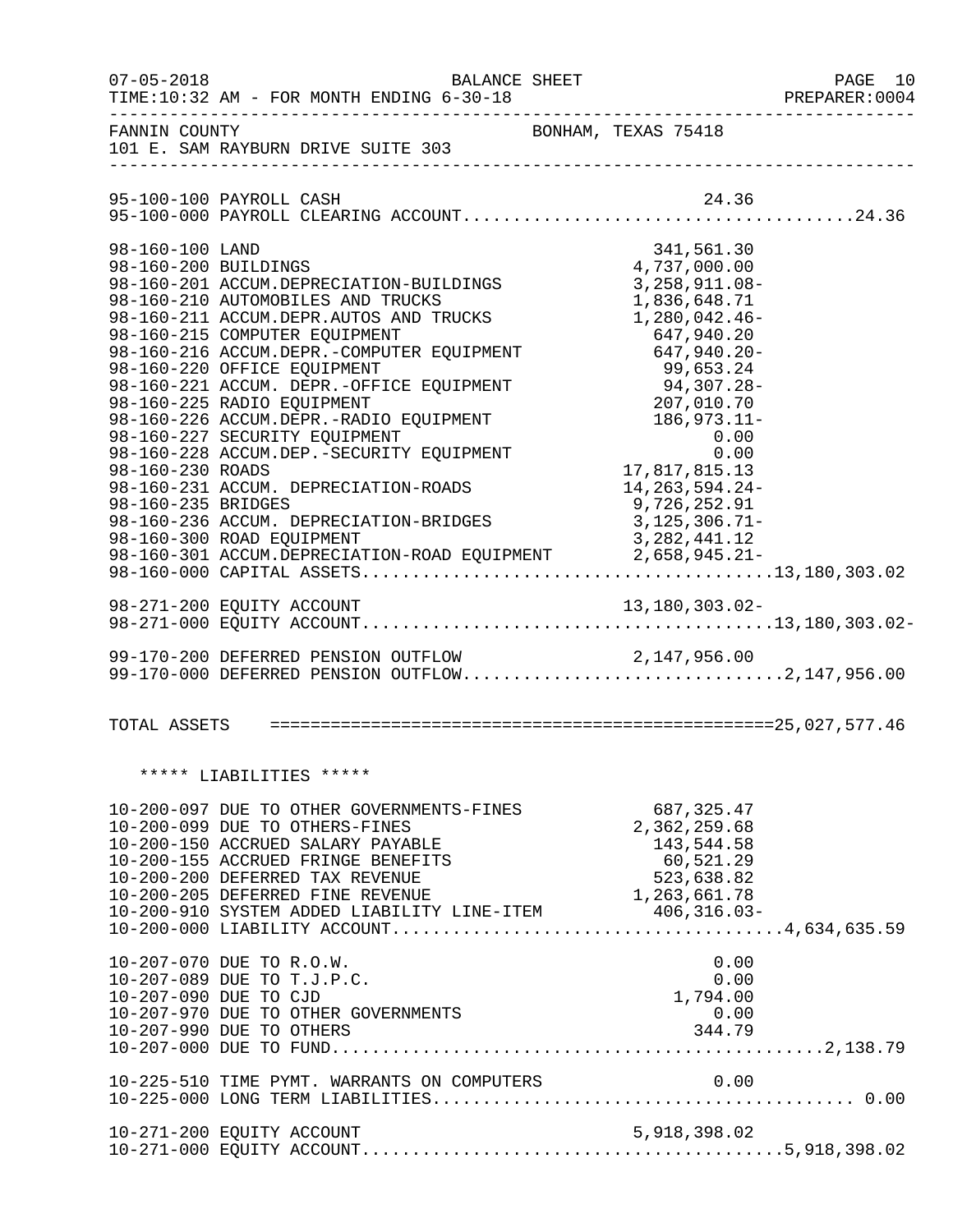| $07 - 05 - 2018$ | BALANCE SHEET<br>TIME:10:32 AM - FOR MONTH ENDING 6-30-18                                                                                                                                                     | PAGE 11 |
|------------------|---------------------------------------------------------------------------------------------------------------------------------------------------------------------------------------------------------------|---------|
| FANNIN COUNTY    | BONHAM, TEXAS 75418<br>101 E. SAM RAYBURN DRIVE SUITE 303                                                                                                                                                     |         |
|                  | 11-200-910 SYSTEM ADDED LIABILITY LINE-ITEM<br>0.00                                                                                                                                                           |         |
|                  | 11-271-200 EQUITY ACCOUNT<br>121,322.30                                                                                                                                                                       |         |
|                  | 12-200-910 SYSTEM ADDED LIABILITY LINE-ITEM<br>0.00<br>12-200-000 SYSTEM ADDED LIABILITY DEPARTMENT 0.00                                                                                                      |         |
|                  | 7,619.28<br>12-271-200 EQUITY ACCOUNT                                                                                                                                                                         |         |
|                  |                                                                                                                                                                                                               |         |
|                  | 13-271-200 EQUITY ACCOUNT<br>210.00                                                                                                                                                                           |         |
|                  | 14-200-910 SYSTEM ADDED LIABILITY LINE-ITEM<br>0.00                                                                                                                                                           |         |
|                  | 16,296.52<br>14-271-200 EQUITY ACCOUNT                                                                                                                                                                        |         |
|                  | 16-200-910 SYSTEM ADDED LIABILITY LINE-ITEM<br>0.00<br>16-200-000 SYSTEM ADDED LIABILITY DEPARTMENT 0.00                                                                                                      |         |
|                  | 16-271-200 EQUITY ACCOUNT<br>17,491.38                                                                                                                                                                        |         |
|                  | 5,052.40<br>17-271-200 EQUITY ACCOUNT                                                                                                                                                                         |         |
|                  | 18-200-150 ACCRUED SALARY PAYABLE<br>1,090.97<br>584.39<br>18-200-155 ACCRUED FRINGE BENEFITS<br>18-200-910 SYSTEM ADDED LIABILITY LINE-ITEM 1,867.20-<br>18-200-000 SYSTEM ADDED LIABILITY DEPARTMENT191.84- |         |
|                  | 18-271-200 EQUITY ACCOUNT<br>77,616.96                                                                                                                                                                        |         |
|                  | 19-200-150 ACCRUED SALARY PAYABLE<br>0.01<br>19-200-155 ACCRUED FRINGE BENEFITS<br>0.00<br>19-200-910 SYSTEM ADDED LIABILITY LINE-ITEM<br>0.00                                                                |         |
|                  | 8,892.95<br>19-271-200 EQUITY ACCOUNT                                                                                                                                                                         |         |
|                  | 20-200-150 ACCRUED SALARY PAYABLE<br>283.09<br>20-200-155 ACCRUED FRINGE BENEFITS<br>52.13<br>20-200-910 SYSTEM ADDED LIABILITY LINE-ITEM<br>0.00<br>20-200-000 SYSTEM ADDED LIABILITY DEPARTMENT335.22       |         |
|                  | 20-271-200 EQUITY ACCOUNT<br>46,095.85                                                                                                                                                                        |         |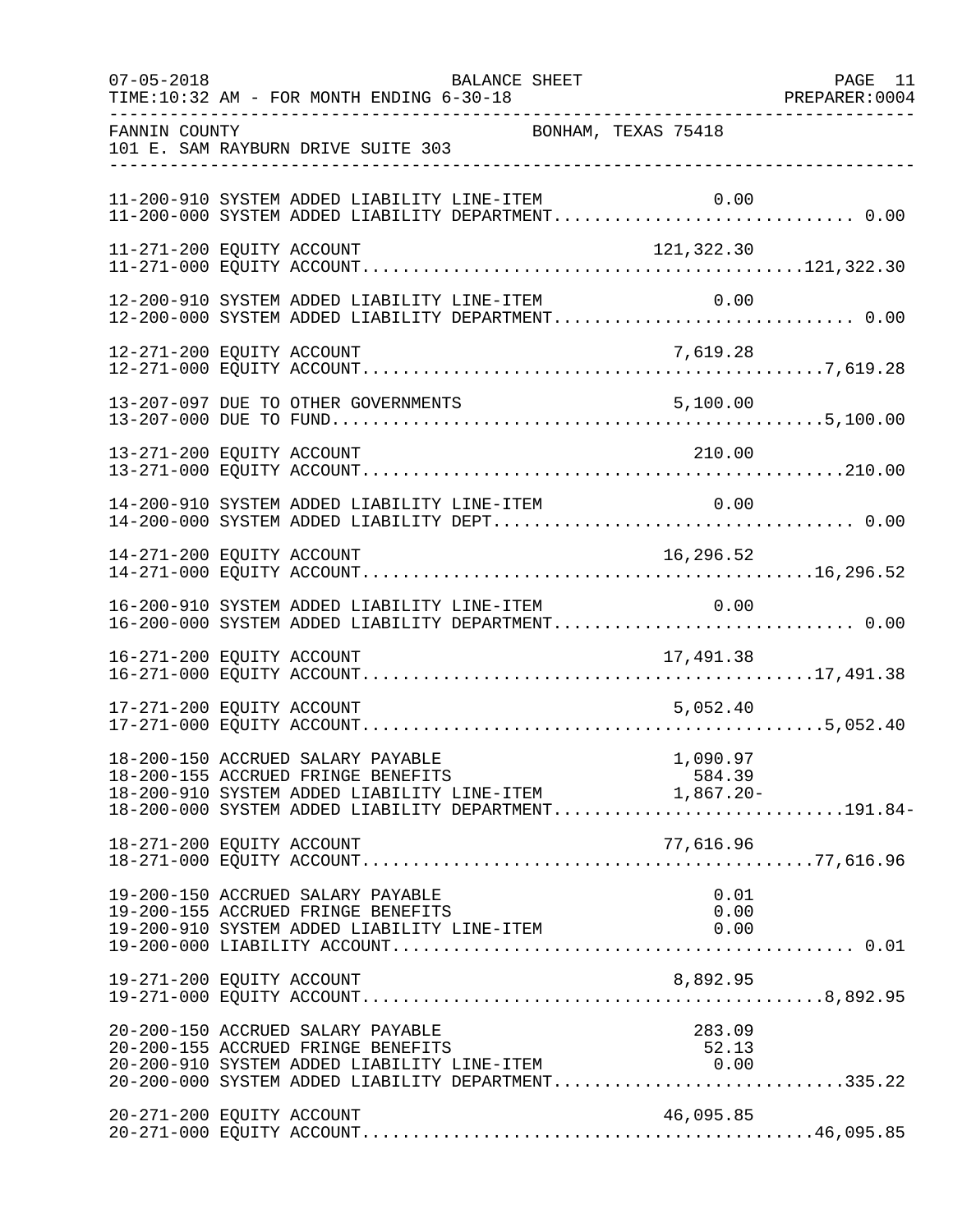| $07 - 05 - 2018$ | <b>BALANCE SHEET</b><br>TIME:10:32 AM - FOR MONTH ENDING 6-30-18                                                                                                                       |                     |                        | PAGE 12<br>PREPARER: 0004 |
|------------------|----------------------------------------------------------------------------------------------------------------------------------------------------------------------------------------|---------------------|------------------------|---------------------------|
| FANNIN COUNTY    | 101 E. SAM RAYBURN DRIVE SUITE 303                                                                                                                                                     | BONHAM, TEXAS 75418 |                        |                           |
|                  | 21-200-150 ACCRUED SALARY PAYABLE<br>21-200-155 ACCRUED FRINGE BENEFITS<br>21-200-910 SYSTEM ADDED LIABILITY LINE-ITEM 27,352.33<br>21-200-000 LIABILITY ACCOUNT                       |                     | 11,068.97<br>4,896.71  |                           |
|                  | 21-207-070 DUE TO RIGHT OF WAY<br>21-207-131 DUE TO RD. DIST. 17A                                                                                                                      |                     | 0.00<br>0.00           |                           |
|                  | 21-231-100 LOAN BSB EQUIPMENT                                                                                                                                                          |                     | 0.00                   |                           |
|                  |                                                                                                                                                                                        |                     |                        |                           |
|                  | 22-200-150 ACCRUED SALARY PAYABLE<br>22-200-155 ACCRUED FRINGE BENEFITS 5,217.20<br>22-200-200 DEFERRED TAX REVENUE 29,990.98<br>22-200-910 SYSTEM ADDED LIABILITY LINE-ITEM 9,878.53- |                     | 10,638.97<br>5, 217.20 |                           |
|                  | 22-207-070 DUE TO RIGHT OF WAY                                                                                                                                                         |                     | 0.00                   |                           |
|                  |                                                                                                                                                                                        |                     |                        |                           |
|                  | 23-200-150 ACCRUED SALARY PAYABLE<br>23-200-200 DEFERRED TAX REVENUE<br>23-200-910 SYSTEM ADDED LIABILITY LINE-ITEM 44,999.39<br>23-200-000 LIABILITY ACCOUNT                          |                     | 12,205.75              |                           |
|                  |                                                                                                                                                                                        |                     |                        |                           |
|                  |                                                                                                                                                                                        |                     |                        |                           |
|                  | 24-200-150 ACCRUED SALARY PAYABLE<br>24-200-200 DEFERRED TAX REVENUE<br>24-200-910 SYSTEM ADDED LIABILITY LINE-ITEM 24,598.77<br>24-200-000 LIABILITY ACCOUNT                          |                     | 10,235.35              |                           |
|                  | 24-271-200 EQUITY ACCOUNT                                                                                                                                                              |                     | 332,767.56             |                           |
|                  |                                                                                                                                                                                        |                     |                        |                           |
|                  | 26-200-910 SYSTEM ADDED LIABILITY LINE-ITEM<br>26-200-000 SYSTEM ADDED LIABILITY DEPARTMENT 0.00                                                                                       |                     | 0.00                   |                           |
|                  | 26-271-200 EQUITY ACCOUNT                                                                                                                                                              |                     | 46,936.97              |                           |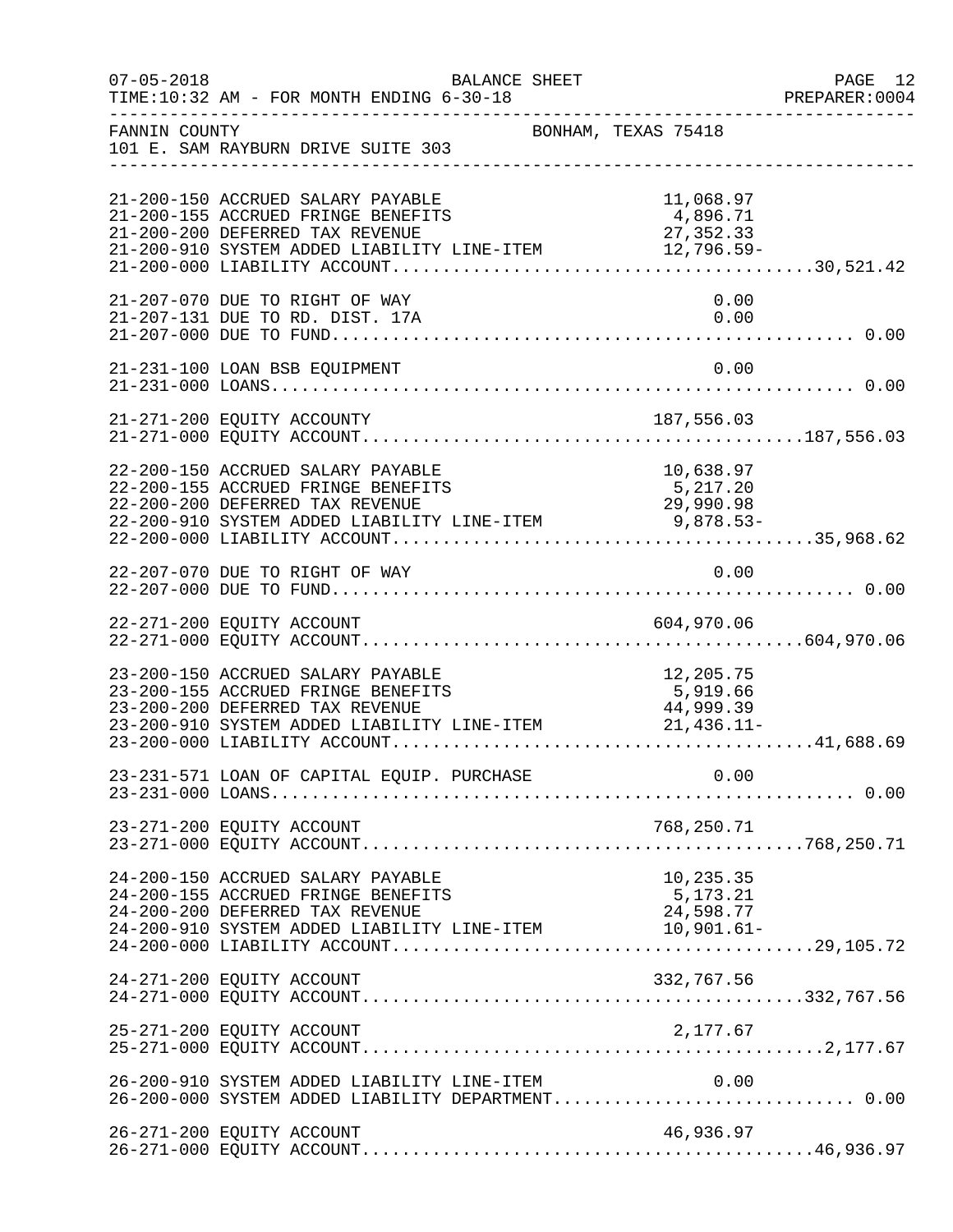| $07 - 05 - 2018$ | BALANCE SHEET<br>TIME:10:32 AM - FOR MONTH ENDING 6-30-18                                                                                      | PAGE 13<br>PREPARER: 0004 |
|------------------|------------------------------------------------------------------------------------------------------------------------------------------------|---------------------------|
| FANNIN COUNTY    | BONHAM, TEXAS 75418<br>101 E. SAM RAYBURN DRIVE SUITE 303                                                                                      |                           |
|                  | 27-271-200 EQUITY ACCOUNT<br>11,108.44                                                                                                         |                           |
|                  | 28-200-910 SYSTEM ADDED LIABILITY LINE-ITEM<br>0.00<br>28-200-000 SYSTEM ADDED LIABILITY DEPARTMENT 0.00                                       |                           |
|                  | 28-271-200 EQUITY ACCOUNT<br>4,719.24                                                                                                          |                           |
|                  | 983.14<br>30-271-200 EQUITY ACCOUNT                                                                                                            |                           |
|                  |                                                                                                                                                |                           |
|                  | 33-271-200 EQUITY ACCOUNT<br>8,596.74                                                                                                          |                           |
|                  | 34-271-200 EQUITY ACCOUNT<br>23,623.29                                                                                                         |                           |
|                  | 0.00<br>35-200-910 SYSTEM ADDED LIABILITY LI                                                                                                   |                           |
|                  | 35-271-200 EQUITY ACCOUNT<br>148,183.56                                                                                                        |                           |
|                  | 36-200-150 ACCRUED SALARY PAYABLE<br>0.00<br>36-200-155 ACCRUED FRINGE BENEFITS<br>0.01<br>36-200-910 SYSTEM ADDED LIABILITY LINE-ITEM<br>0.00 |                           |
|                  | 36-271-200 EQUITY ACCOUNT<br>22,840.34                                                                                                         |                           |
|                  | 37-200-910 SYSTEM ADDED LIABILITY LINE-ITEM<br>0.00                                                                                            |                           |
|                  | 37-207-099 HELD IN TRUST<br>3,209.46                                                                                                           |                           |
|                  | 37-271-200 EQUITY ACCOUNT<br>2,401.00                                                                                                          |                           |
|                  | 38-271-200 EQUITY ACCOUNT<br>18,825.59                                                                                                         |                           |
|                  | 39-271-200 EQUITY ACCOUNT<br>18,067.34                                                                                                         |                           |
|                  | $40-200-910$ SYSTEM ADDED LIABILITY LINE-ITEM $0.00$<br>$40-200-000$ SYSTEM ADDED LIABILITY DEPARTMENT0.00                                     |                           |
|                  | 40-271-200 EQUITY ACCOUNT<br>4,672.73                                                                                                          |                           |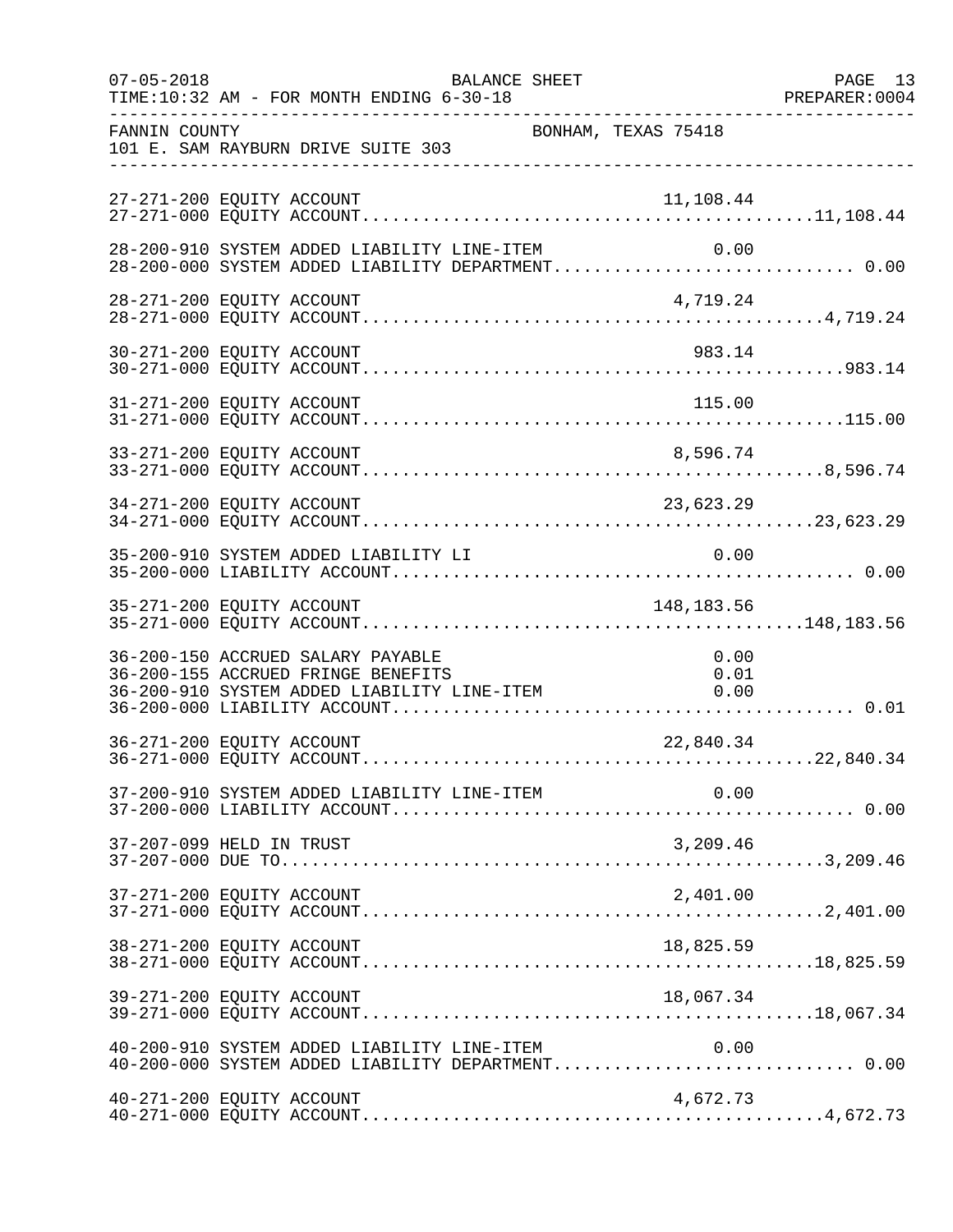| $07 - 05 - 2018$          | TIME:10:32 AM - FOR MONTH ENDING 6-30-18    | BALANCE SHEET                                                                                                                                                                                  |            | PAGE 14 |
|---------------------------|---------------------------------------------|------------------------------------------------------------------------------------------------------------------------------------------------------------------------------------------------|------------|---------|
| FANNIN COUNTY             | 101 E. SAM RAYBURN DRIVE SUITE 303          | BONHAM, TEXAS 75418                                                                                                                                                                            |            |         |
|                           |                                             | 41-200-910 SYSTEM ADDED LIABILITY LINE-ITEM 0.00<br>41-200-000 SYSTEM ADDED LIABILITY DEPARTMENT 0.00                                                                                          |            |         |
|                           | 41-207-095 DUE TO OTHER FUNDS               |                                                                                                                                                                                                | 0.00       |         |
| 41-271-200 EQUITY ACCOUNT |                                             |                                                                                                                                                                                                | 0.00       |         |
|                           |                                             | 42-200-910 SYSTEM ADDED LIABILITY LINE-ITEM<br>42-200-000 SYSTEM ADDED LIABILITY DEPARTMENT 0.00                                                                                               | 0.00       |         |
| 42-271-200 EQUITY ACCOUNT |                                             |                                                                                                                                                                                                | $428.64-$  |         |
|                           | 44-200-910 SYSTEM ADDED LIABILITY LINE-ITEM | 44-200-000 SYSTEM ADDED LIABILITY DEPARTMENT 0.00                                                                                                                                              | 0.00       |         |
|                           | 44-207-095 DUE TO OTHER FUNDS               |                                                                                                                                                                                                | 0.00       |         |
| 44-271-200 EQUITY ACCOUNT |                                             |                                                                                                                                                                                                | 0.00       |         |
|                           | 45-200-150 ACCRUED SALARY PAYABLE           | 45-200-150 ACCROED SALARY PAYABLE<br>45-200-155 ACCROED FRINGE BENEFITS 0.00<br>45-200-910 SYSTEM ADDED LIABILITY LINE-ITEM 3,975.00-<br>45-200-000 SYSTEM ADDED LIABILITY DEPARTMENT3,673.00- | 302.00     |         |
|                           | 45-207-095 DUE TO OTHER FUNDS               |                                                                                                                                                                                                | 0.00       |         |
| 45-271-200 EQUITY ACCOUNT |                                             |                                                                                                                                                                                                | $302.00 -$ |         |
|                           |                                             | 46-200-910 SYSTEM ADDED LIABILITY LINE-ITEM<br>46-200-000 SYSTEM ADDED LIABILITY DEPARTMENT634.95-                                                                                             | $634.95-$  |         |
| 46-271-200 EQUITY ACCOUNT |                                             |                                                                                                                                                                                                | 5,574.20   |         |
|                           |                                             | 48-200-910 SYSTEM ADDED LIABILITY LINE-ITEM 392.75-<br>48-200-000 SYSTEM ADDED LIABILITY DEPARTMENT392.75-                                                                                     |            |         |
| 48-271-200 EQUITY ACCOUNT |                                             |                                                                                                                                                                                                | 35,128.73  |         |
| 49-271-200 EQUITY ACCOUNT |                                             |                                                                                                                                                                                                | 682.59     |         |
| 51-271-200 EQUITY ACCOUNT |                                             |                                                                                                                                                                                                | 7,332.75   |         |
| 52-271-200 EQUITY ACCOUNT |                                             |                                                                                                                                                                                                | 13,001.07  |         |
|                           | 53-200-910 SYSTEM ADDED LIABILITY LINE-ITEM | 53-200-000 SYSTEM ADDED LIABILITY DEPARTMENT 0.00                                                                                                                                              | 0.00       |         |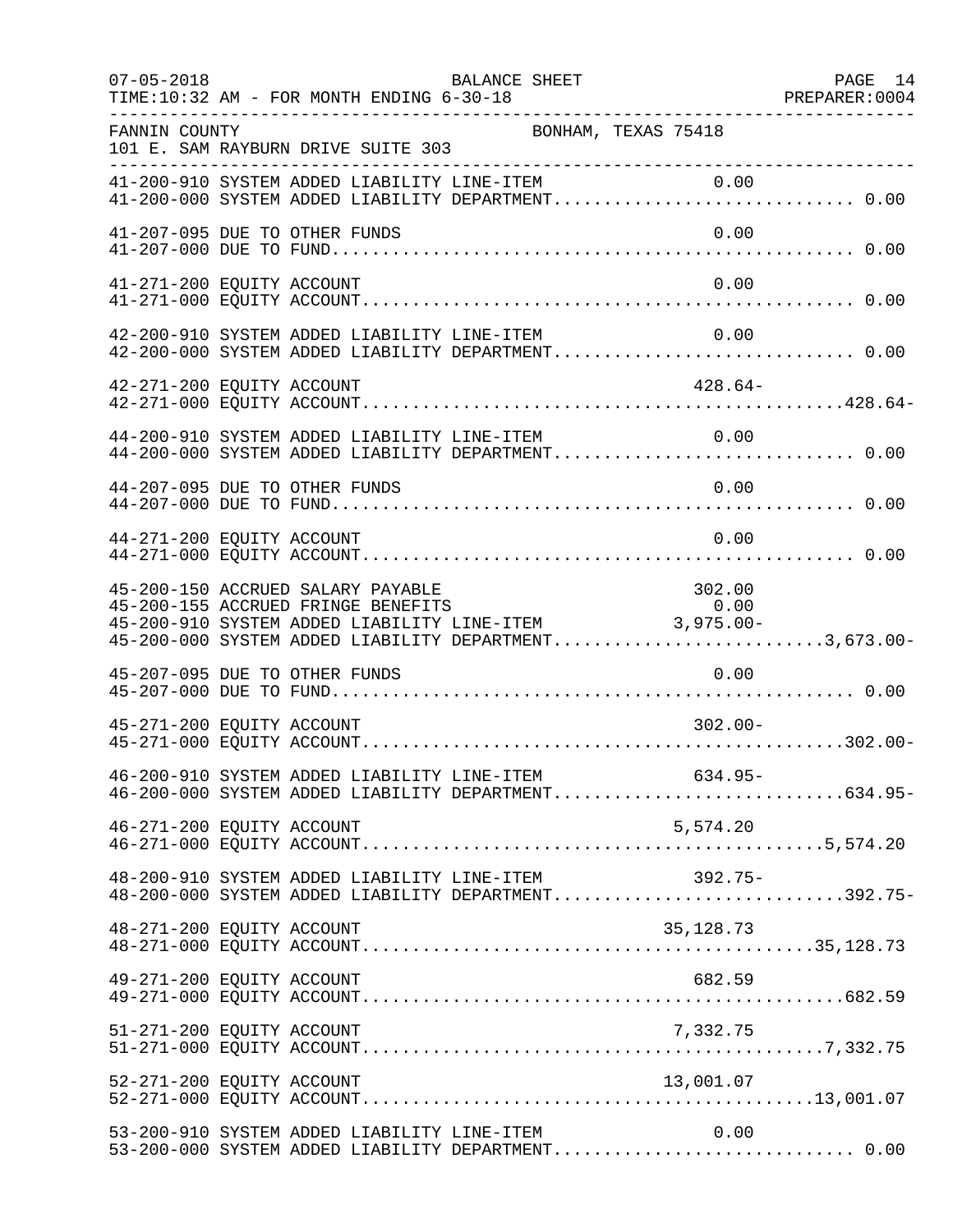| $07 - 05 - 2018$ | BALANCE SHEET<br>TIME:10:32 AM - FOR MONTH ENDING 6-30-18                                                      | PAGE 15<br>PREPARER: 0004 |
|------------------|----------------------------------------------------------------------------------------------------------------|---------------------------|
| FANNIN COUNTY    | BONHAM, TEXAS 75418<br>101 E. SAM RAYBURN DRIVE SUITE 303<br>-----------------------------                     |                           |
|                  | 53-271-200 EQUITY ACCOUNT<br>282,603.30                                                                        |                           |
|                  | 55-200-910 SYSTEM ADDED LIABILITY LINE-ITEM                                                                    | 0.00                      |
|                  | 55-271-200 EQUITY ACCOUNT                                                                                      | 246.50                    |
|                  | 56-200-910 SYSTEM ADDED LIABILITY LINE-ITEM                                                                    | 0.00                      |
|                  |                                                                                                                |                           |
|                  | 57-200-910 SYSTEM ADDED LIABILITY LINE-ITEM<br>57-200-000 SYSTEM ADDED LIABILITY DEPARTMENT 0.00               | 0.00                      |
|                  | 57-271-200 EQUITY ACCOUNT                                                                                      | 595.29                    |
|                  | 59-200-910 SYSTEM ADDED LIABILITY LINE-ITEM 1,350.00-<br>59-200-000 SYSTEM ADDED LIABILITY DEPARTMENT1,350.00- |                           |
|                  | 59-271-200 EQUITY ACCOUNT<br>36,079.67                                                                         |                           |
|                  | 60-200-200 DEFERRED REVENUE<br>60-200-910 SYSTEM ADDED LIABILITY LINE-ITEM 0.00                                | 0.00                      |
|                  | 26,909.38<br>60-271-200 EQUITY ACCOUNT                                                                         |                           |
|                  | 61-271-200 EQUITY ACCOUNT<br>3,194.36                                                                          |                           |
|                  | 62-271-200 EQUITY ACCOUNT<br>27,517.43                                                                         |                           |
|                  | 63-200-910 SYSTEM ADDED LIABILITY LINE ITEM                                                                    | 0.00                      |
|                  | 63-271-200 EQUITY ACCOUNT<br>1,331.81                                                                          |                           |
|                  | 64-200-910 SYSTEM ADDED LIABILITY LINE ITEM                                                                    | 0.00                      |
|                  | 64-271-200 EQUITY ACCOUNT                                                                                      | 0.00                      |
|                  | 65-200-910 SYSTEM ADDED LIABILITY LINE ITEM                                                                    | 0.00                      |
|                  | 65-271-200 EQUITY ACCOUNT<br>1,331.81                                                                          |                           |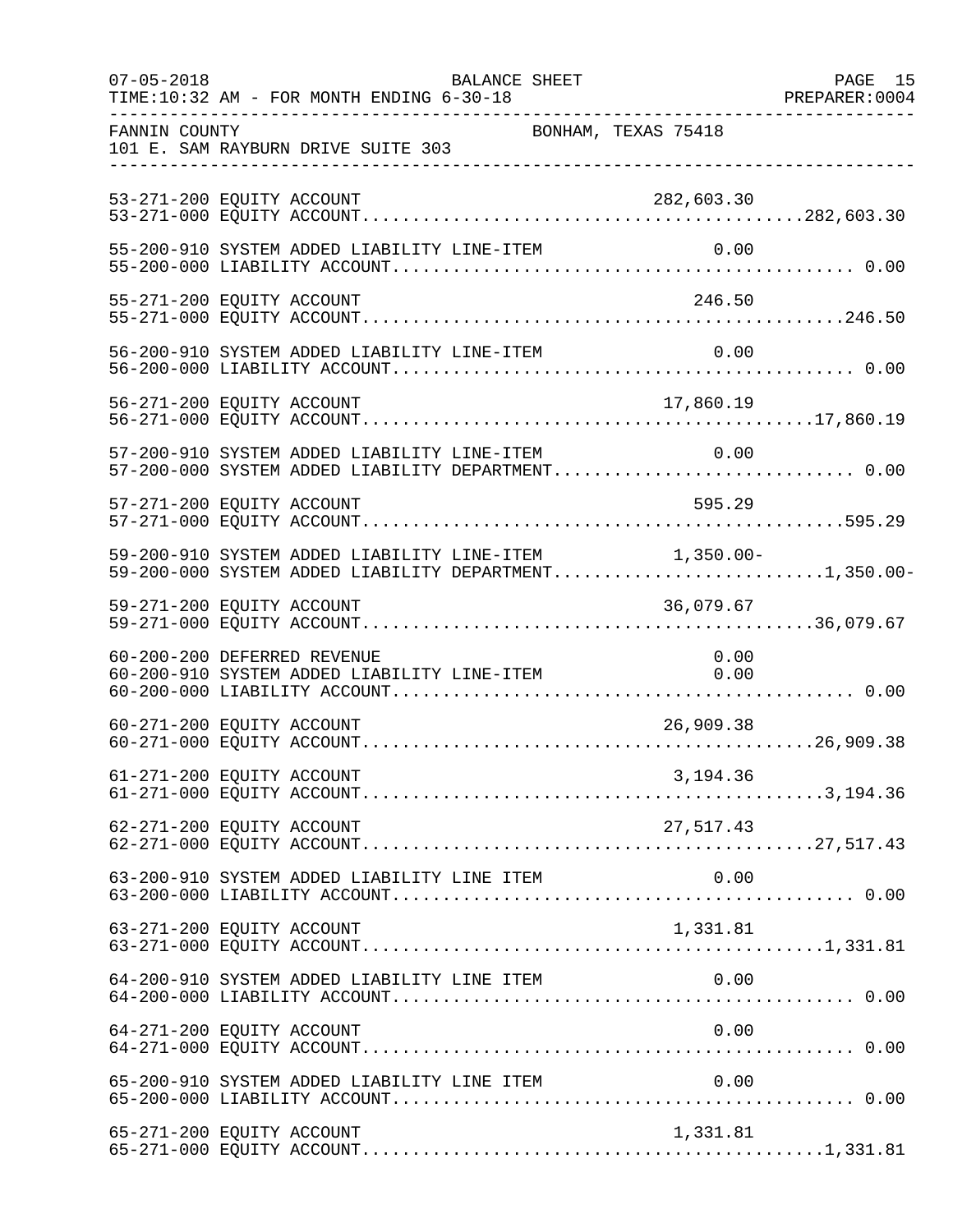| $07 - 05 - 2018$          | TIME:10:32 AM - FOR MONTH ENDING 6-30-18         | BALANCE SHEET       |                                                                                                       | PAGE 16 |
|---------------------------|--------------------------------------------------|---------------------|-------------------------------------------------------------------------------------------------------|---------|
| FANNIN COUNTY             | 101 E. SAM RAYBURN DRIVE SUITE 303               | BONHAM, TEXAS 75418 |                                                                                                       |         |
|                           | 66-200-910 SYSTEM ADDED LIABILITY LINE-ITEM      |                     |                                                                                                       |         |
|                           |                                                  |                     |                                                                                                       |         |
| 66-271-200 EQUITY ACCOUNT |                                                  |                     | 0.00                                                                                                  |         |
|                           |                                                  |                     | 67-200-910 SYSTEM ADDED LIABILITY LINE-ITEM 0.00<br>67-200-000 SYSTEM ADDED LIABILITY DEPARTMENT 0.00 |         |
| 67-271-200 EQUITY ACCOUNT |                                                  |                     | 0.00                                                                                                  |         |
|                           | 70-200-910 SYSTEM ADDED LIABILITY LINE-ITEM      |                     | 0.00                                                                                                  |         |
| 70-271-200 EQUITY ACCOUNT |                                                  |                     | 96,908.56                                                                                             |         |
|                           | 71-200-910 SYSTEM ADDED LIABILITY LINE-ITEM 0.00 |                     | 71-200-000 SYSTEM ADDED LIABILITY DEPARTMENT 0.00                                                     |         |
| 71-271-200 EQUITY ACCOUNT |                                                  |                     | 0.00                                                                                                  |         |
|                           | 72-200-910 SYSTEM ADDEND LIABILITY LINE-ITEM     |                     | 0.00<br>72-200-000 SYSTEM ADDED LIABILITY DEPARTMENT 0.00                                             |         |
| 72-271-200 EQUITY ACCOUNT |                                                  |                     | 0.00                                                                                                  |         |
|                           | 80-200-910 SYSTEM ADDED LIABILITY LINE-ITEM      |                     | 0.00                                                                                                  |         |
| 80-271-200 EQUITY ACCOUNT |                                                  |                     | 0.00                                                                                                  |         |
|                           | 81-200-910 SYSTEM ADDED LIABILITY LINE ITEM      |                     | 0.00                                                                                                  |         |
| 81-271-200 EQUITY ACCOUNT |                                                  |                     | 0.00                                                                                                  |         |
|                           | 82-200-910 SYSTEM ADDED LIABILITY LINE ITEM      |                     | 0.00                                                                                                  |         |
| 82-271-200 EQUITY ACCOUNT |                                                  |                     | 0.00                                                                                                  |         |
|                           | 83-200-910 SYSTEM ADDED LIABILITY LINE ITEM      |                     | 0.00                                                                                                  |         |
| 83-271-200 EQUITY ACCOUNT |                                                  |                     | 0.00                                                                                                  |         |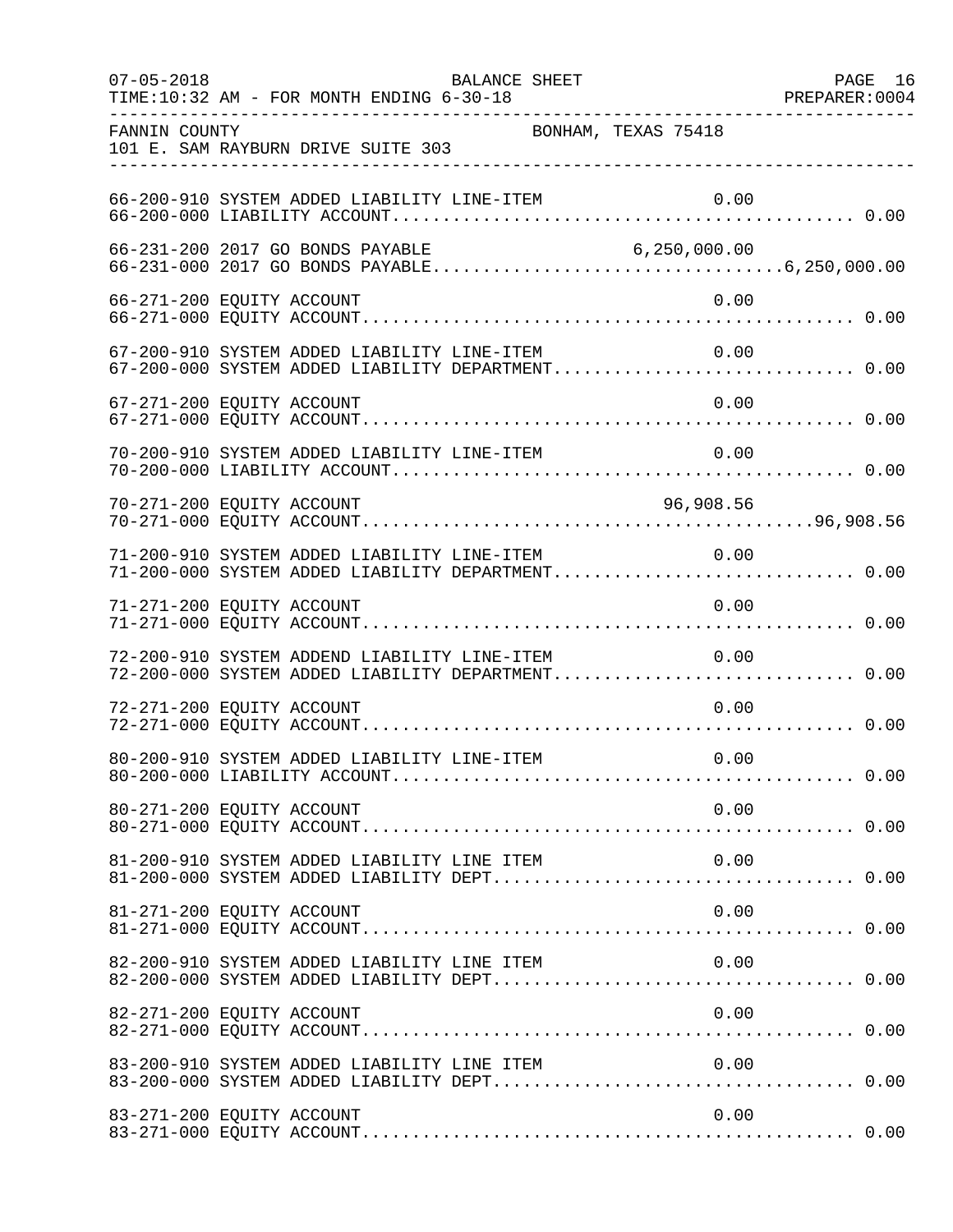| $07 - 05 - 2018$    | TIME:10:32 AM - FOR MONTH ENDING 6-30-18                                                                                                                                                                                                                                                                                                                                                            |                                                                                             |  |
|---------------------|-----------------------------------------------------------------------------------------------------------------------------------------------------------------------------------------------------------------------------------------------------------------------------------------------------------------------------------------------------------------------------------------------------|---------------------------------------------------------------------------------------------|--|
| FANNIN COUNTY       | 101 E. SAM RAYBURN DRIVE SUITE 303                                                                                                                                                                                                                                                                                                                                                                  | BONHAM, TEXAS 75418                                                                         |  |
|                     | 87-200-910 SYSTEM ADDED LIABILITY LINE-ITEM                                                                                                                                                                                                                                                                                                                                                         | 0.00                                                                                        |  |
|                     | 87-202-319 A/P RESTITUTION-JUVENILE PROBATION                                                                                                                                                                                                                                                                                                                                                       | 0.00                                                                                        |  |
|                     | 87-271-200 EQUITY ACCOUNT                                                                                                                                                                                                                                                                                                                                                                           | 1,849.21                                                                                    |  |
|                     | 88-271-200 EQUITY ACCOUNT                                                                                                                                                                                                                                                                                                                                                                           | 0.00                                                                                        |  |
|                     | 89-220-189 DEFERRED REVENUE                                                                                                                                                                                                                                                                                                                                                                         | 0.00                                                                                        |  |
|                     | 89-271-200 EQUITY ACCOUNT                                                                                                                                                                                                                                                                                                                                                                           | 45,922.93                                                                                   |  |
|                     | 92-200-910 SYSTEM ADDED LIABILITY LINE-ITEM<br>92-200-000 SYSTEM ADDED LIABILITY DEPARTMENT 0.00                                                                                                                                                                                                                                                                                                    | 0.00                                                                                        |  |
|                     | 92-271-200 EQUITY ACCOUNT                                                                                                                                                                                                                                                                                                                                                                           | 43,428.93                                                                                   |  |
|                     | 93-200-910 SYSTEM ADDED LIABILITY                                                                                                                                                                                                                                                                                                                                                                   | 0.00                                                                                        |  |
|                     | 93-271-200 EQUITY ACCOUNT                                                                                                                                                                                                                                                                                                                                                                           | 100.00                                                                                      |  |
|                     | 95-200-910 SYSTEM ADDED LIABILITY LINE-ITEM 0.00<br>95-200-000 SYSTEM ADDED LIABILITY DEPARTMENT 0.00                                                                                                                                                                                                                                                                                               |                                                                                             |  |
| 95-271-200 DEPOSITS |                                                                                                                                                                                                                                                                                                                                                                                                     | 24.36                                                                                       |  |
|                     | 99-200-240 ACCRUED INTEREST<br>99-200-250 GENERAL OBLIGATION BOND<br>99-200-275 NOTES PAYABLE<br>99-200-277 NOTE #16240648-SHERIFF<br>99-200-278 NOTE #16308936-SHERIFF<br>99-200-279 NOTE #16291000-R&B#3<br>99-200-280 NOTE #16295968-R&B#3<br>99-200-281 ODYSSEY #16235752-GENERAL<br>99-200-350 ACCRUED COMPENSATION<br>99-200-400 NET PENSION LIABILITY<br>99-200-450 DEFERRED PENSION IN FLOW | 0.00<br>0.00<br>0.00<br>0.00<br>0.00<br>0.00<br>0.00<br>0.00<br>184, 424.54<br>2,063,586.00 |  |
|                     | 99-271-200 EQUITY ACCOUNT                                                                                                                                                                                                                                                                                                                                                                           | 352,322.54-                                                                                 |  |
|                     |                                                                                                                                                                                                                                                                                                                                                                                                     |                                                                                             |  |
|                     |                                                                                                                                                                                                                                                                                                                                                                                                     |                                                                                             |  |
|                     |                                                                                                                                                                                                                                                                                                                                                                                                     |                                                                                             |  |